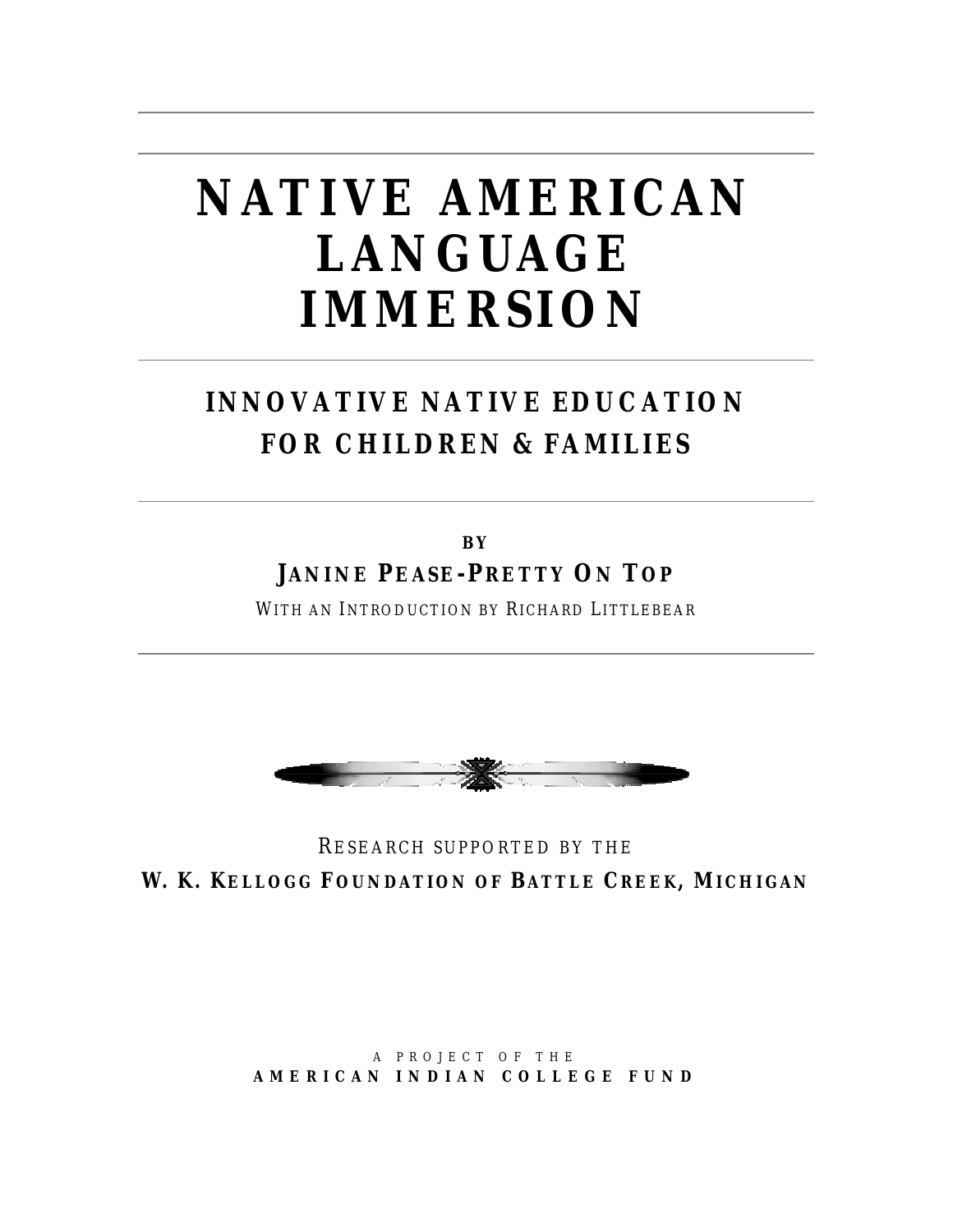# **Native American Language Immersion:**

# *Innovative Native Education for Children & Families*

|                      | <b>TABLE OF CONTENTS</b>                                                                                                                                                                                                                                                                                                                                                                         |                                                                |  |
|----------------------|--------------------------------------------------------------------------------------------------------------------------------------------------------------------------------------------------------------------------------------------------------------------------------------------------------------------------------------------------------------------------------------------------|----------------------------------------------------------------|--|
|                      | <b>Introduction by Richard Littlebear, Ph.D.</b>                                                                                                                                                                                                                                                                                                                                                 | $\mathbf 5$                                                    |  |
|                      | Introduction to the Study<br>i.                                                                                                                                                                                                                                                                                                                                                                  | 8                                                              |  |
|                      | ii. Executive Summary                                                                                                                                                                                                                                                                                                                                                                            | 8                                                              |  |
|                      | iii. Principles of Native American Language Immersion                                                                                                                                                                                                                                                                                                                                            | 12                                                             |  |
|                      | A. Achievement, Language Loss and Native American Imperatives                                                                                                                                                                                                                                                                                                                                    | 15                                                             |  |
| 1.<br>2.<br>3.<br>5. | National Studies, Educational Achievement and Language Knowledge<br>Native Language Immersion Experience and Achievement<br>Benefits of Native Language Knowledge to Native Children<br>4. Rates of Native American Language Loss<br><b>Native American Imperatives</b>                                                                                                                          | 15<br>16<br>16<br>17<br>19                                     |  |
|                      | <b>B.</b> Native Language Immersion, the People's Design                                                                                                                                                                                                                                                                                                                                         | 20                                                             |  |
| 1.                   | <b>Native American Language Immersion Schools</b><br>Overview<br>a.<br>b. Medium of Learning<br>c. Teachers<br>d. Methods<br>e. Culture and Curriculum<br>f. Technology and Language Learning<br>Native Ways of Knowing and Learning<br>g.<br>h. Literacy<br><b>Literature and Artistry</b><br>i.<br><b>Parental Involvement</b><br>j.<br><b>Funding and Support for Immersion Schools</b><br>k. | 20<br>22<br>22<br>23<br>24<br>25<br>26<br>27<br>27<br>28<br>29 |  |
|                      | 2. Native American Language Immersion Camps<br><b>Rich Language Learning</b><br>a.<br><b>Encampments Feature Tribal Knowledge</b><br>$\mathbf{b}$ .<br><b>Language Immersion Learning Teams</b><br>c.<br>d.<br><b>Cultural Leadership</b>                                                                                                                                                        | 34<br>34<br>34<br>34<br>34                                     |  |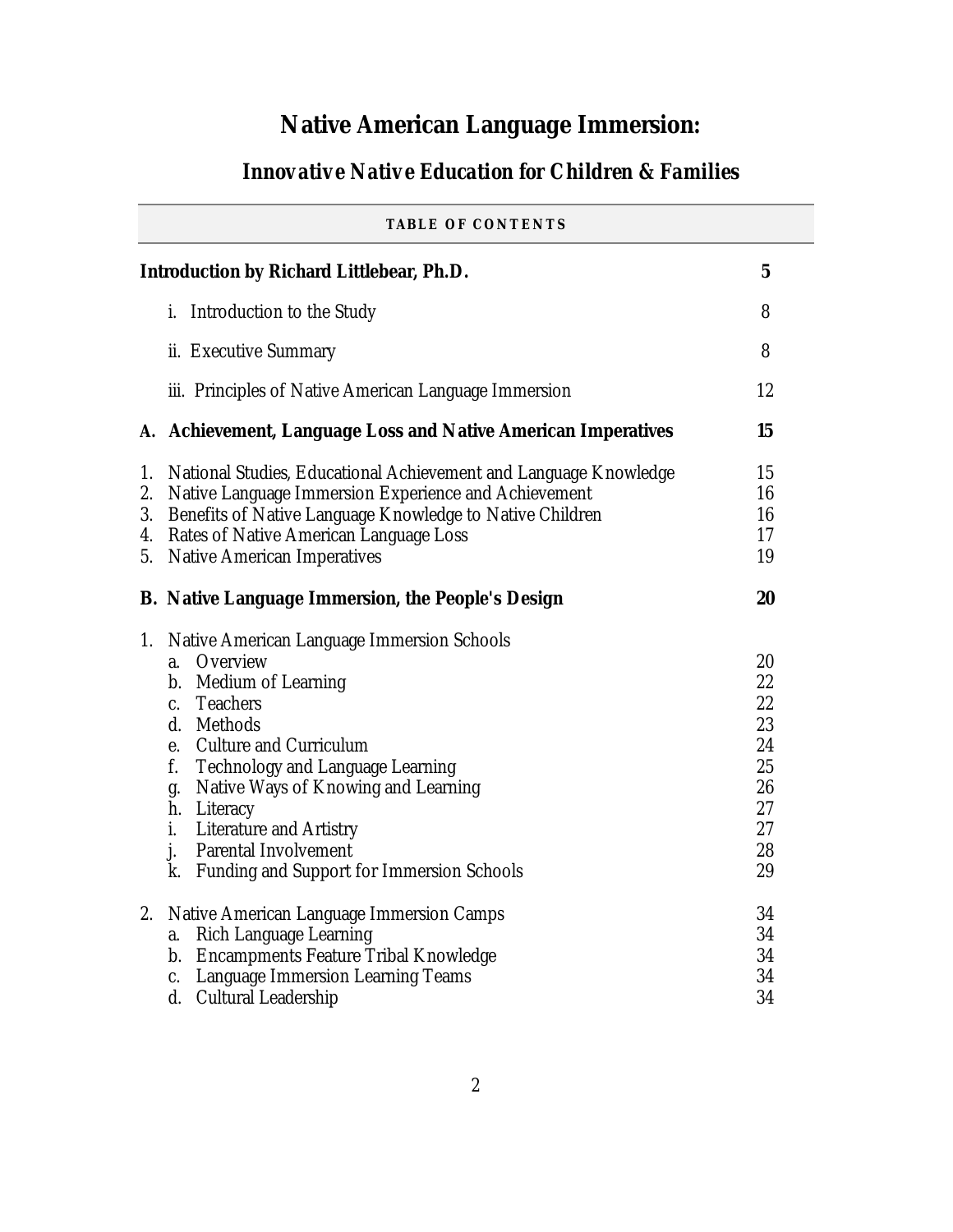| 3.<br><b>Mentoring and Apprenticeship Projects</b><br>Tribal Elder's Role and Perspectives on Native Language Immersion<br>4.<br><b>Elders Essential to Language Immersion</b><br>a.<br><b>Native American Grandparents</b><br>$\mathbf{b}$ .<br><b>Intergenerational Learning</b><br>c.<br>d.<br>Challenge of Native Elders' Role in Language Immersion<br><b>Instruction Options</b><br>e.<br>f.<br><b>Native Community Building</b><br>5.<br><b>Native American Language Immersion Teachers</b><br><b>Current Native American Language Immersion Teachers</b><br>a.<br><b>Native American Language Immersion Teaching Assignment</b><br>$\mathbf{b}$ .<br><b>Discovery Learning</b><br>c.<br>d. Interpersonal Skills<br>Native American Language Immersion Teacher Training<br>e.<br>f.<br><b>Tribal Language Teacher Certification and Tribal Colleges</b><br><b>Spiritual Connotations and Transformative Impacts</b><br>6.<br>C. The Big Picture in Native Education and Native Language Preservation<br><b>Comprehensive Native Language Revitalization in Native America</b><br>1.<br><b>Policy Environment for Native Language Immersion</b><br>2.<br>3. Public Schools and Mainstream Teaching/Learning<br>Tribal Colleges and Universities, Tribal Schools and Pre-Schools,<br>4.<br><b>Head Start Programs</b><br>D. Native American Language Immersion Projects<br>Chief Dull Knife College Northern Cheyenne Language Immersion Camp,<br>1.<br>Montana<br>Fond Du Lac Community College Teacher Training and Language Immersion<br>2.<br>Camp, Minnesota<br>Fort Berthold Community College Tribal Language Mentor Project, Arikara,<br>3.<br>Hidatsa and Mandan Tribes, North Dakota<br>Inupiaq Immersion School, Kotzebue, Alaska<br>4.<br>Lac Courte Oreilles Ojibwa C College Language Immersion Pre-School<br>5.<br>6.<br>Little Big Horn College - Land and Water Migration Camp, Montana<br>7. | <b>Maori Language Immersion Model</b><br>e.<br><b>Important Place to Begin</b><br>f.<br>g. Immersion Camps and Native Teachers<br><b>Family and Community</b><br>h. | 35<br>35<br>35<br>36                   |
|---------------------------------------------------------------------------------------------------------------------------------------------------------------------------------------------------------------------------------------------------------------------------------------------------------------------------------------------------------------------------------------------------------------------------------------------------------------------------------------------------------------------------------------------------------------------------------------------------------------------------------------------------------------------------------------------------------------------------------------------------------------------------------------------------------------------------------------------------------------------------------------------------------------------------------------------------------------------------------------------------------------------------------------------------------------------------------------------------------------------------------------------------------------------------------------------------------------------------------------------------------------------------------------------------------------------------------------------------------------------------------------------------------------------------------------------------------------------------------------------------------------------------------------------------------------------------------------------------------------------------------------------------------------------------------------------------------------------------------------------------------------------------------------------------------------------------------------------------------------------------------------------------------------------|---------------------------------------------------------------------------------------------------------------------------------------------------------------------|----------------------------------------|
|                                                                                                                                                                                                                                                                                                                                                                                                                                                                                                                                                                                                                                                                                                                                                                                                                                                                                                                                                                                                                                                                                                                                                                                                                                                                                                                                                                                                                                                                                                                                                                                                                                                                                                                                                                                                                                                                                                                     |                                                                                                                                                                     | 36                                     |
|                                                                                                                                                                                                                                                                                                                                                                                                                                                                                                                                                                                                                                                                                                                                                                                                                                                                                                                                                                                                                                                                                                                                                                                                                                                                                                                                                                                                                                                                                                                                                                                                                                                                                                                                                                                                                                                                                                                     |                                                                                                                                                                     | 37<br>37<br>38<br>38<br>38<br>39<br>39 |
|                                                                                                                                                                                                                                                                                                                                                                                                                                                                                                                                                                                                                                                                                                                                                                                                                                                                                                                                                                                                                                                                                                                                                                                                                                                                                                                                                                                                                                                                                                                                                                                                                                                                                                                                                                                                                                                                                                                     |                                                                                                                                                                     | 39<br>39<br>40<br>40<br>41<br>41<br>41 |
|                                                                                                                                                                                                                                                                                                                                                                                                                                                                                                                                                                                                                                                                                                                                                                                                                                                                                                                                                                                                                                                                                                                                                                                                                                                                                                                                                                                                                                                                                                                                                                                                                                                                                                                                                                                                                                                                                                                     |                                                                                                                                                                     | 42                                     |
|                                                                                                                                                                                                                                                                                                                                                                                                                                                                                                                                                                                                                                                                                                                                                                                                                                                                                                                                                                                                                                                                                                                                                                                                                                                                                                                                                                                                                                                                                                                                                                                                                                                                                                                                                                                                                                                                                                                     |                                                                                                                                                                     | 43                                     |
|                                                                                                                                                                                                                                                                                                                                                                                                                                                                                                                                                                                                                                                                                                                                                                                                                                                                                                                                                                                                                                                                                                                                                                                                                                                                                                                                                                                                                                                                                                                                                                                                                                                                                                                                                                                                                                                                                                                     |                                                                                                                                                                     | 43<br>43<br>45<br>46                   |
|                                                                                                                                                                                                                                                                                                                                                                                                                                                                                                                                                                                                                                                                                                                                                                                                                                                                                                                                                                                                                                                                                                                                                                                                                                                                                                                                                                                                                                                                                                                                                                                                                                                                                                                                                                                                                                                                                                                     |                                                                                                                                                                     | 48                                     |
|                                                                                                                                                                                                                                                                                                                                                                                                                                                                                                                                                                                                                                                                                                                                                                                                                                                                                                                                                                                                                                                                                                                                                                                                                                                                                                                                                                                                                                                                                                                                                                                                                                                                                                                                                                                                                                                                                                                     |                                                                                                                                                                     | 48                                     |
|                                                                                                                                                                                                                                                                                                                                                                                                                                                                                                                                                                                                                                                                                                                                                                                                                                                                                                                                                                                                                                                                                                                                                                                                                                                                                                                                                                                                                                                                                                                                                                                                                                                                                                                                                                                                                                                                                                                     |                                                                                                                                                                     | 50                                     |
|                                                                                                                                                                                                                                                                                                                                                                                                                                                                                                                                                                                                                                                                                                                                                                                                                                                                                                                                                                                                                                                                                                                                                                                                                                                                                                                                                                                                                                                                                                                                                                                                                                                                                                                                                                                                                                                                                                                     | Lac Courte Oreilles Ojibwa Language Immersion Charter School, Wisconsin 54<br>8. Piegan Institute, Montana                                                          | 51<br>52<br>53<br>55<br>56             |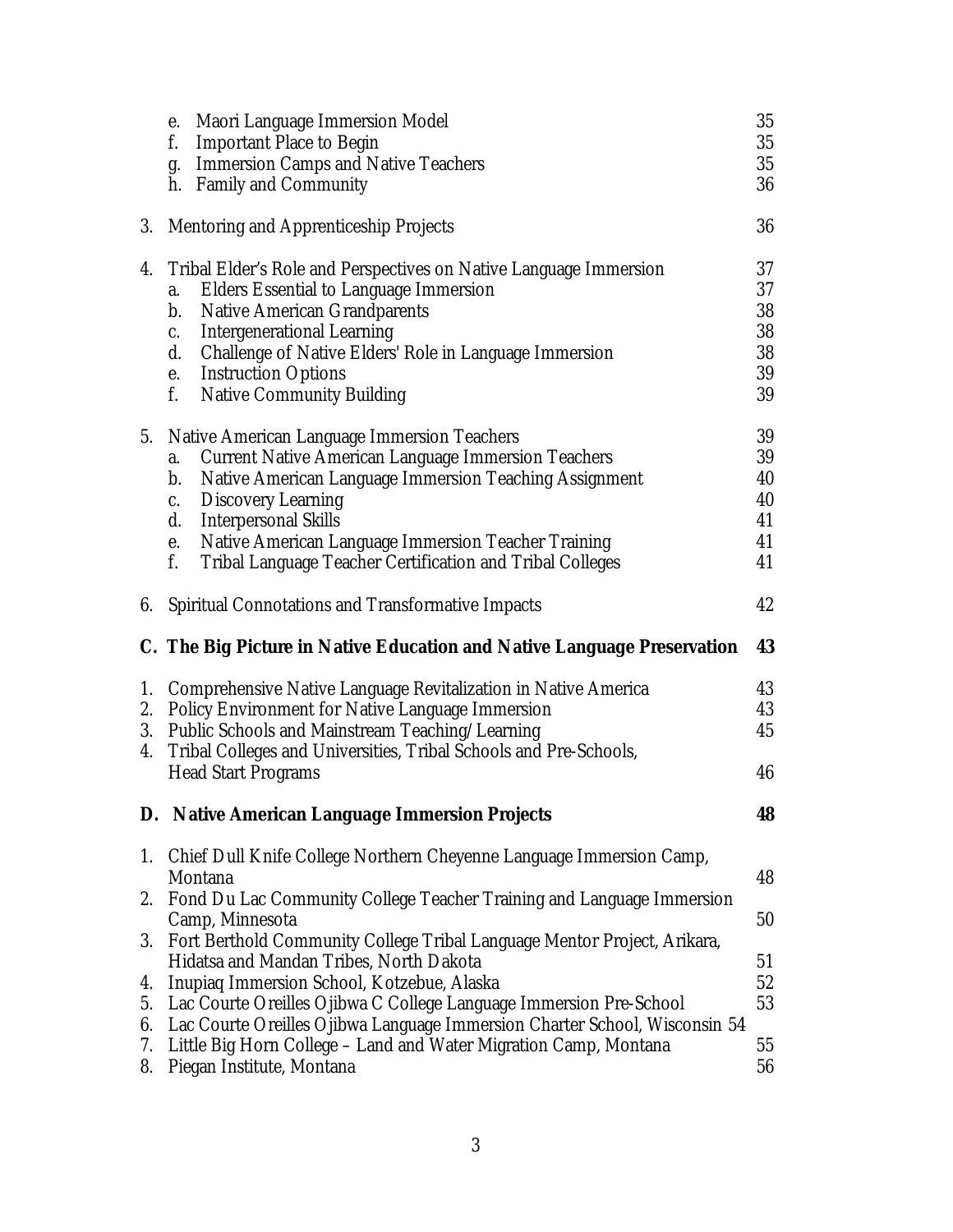|    | 9. Salish Kootenai College Cultural Leadership Project, Montana<br>57       |    |  |
|----|-----------------------------------------------------------------------------|----|--|
|    | 58<br>10. Southern Ute Language Immersion Pre-School, Utah                  |    |  |
|    | E. Indigenous Models of Language Immersion                                  |    |  |
| 1. | <b>Maori Language Immersion Initiatives</b>                                 | 59 |  |
|    | Kohanga Reo, Pre-School Language Nests<br>a.                                | 59 |  |
|    | $\mathbf{b}$ .<br>Te Wharekura, Language Immersion Schools                  | 60 |  |
|    | <i>Te Wananga</i> , Maori Colleges<br>c.                                    | 60 |  |
| 2. | Native Hawaiian Language Immersion                                          | 62 |  |
|    | Overview, Aha Punana Leo and Ke Kula Kaiapuni<br>a.                         | 62 |  |
|    | Native Hawaiian, The Medium of Education<br>$\mathbf{b}$ .                  | 63 |  |
|    | <b>Native Hawaiian Language Immersion Teachers</b><br>c.                    | 65 |  |
|    | d.<br>Native Hawaiian Language Immersion Methods                            | 66 |  |
|    | <b>Native Hawaiian Culture and Curriculum</b><br>e.                         | 68 |  |
|    | f.<br>Language Teaching Through Technology                                  | 69 |  |
|    | Native Ways of Knowing and Learning<br>g.                                   | 70 |  |
|    | h.<br>Literacy and Native Hawaiian Language Immersion                       | 72 |  |
|    | i.<br>Language Immersion Empowered by Parents                               | 72 |  |
|    | j.<br>Kupuna, The Elders Role in Language Immersion                         | 74 |  |
|    | k.<br><b>Language Immersion Funding and Policy Development</b>              | 75 |  |
|    | l.<br><b>Language Immersion and Educational Achievement</b>                 | 77 |  |
| 3. | <b>Indigenous People's Language Immersion</b>                               | 77 |  |
|    | <b>F.</b> Conclusions                                                       | 79 |  |
|    | G. Bibliography                                                             | 83 |  |
| 1. | The Literature: Books and Journals                                          | 83 |  |
| 2. | <b>Native American Interviews and Observations</b>                          | 86 |  |
| 3. | 87<br>Native Hawaiian and Maori Language Immersion Interviews and Resources |    |  |
|    |                                                                             |    |  |
|    | <b>H.</b> Appendices                                                        | 90 |  |
| 1. | List of the Tribal Colleges and Universities                                | 90 |  |
| 2. | 92<br>Biography of the Author, Janine Pease-Pretty On Top                   |    |  |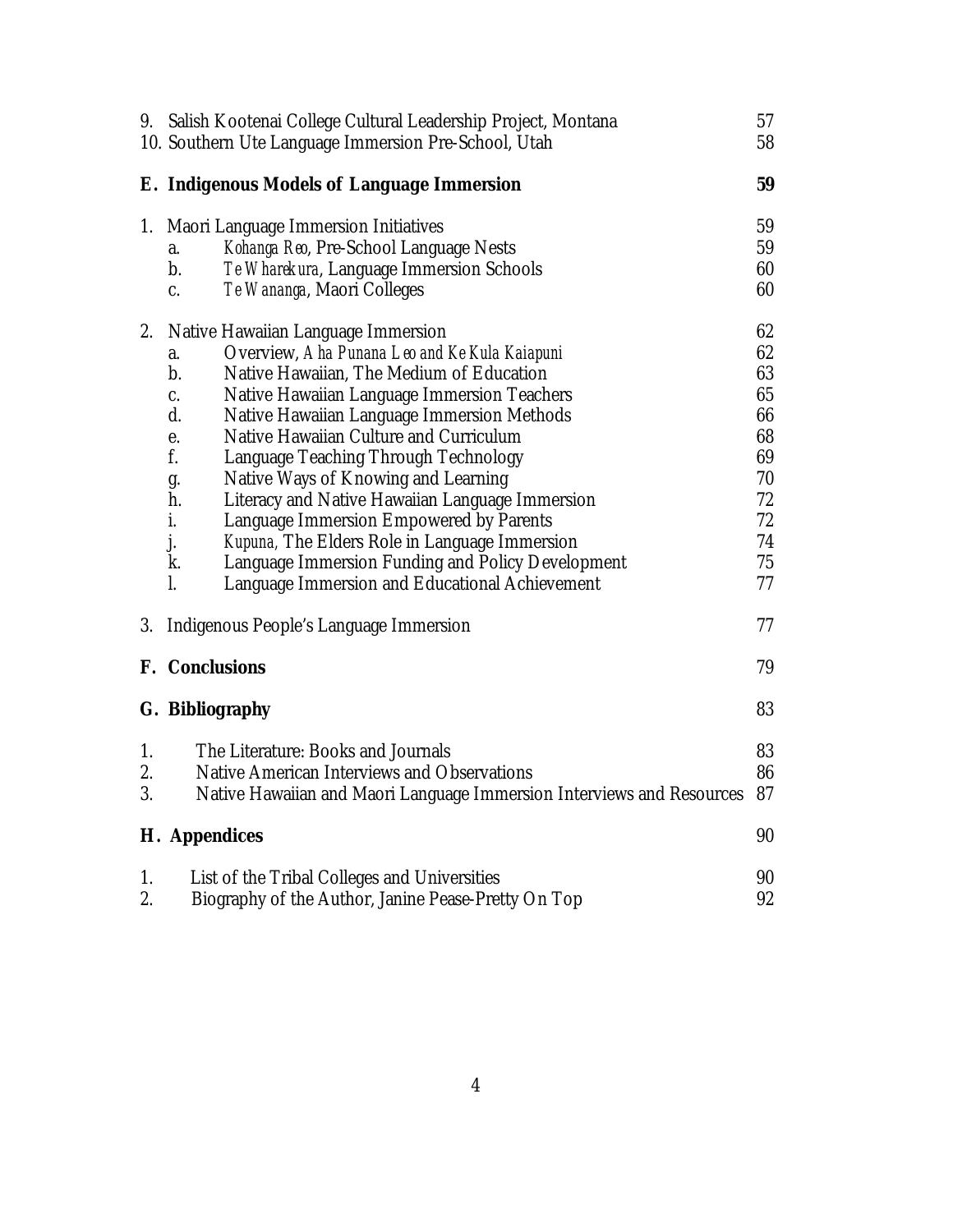## **INTRODUCTION**

# **BY DR. RICHARD LITTLEBEAR**

President Chief Dull Knife College Lame Deer, Montana

Prejudice is hurtful, self-identity is good, and extinction means forever. This is why you need to read this report.

This study is for people who want Native American languages to not only survive, but also prosper and be so strengthened that they remain relevant and conversationally useful indefinitely. Saving and further strengthening our Native languages is the very same as saving our own core cultural beings while helping instill a long-neglected sense of pride and self-worth in our peoples.

I suspect the readership of this report will be limited. That's too bad. But, on the other hand, I also know it will be of tremendous value to those people who teach, strive to speak, or otherwise seek to acquire their Native languages, mostly as a "second language" now, coming behind their years of learning English. Those folks need to have as much information as possible about their languages, the conditions of those languages, and the resources that are available for saving and strengthening them. This study provides that information with a wealth of research on Native American language immersion programs and the remarkable benefits that derive from them.

Research on the pedagogical applications of Native American languages is scarce; research on acquiring them as second languages is equally rare. Possibly this is because most everyone thought or assumed our languages were going to die anyhow – extinction! Thus, all that was done was to classify, sort and assign them to a language stock and then sit back and prognosticate about just how long it might take for them to finally croak and disappear from the "English" landscape. The cavalrymen, ethnologists, missionaries, anthropologists and linguists who were the first to write Native American languages had their own reasons for doing so, but often they wrote them without any thought whatsoever about saving them, let alone trying to strengthen them.

Worse, the U.S. government did its best to, first, try to kill the people who spoke these languages. When that didn't succeed, it went about, through government dicta, systematically killing the languages themselves and the cultures those languages promoted.

I make these comments simply because of the comprehensiveness and quality of the research contained this report that illustrates the benefits of retaining these languages – increased self-esteem, higher Native student retention and educational attainment, and even the preservation of Native worldviews that are urgently needed as rudders in many of today's complex social situations.

Now, I want to make more comments on why our languages need to be strengthened and why this report is so important.

Ever since 1492, we Native Americans have labored under many stereotypes and misconceptions. One of the leading misconceptions concerned our languages, especially the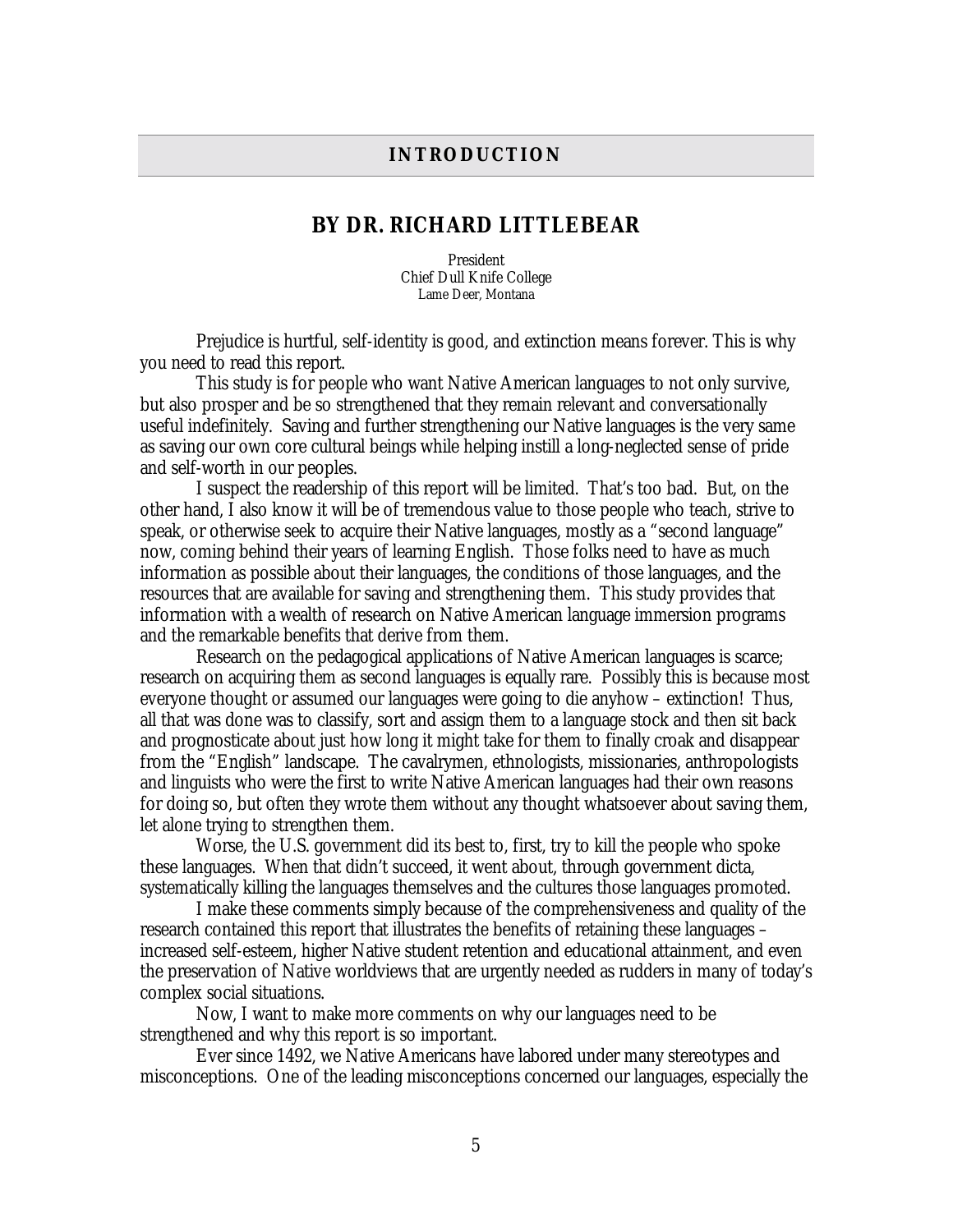thought that Native Americans were all one people who spoke one common language. Beyond that, we were called wild, savage, pagan, heathen, dirty, drunken, uncivilized, ignorant, barbaric and animalistic, as well as "spiritual," "in harmony with nature" and other words or phrases reflecting contemporary prejudices. Each of these adjectives was applied according to how much land we had lost, or "ceded" as stealing land was called then, or how many of us were left. The more land we had ceded, or the fewer there were of us, or the farther away we were from "white" towns, the softer the epithet. The Europeans called us noble, notably Rousseau who labeled us with the oxymoronic appellation of "noble savages." So, we Native Americans have lived with these various misconceptions for a long time. It looks like we're going to live with them for the foreseeable future, too. The non-Native Americans are not going to relinquish them, primarily because some of them have found these stereotypes to be comforting and because they eliminate the dreadful need to think.

I write about the prevalence of these stereotypes because they are at the heart of why we need to strengthen our languages so they remain bulwarks to the prejudicial "slings and arrows" that are often flung at us. Knowing one's language – being able to speak it – situates one firmly in a given identity, for good or bad, but mostly for good.

Dealing with stereotypes is a daily occurrence here in America for Native Americans. I'm not overstating, nor am I venting because of any long festering hurt, nor am I being overly sensitive. I'm just stating a Native American reality. How a Native American reacts to stereotypical statements is often rooted in that really intangible concept known as a positive self-image. Knowing our Native American languages goes a long way toward creating that positive self-image, and when one has that, it is so much easier to deal with those slings and arrows and get about the business of life. However, I am realist enough to know that just being able to speak our languages isn't going to solve all our problems. It won't dissolve all the prejudice, either, of course, or absolve us Native Americans of doing the best parenting jobs we possibly can.

We still have great responsibilities to the youngsters of today, to the elders who are still with us today, to those who are yet journeying toward us and, especially, to those elders who have journeyed on. This present generation of fluent speakers needs to honor all the preceding generations of speakers of their languages by strengthening those languages so that they remain viable beyond the seventh generation. The really sad aspect is that if we do nothing to save our languages, we are depriving those generations who follow us of the privilege and joy of speaking our languages and of having their own true identities that come with them.

This report on language immersion is timely and relevant. It presents Native American language-immersion practices and examples for teachers of those languages. Because of the extent of language loss among many of our tribes – the family unit is rarely even teaching Native languages anymore – our languages are slowly but inevitably becoming dusty, arcane academic subjects. They are becoming "history." For that reason, the research here is extremely helpful to potential teachers of our languages. I hope it will pique their interest so they will become even more actively involved in this effort.

Our languages mean much. They encompass whole linguistic solar systems of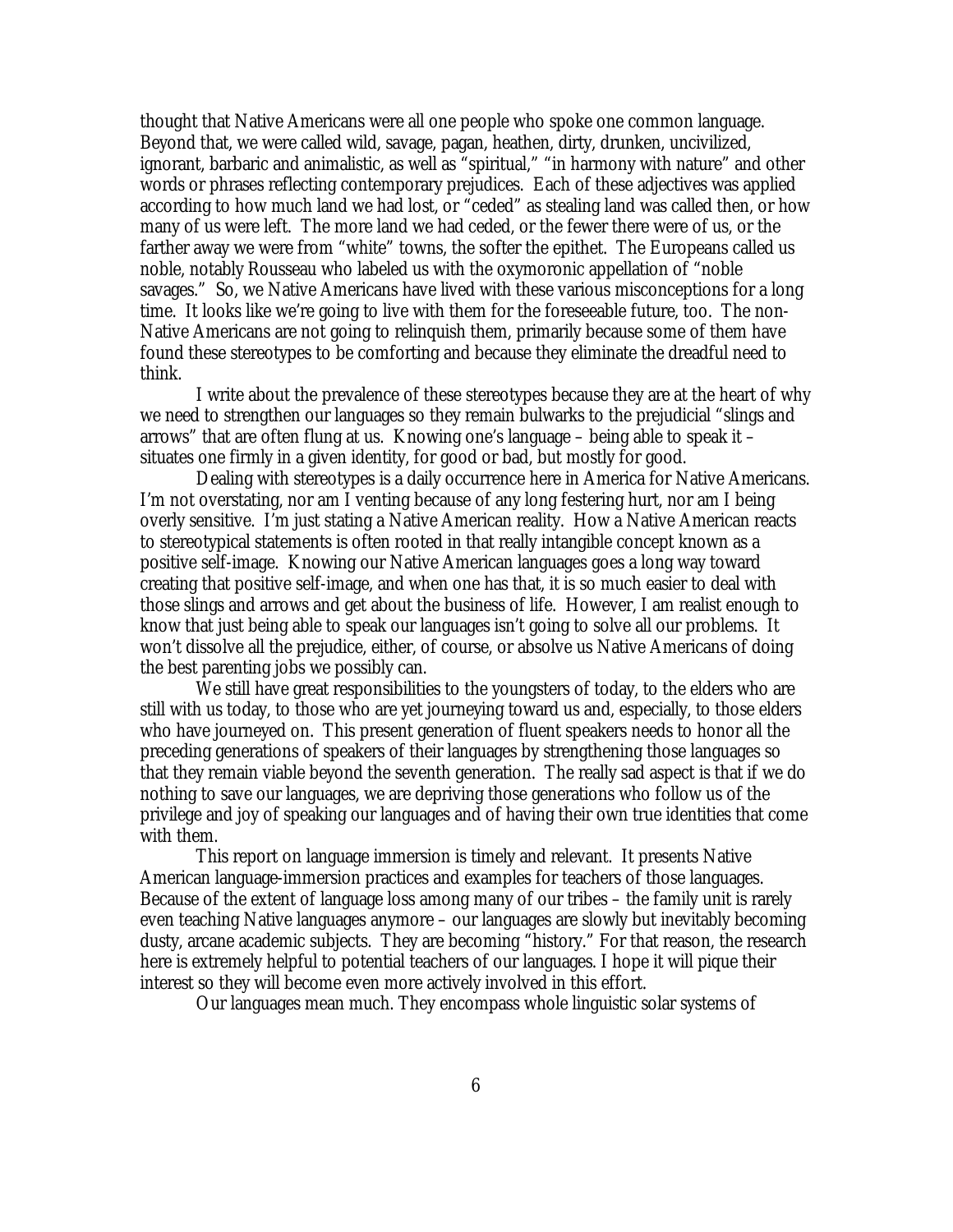spiritual expression, whole galaxies that express universal human values like love, generosity and belonging, and whole universes of references that enable us to cope with an everchanging world. Because our elders are moving on, it is up to us to help strengthen our languages. When one elder journeys to the spirit world, a whole Smithsonian Institution's worth of information goes with him or her. We have to retain that information in our languages, and that is why language immersion is so vitally important.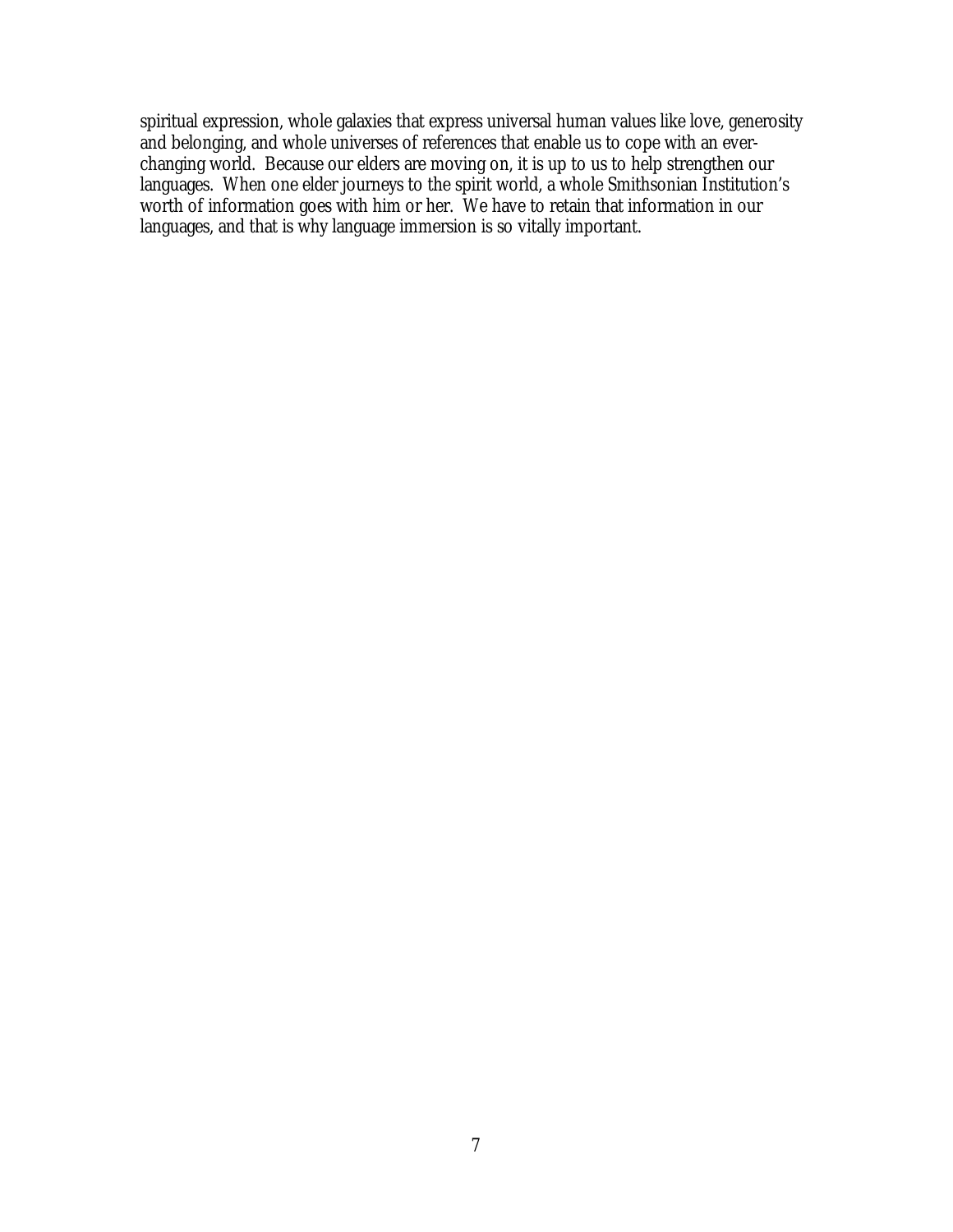# **Native American Language Immersion:**

# *Innovative Native Education for Children & Families*

# **i. INTRODUCTION TO THE STUDY**

Native American<sup>1</sup> language immersion schools and projects are the focus of this study. The W. K. Kellogg Foundation supported this analysis, to describe and analyze this innovative Native Education for children and families. A people's initiative, Native American language immersion encompasses educational practices and social development that lie outside the mainstream language teaching, education and socialization methods of American children. Native American language immersion programs are characterized by Native ways of knowing, learning and indigenous knowledge. Native American organizers demonstrate a profound faith in the traditional Native grandparents' role and their methods in language development, teaching and learning. Curriculum content and context rely on the rich Native American knowledge bases and their eminent scholars --- tribal elders and tribal land, resources. Language immersions activists and educators share two characteristics in common: fluency in the tribal language and an unstoppable commitment and devotion to language preservation among children and youth.

Native language immersion schools have remarkable benefits: students show impressive educational achievement, participants demonstrate considerable language knowledge gains in relatively short periods of time, programs contribute significantly to family strength, and college students---adult learners are retained as a positive correlate with language and culture learning. Each of these potentials have importance for tribes, agencies and organizers (both Native and non-Native) who interact or hope to interact positively and significantly with Native Americans in areas of educational and community development. Creativity and unique qualities characterize the language immersion approaches, and are especially reflective of the tribes and their language.

#### **ii. EXECUTIVE SUMMARY**

**Native American Language Immersion, Recent Development.** Native American Language Immersion is a recent phenomenon in Indigenous tribal communities in the United States. Fifty Native groups are currently engaged in language immersion; planning and operation. These Native language teaching and learning efforts include year-round schools, summer and seasonal camps, and weekend retreats and seminars. The schools, camps and programs rely exclusively on the tribal language as the teaching and learning medium. The Navajo community school of Rough Rock, Arizona, has successfully provided

 <sup>1</sup>Author Janine Pease-Pretty On Top uses the term Native American and American Indian interchangeably, to refer to the Indigenous people of North America (The United States and Canada). The term Indigenous is used to refer to the Native populations of countries around the world. The Maori of New Zealand and the Native Hawaiians of the State of Hawaii are examples of Indigenous peoples.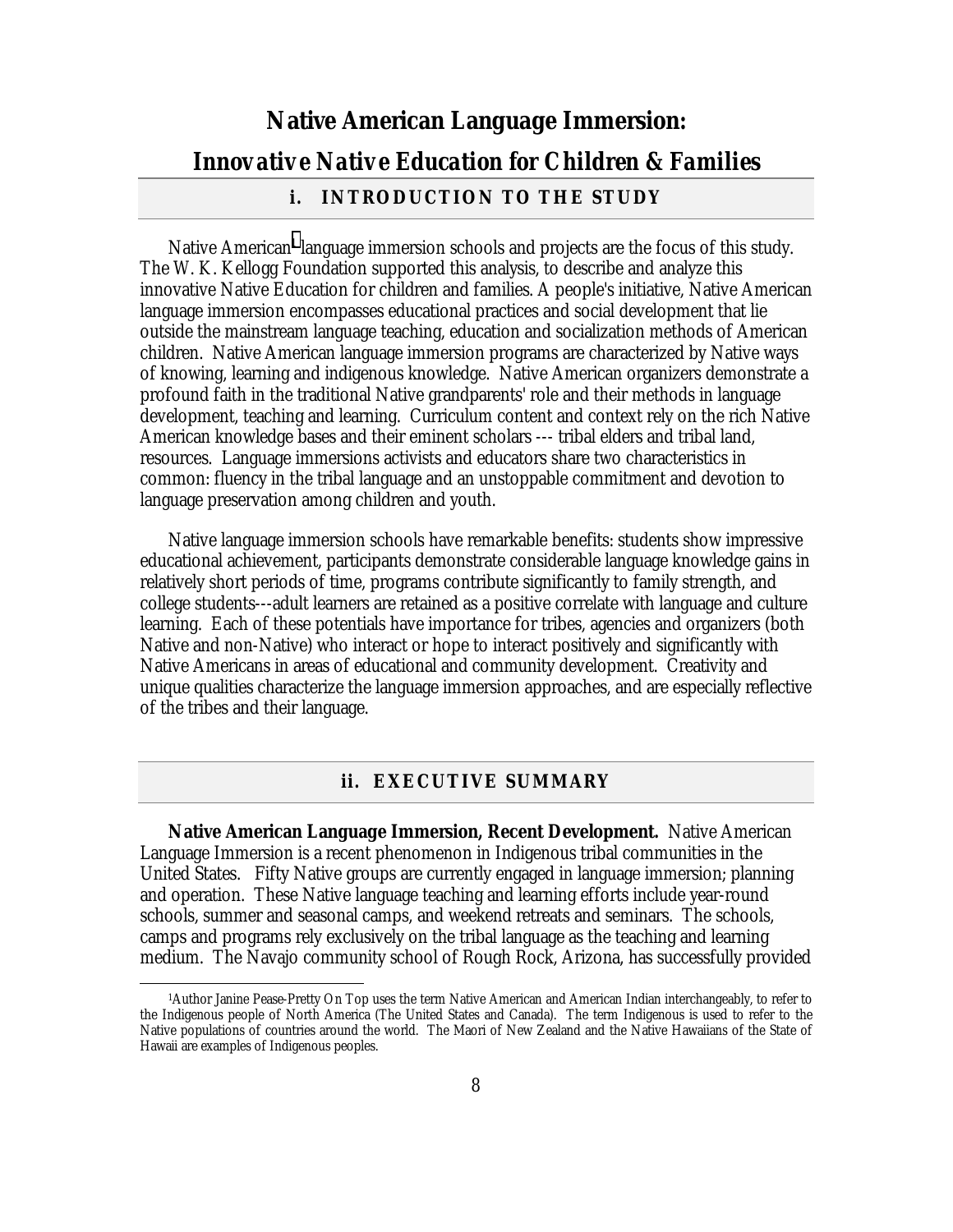their children language immersion for over twenty years. Native family groups and elders have organized Native American language immersion schools among the Blackfeet, Ojibway and the Assiniboine/Sioux people. Summer and seasonal camps and training seminars have built language understanding for participants of all ages for Northern Cheyenne, Ojibway and Crow children. Language immersion pre-schools currently serve several hundred children from the Ojibway, Cree, Assiniboine and Ute nations. Tribal language commissions and cultural authorities have mandated cultural and language learning, that includes leadership training, language teaching and certification. Master/apprenticeship relationships have developed for culture and language learning among the Salish Kootenai of Montana Northern Cheyenne of Montana, and the Three Affiliated Tribes of North Dakota, the Mandan, Hidatsa and Arikara. For indigenous people, these Native American language immersion activities hold great promise in the areas of education, community, family, and youth development.

**Compelling Reasons for Language Immersion.** Native language educators and activists have taken up the difficult and urgent work of Native language preservation with devotion and commitment. **First**, there are those who recognize the serious rate of language loss and have made a lifetime commitment to tribal language restoration, for the vitality of the tribal nation and its future. **Second**, Native American children and youth have exhibited stagnant educational achievement (among the poorest achievement of all American ethnic groups). Native language immersion has demonstrated remarkable promise in participants' educational achievement. A **third** source of motivation to Native language immersion is the greater cultural and language preservation or revitalization effort that strengthens and rebuilds the Native community. **Fourth**, culture and language teaching and participation positively correlate with Native student retention rates. **Fifth**, Native leaders foresee a world in urgent need of Native perspectives or world-view in areas including child-rearing, natural resources management and family and community development. **Finally,** there are a few activists who are motivated to this work by its political potential to allay the centuries old history of injury and subjugation of Native people. This report analyzes these factors from literature and data. Special emphasis has been given to interviews with language immersion practitioners.

#### *Key Factors Motivating Native language immersion*

*1. Severe losses in Native language fluency: 155 of the indigenous languages are still being spoken in the United States, in North America and 135 of these are spoken only by elders; many of the 20 remaining languages, while still viable, will soon be fighting to survive.<sup>2</sup>* 

 <sup>2</sup>Crawford, James. "Endangered Native American Languages: What Is to Be Done, and Why?" National Clearinghouse on Bilingual Education: Washington, D.C. 1994. Pp 1.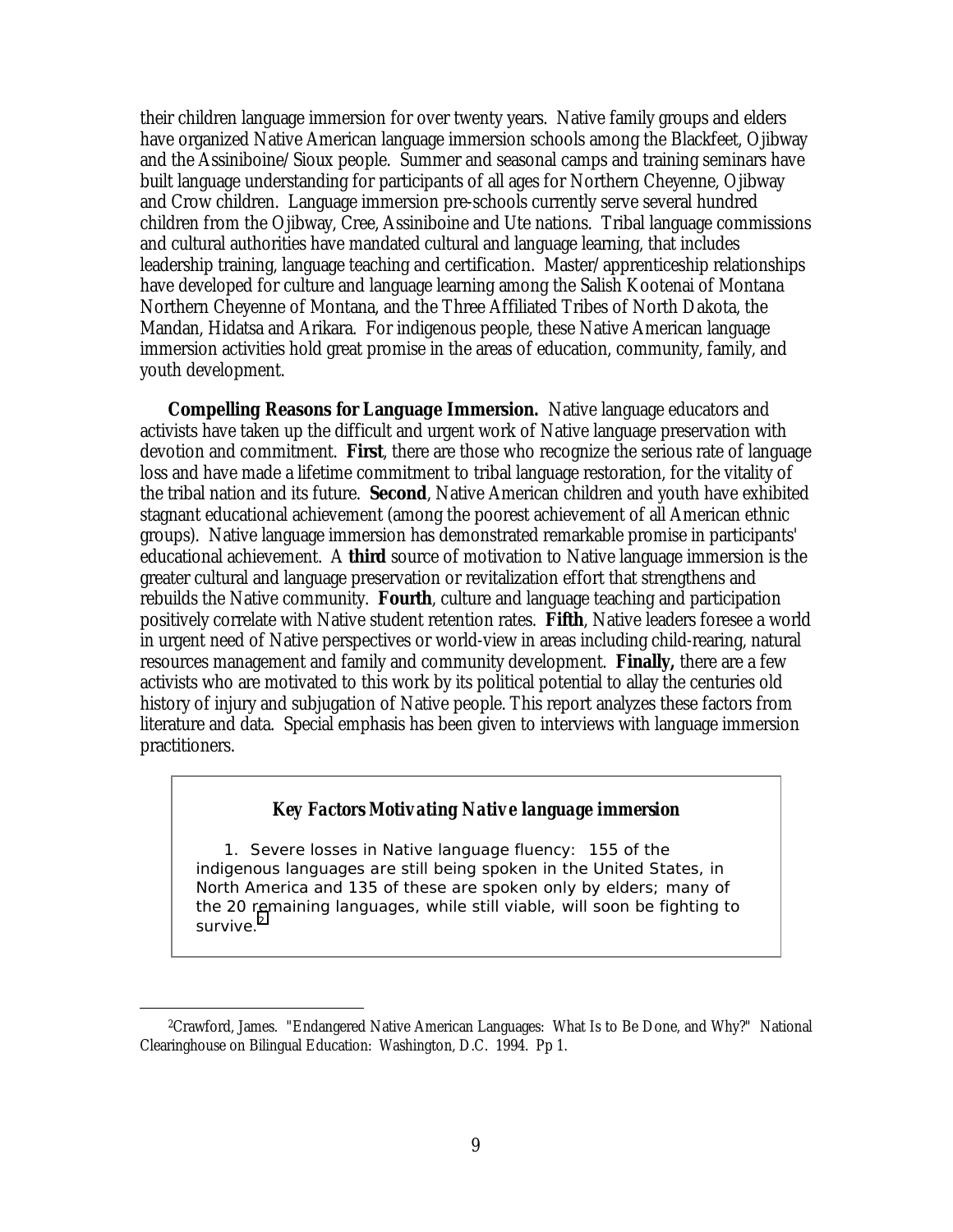*2. Language immersion positively impacts educational achievement. <sup>3</sup> Nationally, students who took foreign languages (for four years) scored statistically higher on standardized tests including the SAT.<sup>4</sup>*

*3. The greater preservation and revitalization of culture and language is connected to the greater Native community: language loss happens to the dispossessed and disempowered, people who most need their cultural resources to literally survive.<sup>5</sup>*

 *4. Native culture and language teaching and learning positively affects tribal college student retention: five tribal colleges studied student retention rates with various factors measured for retention impact, and culture and language teaching and experiences positively correlate with student retention toward graduation.6*

 *5. Native leaders identify language immersion as a strategic counter to the devastating effects of American colonization of Native people: learning the tribal language is a part of the "tough struggle to maintain the integrity of our way of life."<sup>7</sup>*

**Native Language for Communication.** Native language immersion is a practice or methodology of language learning that concentrates on communication, exclusively in the Native language. Total Physical Response, TPR, is the primary methodology for the Native language immersion classrooms, camps and projects. Virtually all of the Native language immersion activities are carried out in the context of the tribal or indigenous culture. Many immersion schools are built and furnished after "gramma's home" and pattern their methods from Native grandparents ways of knowing and learning. The teachers, educators and activists have diverse backgrounds; by profession/vocation, they are teachers, bus drivers, retired BIA administrators, Head Start teachers, ranchers and more. What these educators and activists have in common is a driving, even compelling commitment to language learning and a well-spring of enthusiasm for their students' and participants' potential for speaking....

5Op cit. Crawford. 1994. Pp. 7.

<sup>6</sup>Heavyrunner, Iris. Family Based Education Model: A Report of the Native American Higher Education Initiative of the W.K. Kellogg Foundation. W. K. Kellogg Foundation: Battlecreek, MI. March 2001. Pp. 5.

7Mistaken Chief, Duane, Sr. "Using Blackfoot Language to Rediscover Who We Are." Tribal College Journal of American Indian Higher Education. Vol. XI, No. 3. 1999. Pp 26-28.

 <sup>3</sup>McCarty, Teresa L. "Language, Literacy and the Image of the Child in American Indian Classrooms." Language Arts 70. 1993. Pp. 187.

<sup>4</sup>Marcos, Kathleen. Parent Brochure. Why, How, and When Should My Child Learn a Second Language. ERIC Educational Resources Center: Rockville, MD. May 2001.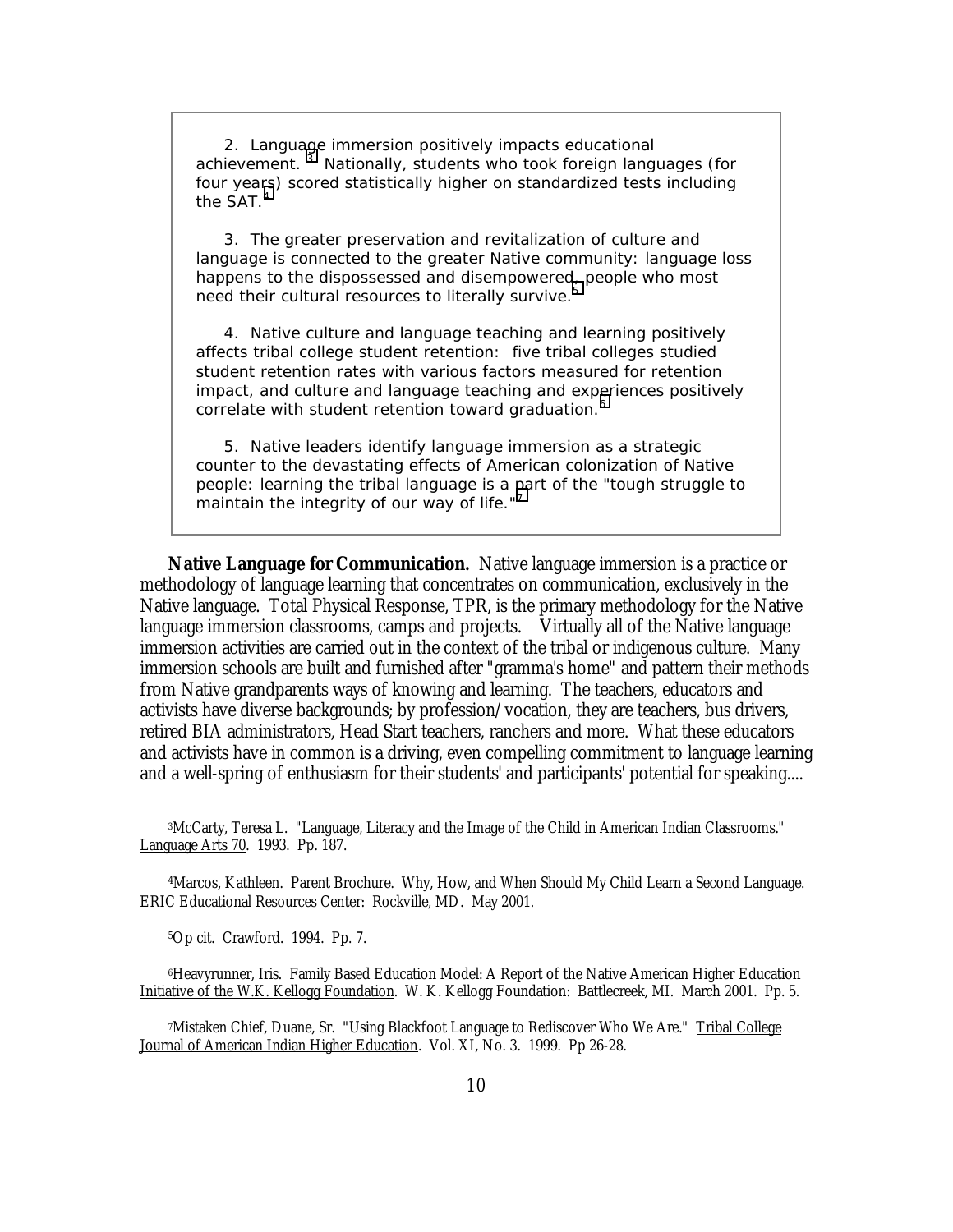just speaking ...communicating in the tribal language. The students are toddlers and children, middle and high school students, young adults, parents of young children, adults and elders. Where immersion is happening, all ages of Native people are pursuing the goal of speaking their Native language.

**Tribal Colleges and Universities.** The tribal colleges and universities of this country play a strong, leading role in Native language immersion. These tribal colleges engage their entire community, through college student development, community based projects, schoolaged educational services and early childhood education opportunities. The language immersion approaches are especially experiential, and have placed the tribal elders, scholars, at the very center of these activities. Through the leadership of the tribal colleges, and in some cases, tribal schools and Indian owned non-profit organizations, the cultural experts and Native language speakers provide a Native learning experience. Tribal college students hold a strategic place among the generations of Native people. They are parents of young children, children of elder parents and grandparents, and persons of influence in their communities. Language and culture are at the heart of the TCU's mission, and now, the language immersion activities are moving this mission forward. $8$ 

**Language Immersion, A Challenge.** The Native language immersion activities have become a significant part of Native life in over **fifty locations across the nation**. For these communities, educators and activists have built language learning experiences that are unprecedented in their positive impact on education, individual and family strengthening, intergenerational partnerships and tribal health and wellbeing. As a relatively new educational phenomenon, it is understood and supported directly by many tribes and their governments, the tribal colleges and universities, and Native-based non-profit organizations. While the Native language immersion is young and part of a new genre of culture, language and educational activity in Indian country, it is not yet a movement. The educators and activists have developed custom designed strategies to deliver Native language immersion. The work of language immersion is demanding and long-term, therefore not "trendy." It's just too hard to do. Activists collaborate locally and occasionally between projects. The commitment required of organizers is immense and time-consuming. The implementation demands creativity, expertise, courage and fortitude. These conditions preclude a "get on the band wagon" potential. Native language immersion is difficult work; work fit only for those few whose devotion to the tribal language (for whatever reason) is unstoppable. This work requires knowing the tribal language and perseverance beyond all measure.

**Funding Issues.** The **support** for language immersion is problematic. Language immersion costs money, money that most tribal groups can hardly spare in the face of demanding issues in education, health, housing and natural resources management. Federal funds support language preservation through multiple executive branch based initiatives. Most visible is the Department of Health and Human Services, Native language preservation

 <sup>8</sup> Stein, Wayne. "Developmental Action for an Indigenous College." Benham and Stein (Ed.). The Renaissance of American Indian Higher Education: Capturing the Dream. Lawrence Erlbaum Associates: London. 2003. Pp. 29.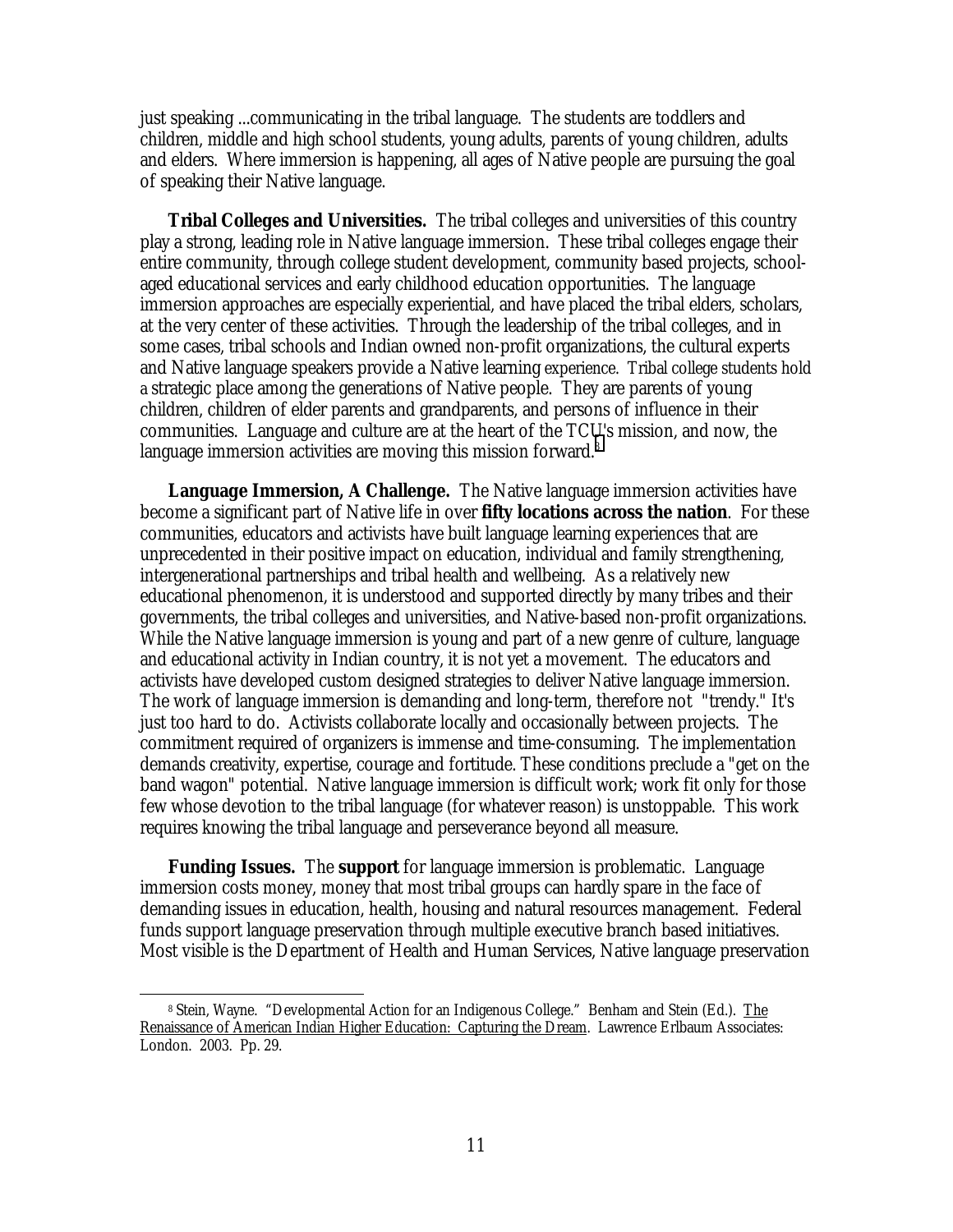projects. Bilingual education projects in Native languages have only incidentally supported language immersion due to the 'language transition' focus. Private sector support has assisted the development of language immersion and some language immersion schools accept only private funding to avoid the regulations of public funds. Public school funding is highly regulated and therefore nearly inaccessible. The exception, the Diné and Ojibway people have managed to establish language immersion schools with public school funds. Language immersion funding is a formidable challenge, and a factor that keeps many tribes from this area of education.

**Successful Indigenous Models.** Native American language immersion can benefit from the models of the language resurgence among **Native Hawaiians and the Maori of New Zealand**. During the past two decades, both Native Hawaiian and Maori communities have created and implemented language immersion pre-schools, schools and colleges. Indigenous language immersion has made astounding records of educational achievement among the children and youth who participate in language immersion education. The Hawaiian and Maori populations have languished far behind the mainstream educational achievement measures of attendance and completion, until the language immersion schools. Language immersion clearly has a role in educational development for Indigenous people.

# **iii. PRINCIPLES OF NATIVE LANGUAGE IMMERSION**

Native language immersion principles are apparent. The principles are derived from **interviews with Native American language educators/activists and observations of language immersion schools and camps.** Literature has been reviewed, authored by practitioners, Indian education scholars, and linguists. These are particularly instructive in the delineation of Native language immersion principles. The practitioner interviews have detailed the methods, strategies, planning and community support. Teacher qualities and teacher training, parental and elder involvement are delineated. All of these are critical to a Native language immersion school, camp or project that results in effective language learning and education of Native children and families. **Generally, language immersion programs "allow the child or participant to spend part or all of the day learning in the second language. Partial immersion programs operate on the same principle, but only a portion of the curriculum is presented in the second language."** Here are the principles of Native American language immersion

! **Tribal nations' language authorities or commissions officially recognize the urgent and critical nature of their tribal language**, its preservation/revitalization, and its relationship to their culture and social wellbeing of the tribe. These tribes have formulated language policies that make

 <sup>9</sup>Op cit. Marcos. 2001. Pp.2.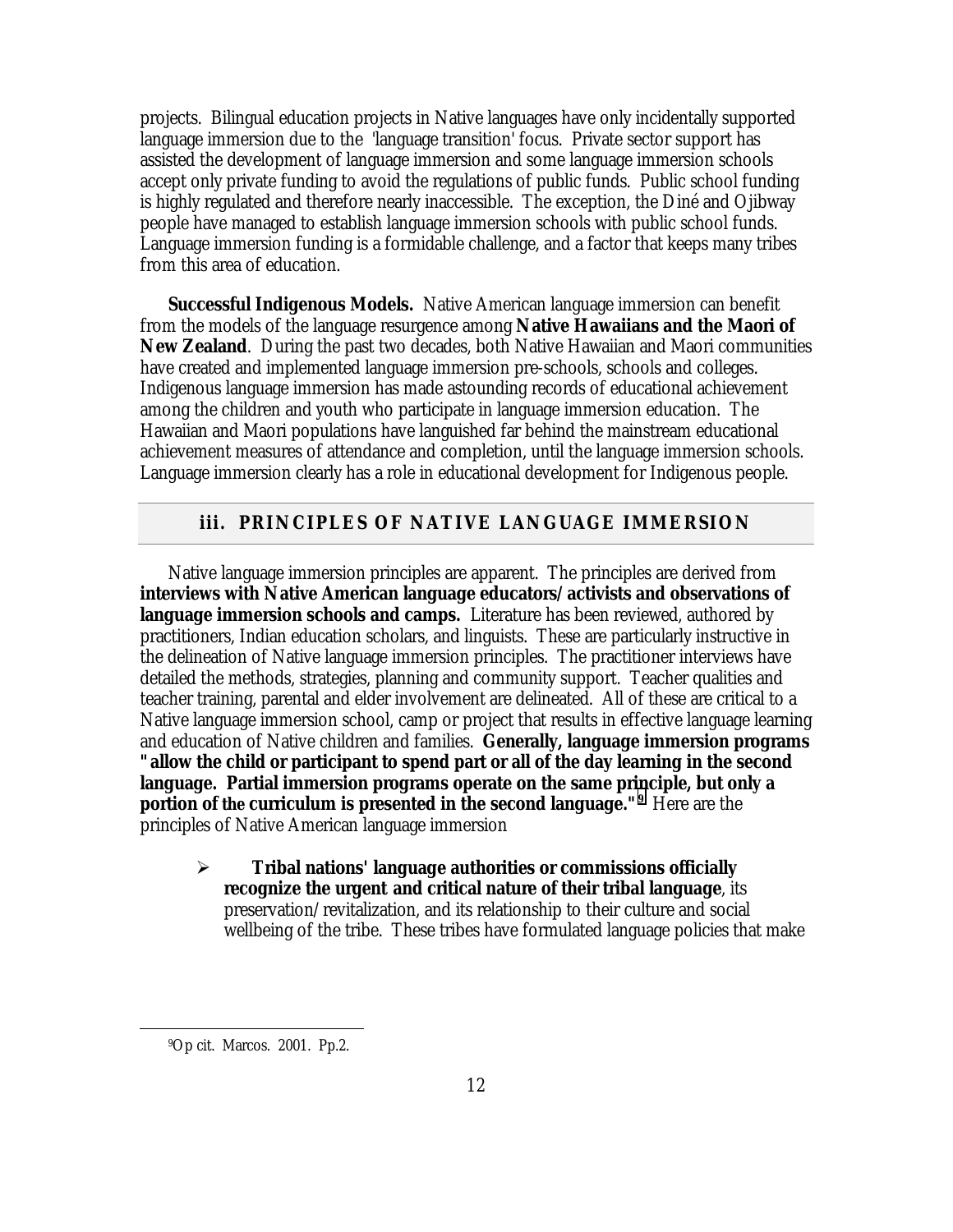the tribal language the official language of the tribe or nation and establish tribal language teacher certification standards.<sup>10</sup>

- ! **Tribal community members and elders** who are fluent tribal language speakers work together to plan and initiate awareness activities and introductory language immersion projects, as a foundation for language immersion programming. Each project, program or school is uniquely designed and implemented through this careful, thoughtful and long term planning process.<sup>11</sup>
- $\triangleright$  The design of the Native language immersion schools/camps and programs can best be characterized as "**intensive culturally based programs**." Students learn traditional Native skills, arts and knowledge, as well as academic subject areas, taught exclusively in the medium of the Native language. Learning environments take the form of "gramma's home and rely heavily on Native knowledge bases and Native ways of knowing and learning." Camps and retreats are convened in remote traditional encampment sites on tribal lands.<sup>12</sup>
- ! **Instructors and resource people in the classroom**, schools and camps share two qualities: (1) extraordinary commitment to tribal language revitalization and (2) fluency in the tribal language. Tribal elders and cultural leaders are especially integral to the Native language immersion schools and programs, and tribal members are role models related to subject areas.<sup>13</sup>
- ! The **educators/instructors and activists** who carry out Native language immersion come from varied backgrounds. Only a few are professional linguists and teachers...most are tribal members with language fluency, from all vocational and professional backgrounds.
- ! Language immersion programming is **uniquely planned and implemented**. The attributes include highly interactive learning, Native traditional hands-on activities, exploration and discovery learning, intense language introduction, and parental and elders mentoring and partnerships.

 <sup>10</sup>Burnaby, Barbara. "Aboriginal Language Maintenance, Development and Enhancement: A Review of Literature." Cantoni, G. (Ed.) Stabilizing Indigenous Languages. Center for Excellence in Education, Northern Arizona University: Flagstaff, AZ. 1996. Pp. 3.

<sup>11</sup>Littlebear, Richard. President of Chief Dull Knife College and Director of the Northern Cheyenne Language Immersion Camp (1998-2001). Interview. Lame Deer, Montana. August 3, 2001. By Dr. Janine Pease-Pretty On Top. Pp.2.

<sup>12</sup>Wilson, William. Teacher, Lac Courte Oreille Ojibway Community College, Language Immersion Pre-School. Interview. Hayward, Wisconsin. May 11, 2001. By Dr. Janine Pease-Pretty On Top. Pp.1.

<sup>13</sup>Op cit. Littlebear. 2001. Pp.2.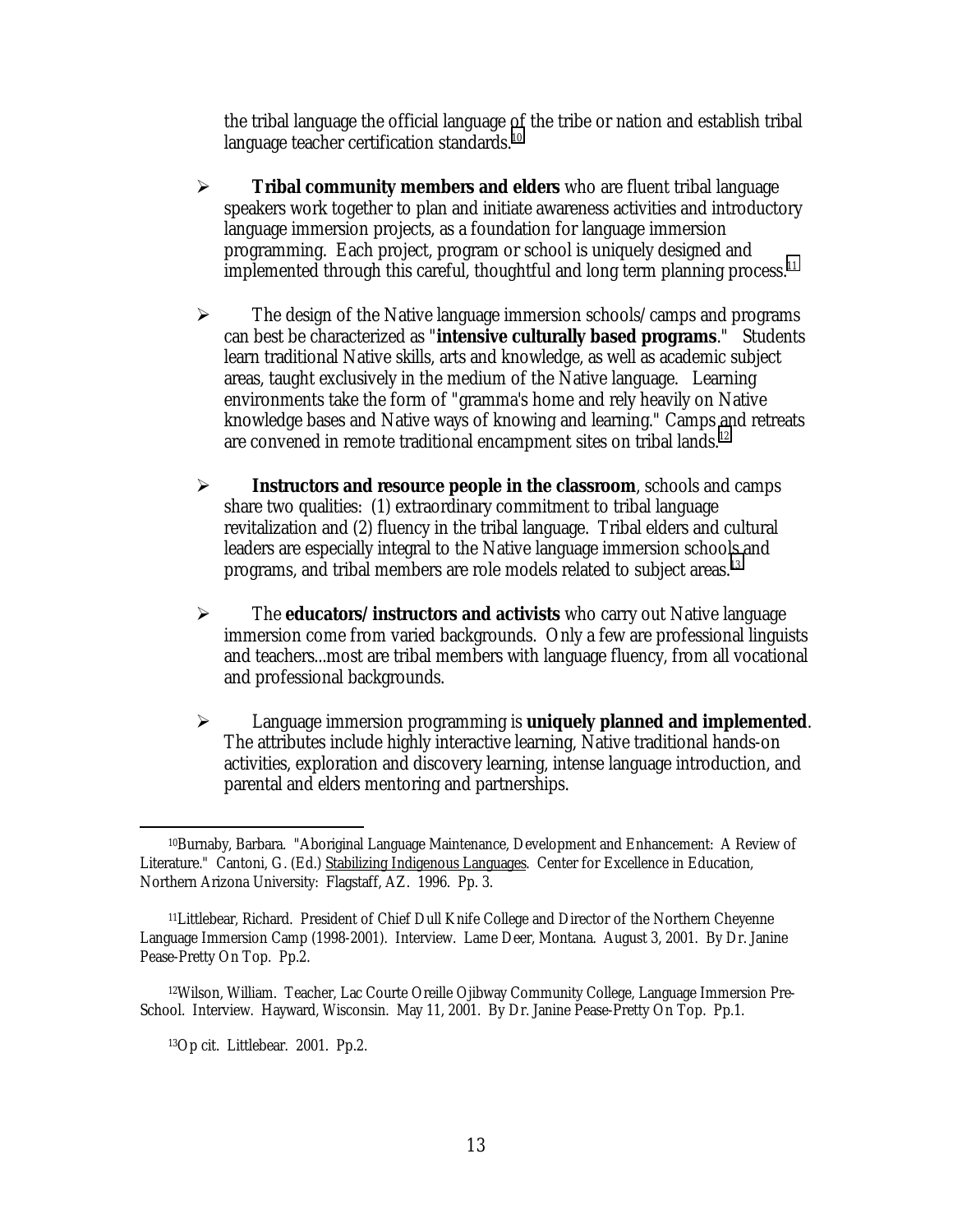- ! **Master/Apprentice** and Mentor/Mentee relationships develop language and cultural leadership. Young Native adults are in long-term learning relationships with tribal cultural elders, to carry traditional knowledge of ceremonies and traditions forward into tribal life. 14
- ! **Tribal colleges and universities,** chartered by American Indian nations, are responsible for a majority of the Native language immersion programs.<sup>15</sup>
- ! A **low student/teacher ratio** of 5 or 6 students to 1 teacher promotes maximum learning impact. Native language immersion students or participants are all ages. The schools serve predominantly pre-school and K-6 children. 16
- ! Native language immersion **funding varies dramatically and is problematic**. No generality can be made about sources and methods of funding or resource support. The interviews indicate difficulty in acquiring and sustaining funding. $17$

No single description fits the Native language immersion sites. The schools and programs are **a "Native people's initiative"** that relies on the millennia-old and tested Native ways of knowing and learning among the generations, and utilizes Native knowledge for content and context. Occasionally, Native language immersion educators/activists associate with one another. **Native American language immersion activity in the United States today is recent, innovative and is remarkably reflective of the respective Native identity...of the Native people**.

 <sup>14</sup>Boyer, Paul. "Learning Lodge Institute: Montana Colleges Empower Cultures to Save Languages." Tribal College Journal of American Indian Higher Education. Vol. XI, No. 3. 1999. Pp. 12-14.

<sup>15</sup>Ibid. Pp. 12.

<sup>16</sup>Op cit. Littlebear. 2001. Pp. 2.

<sup>17</sup>Kipp, Darrell. Encouragement, Guidance, Insights and Lessons for Native Language Activists Developing Their Own Language Programs. Piegan Institute with the Grotto Foundation: Saint Paul, Minnesota. 2000. Pp. 15.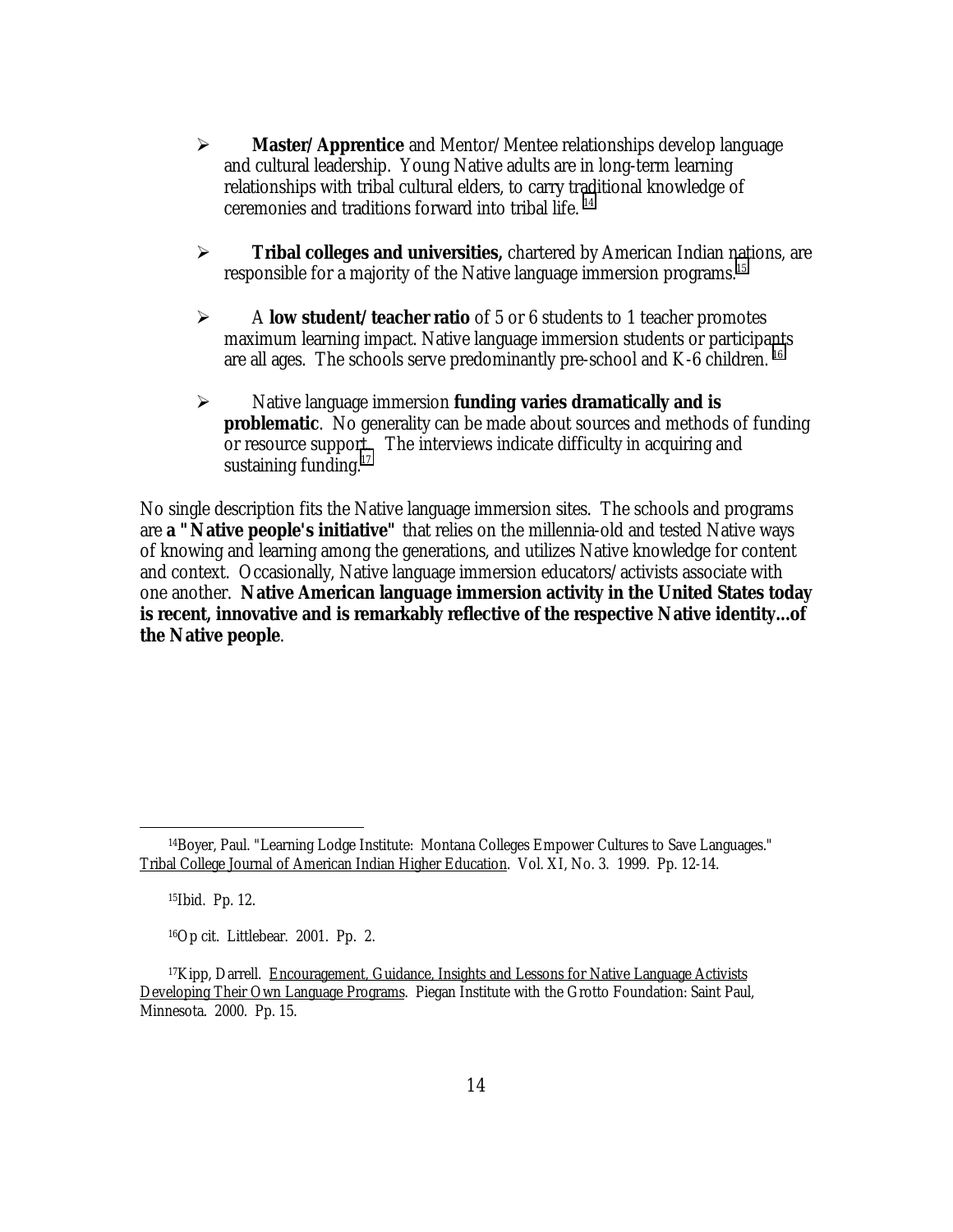# **A. ACHIEVEMENT, LANGUAGE LOSS AND NATIVE AMERICAN IMPERATIVES**

# **1. National Studies: Educational Achievement and Language Knowledge**

**National studies on language learning and educational achievement** indicate a positive correlation: the more language learning the higher the academic achievement. "Students of foreign languages score statistically higher on standardized tests conducted in English."18 The 1992 profile of SAT and Achievement Test Takers, published by the College Entrance Examination Board reported that students who took four or more years of foreign language, scored higher on the verbal section of the tests. The Educational Resources Information Center of the U.S. Department of Education has a parent brochure on the benefits of children learning a foreign language. The brochure cites research that shows that second language instruction improves student creativity levels, overall school performance and gives students superior complex problem solving.19

 As it pertains to **students in bilingual classrooms**, the development of mothertongue literacy promotes a far better chance of school success. <sup>20</sup> The Northwest Regional Laboratory (a regional agency of the U.S. Department of Education) reported in 1990, that learning more than one language enhances cognitive development, social growth, and promotes understanding among diverse people and cultures.<sup>21</sup> Dr. Kenji Hakuta, nationally known language expert, testified before the National Commission on Civil Rights in 2001, that when the school values and utilizes students' Native language in the curriculum, there is increased student self-esteem, less anxiety, and greater self-efficacy.<sup>22</sup> National studies from both the public and private sector emphasize the positive impact of language studies on educational achievement.<sup>23</sup>

18Op cit. Marcos. 2001. Pp. 1.

19Ibid. 2001. Pp. 1.

20McCarty, Teresa L. and Dick, Galena Sells. "Mother Tongue Literacy and Language Renewal: The Case of the Navajo." Proceedings of the 1996 World Conference on Literacy. University of Arizona: Tucson, AZ. 1996. (Literacy On-Line.) Pp. 6.

21Demmert, William. "Blueprints for Indian Education: Languages and Cultures." ERIC Digest, ERIC Clearinghouse on Rural Education and Small Schools: Charleston WV. August 1994. Pp. 2.

22Hakuta, Kenji. Testimony, United States Commission on Civil Rights. "The Education of Language Minority Students." April 13, 2001. Pp. 2.

23Sugarman, Julie and Howard, Liz. "Two Way Immersion Shows Promising Results: Findings of a New Study." Center for Applied Linguistics, ERIC/CLL Language Link. ERIC Clearinghouse on Language and Linguistics: Washington, D.C. September 2001. Pp. 2-3.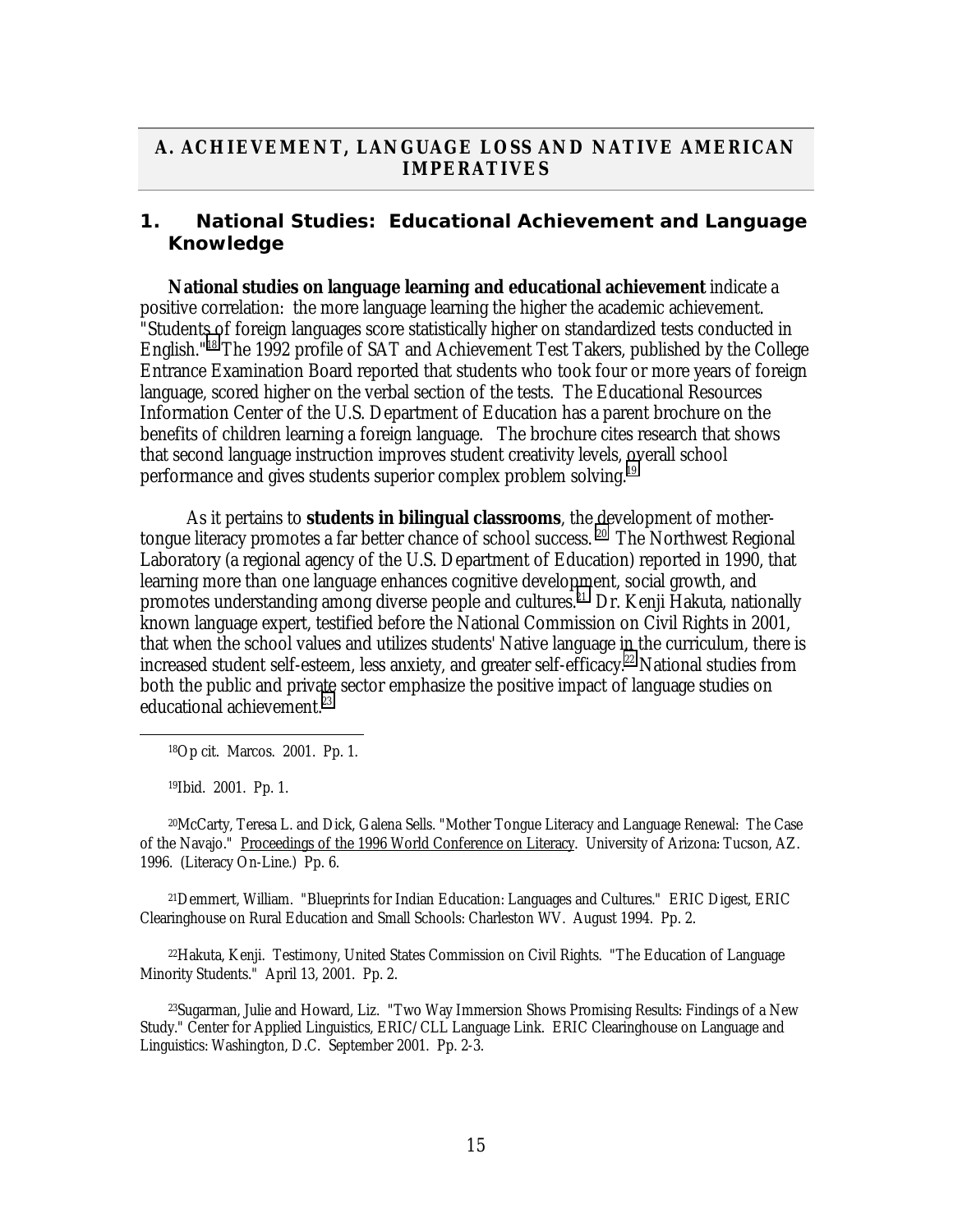# **2. Native Language Immersion Experience and Educational Achievement**

Native language immersion schools and classrooms have existed in several locations for over a decade. **Solid data from the Navajo, Blackfeet and Assiniboine immersion schools experience indicates that the language immersion students experience greater success** in school, measured by consistent improvement on local and national measures of achievement.<sup>24</sup> Critical educational achievement data exists from the Native Hawaiian language immersion schools in the State of Hawaii. Twenty-two Hawaiian public schools have "*Ke Kula Kaiapuni* " immersion streams and/or entire schools. In these schools, 1700 students are enrolled, and outperform the average for Native Hawaiian children in Hawaii public schools.25 **Maori Language Immersion Schools** demonstrate astounding educational achievement. Maori student pass rates out of grade 13 (high school equivalent) have hovered between 5% and 15% for decades. Now, with Maori language immersion schools, Maori students' pass rates have soared to 75%.<sup>26</sup>

 The language learning carries with it significant forms of **satisfaction, to the participants** themselves, their families and the elders in the Native communities whose opportunities to communicate in the Native language are expanding.<sup>27</sup> Youthful language speakers participate in tribal ceremonies and public events, thereby contributing vitality to their communities. **Family participation and intergenerational connections** are built for a lifetime and create positive networks that build Native communities.<sup>28</sup> Native American communities now have operational and meaningful language immersion programs and classrooms, even schools. With varied sources of motivation, language immersion leaders recognize the potentials and benefits of the language immersion experience.

# **3. Benefits of Native Language Knowledge to Native Children**

The knowledge of a Native language by Native children, youth and adults has multiple and important benefits. On an individual basis, Native students develop stronger identities, knowledge of their tribal cultures and their individual role in and deep appreciation for that

 <sup>24</sup>Op cit. McCarty. 1996. Pp. 5-6.

<sup>25</sup>Aha Punana Leo. "Our Language: *e ola ka olelo* Hawaii - the Hawaiian language shall live." Web site. www.*ahapunanaleo*.org/HTML/OL.htm. Pp. 6-7.

<sup>&</sup>lt;sup>26</sup>Pease-Pretty On Top, Janine. "Bringing Thunder." Tribal College Journal of American Indian Higher Education. Vol 14, No.1, Fall 2002. Pp. 13.

<sup>27</sup>Op cit. Littlebear. 2001. Pp. 2.

<sup>28</sup>Op cit. Kipp. 2000. Pp. 14.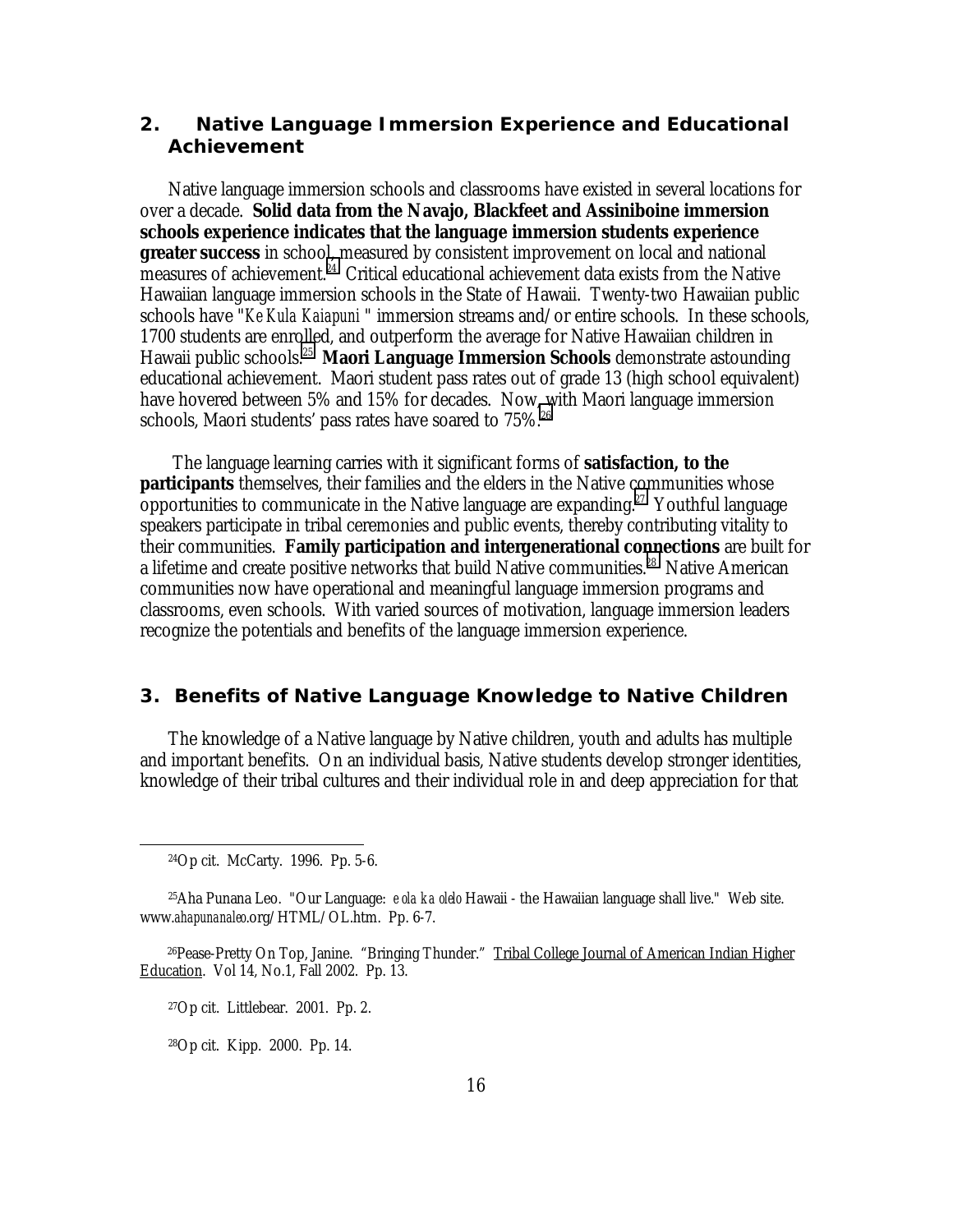culture.29 Language immersion pre-school children have developed **intense language acquisition**, a lifetime benefit in communication.<sup>30</sup> For families, the tribal language knowledge holds much of what tribal members need to know about them, for it **reveals and teaches tribal philosophies.**<sup>31</sup> For the tribal nations, the knowledge of the tribal language is crucial to the combination of factors that **build nations**, "land, lineage, language, cultures, ... a bond born out of respect, the bond links to ancestors as well as to future generations."<sup>32</sup> Darrell Kipp of the Piegan Institute says "language relearning is a **journey back home**," and details the new and precious bond created between the Piegan Institute pre-school children and Blackfeet elders. The Native language clearly embodies a **way of seeing, or constructing reality**, from a perspective that evolved over many generations. Knowledge of the Native language gives tribal members a unique tool for analyzing and synthesizing the world, and incorporating the knowledge and values of the tribal nation into the world at  $large.<sup>33</sup>$ 

## **4. Rates of Native Language Loss**

 Languages across the world are in crisis. Half of the world's languages are "moribund, spoken only by adults who no longer teach them to the next generation."34 The **language loss among North American indigenous people is "especially acute,"** where an estimated 155 languages are still spoken, 210 if you add in the Alaskan Native languages. Of these 135 are moribund; and the U.S. Census of 1990 indicated that one-third of these have fewer than 100 speakers.<sup>35</sup>

Clearly, the Native American **language usage is declining rapidly** in social gatherings, ceremonies, cultural observances, and in the home. Parents are not teaching their children the Native language. "The inability of American Indians and Alaska Natives to speak their language caused many to lose understanding of who they were and what their place was in

34Ibid. Pp. 1.

35Ibid. Pp. 1.

 <sup>29</sup>Peacock, Thomas D. and Day, Donald R. "Teaching American Indian and Alaska Native Languages in the Schools: What Has Been Learned." ERIC Digest of the ERIC Clearinghouse on Rural Education and Small Schools: Charleston, WV. December 1999. Pp. 3.

<sup>30</sup>Op cit. Kipp. Encouragement, Guidance, Insights and Lessons for Native Language Activists Developing Their Own Language Programs. 2000. Pp. 28.

<sup>31</sup>Op cit. Mistaken Chief. 1999. Pp. 27.

<sup>32</sup>Silva, Kalena. "Revitalizing Culture and Language: Returning to the Land." Indigenous Educational Models for Contemporary Practice: In Our Mother's Voice. Lawrence Erlbaum Associates: London. 2000. Pp. 73.

<sup>33</sup>Op cit. Crawford. 1994. Pp. 6-7.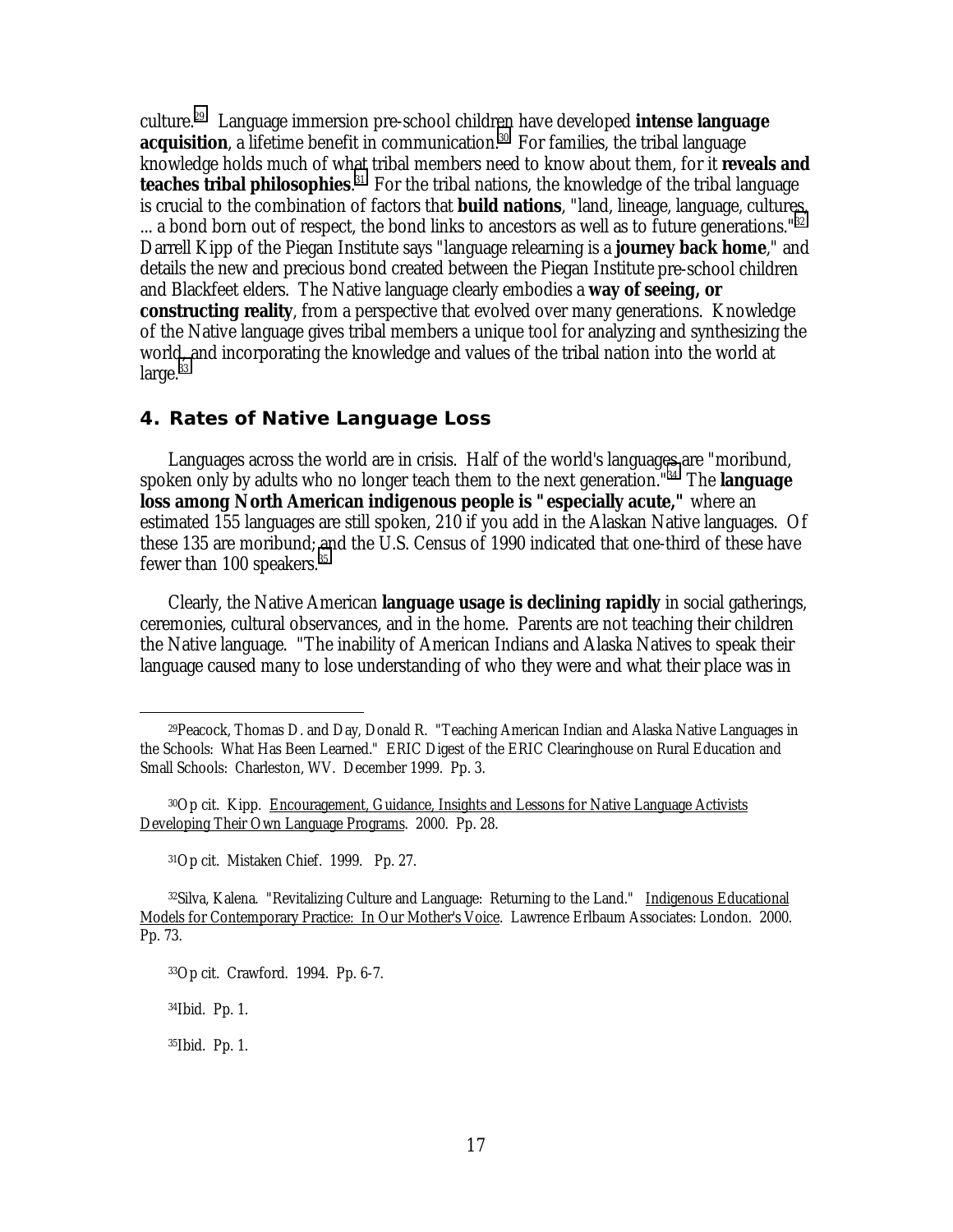the universe."36 Dr. Richard Littlebear of the Northern Cheyenne Tribe, an educator and linguist, says "The real threat is that too few tribal members appreciate how endangered it (the Northern Cheyenne language) is and have a faith that is can be revived."37

*"The loss of any language comes at enormous cost to its speakers. The most serious language declines have occurred among indigenous communities in the Americas, Africa, Australia and Southeast Asia. For these communities, the problem is acute. Precisely because they are indigenous, there are no language reinforcements available elsewhere, no other motherland, where children can return to hear the heritage language spoken or see it written. For indigenous people, when a language is lost, it almost certainly cannot be retrieved as a mother tongue."<sup>38</sup>*

*-Teresa McCarty, Diné Educator and Scholar, University of Arizona*

Native American scholars, tribal officials, educators and activists articulate the damages wrought on Native American individuals, families and communities, due to the language losses.

**Language loss means the loss of linguistic as well as intellectual diversity**. Every language loss causes serious damage to individual and group identity, for it destroys a sense of self-worth, limits human potential and complicates efforts to solve problems in the community.

*"Each language is a unique tool for analyzing and synthesizing the world, incorporating the knowledge and values of a speech community. Linguistic categories (including) number, gender, case, tense, mode, voice, aspect and a host of others...are not so much discovered in experience as imposed upon it by language. Thus to lose such a tool is to "forget" a way of constructing reality, to blot out a perspective evolved over many generations." <sup>39</sup>*

*-James Crawford, Linguist*

- 38Op cit. McCarty. 1996. Pp. 1.
- 39Op cit. Crawford. 1994. Pp. 7.

 <sup>36</sup>Op cit. Peacock and Day. 1999. Pp. 1-2.

<sup>37</sup>Op cit. Boyer. 2000. Pp. 13.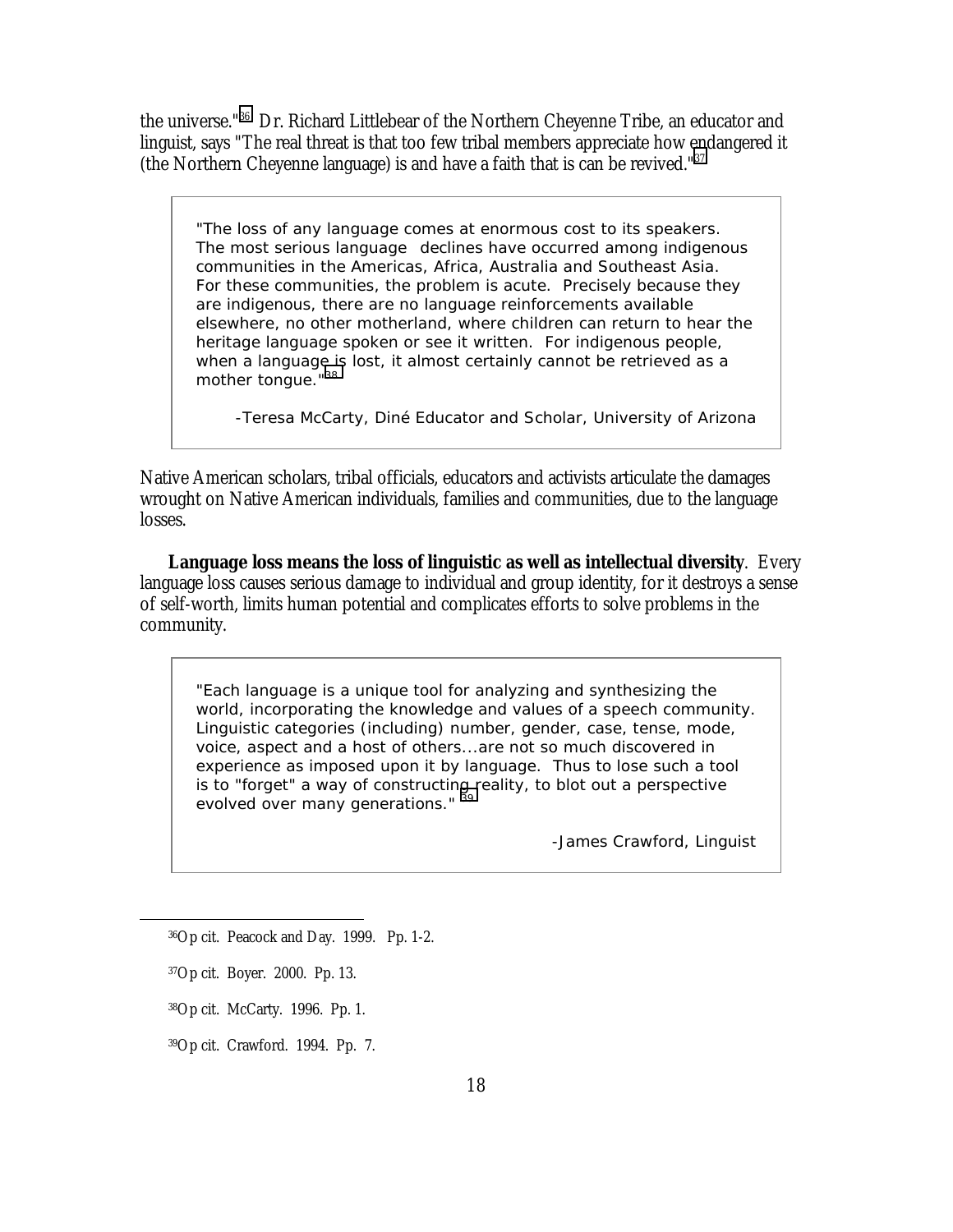The threat of language death seldom comes to communities of wealth and privilege; rather, language death happens where people need their cultural resources for literal survival. **Language death happens to Native American people, the dispossessed and least empowered**. 40 How does language contribute to survival? Every Native language is replete with symbols of ethnic identity and it is a repository for much of their cultural heritage. The syntax and structure "embodies a way of seeing" the world. $41$ 

*"Language and culture provide physical, spiritual and emotional sustenance, the strength of which depends on the riches of the soil where it grows. Land, lineage, language, cultures...a bond born out of respect, the bond links to ancestors as well as to future generations."42* 

*-Kalena Silva, Native Hawaiian Educator* 

*"We use the analogy that the language is our grandparents. Language relearning is a journey back home."43* 

*-Darrell Kipp, Piegan Institute of the Blackfeet Nation, Montana* 

*"In order for Blackfoot people to heal ourselves, we must return to who we are as Niisitapi."44* 

*-Betty Bastien, Blackfoot Educator, Blood Reserve of Alberta, Canada* 

# **5. Native American Imperatives**

 The imperatives to save Native American languages are numerous and deliver that urgency with clear rationale. For Native Americans, the rate of language loss is enormous and the cost is immeasurable. Regaining Native American language vitality holds tremendous promise for Native people, for individual, familial and community strength and the people's overall wellbeing. For the entire world community, regaining Native American language vitality promises the treasure of intellectual and linguistic diversity. From the models established by the Piegan Institute K-8 schools in Montana, the Native Hawaiian Language Immersion Schools K-12, the *Ke Kula Kaiapuni*, and the Maori Language

42Op cit. Silva. 2000. Pp. 73.

43Kipp, Darrell. "Commitment to Language-Based Education." Indigenous Educational Models for Contemporary Practice: In Our Mother's Voice. Lawrence Erlbaum Associates: London. 2000. Pp. 67.

44Op cit. Mistaken Chief. 1999. Pp. 27.

 <sup>40</sup>Ibid. 1994. Pp. 7.

<sup>&</sup>lt;sup>41</sup>Rubin, Daniel S. "Sm'algyax Language Renewal: Prospects and Options." Revitalizing Indigenous Languages. Northern Arizona University: Flagstaff, AZ. 1999. Pp. 1.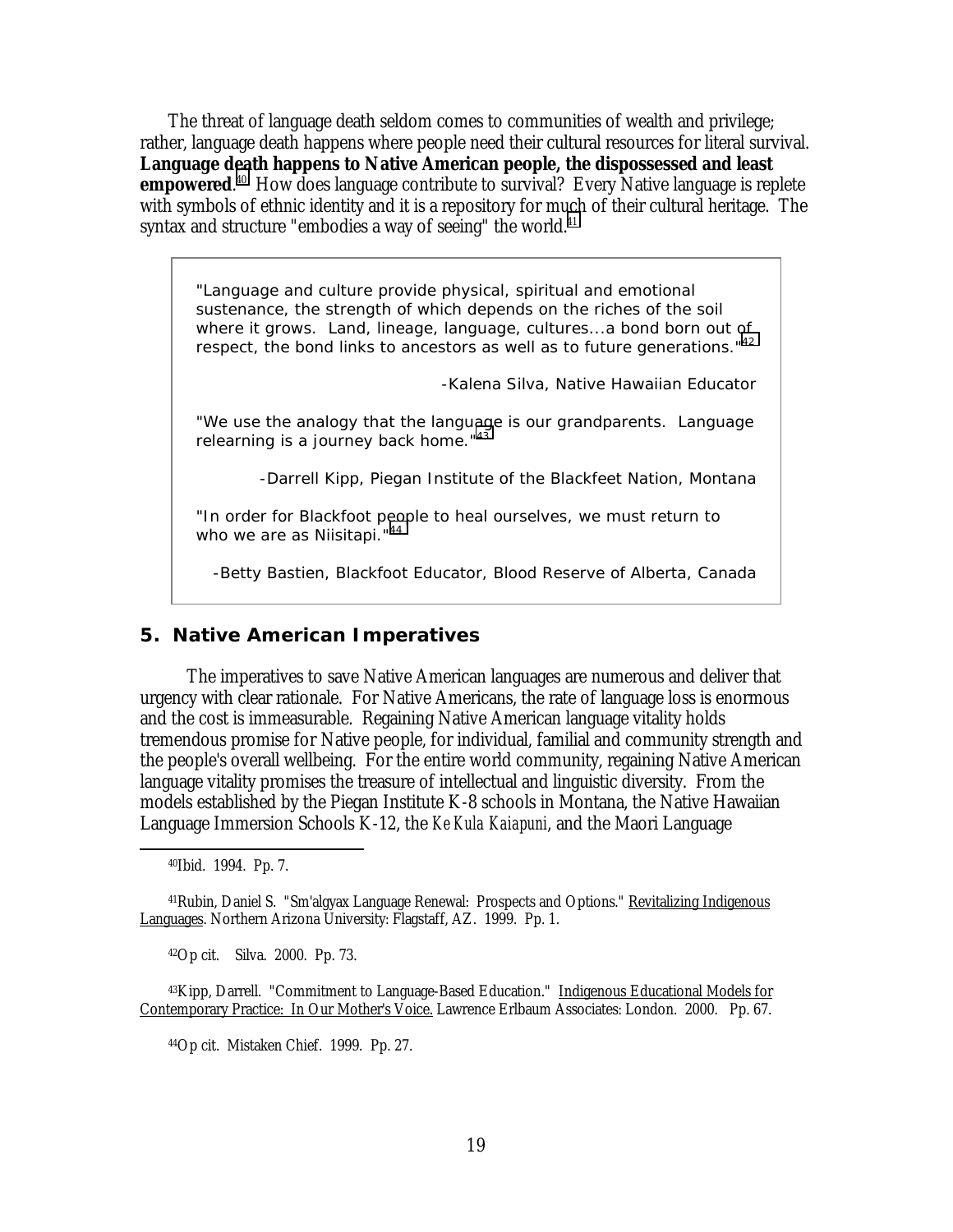Immersion Schools, the *Kohanga Reo and Te Wharekura,* the impact on Native American and Indigenous education achievement implies a major imperative.

The Native American community is dramatically undereducated. Language immersion may be the most reliable approach/method and strategy for the acquisition of education. Education positively correlates with socio-economic status; the higher the education, the higher the standard of living, health, safety and just about every other index sociologists measure. American Indians are among the fastest growing and youngest ethnic groups in the United States. Altogether, American Indian people make up slightly less than 1% of the nation's population or 1.8 million American Indian people. The United States government recognizes 510 tribes; another fifty tribes are recognized only by their respective states. Nationally, American Indian people lag behind in high school completion at 61%, compared to 78% for the rest of the American groups. At the higher education level, the undereducation is more pronounced: 6% of the American Indian adult cohort has completed a four year degree at the college level, while 28% of the white American adult cohort and 18% of the African American adult cohort has the college degree.

#### **B. NATIVE LANGUAGE IMMERSION, THE PEOPLE'S DESIGN**

**Overview**. **Native Language Immersion Projects.** The Native American language immersion activities now number approximately fifty sites. This count comes from correspondence and language immersion educators/activists interviews. The Piegan Institute convened Native language immersion educators and activists (2000 and 2001) attended by representatives from eight sites. The Learning Lodge Institute (a project of Montana's seven tribal colleges) and Northern Arizona University of Flagstaff, also assembled language immersion educators and activists. The Indiana University published language revitalization studies authored by tribal language preservation site organizers and teachers. The Tribal College Journal devoted an entire issue to language preservation and immersion projects and programs in the tribal colleges and universities. The U.S. Department of Health and Human Services has a division of the Administration for Native Americans, the "Native Language Projects." From these sources, it is estimated that active Native language immersion sites (schools, camps, and retreats) number fifty. This is a partial list of schools and projects:

#### **Native American Language Immersion in 2003**

- $\triangleright$  Akwesasne Freedom School, Mohawk Nation (New York)<sup>45</sup>
- > Anishnaabe We Young of Cass Lake Language Program (Minnesota)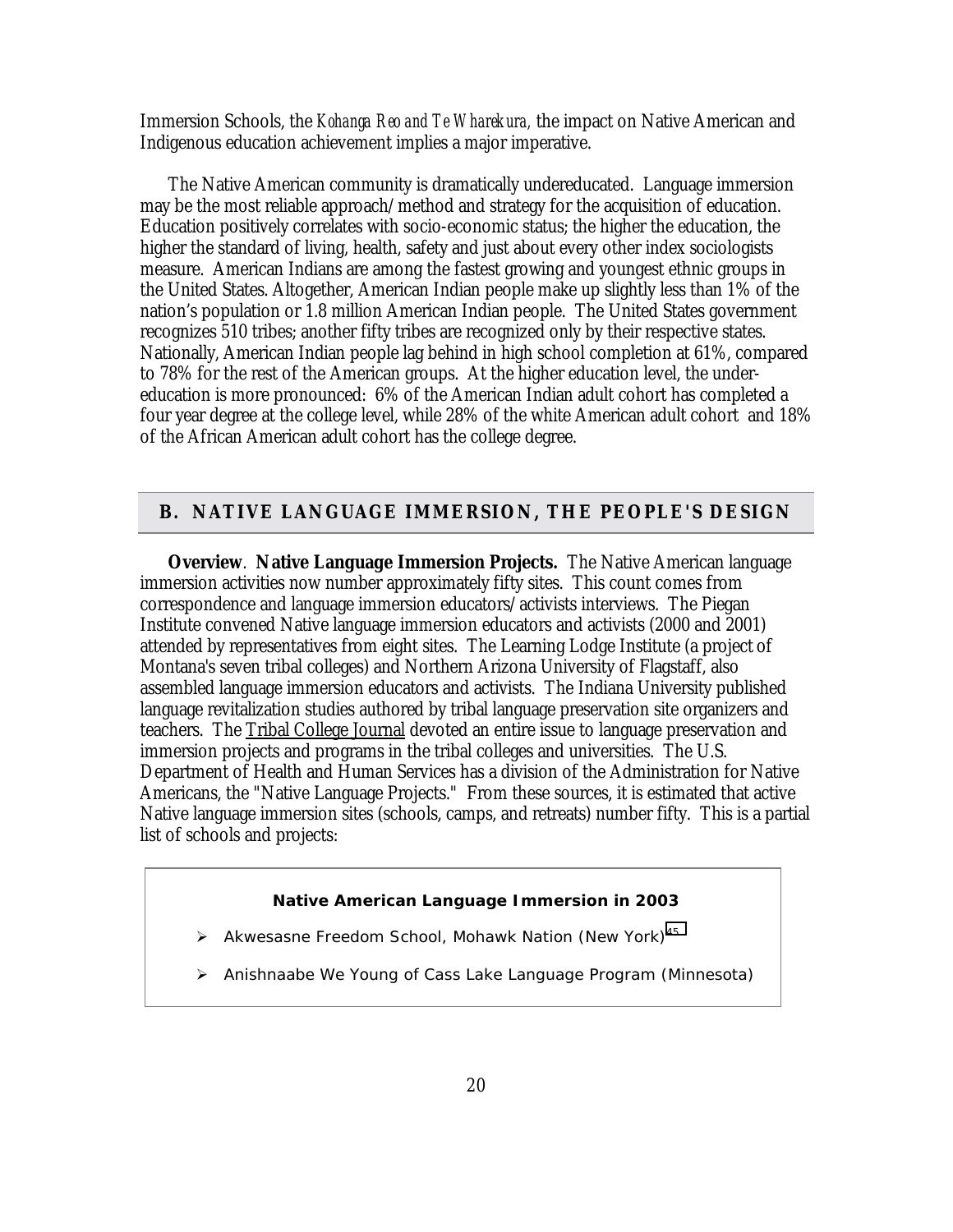| ➤ | Assiniboine and Nakoda Language Kindergarten at Brockton Public<br>Schools (Montana)         |
|---|----------------------------------------------------------------------------------------------|
| ≻ | Bay Mills Community College Language Immersion Camp for<br>Student Teachers (Michigan)       |
| ➤ | Chief Dull Knife College, Northern Cheyenne Language Immersion<br>Camp (Montana)             |
| ≻ | Comanche Language and Cultural Preservation Immersion<br>Program, Comanche Nation (Oklahoma) |
| ≻ | Lac Courte Orielles Ojibway Language Immersion School<br>(Wisconsin)                         |
| ➤ | Piegan Institute - Blackfeet Language Immersion Schools<br>(Montana)                         |
| ≻ | Rough Rock Community School of Rough Rock (Diné Nation of<br>Arizona)                        |
| ➤ | Salish Kootenai College Cultural Leadership Project (Montana)                                |
| ≻ | Southern Ute Pre-School of Ignacio (Utah)                                                    |
| ➤ | Three Affiliated Tribes of North Dakota, Language Apprenticeship<br>Project (North Dakota).  |

# **1. Immersion Schools**

**Overview.** Native language immersion schools represent a significant development in tribal language revitalization, cultural preservation, and educational advancement.

|   | Native Language Immersion Schools Methods             |                                                             |  |
|---|-------------------------------------------------------|-------------------------------------------------------------|--|
|   |                                                       |                                                             |  |
|   | holistic learning                                     | field based learning                                        |  |
|   | elders as primary learning<br>resource                | parent's partnerships                                       |  |
| ٠ | tribal language as medium of<br>teaching and learning | $\bullet$ Grandmother's Home as the<br>learning environment |  |
| ٠ | Native oral literature, history,                      | discovery and experiential                                  |  |
|   | knowledge as content                                  | learning                                                    |  |

 $\overline{a}$ <sup>45</sup> Akwasasne Freedom School. http://www.potsdam.edu/EDUC/Akwasasne/AFS.html. Kanienkahaka Territory of Akwasasne.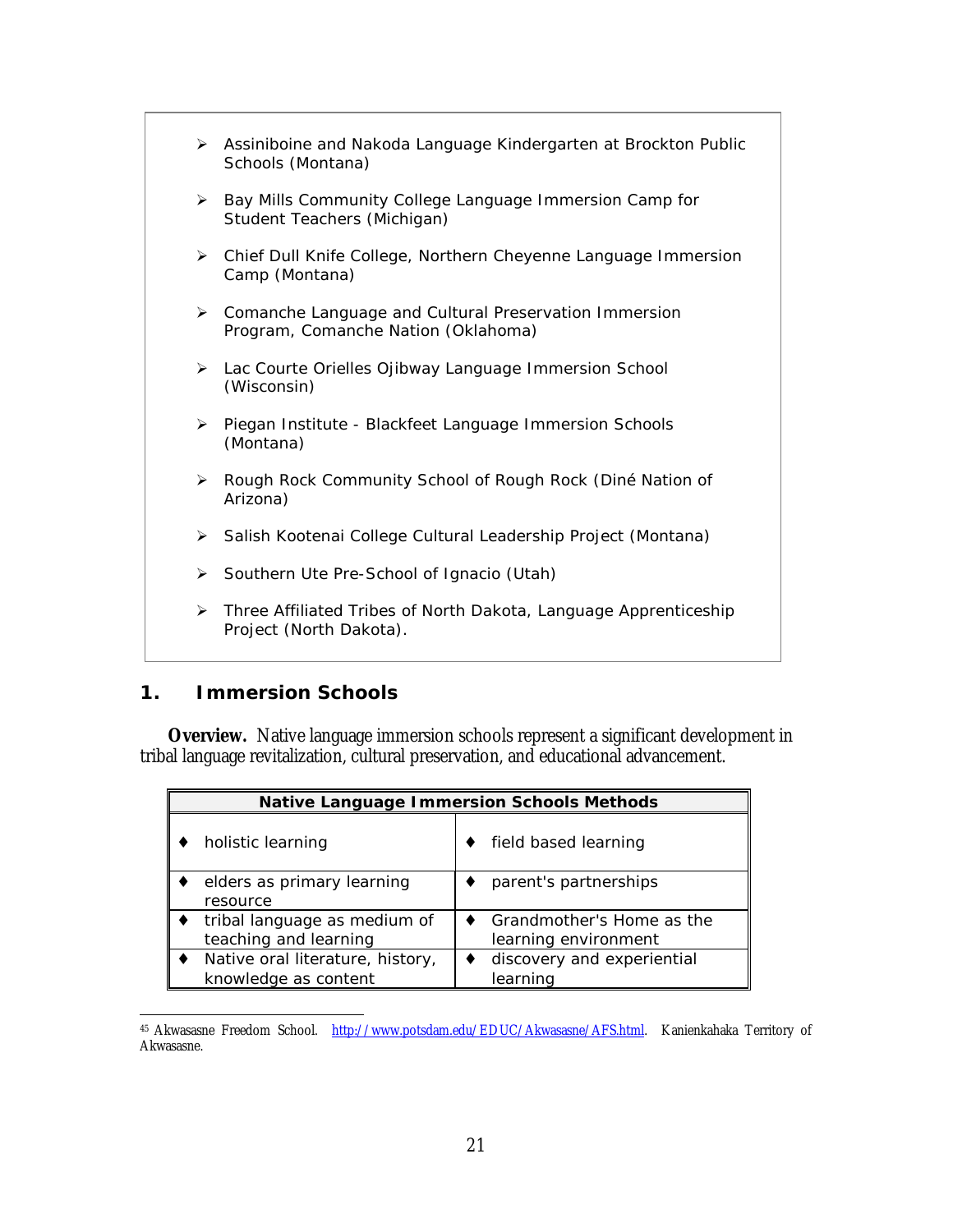| Native role models that<br>present subject areas | $\bullet$ cooperative, group and team<br>learning         |
|--------------------------------------------------|-----------------------------------------------------------|
| hear, see, speak, read, write<br>Native language | culture and language rich<br>classrooms & environments    |
| educators/activists fluent in<br>Native language | seasonal rounds, circular word<br>charts, talking circles |

Only the tribal language is used for teaching and learning in all subjects. Every school has a **unique configuration or blend of activities**. Language immersion school planning, organization and implementation requires intense commitment and effort, sustained for many years.<sup>46</sup> The strategies and methods used in Native language immersion schools cover a broad range and are reflective of the Native educators/activists implementing the teaching, tribal culture, its oral history and literature, and sciences.

For this study, ten language immersion schools were reviewed: Akwasasne Survival School (Mohawk of upstate New York), Piegan Institute in Browning, Montana, Lac Courte Orielles Ojibway Language Immersion Charter School (Hayward, Wisconsin), Southern Ute Language Immersion Pre-School (Ignacio, UT), Katzebue Public School (Inupiaq People of Alaska) and Brockton Public Schools Kindergarten and First Grade (Brockton, MT). Additionally, three schools instruct in a balanced format of Native language and English, two-way immersion, and serve the Diné people: the Rough Rock Community School (Rough Rock, AZ), the Rock Point School (Rock Point, AZ) and the Chinle Public School - select grades (Chinle, AZ).

**Medium of Learning.** The Native language immersion schools, camps and activities are a significant development that addresses language revitalization, cultural preservation and educational advancement, concurrently. Teaching and learning in all subjects is conducted only in the tribal language.<sup>47</sup> A holistic curriculum is used, that is interdisciplinary and without time boundaries.<sup>48</sup> The context and content of the curriculum is the tribal culture in its comprehensive knowledge and tradition. This includes seasonal settings in the traditional tribal lands and knowledge bases appropriate to the time of year.<sup>49</sup> Schools have a strict "No English Rule." Language immersion builds fluency in the same learning pattern as an infant learns a first language. The methods rely on a level of fluency that allows the children to think and speak in the Native language, without the delay of translation time. The schools must build sufficient language proficiency, particularly where the students begin school with English as their first language. Based on proficiency, the schools conduct their entire

- 47 Op cit. Rubin. 1999. Pp. 3.
- 48 Op cit. McCarty. 2000. Pp. 5.
- 49 Op cit. Wilson, W. 2001. Pp. 1.

 <sup>46</sup> Op cit. Kipp. 2000. Pp. 20.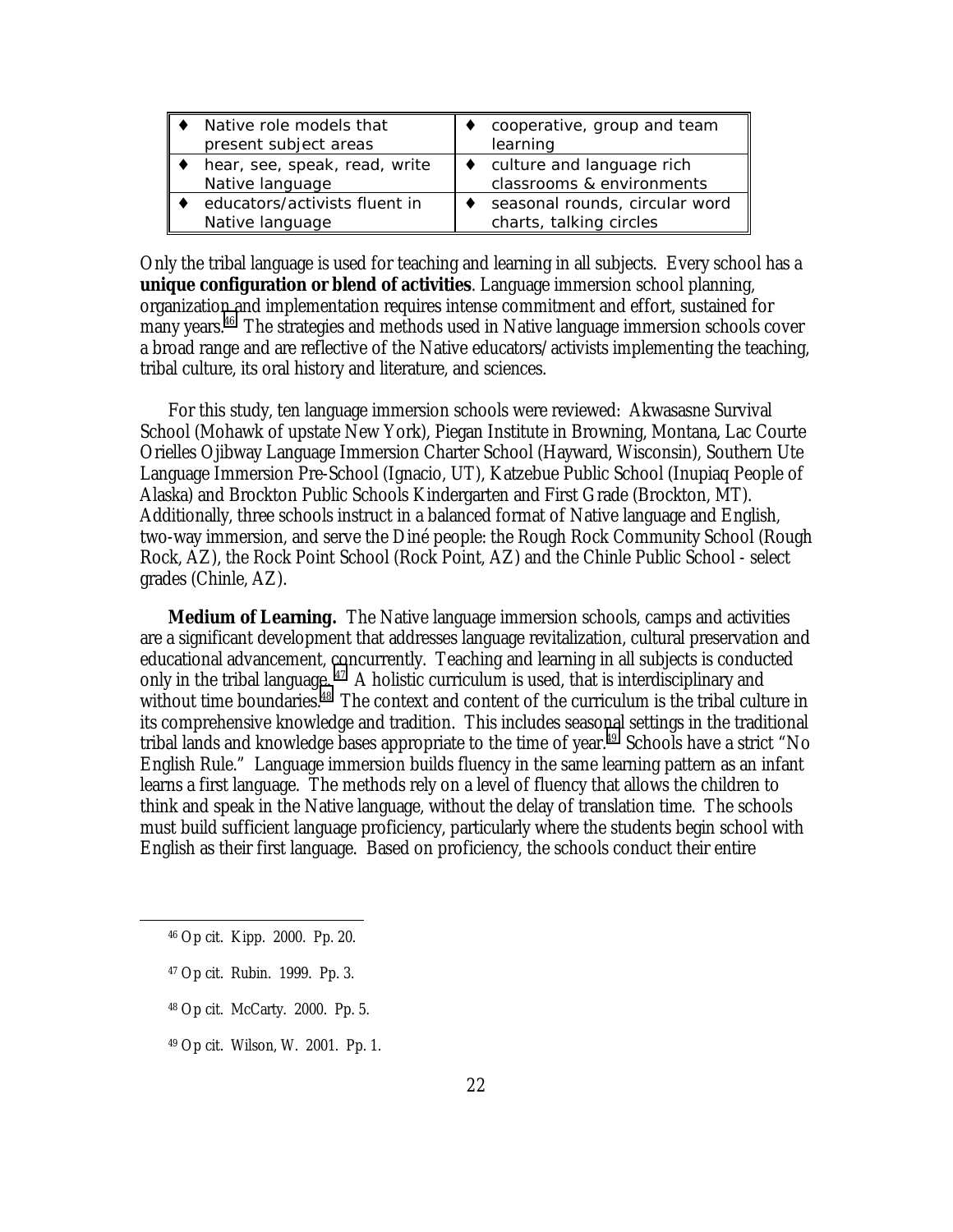learning environment through the Native language. Generally speaking, the Native language is not a "subject" but the medium through which all subjects are instructed.<sup>50</sup>

**Teachers.** Teachers (also called instructors, educators, or activists) are tribal members who possess tribal language fluency and the personal stamina to teach and facilitate learning. The educators' common trait is an unwavering commitment to tribal language teaching and learning.<sup>51</sup> Tribal elders are often the focus of language learning, as they serve as teachers and through their comprehensive cultural knowledge, provide the curriculum content and context.52 Few teachers are certified by mainstream or state standards, although there are projects that have retained teachers who are also certified in the state systems.<sup>53</sup> Many tribal colleges are preparing language immersion teachers, following tribally designated learning experiences; some of these students are also enrolled in a teacher education bachelor's degree program.54 Searches for language immersion teachers may extend in to Canada or across the tribal nations, to locate fluent speakers.

**Methods.** While many methods are utilized in Native American language immersion, three methods have surfaced as key to the schools now in existence. First, the traditional grandparents teaching methods from Native ways of knowing and learning predominates among the schools. Second, the Montessori pre-school learning strategies are in use at the Brockton Kindergarten and First Grade in Montana, as well as in the Southern Ute Pre-School in Ignacio, Utah. Third, the "Total Physical Response," or TPR, is a methodology for language learning currently in use at the Piegan Institute and the Lac Courte Oreilles Ojibwa Language Immersion School. These three are often combined or blended to make a unique methodology that particularly suits the teacher and students.

 The **traditional grandparents** teaching methods are predominant, particularly where the tribal elders and fluent tribal members are the primary instructors. The Native ways of knowing and learning follow the household activities and traditional seasonal knowledge areas.55 This methodology is accessible for most communities, as it consists of the ways in which Native American grandparents have taught their grandchildren, for millennia. William

50 Op cit. Kipp. 2000. Pp. 29-32.

51Op cit. Littlebear. 2001. Pp. 2.

 52Real Bird, Lanny. "Formalization of Native Languages and Cultures Through Teaching and Learning. *Ash-ammaa-ehkuua*: Newsletter of the Learning Lodge Institute. Spring 2000, Vol. 1, No. 1. (Crow Agency, Montana). Pp. 12.

53Hermes, Mary Fong. Director of the Lac Courte Oreilles Ojibway Language Immersion Charter School (Wisconsin). Interview. October 19, 2001. By Janine Pease-Pretty On Top. Duluth, Minnesota. Pp. 1.

54Stornberger, Amy. Coordinator of the Fond Du Lac Tribal and Community College, Teacher Training Project and Ojibway Language Immersion Camp for Teachers. Interview. October 18, 2001. By Janine Pease-Pretty On Top. Cloquet, Minnesota. Pp. 2.

55Op cit. Wilson, W. 2001. Pp. 1.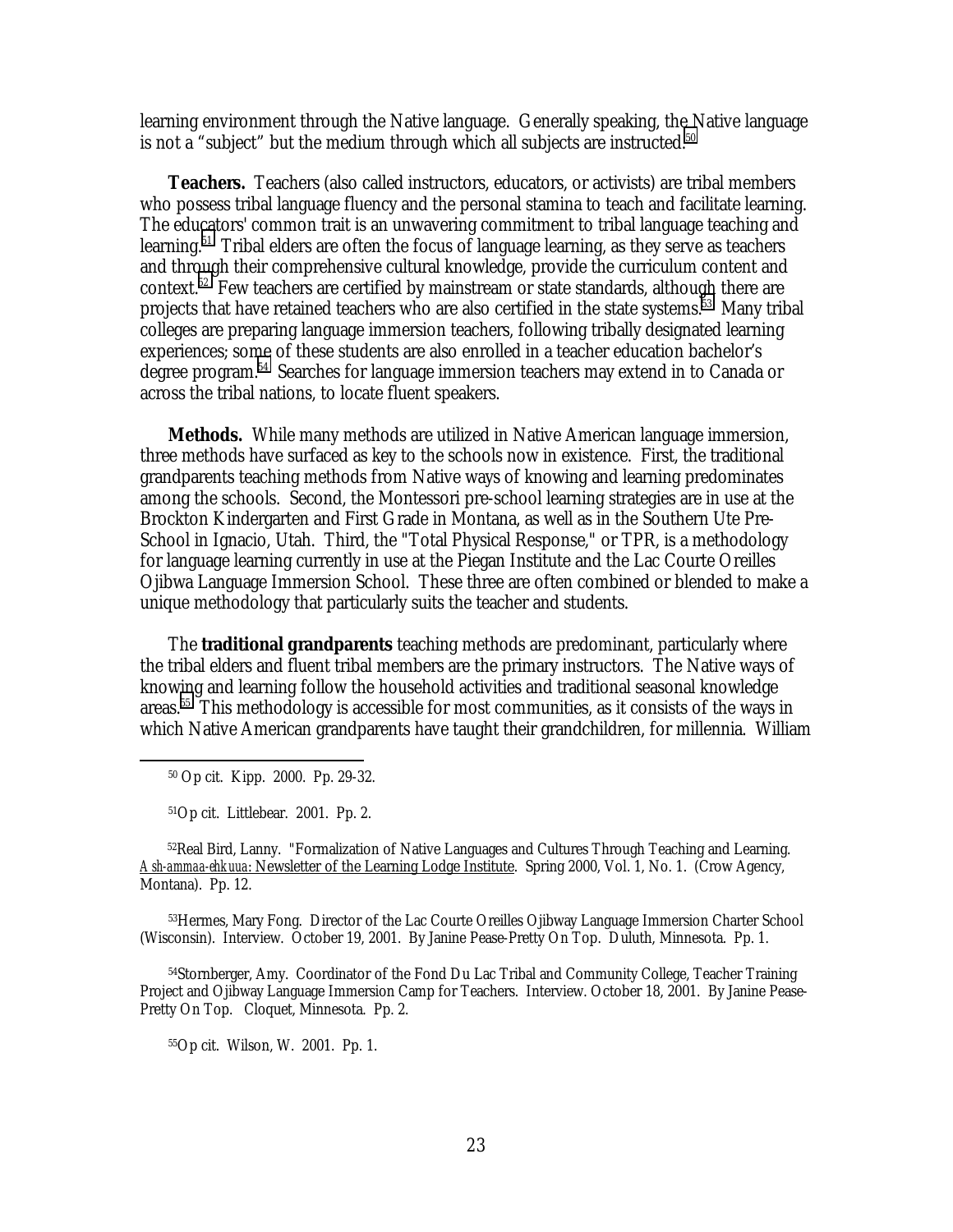Wilson of the Lac Courte Oreilles Ojibwa Language Immersion preschool described this method, "we talk with the children; it is intense interaction… we take walks in the woods and all the while, we talk in Ojibwa."56

 The **Montessori method** has been adopted by many Native language immersion preschools, in tandem with the resources to train the instructors and in partnership with a four year college or university training center tied to this pre-school method. Montessori approaches the classroom with interest islands, and follows each child's level of interest. The Native American language immersion schools that utilize Montessori as the delivery method provide the tribal knowledge base and culturally rich learning resources in the "islands of interest." The method does not pre-suppose content or context, and the tribes who have selected this have noted the similarity between this method and "gramma's way of teaching."57 The Southern Ute language immersion pre-school is conducted with Montessori methods.

**Total Physical Response** is a methodology of progressive learning experiences and language acquisition levels developed with language immersion schools (a Center for TPR is located at the University of Minnesota). TPR is useful with "second language teachers, Indigenous language teachers, as it allows students to be active learners, and produces quick results...in meaningful contexts."58 Strategies include a scaffolding technique that actively demonstrates and builds the learners' receptive language skills. LaFortune describes TPR as a methodology that affords students "the opportunity to recognize fairly sizeable vocabularies...useful for early second language acquisition."59 Observations of the immersion schools demonstrate the creativity and effectiveness of approaches, especially the Native ways of knowing and learning, a naturally Native approach.<sup>60</sup> Activists and educators narrate extensive planning and direction throughout the school's existence, with a heavy reliance on a designing committee of advisors and the leadership/stamina of the language instructors.  $61$ 

**Culture and Curriculum.** One practitioner describes the Native American language immersion school, "a living experience, centered on the learners with tribal grandparents."62

58Cantoni, Gina B. "Using TPR - Storytelling to Develop Fluency and Literacy in Native American Languages." Revitalizing Indigenous Language. Northern Arizona University: Flagstaff, AZ. 1999. Pp. 54.

 <sup>56</sup>Ibid. Pp. 1.

<sup>57</sup>Baker-Olguin, Carol. Director of the Southern Ute Tribal Private School. Interview. August 17, 2001. By Carlene Old Elk. Ignacio, Utah. Pp. 1.

<sup>&</sup>lt;sup>59</sup>LaFortune, Richard. Native Languages as World Languages: A Vision for Assessing and Sharing Information about Native Languages across Grant-making Sectors. Grotto Foundation: Saint Paul, Minnesota. 2000. Pp. 9.

<sup>60</sup>Op cit. Little Bear. 2001. Pp. 2.

<sup>61</sup>Op cit. Rubin. 1999. Pp. 11.

<sup>62</sup>Op cit. Mistaken Chief. 1999. Pp. 26.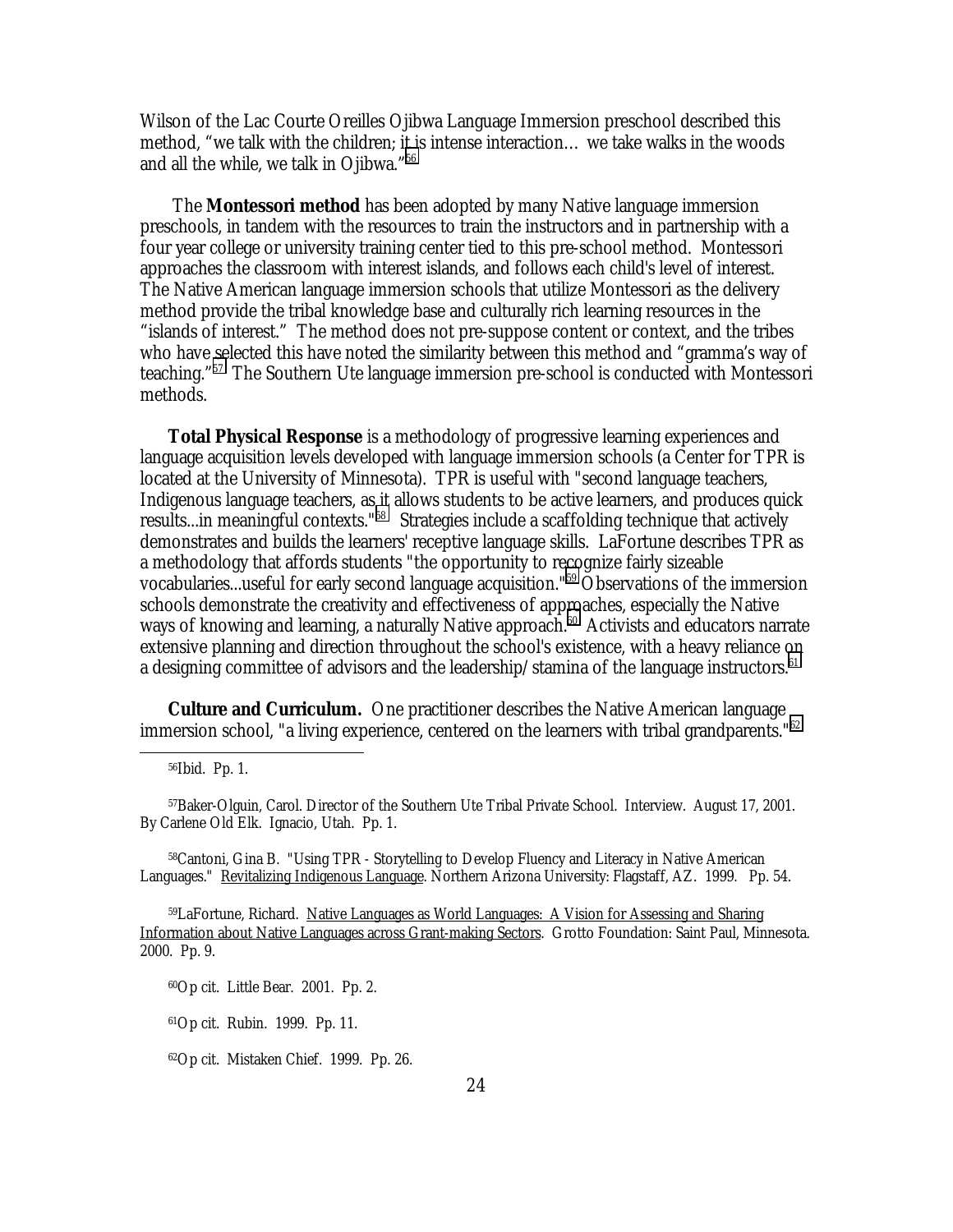The learning experience is approached from tribal perspectives, and is highly interactive, and, like a family, is discovery oriented and deals with the student as a whole person. $63$ Immersion schools' curriculum surrounds elders' and instructors' wealth of language and cultural knowledge, and provides experiences, values, protocol, spiritual and traditional philosophical teachings.<sup>64</sup> This combination of elders with children makes an especially powerful learning environment, as it builds significant relationships among generations, and affords cultural immersion along with language immersion. <sup>65</sup> Children learn their tribal language in a culturally appropriate content and context, and achieve educational objectives according to national academic standards.

**Technology.** The application of technology to the Native language immersion

"*Computer learning programs are becoming common...used at home, in schools and in the workplace. The positive qualities of such programs are that they are inexpensive, can be reproduced in large numbers, are predictable, and have selfevaluation built in and are interactive."* <sup>66</sup> -Daniel S. Rubin

experience is a topic of great discussion and even controversy. Dr. Richard Littlebear recommended technology as an important supplement to the Native Language experience, especially for today's students and their daily interaction with television and computer assisted instruction. Littlebear said that where a tribal language is in critical condition, and the fluent speakers numbers are dwindling, technology is a significant and effective way to apply "life support" to the language learning.<sup>67</sup> With advancing technology, there are "unprecedented possibilities" and a basis of hope for aging traditional languages.<sup>68</sup> There are

language immersion activists who criticize technology as a waste of precious resources, a trade-off for real time and applied teaching and learning directly with children. <sup>69</sup> The virtue of technology is directly related to the degree of language loss and the stamina or lack of stamina of tribal language speakers. If language loss is severe and the number of elders few, then technology may be the primary resource for Native language teaching and learning, if not the only resource.

- 66 Op cit. Rubin. 1999. Pp. 7.
- 67 Op cit. Little Bear. 2001. Pp. 2.
- 68 Op cit. Rubin. 1999. Pp. 1.
- 69 Op cit. Kipp. (Correspondence). 2001. Pp. 1.

 <sup>63</sup> Keami, Sarah. "Advocating for a Stimulating and Language-Based Education." Benham and Stein (Ed.). Indigenous Educational Models for Contemporary Practice: In Our Mother's Voice. Lawrence Erlbaum Associates: London. 2000. Pp. 52.

<sup>64</sup> Op cit. Real Bird. 2001. Pp. 12.

<sup>65</sup> Op cit. Rubin. 1999. Pp. 10.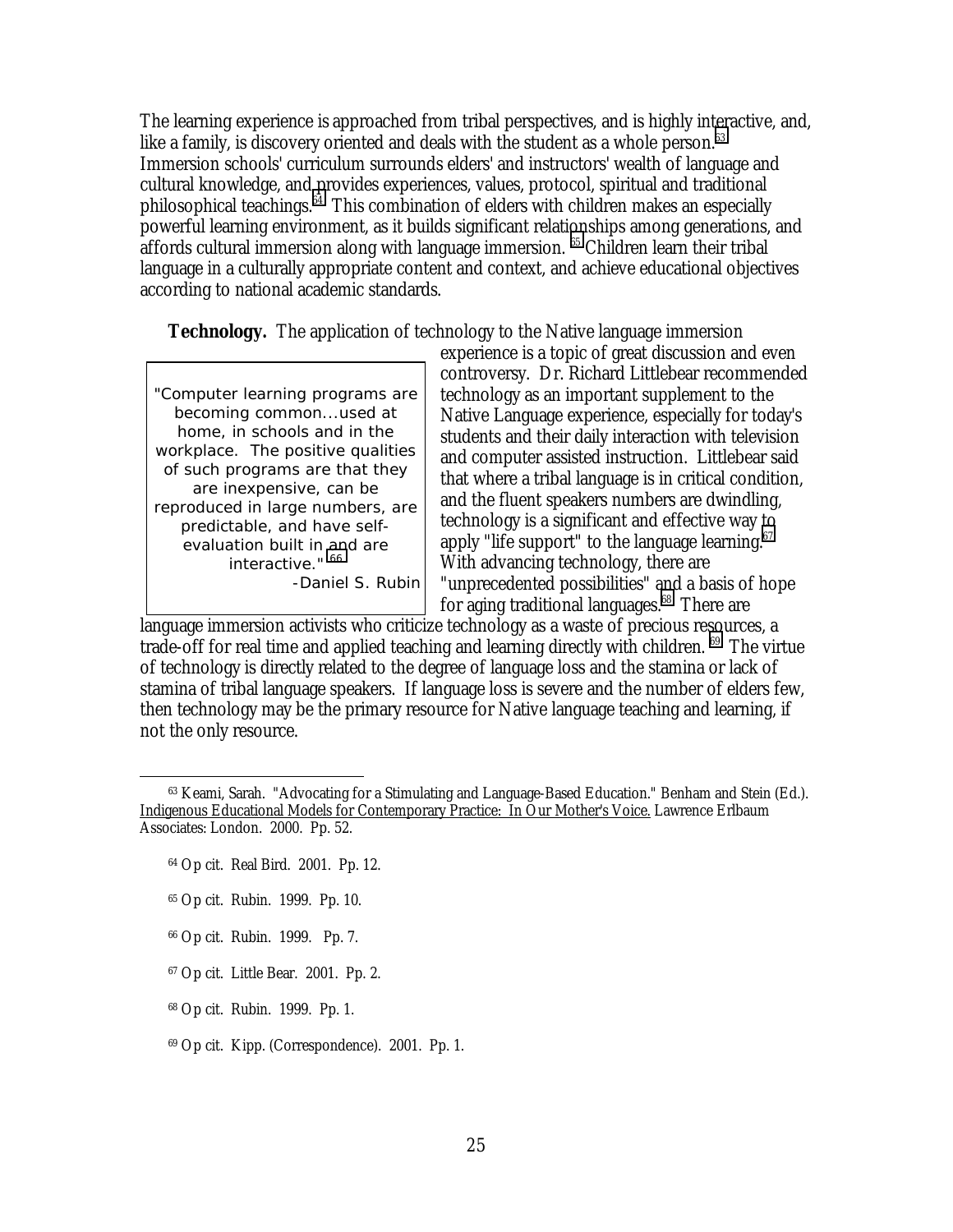Fort Peck Community College (Assiniboine and Sioux Tribes of Poplar, Montana) has Assiniboine and Sioux language learning on-line. The community at-large has full access to this site for language learning.

 Indiana University linguist D. Parks has provided important leadership in the development and implementation of **computer assisted language learning** with the Arikara people at White Shield Schools in North Dakota, as well as at Fort Belknap College in Montana with the Nakoda speakers, and ten additional tribal groups.<sup>70</sup> The Indiana University approach is particularly appropriate to the bilingual education Native language teaching environment, and the integration of language experiences into self-contained elementary classrooms. Native language projects in Canada with the Yinka Dene Institute in Saskatchewan and the Shimshian People of British Columbia utilize CD-ROM formats that link traditional stories to dictionaries, translations of a story into English, puzzles and games about the story, images and reference materials.<sup>71</sup> The Little Big Horn College has an on-line "Place Names Site" that provides an inventory of 800 historically and culturally significant places on the Crow Reservation in Montana. The sites are documented with images, video-clips of the place, and elders recounting the information respective to the site. $72$ 

**Interactive language learning** has been happening at Fond Du Lac Tribal and Community College in Cloquet, Minnesota, where the master teacher instructs from a central facility to remote locations in middle and high schools in five locations concurrently. The expertise of the Ojibway language scholar can be shared via distance learning technology. Technology has important significance to Native language learning and teaching, and has been successfully applied to immersion schools and camp experiences, as well as language learning within the mainstream school settings.

**Native Ways of Knowing and Learning.** The traditional Native American methods of learning are well known to Native people. Every tribal nation has a specific set of ways of knowing and learning. The following diagram illustrates some of these methods. For millennia, Native peoples have been self-sufficient in the training of their precious children, youth and adults. They became full and productive members of their families groups and tribal societies. Learning among the people took varied and unique forms, and brought about fine and well-educated tribal members, men and women, who possessed common and special knowledge. The diagram on page 24 illustrates Native ways of knowing and learning from the Plains cultures.

 <sup>70</sup> Parks, D.R., Kushner, J., Hooper, W. and Flavin, F. "Documenting and Maintaining Native American Languages in the Schools: What Has Been Learned." ERIC Digest of the ERIC Clearinghouse on Rural Education and Small Schools: Charleston WV. December 1999. Pp. 3.

<sup>71</sup> Op cit. Rubin. 1999. Pp. 8.

<sup>72</sup> Op cit. Real Bird. 2001. Pp. 3.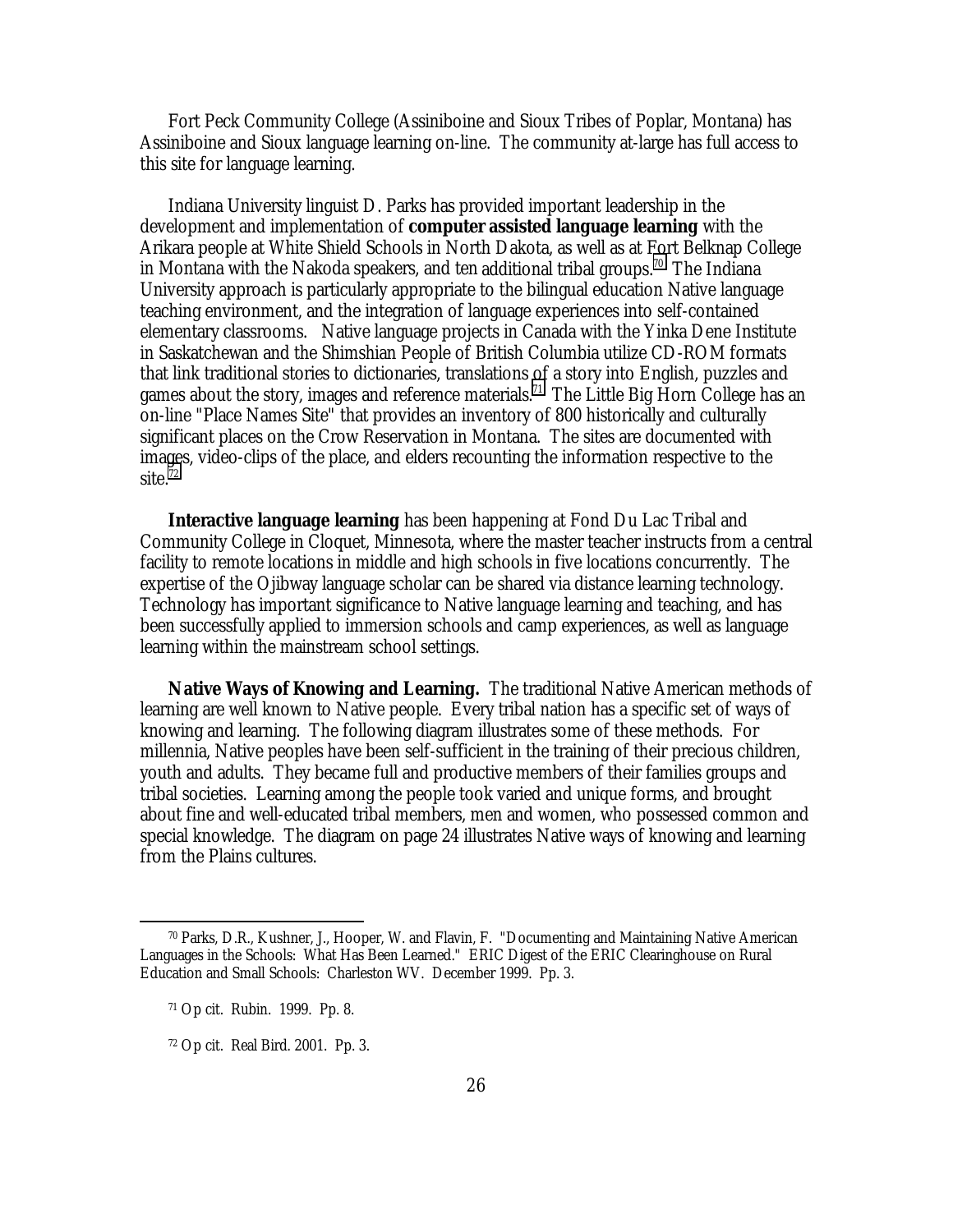

**NATIVE WAYS OF KNOWING AND LEARNING**<sup>73</sup>

**Literacy.** The Native language immersion schools develop literacy in their students at all levels of instruction. Pre-literacy skills are important in the pre-schools. Teresa McCarty, Navajo language and education scholar, writes about the Navajo immersion schools, "we need to see Navajo literacy in terms of social context...an affirmation and expression of indigenous identity and validation of community held knowledge."74Literacy in the Native language is powerful in that it affects cultural learning across eras, from knowledge of history, literature and science in tribal times past, with children in today's classrooms.<sup>75</sup>

**Literature and Artistry.** Native language immersion schools are involved with the whole culture, and have delved into language learning through the music and artistry of the

 <sup>73</sup> Pease-Pretty On Top, Janine. "Native Ways of Knowing and Learning." An unpublished manuscript, presented at the Crow Education Summit, Crow Agency, Montana. September 2000.

<sup>74</sup> Op cit. McCarty 2000. Pp. 6.

<sup>75</sup> Bielenberg, Brian. "Indigenous Language Codification: Cultural Effects." Revitalizing Indigenous Languages. Northern Arizona University: Flagstaff, AZ. 1999. Pp. 6.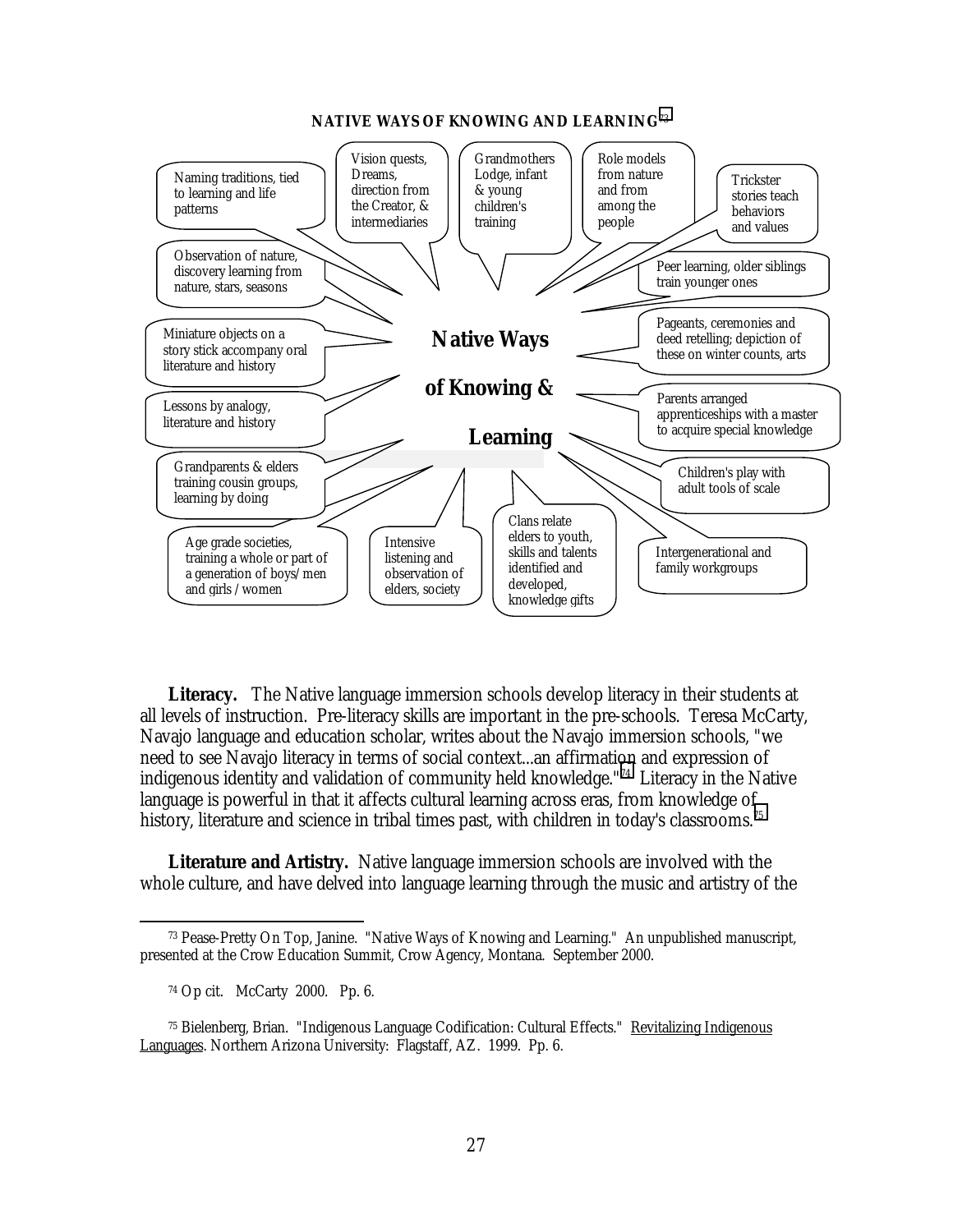tribe.76 "Oral literature as curriculum...belongs to a real world setting that is natural, traditional and imbued with its own set of meanings and ways of seeing."<sup>77</sup> McCarty recounts the storytelling, drama and arts that are learned through student participation with elder instructors in the Diné dwelling, during summertime literature camps.<sup>78</sup> The place names site at Little Big Horn College associates stories, histories and songs with the historical and cultural places through an interactive on-line database. Lodge Grass School on the Crow Reservation in Montana sponsored a battle reenactment, a battle pivotal to the destiny of the Crow People. Crow children in the reenactment designed and constructed era based regalia and an encampment. They retold the circumstance leading up to the battle, and recounted war deeds. Together with elders, they scripted the narrative, and interpreted the value and meaning of the battle. Warriors' leadership profiles were written in classes, and the songs of war, lullabies and travel were sung.<sup>79</sup>

**Parent and Community Involvement.** Broad-based community and tribal involvement is paramount to the planning and implementation of Native American language immersion schools. The public schools require considerable formal and official community involvement and policy development on behalf of the school boards and tribal governmental authorities. The private schools have developed through non-profit corporate status, and have entailed extensive legal, cultural and financial structures. They have relied on long-term and solid community involvement and support. Parents participate in formal partnerships with the Native American language immersion schools. Often, parents are required to enroll in summer language immersion camps, to attend weekend language seminars, and participate in school activities as an extended family unit. Lac Courte Oreilles Ojibway Immersion School has parent homework via audio and videotapes, to accompany student homework.<sup>80</sup> The Piegan Institute requires tuition payments from parents, and parental loyalty to the principles of Blackfeet language learning...no English anywhere in the school, respect for elders, and more.<sup>81</sup>

> *"You can demonstrate your love for them (the children) by protecting and shielding the language in a different way. You can begin to embrace it, to use it, to foster it, to renew it, to teach it to your daughters, to teach it to your sons."*

> > *- Darrell Kipp, Piegan Institute of Browning, Montana*

- 77 Op cit. Rubin. 1999. Pp. 4-5.
- 78 Op cit. McCarty. 2000. Pp. 5.
- 79 Op cit. Real Bird. 2001. Pp. 21.
- 80 Op cit. Hermes. 2001. Pp. 2.

 <sup>76</sup> Op cit. Boyer. 2000. Pp. 14.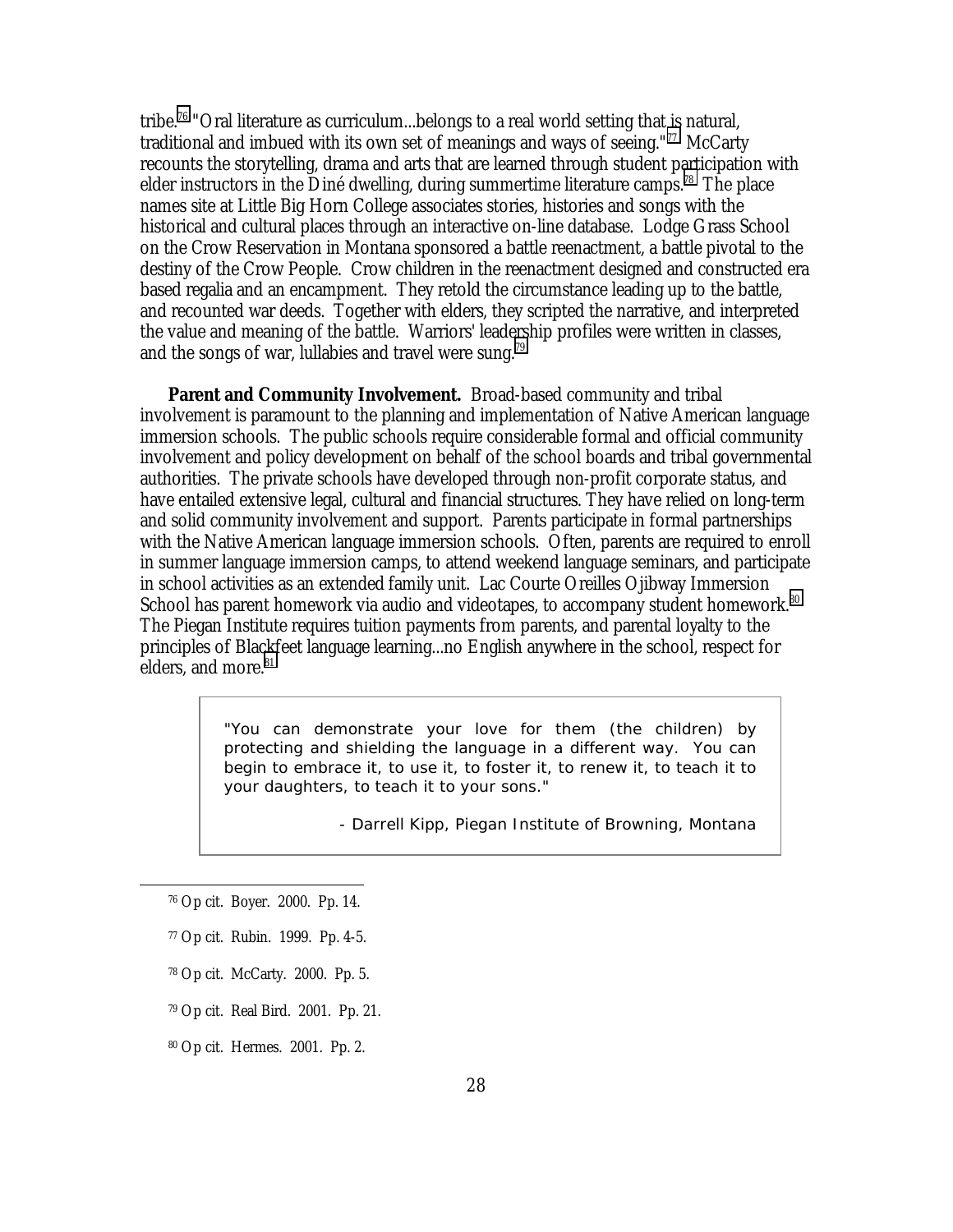Quite literally, the Native American language immersion schools rely on the teamwork, cooperation and commitment of elders, students, educators, parents and community members.<sup>82</sup> The commitment to language learning is one of major proportion. Darrell Kipp likens the commitment to the literal love that tribal elders have for their own grandchildren and great-grandchildren.<sup>83</sup> This commitment is far beyond lip service to the principle of language learning. It means that tribal members must confront any issues attached to the language, and step up to actually "doing" language teaching and learning. Northern Cheyenne language scholar Richard Littlebear, president of Chief Dull Knife College, states, "the struggle in teaching and learning the tribal language is not with the children, it is with the adults. The adults have personal, often painful issues with their histories and experiences with formal education and the Native language."<sup>84</sup>

 Among the most difficult issues for tribal adults are those that connect Native language knowledge with negative school experiences. American Indian educational history is replete with negative associations. These associations have injured generations of American Indian people and promoted language loss. Community commitment and cooperation must move beyond the impact of these issues, and get to the first hand work of language teaching AND education; a new complex....one of promise. In a recent keynote speech, Darrell Kipp of the Piegan Institute observed that some tribal members are actually obstructionists. To them, he says: "If you can't help, then please, just get out of the way."

**Funding and Support for Immersion Schools.** The Native American language immersion schools are funded in unique and dramatically different ways. For all of them, the challenge of respectable funding has been, is and will be a challenge. How are they funded?



On the following page is a chart that summarizes the funding sources for language immersion schools.

- 82 Op cit. Rubin. 1999. Pp. 1.
- 83 Op cit. Kipp. 2000. Pp. 7.
- 84 Op cit. Littlebear. 2001. Pp. 1.

 <sup>81</sup> Op cit. Kipp. 2000. Pp. 15.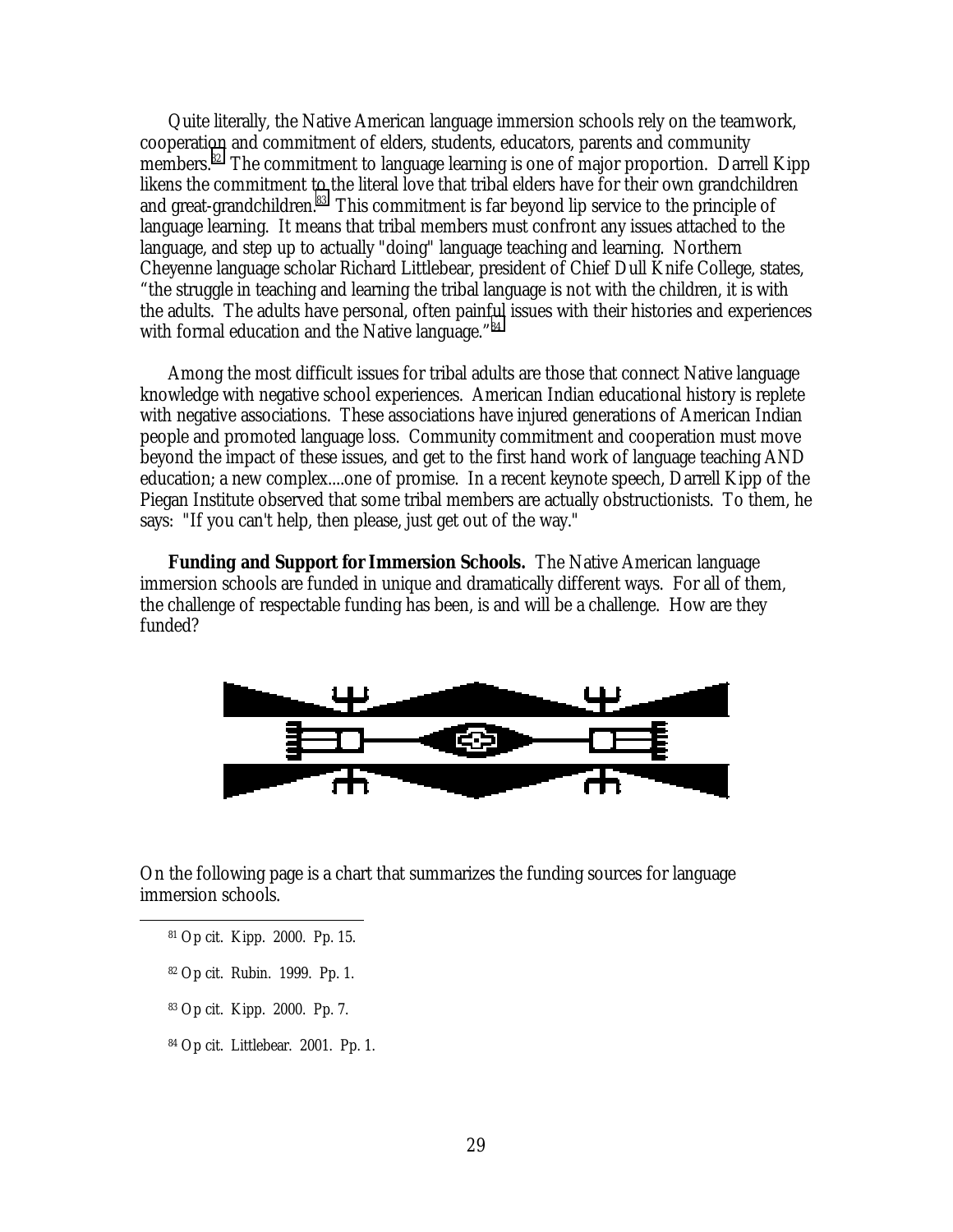| <b>Native American Language Immersion School, Funding Overview</b> |  |
|--------------------------------------------------------------------|--|
| <b>Funding Sources</b>                                             |  |
| Unknown                                                            |  |
| Public School Funding, Planning and Initial 2 Years                |  |
| - Administration for Native Americans (HHS)                        |  |
| Public School Funding, Chinle Public Schools,                      |  |
| Bilingual Education - U.S. Department of                           |  |
| Education                                                          |  |
| Public School Funding, Bilingual Education -                       |  |
| $I$ <sub>SD<math>E</math><sup>86</sup></sub>                       |  |
| Public School Funding, Hayward Public Schools &                    |  |
| U.S. Department of Education Charter Schools                       |  |
| support                                                            |  |
| Foundation and Corporate support, Tuition from                     |  |
| parents <sup>87</sup>                                              |  |
| <b>Public School Funding, Bilingual Education -</b>                |  |
| <b>USDE</b>                                                        |  |
| Rough Rock Public School Support, Bilingual                        |  |
| Education - U.S. Department of Education88                         |  |
| Southern Ute Tribal Council Grant for 5 Years <sup>89</sup>        |  |
|                                                                    |  |
|                                                                    |  |

The federal sources of support are categorical: the **Bilingual Education for School Aged Children (part of the Elementary and Secondary Education Act) and the Native Languages Program of the Administration for Native Americans** (U.S. Department of Health and Human Services). The U.S. Department of Education has bilingual education funding for language minority schools. Since the mid 1970's, this program has provided approximately 35 grants annually to schools serving American Indian children. From inception, the bilingual education projects addressed Native language capacities in children, toward a language minority student population. Program formats and regulations have a bias toward Hispanic serving schools. In recent years, the program supports primarily "transition," project activities. Schools start language minority children in their primary language (Spanish or Native language) and gradually build proficiency in English, the second

85 Op cit. Hermes. 2001. Pp. 2.

86 "Inupiaq Immersion School of Kotzebue, Alaska: A Presentation to the National Indian Education Association Conference." Presented at the National Indian Education Association in Billings, Montana in October 2001.

87 Op cit. Kipp. 2000. Pp. 7.

88 Howard, Elizabeth R. and Sugarman, Julie. "Two Way Immersion Programs: Features and Statistics." Center for Applied Linguistics. ERIC Clearinghouse for Languages and Linguistics: Washington, D.C. EDO-FL-01-01. March 2001. Pp. 1.

89 Op cit. Baker-Olguin. 2001. Pp. 1.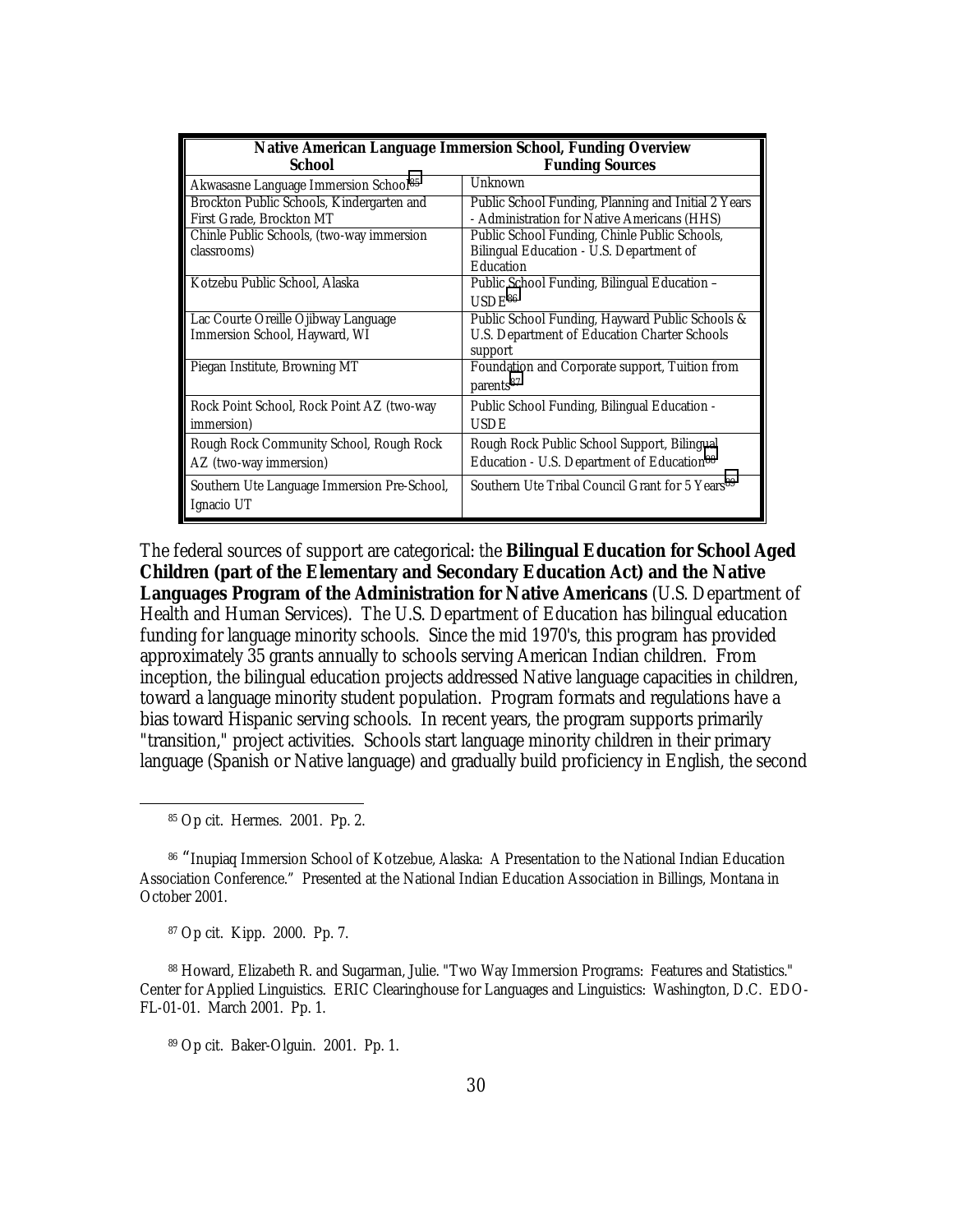language. The full transition to English as a medium of instruction is required to take place by the fifth grade. Bilingual education as a transition program to English creates several dilemmas for tribal language immersion educators and activists. First, most tribal languages are the second languages for the Native school children. Second, the transition model is counter to objectives of tribal language acquisition through language immersion. Third, language immersion uses the Native language as the medium of education, hardly a "fit" for bilingual education.<sup>90</sup>

 The Department of Health and Human Services, **Administration for Native Americans**, provides discretionary support for Native language revitalization projects. ANA Projects follow a sequence: an assessment of fluency, selection of language intervention and revitalization methods (a relatively narrow number of methods acceptable), a planning year and two years implementation of revitalization activities.<sup>91</sup> Several  $A\hat{N}A$ projects are Native American language immersion schools and camps. The ANA two-year operational grants are important start-up funds. Sustaining projects beyond that term is a challenge to grantees. The ANA is "in the unenviable position and some would say indefensible position of declining the majority of the increasing number of incoming grant proposals."92 The agency has important anecdotal information to share about project successes. And, while ANA grants have supported implementation, it can not be counted on for the long-term, sustained support needed by Native American language immersion camps and schools.

Several Native language immersion schools are **public schools**. School boards, administrators, teachers and parents have made a major decision to depart from mainstream instructional methods and strategies, and make a commitment to establish instruction in the tribal language. For these few districts, operational resources are available, but typically, the tax base that contributes funds to the school operations (beyond state foundation support) is slim to none, since a majority of Indian lands are non-taxable. Little or no start-up costs can be found. Continued support rests on student achievement based on mainstream standards established by the respective state and the locally elected school board.

 The new **charter school** structure is the format of school organization for the Lac Courte Oreilles Ojibway Language Immersion School. A federal initiative, the charter grant process is competitive. The charter provides a year of support for planning. Start-up support for parent and community interaction, supplies and learning resources is available. But, start-up costs exclude the costs of building remodeling or acquisition. Operational funds are granted for a term of 3 to 5 years. The local school board must accept the concept and may place requirements on the charter school. At LCO Language Immersion School,

 <sup>90</sup> Op cit. LaFortune. 2000. Pp. 18.

<sup>91</sup> Baker-Big Back, Clarice. Three Affiliated Tribes of North Dakota, Language Immersion Camp, Newtown, North Dakota. Interview. August 8, 2001. By Janine Pease-Pretty On Top. Pp. 1.

<sup>92</sup> Op cit. LaFortune. 2000. Pp. 17.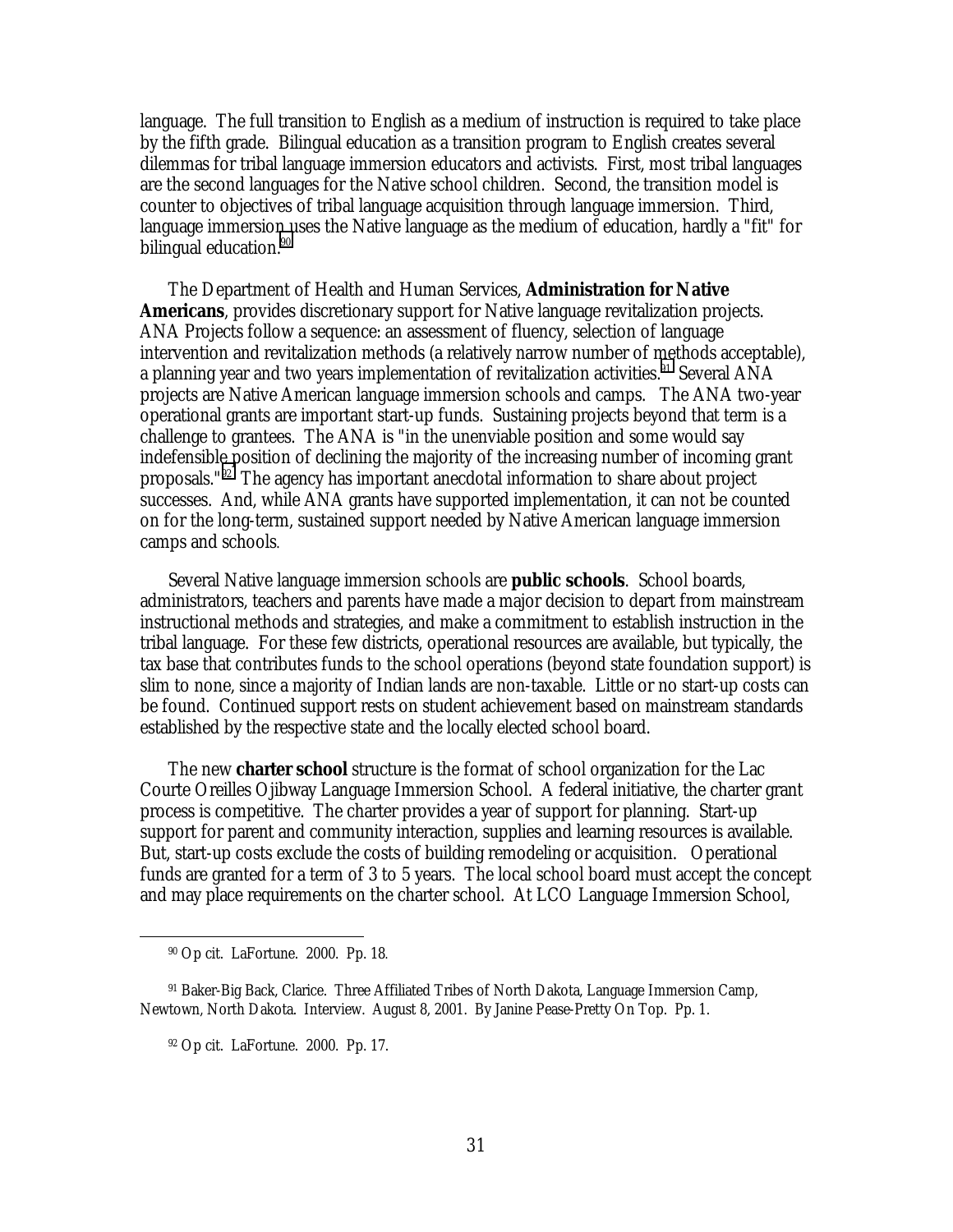some of these conditions are: the right to non-renewal at strategic points during the five year period and no tax-based district operational funds sharing. Public funds for schools are obligated to the "routine" school operations and few school districts are willing, or, for that matter, able to share their operational resources.<sup>93</sup>

 The school **charter is an altogether new educational technology, and** federal charters have become available only in the past few years. Nationally there are 800 charter schools with over 100,000 students, total. While in their inception and creation, they are highly creative and free from many of the mainstream school restrictions, the charter schools have a window of  $3 - 5$  years to achieve success, or experience charter revocation.<sup>94</sup> The Lac Courte Orielles Ojibway Charter School director learned of the charter process through assisting a colleague who organized a charter magnet school for American Indian cultural learning in Minnesota. 70% of the charter schools are located in six states: Arizona, California, Colorado, Massachusetts, Michigan, Minnesota and North Carolina. Clearly, this new avenue for school funding has potential importance for Native communities and school support.

**Private sector funding** has been essential in the Piegan Institute of Montana. Several foundations have proven long-term partners through their support for the Blackfeet language immersion concept. Darrell Kipp, Piegan Institute Development Director, cites the generous support of the Lannan Foundation, the W. K. Kellogg Foundation and the Grotto Foundation. But foundation support is difficult to acquire, and several factors present serious challenges for language immersion schools and projects. The factors surrounding private sector support for Native American language immersion and comprehensive language revitalization are discussed by Richard LaFortune in the Grotto Foundation publication, Native Languages as World Languages: A Vision for Assessing and Sharing Information About Native Languages Across Grant-making Sectors. These are important to enumerate, as private sector support is critical to the lifeline for Native American language immersion schools:

- ♦ Definitive information about Native American language immersion and its meaning to American Indian communities is lacking or located outside the reach of foundation decision-makers.
- ♦ Native communities have limited access to information about the private sector, and have few able grant-writers to meet the standard of foundation leadership. Native language activists have school commitments that demand time and expertise; leaving little for fund-raising. This is particularly true for activists who may be elders and traditional, and without professional certification and training in fund-raising techniques.

 <sup>93</sup> Op cit. Hermes. 2001. Pp. 2.

<sup>94</sup> Hadderman, Margaret. "Charter Schools." ERIC Digest, Number 118. ERIC Clearinghouse on Educational Management: Eugene, OR. 1998. Pp. 1.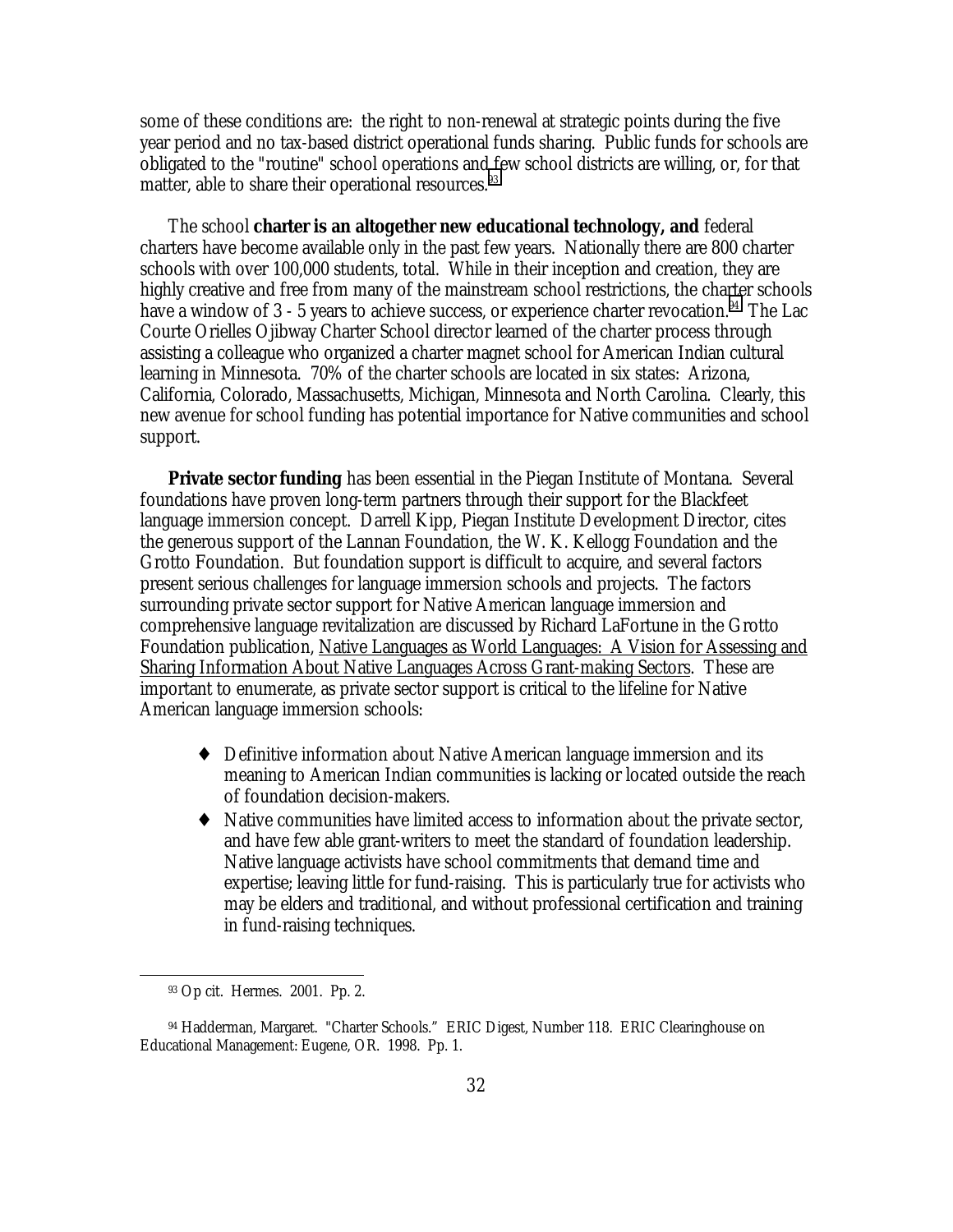- ♦ Private sector grant making is often short-term, and categorical. Short term funding places the schools in a constant "funding hunt," and makes the quest for more funds an expense that takes precious resources from the actual teaching and learning activities. The categorical nature of private sector funds requires the schools to "fit" the foundation program. Sometimes the "fit" is difficult to achieve. Is Native language immersion a part of education, culture, community or youth programming?
- ♦ Native communities have a fiscal balancing act between urgent social, educational and economic issues that press limited tribal resources. The pressure on limited resources often leaves language immersion schools far down the tribal priority lists. Further, required matching funds are hard to identify and earn or obtain, when tribes' resources are severely limited.
- $\blacklozenge$  Fifty of the nation's 500 federally recognized tribes have profitable casino enterprises. These 50 have funding agendas of their own, and rarely extend to the remaining 450 tribes. Misperceptions about "casino tribes" cause troubling issues for fund-raising and American Indians generally. One of the Native language immersion schools is funded by "casino" profits for a term period, the Southern Ute Preschool.
- ♦ Statistically, American Indians are less than 1% of the population of the United States. These proportionately small numbers often make American Indians invisible to nationally released educational studies. Studies do exist on educational, social and economic indices, they are not as readily available or accessible, as are studies on predominant ethnic and racial groups information.

All of these factors are complex. For the foundations, questions about American Indians, casinos, language immersion, education, culture and tribal priorities must and do arise. For the language immersion educators, questions about proposals, writing, narrowing the field to receptive organizations, and fitting into program priorities all exist. This study is a bridge for potential partners of Native American language immersion schools and projects.

 LaFortune suggests that **foundations can take a critical leadership role,** to "fortify the infrastructure of Native language networks" and help create alliances between the tribal communities and interested philanthropies. He encouraged foundations to become appraised of language preservation facts, and be responsive to the Native American language preservation initiatives. But, Native communities must also play a part in the leadership, to strengthen the infrastructure of Native language networks, by communicating "the validity of Indigenous methods of and attitudes toward organizing and transmitting traditional knowledge." Tribal groups must place education and language preservation among the highest tribal priorities. $95$ 

 <sup>95</sup> Op cit. LaFortune. 2000. Pp. 33.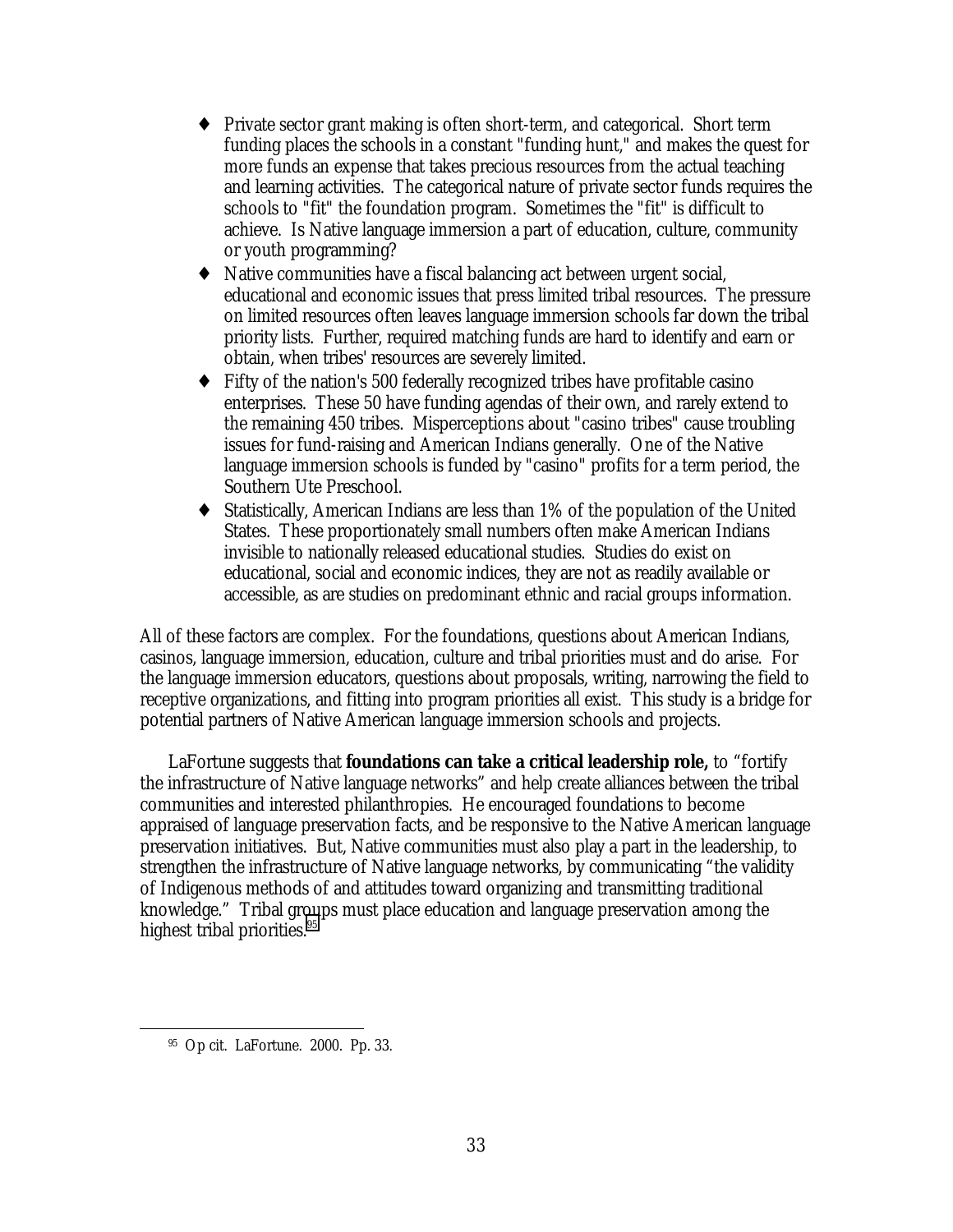### **2. Immersion Camps**

**Rich Language Learning.** Immersion camps are most of the Native American language immersion activities happening now in the United States. The camps represent a broad range of language learning projects that focus on tribal language learning, on a shortterm and time concentrated basis. The tribal organizers select learning experiences in collaboration with tribal elders and members fluent in the language.<sup>96</sup> Traditional Native activities are incorporated into the camp learning assignments.<sup>97</sup> While most of the language immersion camps are convened in the summertime, many camps follow a cycle of activities within the seasons, for rich language learning content and context.<sup>98</sup> The immersion camps are especially successful in helping the students acquire "the smallest sounds of the language," as a foundation for "learning the big words."<sup>99</sup>

**Encampments Feature Tribal Knowledge.** The elders and tribal language instructors utilize the tribal oral literature, history, arts, music and knowledge for learning experiences. Among the Native language immersion camp experiences are the new relationships established between and among the students and their instructors/activists. This relationship replicates the intimate kindred relations within the Native American extended family.<sup>100</sup> Camp participants are all ages. The camps are offered for varied time frames, from three days to four weeks. Camps are traditional encampments, set in tribal lands, a site chosen for rich language learning potential.<sup>101</sup>

**Language Immersion Learning Teams.** Immersion camps serve American Indian student groups ranging in size from thirty to fifty participants. Student learning teams are formed: five to twelve students team up with one or two educators/language instructors. The team is structured to interact, explore, discuss, discover and experience. Some camps are designed for entire extended family units, for the learning teams.<sup>102</sup> The tribal colleges and universities have held numerous camps for their college students, their families, youth and teacher trainees.

**Cultural Leadership.** The Salish Kootenai College Cultural Leadership Project, the Chief Dull Knife College Cultural Apprenticeship Program and the Three Affiliated Tribes

- 98 Op cit. Rubin. 1999. Pp 5.
- 99 Op cit. Littlebear. 2001. Pp. 2.
- 100 Op cit. Real Bird. 2000. Pp. 21.
- 101 Op cit. Boyer. 2000. Pp. 14.

102 Op cit. Real Bird 2000. Pp. 2-3.

 <sup>96</sup> Op cit. Rubin. 1999. Pp. 2.

<sup>97</sup> Op cit. McCarty. 1996. Pp. 5.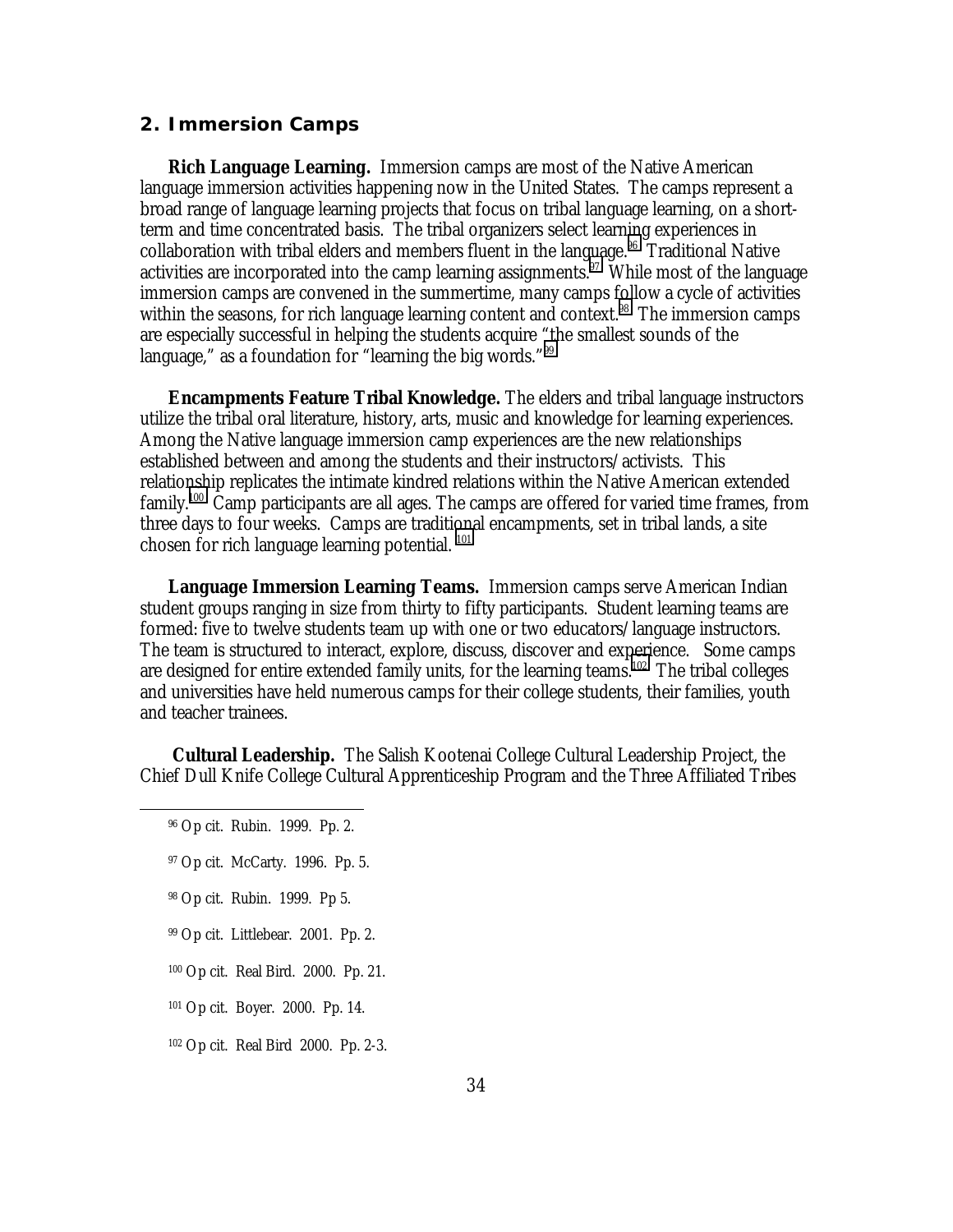of North Dakota Tribal Language Mentor Project are designed for cultural leadership development and incorporate the master/apprentice concept.<sup>103</sup> The conduct of these projects often includes language immersion camps for children and youth as one component of a greater agenda for cultural leadership development. Section B –3 of this study is a discussion of the master/apprentice cultural leadership projects.

**Maori Model.** The immersion camp or retreat is a highly successful language learning approach for the Maori people of New Zealand, for youth and adults. The concept of short intense bursts of language learning in an immersion approach has promoted and developed a whole new generation of Maori speakers.<sup>104</sup> The weekend or whole week language learning seminars entail practical language learning, and teaches total fluency based on ten words or phrases a session. Maori adults achieve remarkable "daily language" fluency in just four weeklong seminars (24 hours a day for 7 days). The Maori call this "accelerated learning," and describe the learning as total brain involvement…movement, dancing, singing and hands-on learning; no paper, no writing. The immersion camp model plays a special role with youth and young parents with the objective of conversational fluency.<sup>105</sup>

**An Important Place to Begin.** Native American communities, endeavoring in language immersion as a broader concept, will often begin their activities with camps, weeklong or weekend language intensive retreats or seminars. This learning approach is replicable due to the relatively short timeframe, the adaptability of content and context to seasonal traditional activities, and the high rate of language acquisition. Immersion camps are also chosen by Native American language immersion planning groups as awareness and commitment building activities, that are significant in their own right, but are an important stepping stone to a greater commitment to a broader base of learning activities, such as month-long camps or language immersion schools. Further, the camp concept is accessible for reasons of cost. While cost is relative to the elaboration within the camp and number of participants, several sites have begun camps with tribal members and elders who volunteer their time, and interagency camp collaboration and sponsorship. For language acquisition, language immersion camps are viable and significant activities for Native American communities.

**Immersion Camps and Native Teachers.** Immersion summertime experiences occur among teacher trainees, tribal colleges and universities students and faculty, university faculty and general Native communities. At Bay Mills in Michigan, Ojibway people have convened a language teaching summer institute, for training Native language teachers for Ojibway public schools.<sup>106</sup> University of Minnesota-Duluth faculty and students have a two-week

 <sup>103</sup> Op cit. Boyer. 2000. Pp. 14.

<sup>104</sup> Pease-Pretty On Top, Janine. "Indigenous Higher Education Initiative: Summary of Activities in 2002." (Unpublished) American Indian Higher Education Consortium: Alexandria VA. 2002. Pp. 11.

<sup>105</sup> Ibid. Pp. 13.

<sup>106</sup>Dale, Jennifer. "Rekindling the *Anishnabe* Language Fires at Bay Mills." Tribal College Journal of American Indian Higher Education. Vol. XI, No. 3. Pp. 8-10.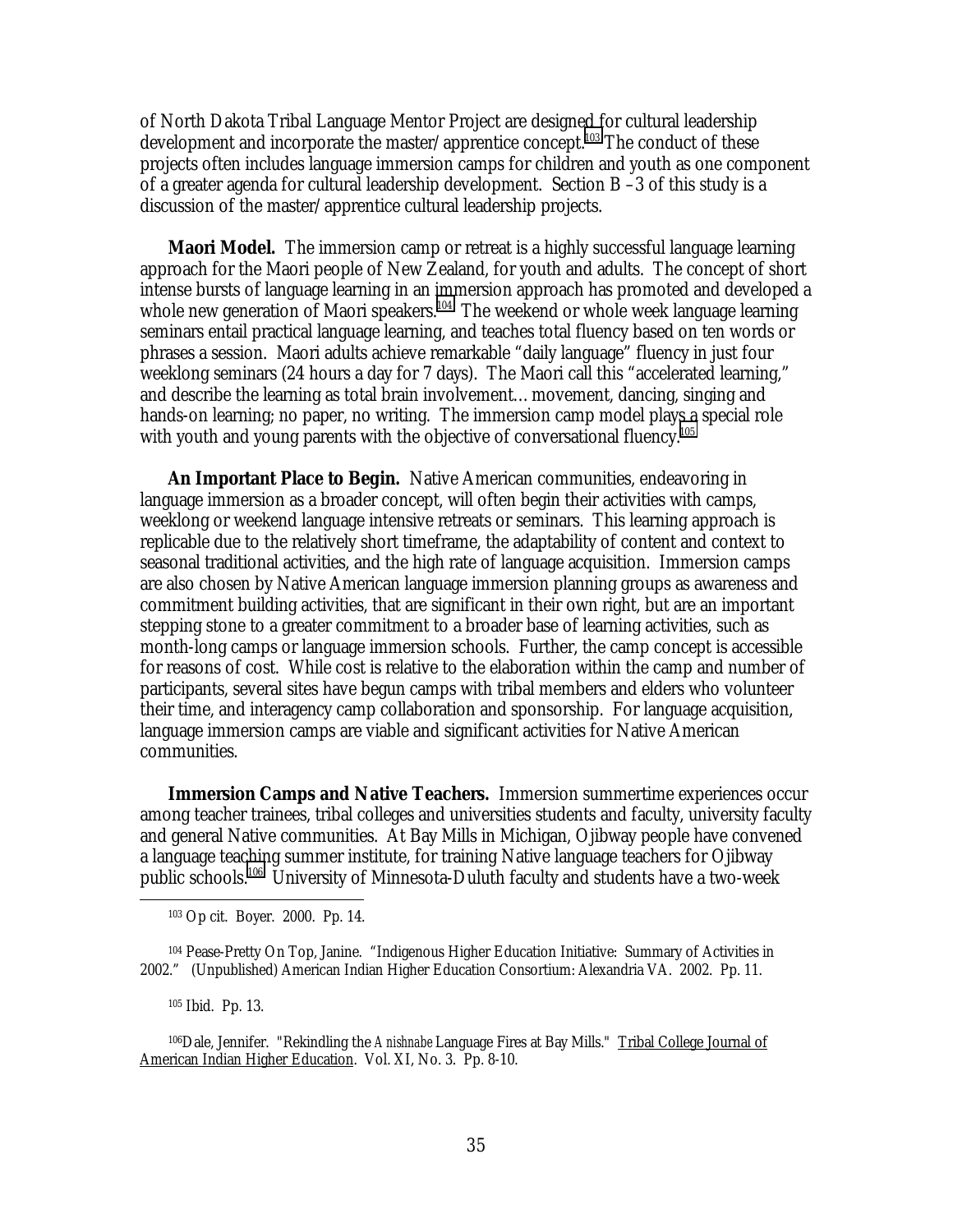language immersion learning opportunity with the university's Ojibway language faculty member.<sup>107</sup> Fond du Lac Ojibway Tribal and Community College teacher trainees (of Cloquet, MN) attend a two-week summer language institute as part of their requirements for a bachelor's degree in teacher education.<sup>108</sup>

**Family and Community.** Students and community members at Little Priest Tribal and Community College in Nebraska hold a three-week summertime Omaha language immersion camp for entire family groups. The camp is combined with six-weekends immersion experiences (adults on Saturdays and the whole family with children on Sundays).<sup>109</sup> There are perhaps as many as twenty immersion summer camps and experiences existing in Indian Country today, whose efforts have been sustained for two or more years. The summer camps and experiences often serve multiple purposes: first, for language learning; second, for cultural learning; and third, for the broad-based community understanding of language immersion and its viability for the long-term. Summer sessions require a limited time frame and a fairly finite resource base.

### **3. Mentoring/Apprenticeships**

**Masters and Mentors.** Three sites are particularly designed for the development of language and cultural leaders. The concept of cultural leadership comes from the Native tradition of the cultural specialist. Many tribes have authorized cultural commissions and tribal colleges and universities have appointed eminent scholars in tribal studies. These designated commissioners and scholars agree to become masters or mentors and arrange apprenticeships. Together, the "mentor" or "master" and apprentices organize their language and cultural learning, over a period of years. Along side the master, the apprentices acquire the tribal language, arts, songs, ceremonies, history and more. The apprentices will become masters following the training period. In turn, in a cascading effect, may take apprentices of their own, in their areas of language and culture. Three tribal colleges have chosen this approach to language learning: The Chief Dull Knife College of the Northern Cheyenne of Montana, the Salish Kootenai College of the Salish Kootenai Confederated Tribes of Montana and the Three Affiliated Tribes (Mandan, Arikara and Hidatsa) of North Dakota.

The **Salish Kootenai Confederated Tribes** have selected an approach to language learning that combines a master of Salish language and culture, a cultural commissioner, with five apprentices. The apprentices are all outstanding students in the tribal colleges Salish Kootenai Studies program, and are pursuing language teaching expertise. The master and apprentices convene during the seasons of the year, and concentrate on summer learning opportunities. Over the past four years, the apprentices acquire expertise that is situated

 <sup>107</sup>Op cit. Hermes. 2001. Pp. 2

<sup>108</sup>Op cit. Stornberger. 2001. Pp. 1.

<sup>109</sup>News Section. Tribal College Journal of American Indian Higher Education. Vol. XI, No. 3. Pp 8-10.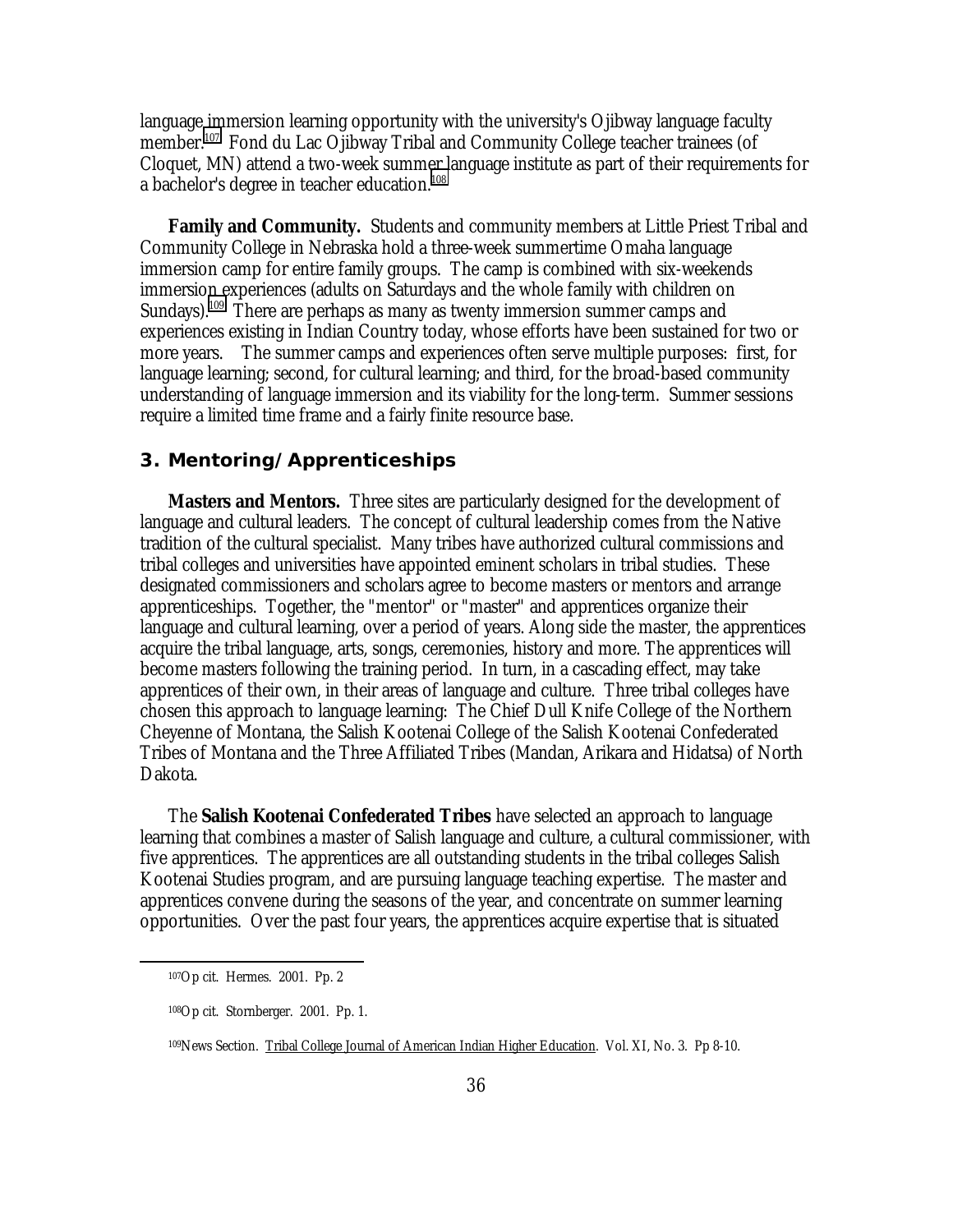within the families and tribal communities, to "cascade" their knowledge, expertise and leadership in the language and culture into and among the people, in the present and future.

 The **Three Affiliated Tribes of North Dakota** have initiated a mentor/mentee project that addresses the three languages of the TAT Reservation, the Hidatsa, Mandan and Arikara languages. Each language has a **master and five apprentices**; all apprentices are enrolled half time year-round at the Fort Berthold Community College in language and culture

*"Many of the participants, facilitators, or teachers of the Native languages are elders, who bring a wealth of knowledge not just limited to the languages. Their experience provides interaction with cultural practices or experiences, values, protocol, and holistic awareness that includes spiritual and traditional teachings." -Dr. Lanny Realbird, Learning Lodge Institute Director* classes. All the apprentices are achieving formal language certification through the tribal council's legislated certification process. This is a complex project, with many levels of language and cultural learning, with a cascading impact into the greater public, the schools and the tribal communities.<sup>110</sup>

**Cultural Relationships.** These relationships are significant and follow culturally viable and appropriate master/apprentice relationships from traditional Native ways of knowing and learning. Both projects illustrate the creative and unique Native

approaches to language and culture revitalization, and their community-based principles for sustainability of tribal knowledge and expertise. Where there was one teacher or master, fully knowledgeable in the language and culture, now, with the master/apprenticeship projects, there are five specialists...eventually new masters. The potential is that each apprentice becomes a master and will arrange apprenticeships among the members of a new generation of Native people.

# **4. Tribal Elder's Role and Perspectives on Native Language Immersion**

**Elders Essential to Language Immersion.** Tribal elders are essential to the life of Native language immersion schools, camps and activities. In fact, the capacity of educators and activists to offer learning environments that are rich in language and culture literally rests on the involvement, cooperation and leadership of tribal elders. Darrell Kipp of the Piegan Institute says it this way: "We use the analogy that the language is

*"Schools and their participants can support and safeguard the integrity of that (Native) socio-cultural environment...by fostering the sharing of language experiences between young and old, is indeed a powerful tool."* 

 *-Dr. Teresa McCarty, Diné scholar, Northern Arizona University* 

our grandparents."<sup>111</sup> Tribal elders play a heavy role in the development, planning and implementation of language immersion schools, camps and activities.

 <sup>110</sup> Op cit. Baker-Big Back. 2001. Pp. 2.

<sup>111</sup> Op cit. Kipp. Pp. 67.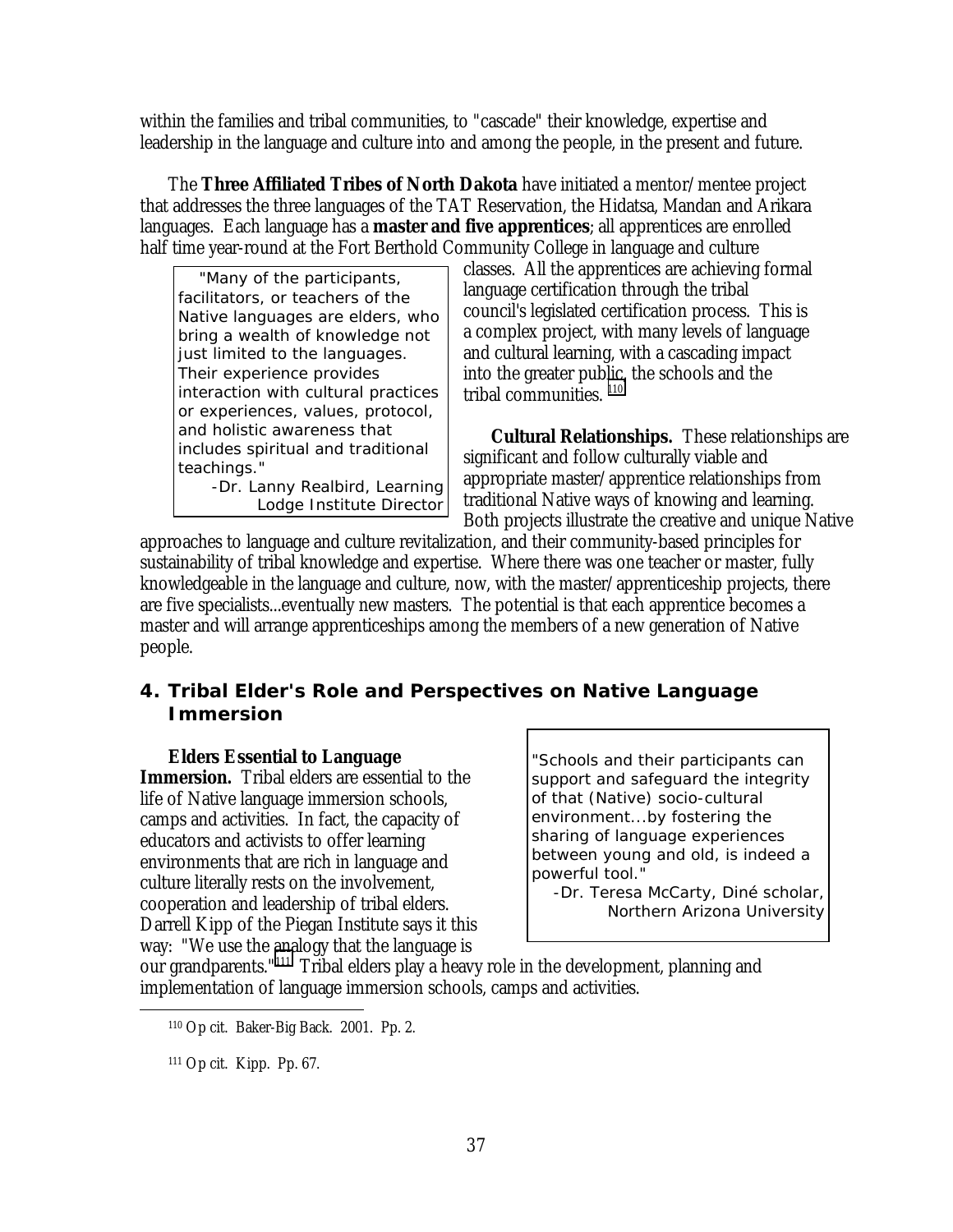**Native American Grandparents.** Navajo elders at Rough Rock Community School have tangible demonstrations of the way their lives can become the basis for school-based language and literacy learning. McCarty explains that the parents and grandparents want their children to learn the Navajo way of life, and therefore have developed a consciousness about the value of the Navajo language and culture. 112 From traditional times to the present, Native elders have always held the most critical role in Native education, as teachers, role models and mentors. Many of today's elders were directly taught by their grandparents, and had an optimal opportunity to learn first hand, the Native ways of knowing and learning as well as acquire the language and culture of their people. In this way, today's elders have direct ties, knowledge and experience that spans multiple generations: elders, their parents, their grandparents, and beyond. The elders of the 1930's and 1940's raised today's elders; they were children during the last decade of the buffalo days! Native communities have an extraordinary learning opportunity to involve elders in teaching and learning. Rich teaching methods of the traditional Native extended family engender children and learners of all ages in the language, and culturally based knowledge. This traditional Native method connects the generations. $^{113}$ 

**Intergenerational Learning.** Native language immersion classrooms, camps and activities have structured intergenerational learning that promotes language learning, cultural participation AND builds new and life-long human relationships. Diné school Teresa McCarty recounts the value of this relationship, "schools and their participants can support and safeguard the integrity of that (Native) socio-cultural environment...by fostering the sharing of language experiences between young and old, is indeed a powerful tool."<sup>114</sup> Educators created the Brockton Public School kindergarten and first grade, a Nakoda language immersion school, and utilize the Montessori method of instruction, because, "it is an approach that has been around for centuries in Native culture."115 Tribal elders provide the learning content and context for Native language learning environments, as a "living experience," they directly provide a wealth of information as well as "understanding values."116 Elder involvement in Native language immersion camps, classrooms and activities is multi-dimensional and integral to the language learning in tribal communities.

**Challenge of Native Elders Roles.** The vitality of the Native language immersion effort rests heavily on the vitality of the language speakers, and most of the speakers are tribal elders. Several issues arise from this reliance on elders; these issues pose complex challenges for Native language immersion projects. First, tribal elders may have extensive

- 114 Op cit. McCarty. 2000. Pp. 6.
- 115 Op cit. Real Bird. 2001. Pp. 21.
- 116 Op cit. Mistaken Chief. 1999. Pp. 26.

 <sup>112</sup> Op cit. McCarty. 2000. Pp. 5.

<sup>113</sup> Op cit. Pease-Pretty On Top. 2000. Pp. 1.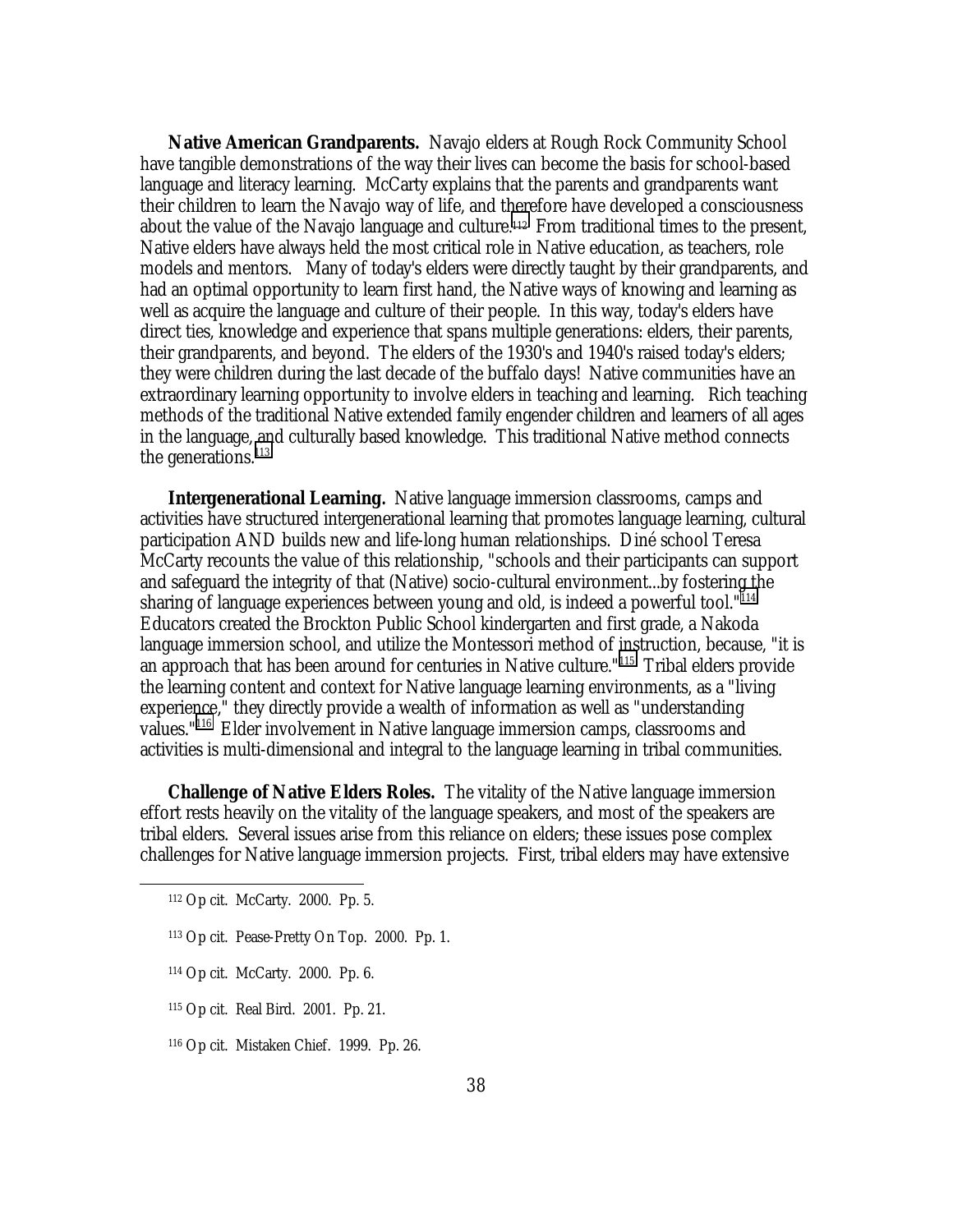language and cultural knowledge, but have mixed or limited interests to share knowledge outside the confines of their own extended family or immediate community. Second, the personal circumstance of the elder may not lead to teaching, especially if the elder has already become retired. Third, many elders have health issues that limit their activity or stamina in general; camps and classrooms are often physically demanding. Finally, elders may harbor attitudes that limit positive involvement in the learning and teaching, like teasing or making fun of new language learners, or modeling resentment, sadness or anger, related to the loss of tribal language.<sup>117</sup> These issues occur in the language immersion planning and advisory committees, and must be addressed as they arise.

**Instruction Options.** What happens when there are no elders for language immersion teaching? For some of the Native language immersion schools, it has been necessary to search nationally or internationally for elders or teachers. Many of the Native tribes reside on multiple reservations and have membership living in nearby cities. For example, the Lac Courte Oreilles Ojibway Pre-School conducted a successful search for Ojibway language immersion teachers by searching into Manitoba Reserves.<sup>118</sup> On the northern plains, Lakota people reside in six states on over ten reservations and many urban locations. While educators note the possible dialetical differences, they say there may be no choice. The project may successfully search outside the immediate community for the essential component, the tribal elders or language speakers, although not an easy task. For smaller tribes, alternatives may be narrow. In North Dakota, the Arikara tribal educators have opted for technology applications of language learning (as described in Section 7 - Immersion Schools, Technology). Where the language loss rate needs "life support" technology may be the only answer for Native language immersion experiences.

**Native Community Building.** As a means of building community vitality, Native language immersion is an enormous source of intergenerational relationships. New and focal attention is given to the tribal elders, their knowledge in language and culture and abilities in Native ways of knowing and learning. The children of the Piegan Institute have forged a new and durable relationship with the Blackfeet elders, typified by activist Darrell Kipp, "Many things transferred in our religion and our tribal ways come to us because of our knowledge of the language. ...There is much to be said about immersion --- more than what goes on in the schoolroom."119

#### **5. Native American Language Immersion Teachers**

**The Current Teachers.** Who are the Native language immersion teachers? The teachers in practice right now are primary speakers of their tribal language. The speaking

119 Op cit. Kipp. 2000. Pp. 14.

<sup>&</sup>lt;sup>117</sup> Littlebear, Richard. "To Save Our Languages, We Must Change Our Teaching Methods." Tribal College Journal of American Indian Higher Education. Vol. XI, No. 3. 1999. Pp. 20.

<sup>118</sup> Op cit. Williams, W. 2001. Pp. 1.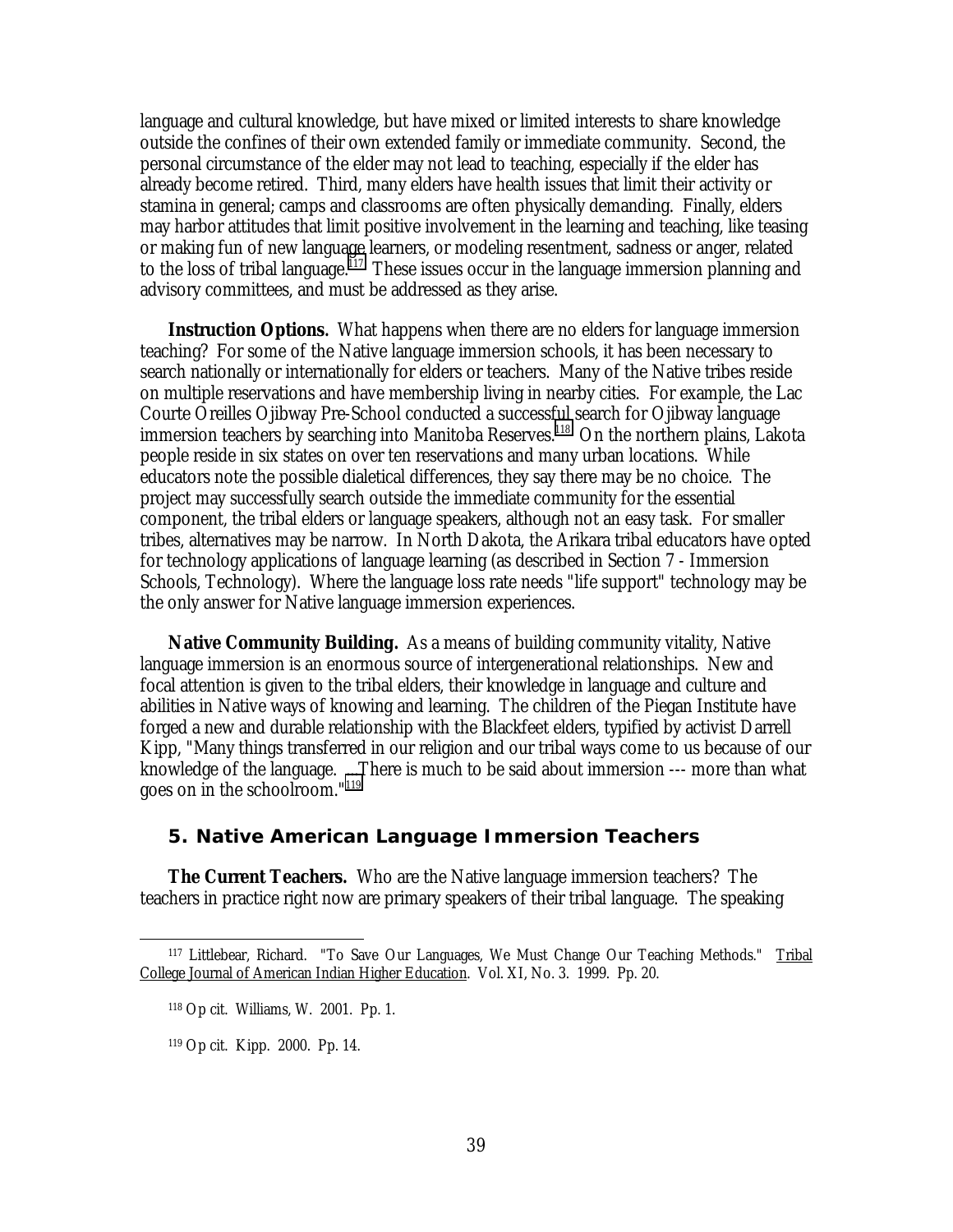ability is their sole common characteristic. By profession and vocation, they represent varied levels of education and training. In immersion schools, teachers are retired administrators, teacher aids, facilities managers, ranchers and grandparents. Kipp of the Piegan Institute notes that some of their best teachers were classified employees of the public schools.<sup>120</sup> Littlebear of the Northern Cheyenne Language Immersion Camp advises about finding teachers, "You have to start with what you've got. It never gets any better than today; tomorrow is worse."121 The Native language immersion committees and advisory boards carefully identify from among the community qualified fluent speakers, and begin from there. The teachers (educators or activists) are all ages, although elders predominate among them.

**The Native Language Immersion Teacher.** The language immersion teaching demands a high level of physical stamina, knowledge of the tribal language and culture and the capacity to help advance students to meet educational objectives.<sup>122</sup> The Native language immersion schools now operating rely heavily on the tribal culture for the content and context of learning in the classroom. The Native language immersion teacher must have a comprehensive understanding of the tribal culture, as well as informed about community members who can serve as language and culture resources for supplementing their own expertise. The Native language immersion teacher facilitates guest speaker presentations and field experiences to visit tribal elders, role models. The Total Physical Response method utilizes movement, motion and gesture in the early stages of language learning, and demands general physical fitness of the teachers. Native language immersion teachers must have a grasp of learner-centered approaches, interactive strategies, cultural immersion activities, home study materials, and supplemental parent learning activities.<sup>123</sup>

**Discovery Learning.** Field, discovery and experiential learning activities are integral to language immersion learning. Teachers must be informed and knowledgeable of sacred, historic and natural tribal sites. Connecting students to these significant sites demands complex skills of the teacher. The teacher must have the where-with-all to transport the children safely, make provision for appropriate food, materials and sanitation, and create learning activities that build the full appreciation of the site for subject information, as well as language acquisition.<sup>124</sup> School and camp directors have addressed this complex challenge by using a teaching team strategy. Some schools have a "logistics" coordinator, assigned to

 <sup>120</sup> Ibid. Pp. 21.

<sup>121</sup> Op cit. Littlebear. 2001. Pp. 2.

<sup>122</sup> Howard, Elizabeth R. and Loeb, Michael I. Center for Applied Linguistics. "In Their Own Words: Two-Way Immersion Teachers Talk About Their Professional Experiences." ERIC Clearinghouse for Languages and Linguistics: Washington, D.C. EDO-FL-98014. December 1998. Pp. 1.

<sup>123</sup> Op cit. Rubin. 1999. Pp. 7-11.

<sup>124</sup> Op cit. Littlebear. 2001. Pp. 3.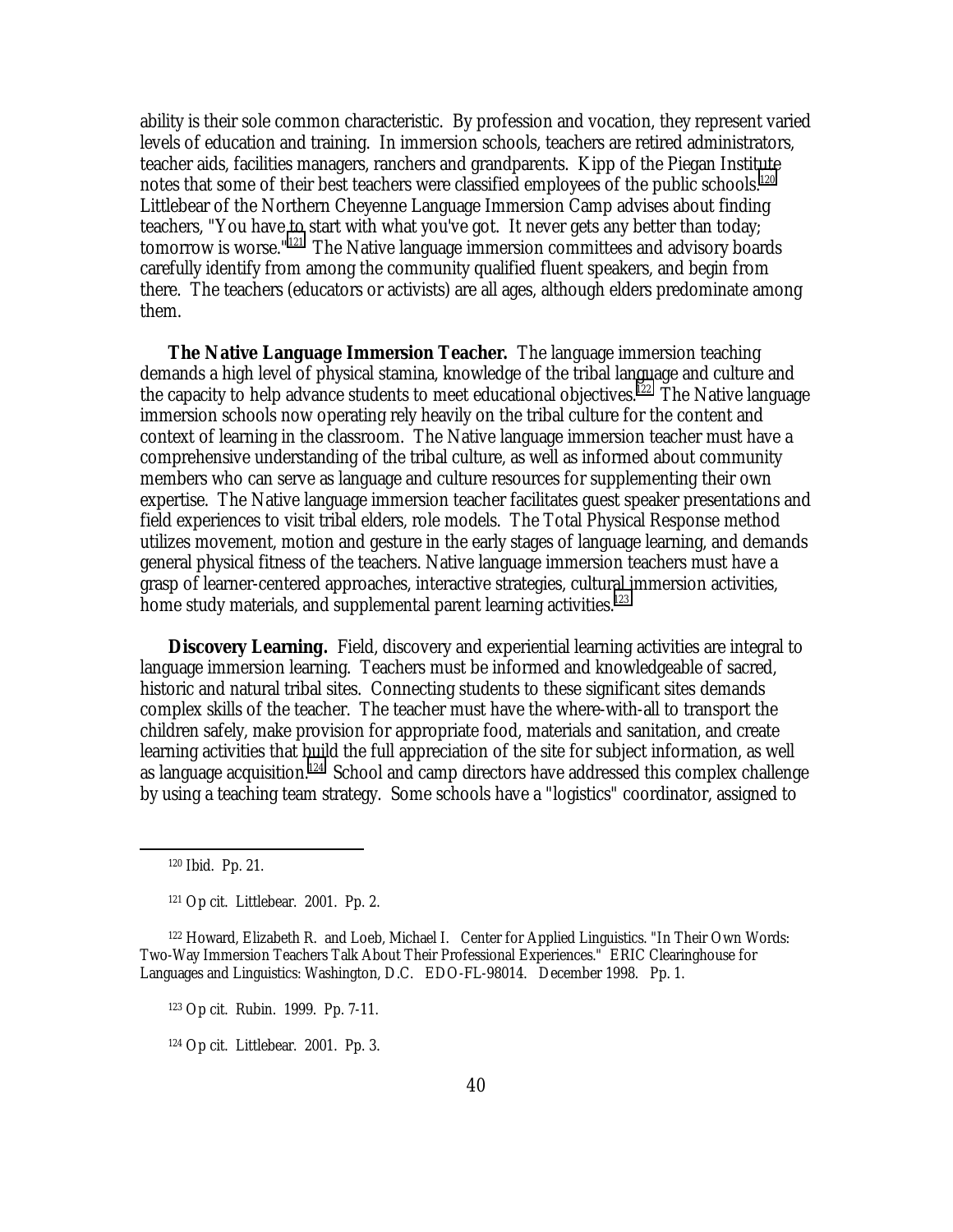the multitude of important details for this type of learning activity effectiveness.<sup>125</sup> The approach to experiential learning is also addressed by keeping the student to teacher ratio relatively low: fewer than ten students to one teacher. Holistic learning activities, rich in field and experiential aspects, are complex and challenging to the teacher's coordination and teamwork talents.

**Interpersonal Skills.** Additional qualities that language immersion teachers must have include strong interpersonal skills and sensitivity to new language learners (who make frequent mistakes). Parents and grandparents are incorporated into the learning activities; this requires both coordination and sensitivity. Schools require parental involvement and learning, and the teachers must make their involvement meaningful and facilitate language experiences that advance the parents and support the language learning of their students.

**Native Language Immersion Teacher Training.** Native language immersion projects have jointly sponsored training in Total Physical Response, through experts Dr. Richard Littlebear and Darrell Kipp. The Piegan Institute convened practitioners of language immersion twice, in 2000 and 2001, for technical assistance and training. Most projects have sent coordinators and teachers to other existing sites for weeklong observations and direct interaction with practicing teachers. The conduct of Native language immersion schools and camps requires intricate planning and careful implementation on site, among teachers and project/school advisors. In addition, many schools have held summer seminars to create "lesson plans."<sup>126</sup>

**Tribal Language Teacher Certification and Tribal Colleges.** Most tribal colleges and universities have tribal language courses within their tribal studies curriculum, and half have tribal studies degrees with language as an emphasis. Many of the tribes with TCU's have established the tribal language as the "official language of the nation."<sup>127</sup> In North Dakota, Montana and Arizona, state legislatures established a process for the "certification of tribal language teachers." The certification of tribal language teachers (within the system) typically includes tribal language courses, letters of reference from tribal language speakers, recognition by the tribal culture commission, and a satisfactory test of competence in the language. The combination of tribal colleges' courses and degrees, tribal official language status and state/school recognition of a certification process for language teachers has contributed to the development of language immersion teachers, in several locations.

The Three Affiliated Tribes of North Dakota are an example of this combination of factors. Fort Berthold Community College students enroll in language courses and major in tribal studies. They complete requirements for language teacher certification as established by the tribes. As apprentices to tribal language masters they assist in ceremonies and events

 <sup>125</sup> Op cit. Baker-Big Back. Pp. 3.

<sup>126</sup> Op cit. Dale. 2000. Pp. 22-23.

<sup>127</sup> Op cit. Rubin. 1999. Pp. 5.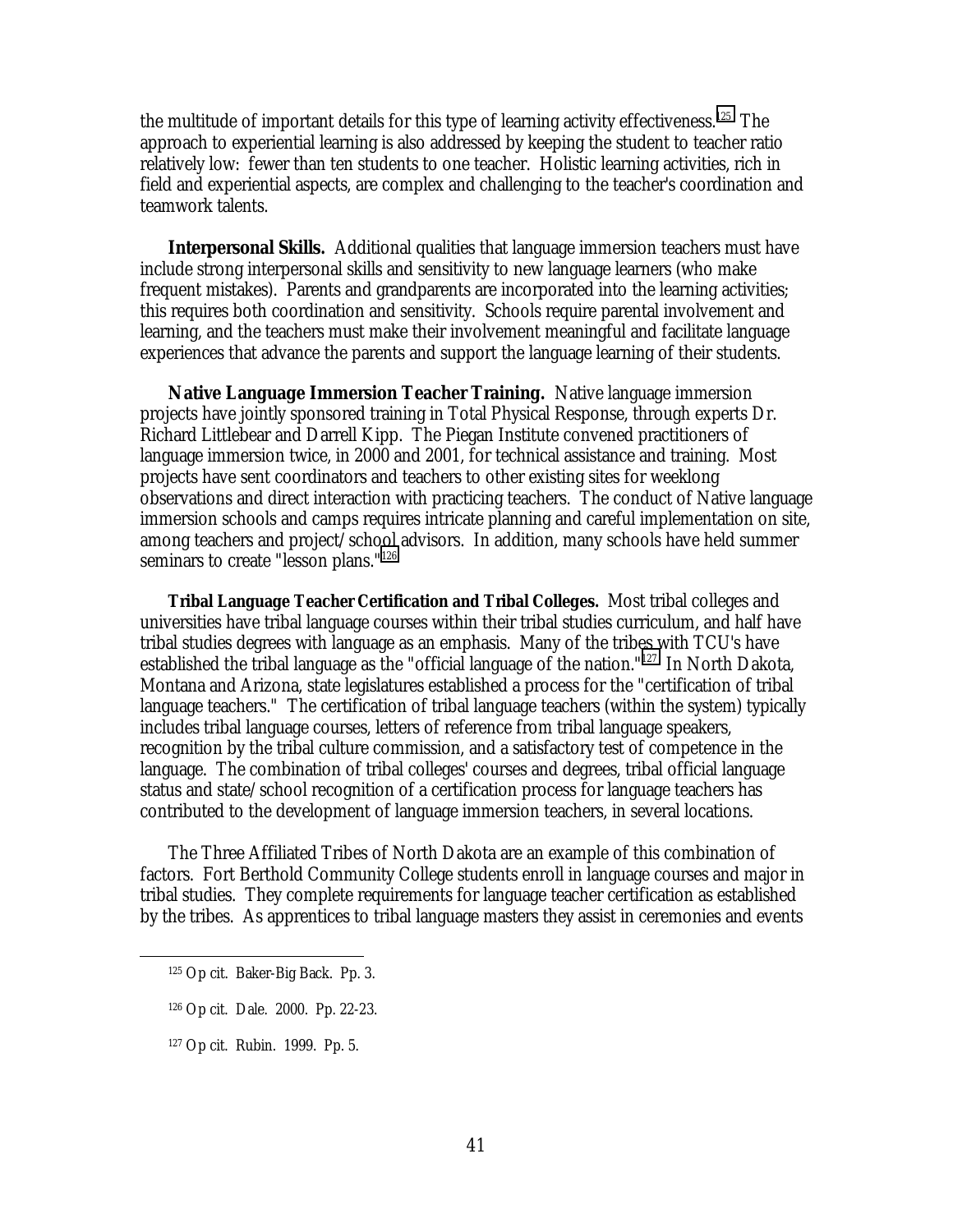and serve as tribal language teachers in the schools.<sup>128</sup> The tribal language initiatives are multi-faceted in most of the Native language immersion project locations, and indicate the level of grass roots effort from tribal language activists and educators to "grow your own" teachers.<sup>129</sup>

## **6. Spiritual Connotations and Transformative Impacts of Native Language Immersion**

 Native language immersion schools, camps and activities have dimensions that are both spiritual and transformative. Native language immersion activist Kipp notes the spiritual dimension of language and culture learning, for the children at Piegan Institute and the eldest women's society. "Many things transferred in our religion and our tribal ways come to us because of our knowledge of the language."130

*"Many things transferred in our religion and our tribal ways come to us because of our knowledge of the language. One day, members of the oldest women's society visited, ...the two youngest children received the two oldest names in the tribe. They transferred to the young boys everything they could and conducted the ceremony. There is much to be said about immersion --- more than what goes on in the schoolroom*."

*-Darrell Kipp, Blackfeet scholar, activist, Piegan Institute of Browning, Montana* 

Crow Indian scholar Lanny Real Bird describes how the language teachers and elders provide cultural practices and experiences that convey "values, protocol, and holistic awareness that include spiritual and traditional philosophical teachings."131 Language learning, in the whole cultural context, is "communicative, natural, interactive, creative, subtle, powerful and metaphoric."<sup>132</sup> Indigenous educator Kalena Silva sees the critical connection between land, lineage, language and culture for Native peoples, and states about this connection, "a bond born out of respect, the bond links to ancestors as well as to future generations."133 Silva further analogizes, "language and culture provide physical, spiritual and emotional sustenance, the strength of which depends on the riches of the soil where it grows." Native scholars note the nature and influence of language immersion learning within the tribal cultural context, and confirm learning opportunities that are spiritual and transformative.

- 128 Op cit. Baker-Big Back. Pp. 2.
- 129 Op cit. McCarty. 2000. Pp. 4.
- 130 Op cit. Kipp. 2000. Pp. 15.
- 131 Op cit. Real Bird. 2001. Pp. 12.
- 132 Op cit. Rubin. 1999. Pp. 2.
- 133 Op cit. Silva. 2000. Pp. 71-73.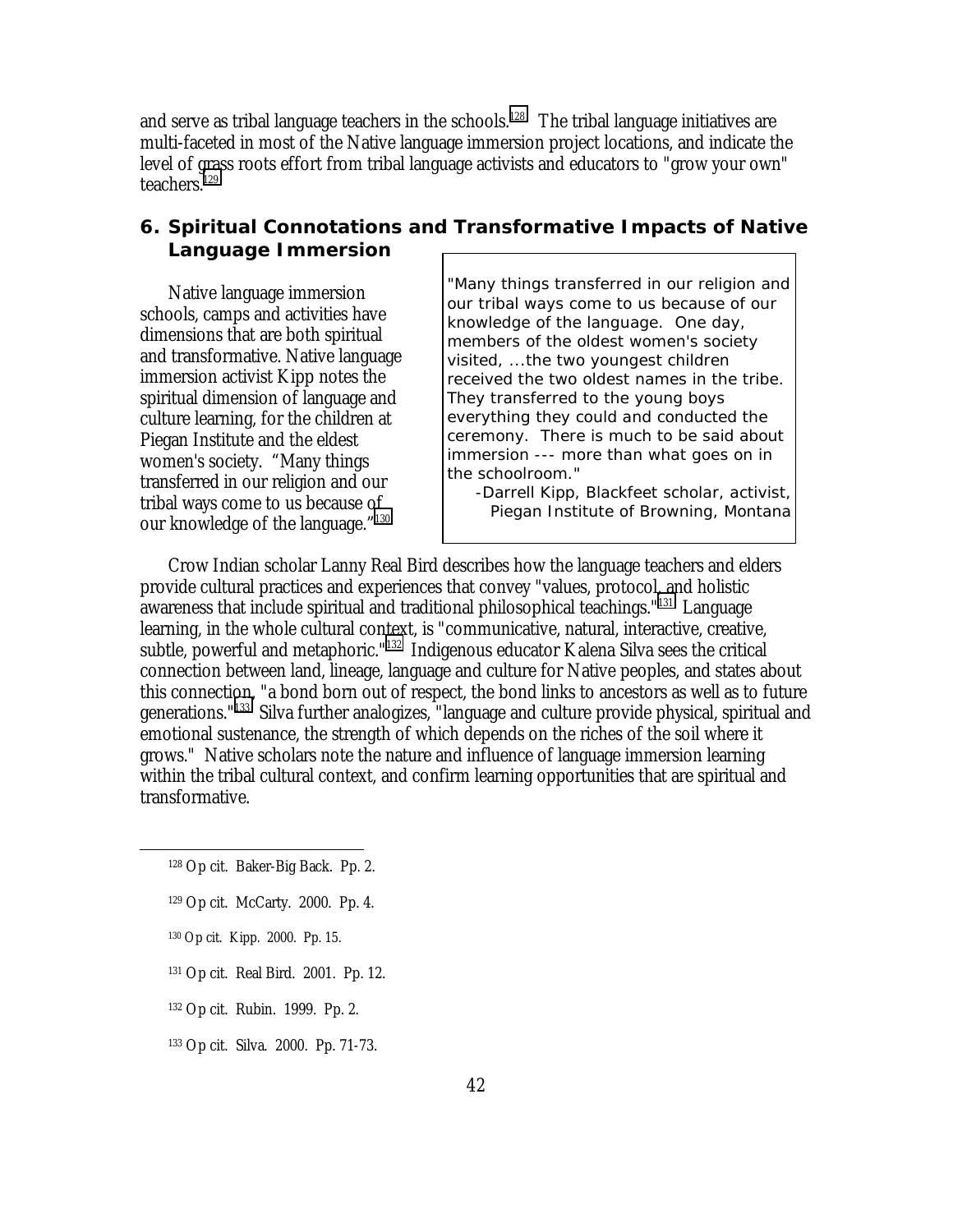Native language immersion teachers (educators and activists) are often cultural leaders in the Native community. The value of their role in language teaching is in essence, "medicine...of traditional education, for the wellbeing and health of the community."134 Tribal language fluency is held in such high regard, and the teachers are regarded as "keepers of medicine." This concept is shared among tribes, as Blackfeet educator and activist Betty Bastien says, "the viewpoint in the language has the power to heal ourselves."<sup>135</sup>

### **C. THE BIG PICTURE IN NATIVE EDUCATION AND NATIVE LANGUAGE PRESERVATION**

## **1. Comprehensive Native Language Revitalization in Native America**

**Language Immersion and Native Language Preservation.** Native language immersion is part of a broader and more comprehensive effort to preserve Native American languages. Native language preservation efforts include dictionary and lexicon projects, modern language and bilingual education classes in school settings, curriculum development projects, technology based presentations of tribal language, images and linguistic studies of the Native languages. Language immersion contrasts with these, in that the use of the Native language is the medium of communication and instruction about the tribal and mainstream knowledge. The essential purpose of immersion is to build fluency in the tribal language among the participants. Tribal groups across the nation are involved in many language preservation efforts. These are reviewed in the LaFortune study, a publication of the Grotto Foundation of St. Paul, Minnesota.

## **2. Policy Environment for Native Language Immersion, Public and Private Sector**

**Tribal Nations Policy.** The policy of the tribal nations is most significant in the preservation of tribal languages. "Tribal initiative and control are essential to the success of renewal efforts...it is crucial for Native speakers to see the value of doing so (saving the language) and get actively involved in the process."<sup>136</sup> The official affirmation of the language and culture are "key decisions regarding the preservation and teaching" of the tribal language.<sup>137</sup> The official acts, the policies, establish the authority to train and certify language teachers, build unity and commitment to language revitalization, and provide guidance for planning, development, implementation and evaluation of new language programs.138 The

 <sup>134</sup> Op cit. Real Bird. 2001. Pp. 15

<sup>135</sup> Op cit. Mistaken Chief. 1999. Pp. 27.

<sup>136</sup> Op cit. Crawford. 1994. Pp. 5.

<sup>137</sup> Op cit. Rubin. 1999. Pp. 1.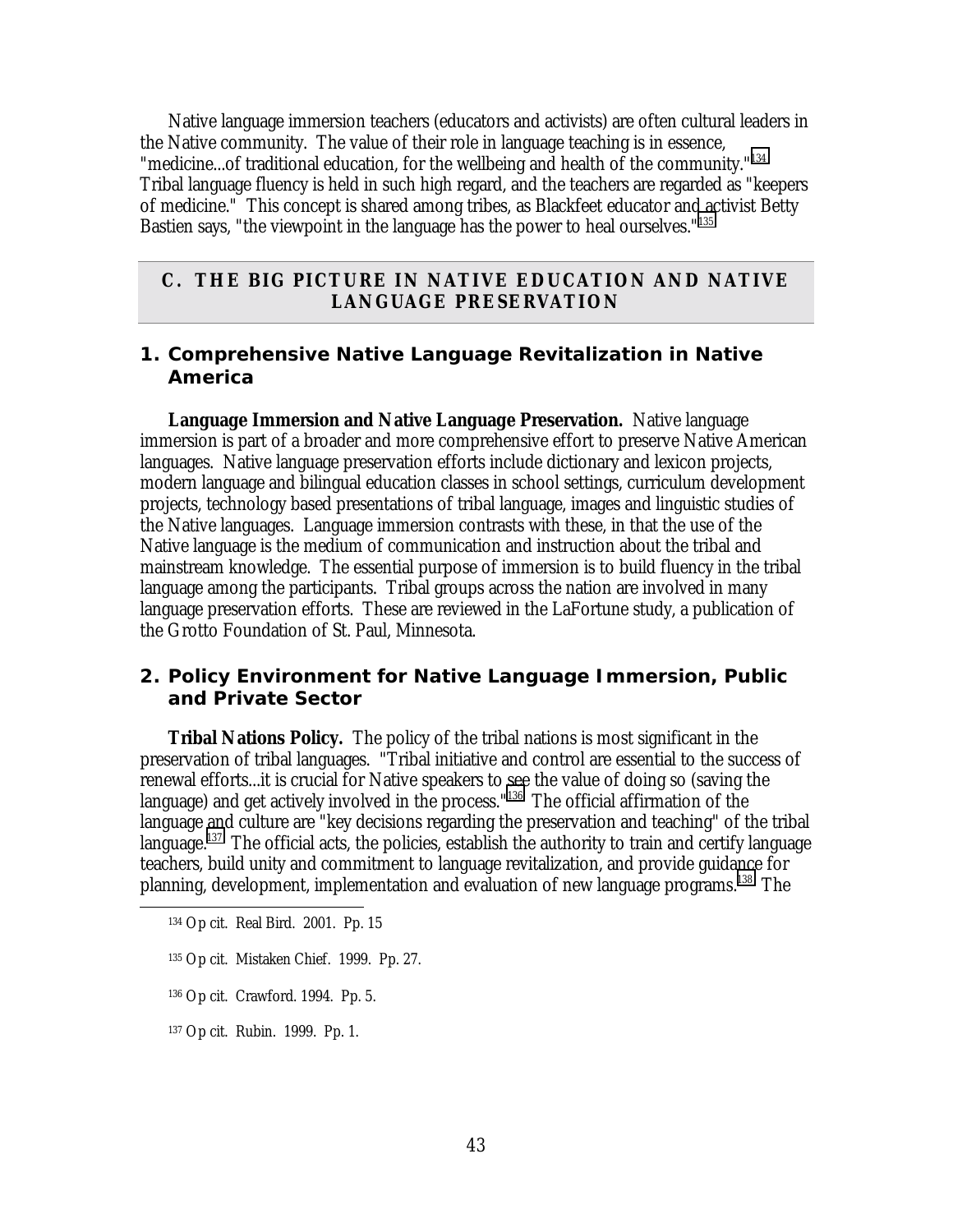Administration for Native Americans, Language Preservation projects are contingent on tribal policy.139 Tribal policy is significant to the language immersion projects for support, commitment and official guidelines and intent.

**Federal policy.** The U.S. Secretary of Education, Cavazos, appointed the Indian Nations at Risk Task Force in 1989. The Indian Nations At Risk, INAR, report published in 1991, mandated that "Native children must have equal schooling early in the educational process for learning their Native languages as well as for learning English and other languages." About teachers, the report stated, "Indian students must have early access to teachers that are proficient Native American language speakers, who are capable of expanding the dimensions of tribal languages into content areas such as math, science, social studies, arts and vocational applications."140 Tribal language learning was Goal 2 of the INAR Report, for the improvement of Native educational performance.

**The Native Languages Act** of 1990, P.L. 101-447, declares "Native Americans have the right to use their languages and it is a U.S. government policy to preserve, protect, promote the development of Native American languages."<sup>141</sup> Amendments to the Native Languages Law in 1992 established grant programs to tribes and organizations to support a wide range of activities aimed at ensuring Native language survival. Competitive grants were made available through the executive department, Health and Human Services - Administration for Native Americans. Additional grant funds were made available through the National Park Service, **Keepers of the Treasures** Program and the National Endowment for the Humanities.<sup>142</sup> The Department of Education administers the Bilingual Education Act, Title VII of Improving America's Schools Act of 1994. Bilingual Education funds have contributed support to the general tribal language preservation projects in public schools nation-wide. A discussion of this policy occurs earlier in this work, in the section on Immersion Schools - Funding.

**State policies.** Several states have made certification provisions for Native language teaching and for the acceptance of tribal language learning as a modern language credit. North Dakota, Montana and Arizona Public Instruction Officers have arranged, through joint organization, processes for tribal language competency and literacy levels and respective level testing procedures.<sup>143</sup> Tribes have established course and experience requirements, and taken the major responsibility to train and assess language teachers. The

 <sup>138</sup> Ibid. Pp. 5.

<sup>139</sup> Op cit. Demmert. 1996. Pp. 2.

<sup>140</sup> Ibid. Pp. 2.

<sup>141</sup> Ibid. Pp 1.

<sup>142</sup> Ibid. Pp. 2.

<sup>143</sup> Op cit. Boyer. Pp. 12.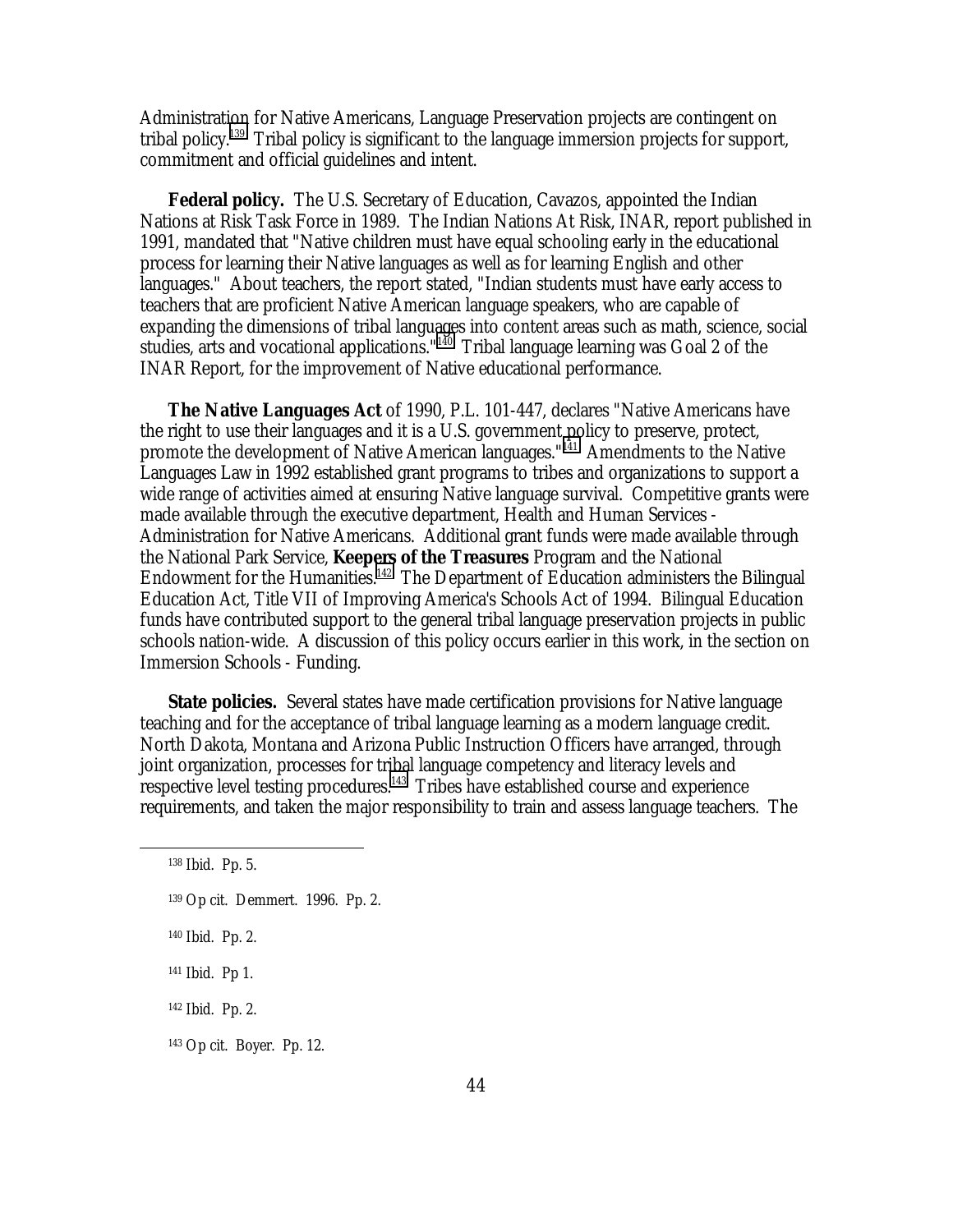policy for language teacher certification comes from decades of tribal language promotion by tribal leaders and educators with state legislators and state offices of public instruction.

### **3. Public Schools and Mainstream Teaching/Learning**

Native American language immersion is rare within the public school structure. The Diné (Navajo) two-way language immersion schools at Round Rock, Rough Rock and Chinle Schools in Arizona are supported via the state schools foundation funds, and locally generated categorical funding.<sup>144</sup> The charter school organized for Lac Courte Oreilles Ojibway language immersion is a part of the Hayward School District of Hayward, Wisconsin. Most of the language immersion schools are privately supported. Because public school structure is highly regulated and relatively inflexible, the majority of language immersion school organizers have chosen a private school structure.

The public schools in the United States are English language based with prescribed curricula and certified teachers. In contrast, Native American language immersion schools are Native language based with Native American and mainstream curricula and tribally qualified/certified teachers, primarily tribal scholars. The three Diné communities and the Ojibway people of Hayward achieved a unity of purpose about language immersion among the school board members, educational leaders, teachers and staff, parents and students. A completely new approach and methodology replaced the traditional mainstream one. At Hayward, the school board agreed to allocate classroom space to the language immersion school, but withheld the state foundation support.<sup>145</sup> The charter school support is primarily federal. The public schools are in fact English language based, although, in theory, the American public school could be "Native language based." These Native American communities have established valuable precedents for public school potential.

The Native Hawaiian language immersion schools demonstrate the full realm of possibility. The *Ke Kula Kaiapuni* schools are organized within the public school structures among numerous public school districts. Language immersion organizers acquired their schools or streams within the larger schools one step at a time, one grade at a time. Over a twenty-five year period, the Native Hawaiian people orchestrated the development of Native Hawaiian curriculum, certified teachers and school structures. Still, in each new language nest and language immersion school, parents and community members have demonstrated profound commitment, organization and sacrifice for language immersion on behalf of their children. Combined, state regulations, local school control, published and prescribed curricula and standard teacher certification form a formidable recalcitrance to change. Native Hawaiian people have made remarkable language immersion inroads into the public school system (on a trail of blood, sweat and tears), and established a remarkably effective model for Native Americans and Indigenous people.

 <sup>144</sup> Op cit. Howard and Sugarman. 2001. Pp. 1.

<sup>145</sup> Op cit. Hermes. 2001. Pp. 2.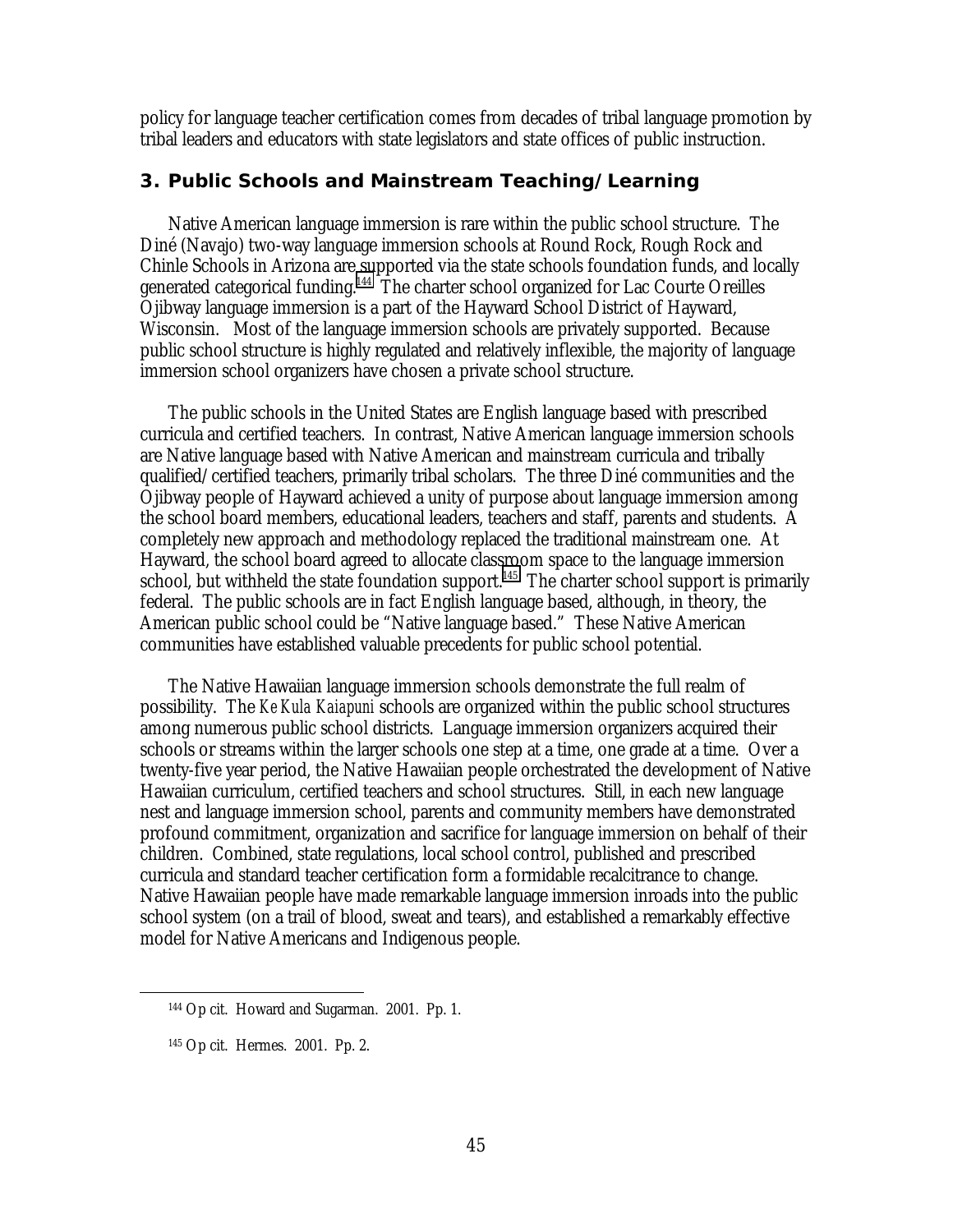### **4. Tribal Colleges and Universities, Tribal Schools and Pre-Schools, Head Start Programs**

**Tribal Colleges and Universities.** The tribal colleges' mission has at its heart the preservation of tribal languages, cultures and histories. Over half of the nation's tribally controlled colleges and universities sponsor language immersion pre-schools, camps, schools and/or teacher training programs. Several of these are featured in this study. Tribal colleges are chartered by their respective nations. Thirty-two colleges are located in 12 states. The eldest tribal college is #7 on the map, Diné College, chartered by the Navajo Nation of Arizona, New Mexico, Colorado and Utah, in 1968.

> The Tribally Controlled Colleges and Universities of the United States Source: American Indian College Fund of Denver, Colorado.



**Tribal colleges sponsor language immersion camps and schools. Those named here are keyed to the map for reference:** 

- $\div$  #1, Bay Mills Community College, serving the Ojibwa of Michigan
- $\div$  #4, Chief Dull Knife College, serving the Northern Cheyenne of Montana
- # #9, Fond du Lac Tribal and Community College serving the Chippewa Minnesota
- # #10, Fort Belknap College, serving the Assiniboine and Gros Ventre Tribes of Montana
- # #11, Fort Berthold Community College, serving the Hidatsa, Mandan and Arikara Tribes of North Dakota
- # #12, Fort Peck Community College serving the Assiniboine and Sioux Tribes of Montana
- # #16, Lac Courte Oreilles Ojibwa Tribal and Community College serving the Ojibwa of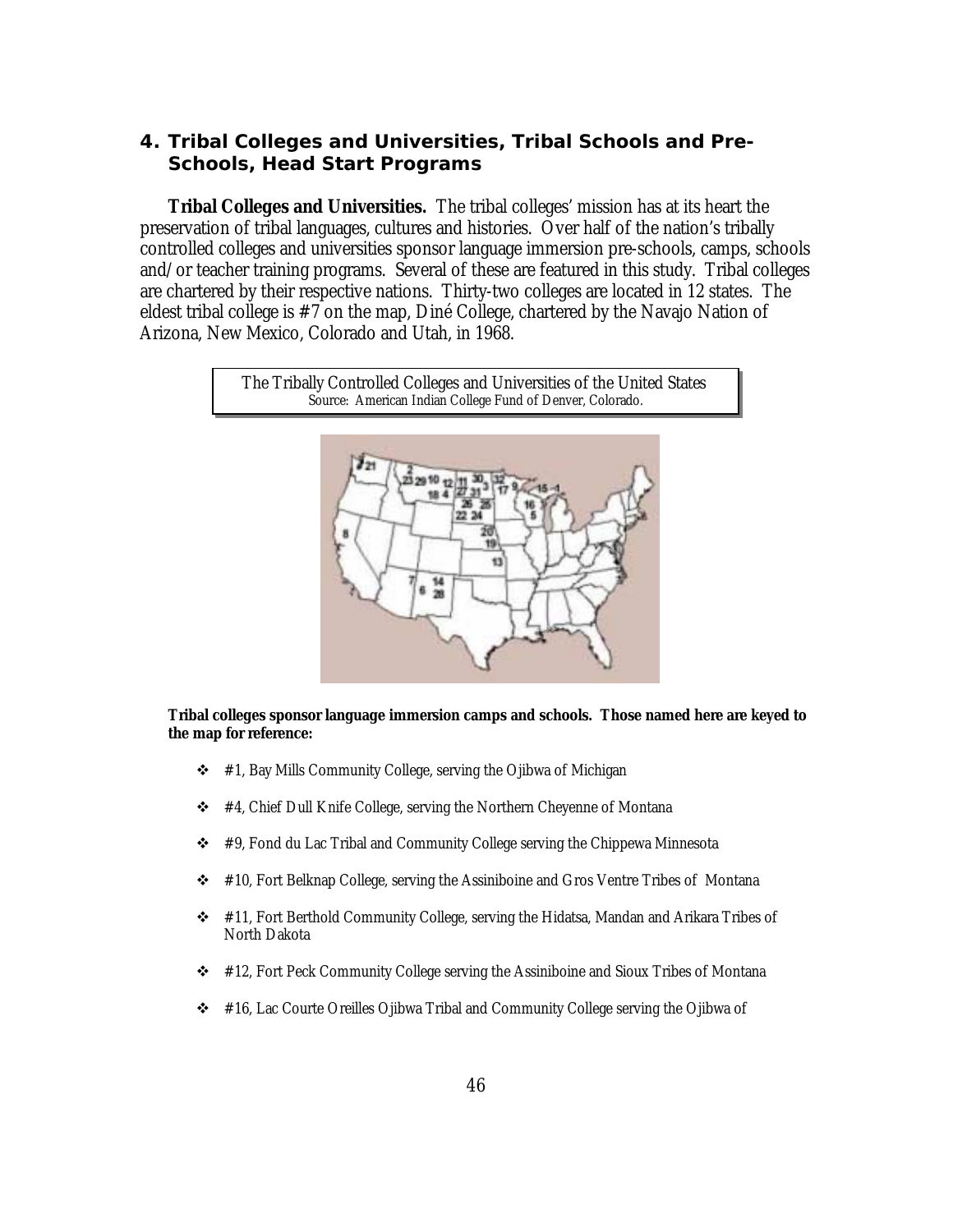Wisconsin

- $\div$  #18, Little Big Horn College, serving the Crow Tribe of Montana
- # #22, Oglala Lakota College, serving the Oglala Lakota of South Dakota
- # #23, Salish Kootenai College, serving the Salish Kootenai Confederated Tribes of Montana
- $\div$  #30, Turtle Mountain Community College, serving the Chippewa Indian Reservation

A complete list of the tribal colleges and universities is an appendix of this study. (Since this research was conducted, two additional tribal colleges have become affiliated with the American Indian College Fund, bringing the total to 34 institutions in 12 states.)

 Tribal colleges and universities serve more than **26,000 full- and part-time American Indian students** from over **250 tribes**. All of these institutions are **fully accredited** or working toward accreditation through the regional accreditation process. Degrees and certificates are offered in fields of study that are reflective of the tribal nations' economy and society. All **32 colleges** offer associate's degrees (two-year); half offer bachelor's degrees and four offer graduate-level studies and degrees. Tribal college students are typically older and family responsible. Both pubic and private resources support the tribal colleges. The tribal colleges are especially **community based and have programs in community, youth and parent development**. The fields of education, human services, health, business and the sciences are a several curriculum areas offered by the tribal colleges. Many sponsor preschools or daycare centers and are deeply involved in programming for school-aged American Indian children.<sup>146</sup>

 The tribal colleges consortium for federal relations and development is the **American Indian Higher Education Consortium**. Since 1972, the consortium has provided essential and united leadership for tribal college development. AIHEC has partnered with congressional leaders to develop the Tribally Controlled Community College Assistance Act of 1978 (operational support for the colleges), the Land Grant Status Act of 1994 (USDArelated programs development) and the White House Initiative on Tribal Colleges and Universities – an Executive Order of the United States President (partnerships with executive branch agencies). The tribal colleges' consortium for private sector relations and development is the **American Indian College Fund**. Since 1989, the Fund's purpose is to raise private sector awareness and resources for tribal college student scholarships, cultural and language programs and an endowment. Extensive tribal colleges information is provided at AIHEC and the Fund's websites. Links to the tribal colleges are also available.

**Head Start Programs.** The U.S. Department of Health and Human Services administers the Head Start Programs. An initiative for pre-school education from the 1960's War on Poverty, Head Start is an integral part of education for many American Indian tribes. The Administration for Native Americans manages the Indian Head Start Programs.

 <sup>146</sup> Gipp, Gerald. "Forward." Benham and Stein (Ed.). The Renaissance of American Indian Higher Education: Capturing the Dream. Lawrence Erlbaum Associates: London. 2003. Pp. xiii.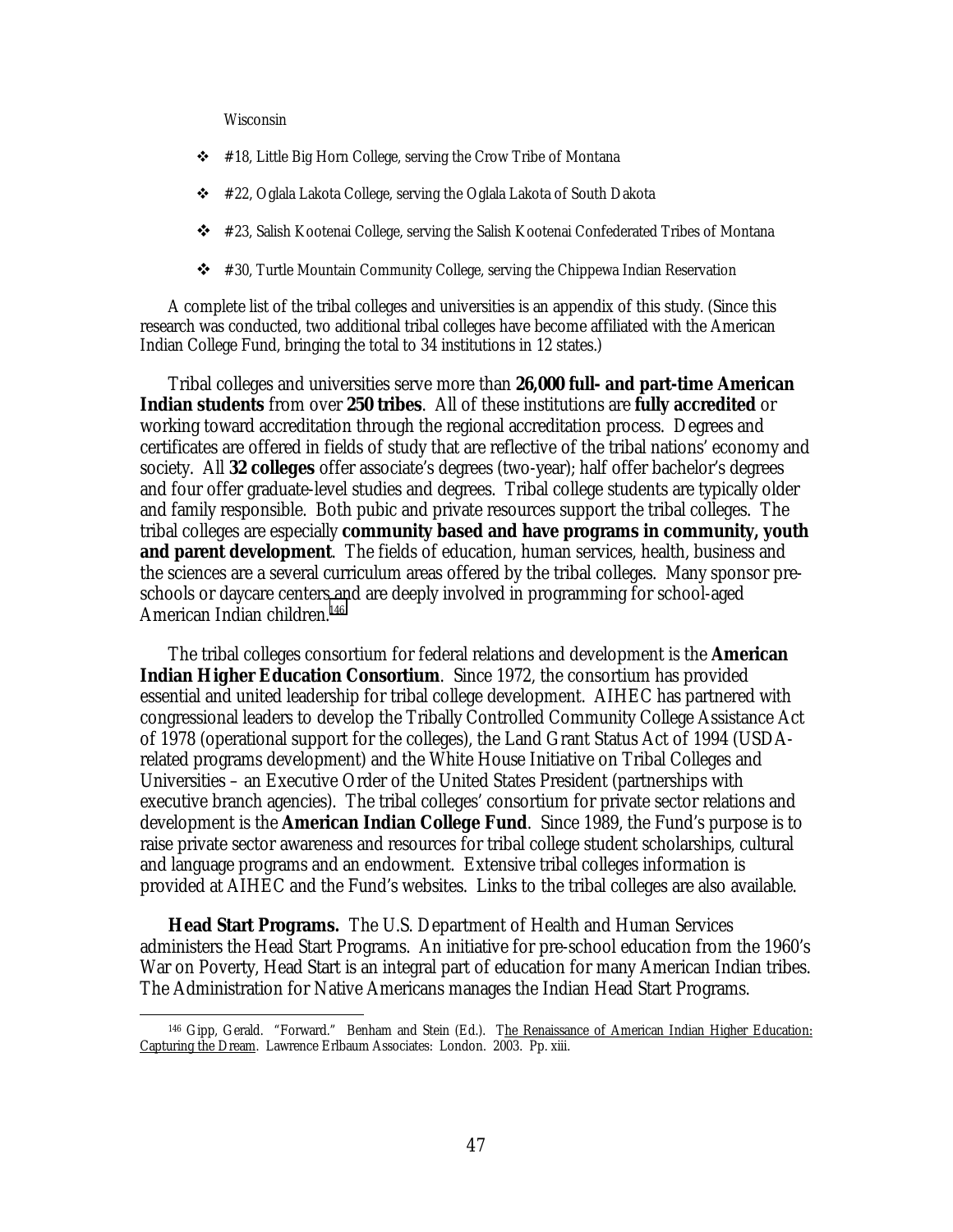Language immersion initiatives and bilingual approaches exist among the Indian Head Start Programs, to a limited extent.

**Tribal Schools.** As a part of the Indian Self-Determination Act of 1975, tribal nations may contract Bureau of Indian Affairs schools serving their reservations. Contracts may also support previously parochial schools on the reservations. Approximately forty tribes have contracted schools under this authority, and provide community based and local control principles of school management and direction. Tribal schools successfully recruit and retain American Indian teachers and incorporate language and culture as a major component of school curriculum. These schools have demonstrated academic successes with their students. Two Eagle River School is a contracted tribal school of the Salish Kootenai Confederated Tribes of Montana. Saint Frances Indian School is another tribal school, formerly a Catholic School, of the Rosebud Sioux Nation of South Dakota. Saint Frances Indian School provides a Lakota language immersion stream for grades K-6 (academic year 2002 to the present).<sup>147</sup> The community and parental control aspects of tribal and contract schools may provide a place for Native American language immersion schools or streams within schools.

#### **D. NATIVE LANGUAGE IMMERSION PROJECTS**

Native language immersion projects serve Native adults and children, in fifty tribal locations. For the purposes of this research, interviews and observations (where feasible) have been conducted. The interviews and observations became a research priority from its initial stages, due primarily to the unique and distinguishing qualities of each language immersion project. These qualities are a function of the project leadership, leadership from coordinators and advisory group members, from the students and the support of the greater Native community. Each project is in fact a composite whole, both by design and as it operates daily, in a most practical sense. Language immersion is inextricably tied to the tribal language speakers, most often elders.



### **Chief Dull Knife College, Northern Cheyenne Language Immersion Camp**

The summer language immersion camp for the Northern Cheyenne of southeastern Montana was held in the Wolf Teeth Mountains. The students range in age from seven to

 <sup>147</sup> Whitehat, Albert. Lakota Studies Faculty Member at Sinte Gleska University. Interview. February 11, 2003. By Janine Pease-Pretty On Top. Pp. 1.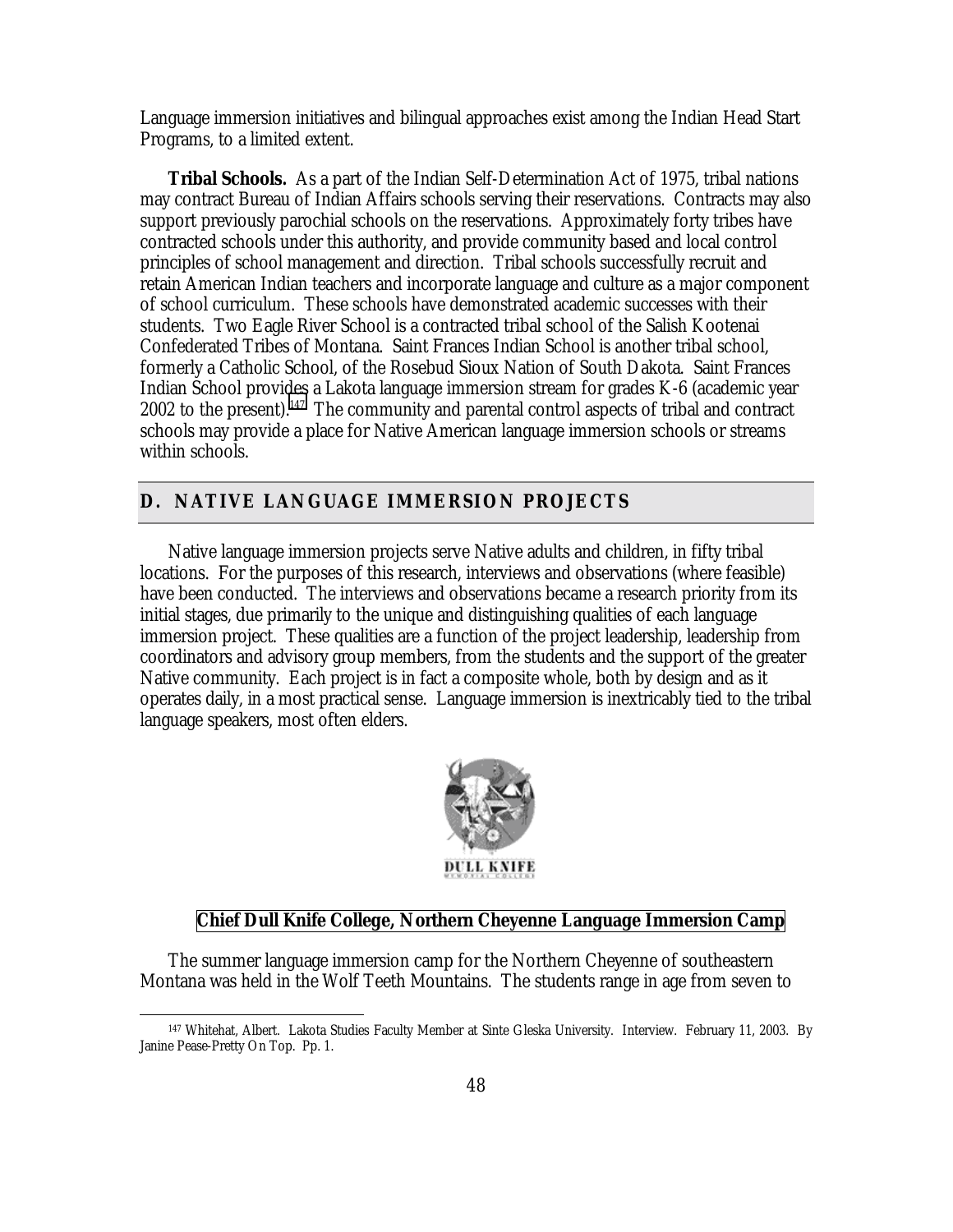twenty years of age. Linguist and educator Richard Littlebear, president of Chief Dull Knife College, says, "language learning is organic and holistic, and therefore, we work with a broad range of ages." The student teacher ratio is 5:1; a standard set after several years of experience trying other ratios and learning arrangements. In the fifth year of the immersion camp, "the language immersion is coming together, with a set of methods and practices that fit the camp setting and the instructors." Dr. Littlebear explains that, "they had the freedom to move into language immersion methods by trial and error...to be creative and innovative." The students stay for two weeks, with their instructors. They live in tents and teepees, pitched in a scenic mountain site encircled with pines, on a huge twenty-acre grassy valley.

Learning the Northern Cheyenne language rests on the learning team, the team of Cheyenne language educators. The team has a planning session for two-weeks prior to the camp. The educators study the Total Physical Response method of language teaching. As scholars of the language and culture, the language immersion team members are recognized in the Northern Cheyenne tribe of Montana. Little Bear recounts, "staff and instructors must take the time for team building," and the planning sessions keep that as a focus as well. "The program design is a function of these two things: the degree of assimilation and the degree of language loss. The DKMC staff and instructors are relatively young, and their stamina can be relied upon for many years. The younger speakers' youth and health give the program intensity and allow activity oriented programming." Staff members are assigned the logistics of meals and snacks, transportation, tents and teepee construction, materials and equipment ordering and management.

The project advisors meet year round, with the Chief Dull Knife College Vice-President for Culture, Conrad Fisher. The Northern Cheyenne Culture Commission is the project advisory group. The commission members are the elders who keep the language and tradition for the Northern Cheyenne Nation. Little Bear narrates, "the advisory group, especially elders and district representatives, provide their ideas on the camp and on language certification. The advisors group is a means of political buy-in as well as general community support."

In the immersion camp, each language immersion educator and five or six children form a learning group. These learning groups maintain consistent membership throughout the camp period. The groups meet concurrently, and implement learning activities chosen by the educators. The educators are various ages and both men and women. One group hikes around the camp periphery and learns the flora and fauna near the camp. A second group makes miniature rawhide shields and discusses family relationships. Yet another makes intricate beaded jewelry and listens to an educator's childhood experiences. From a central vantage point, the observer viewed five additional learning groups studying, interacting and learning. Northern Cheyenne language is the medium of discussion. Students listen intently, and repeat phrases during the discussions. Between four and seven hours are spent in the small group learning each day.

Camp learning takes place in activities for the whole group, as well as in the learning groups. Presentations by Cheyenne scholars instruct on tribal history and culture. For example, all the campers participated in the buffalo butchering. The camp received a gift of a buffalo. Camp directors chose to make this gift a learning experience. Together, educators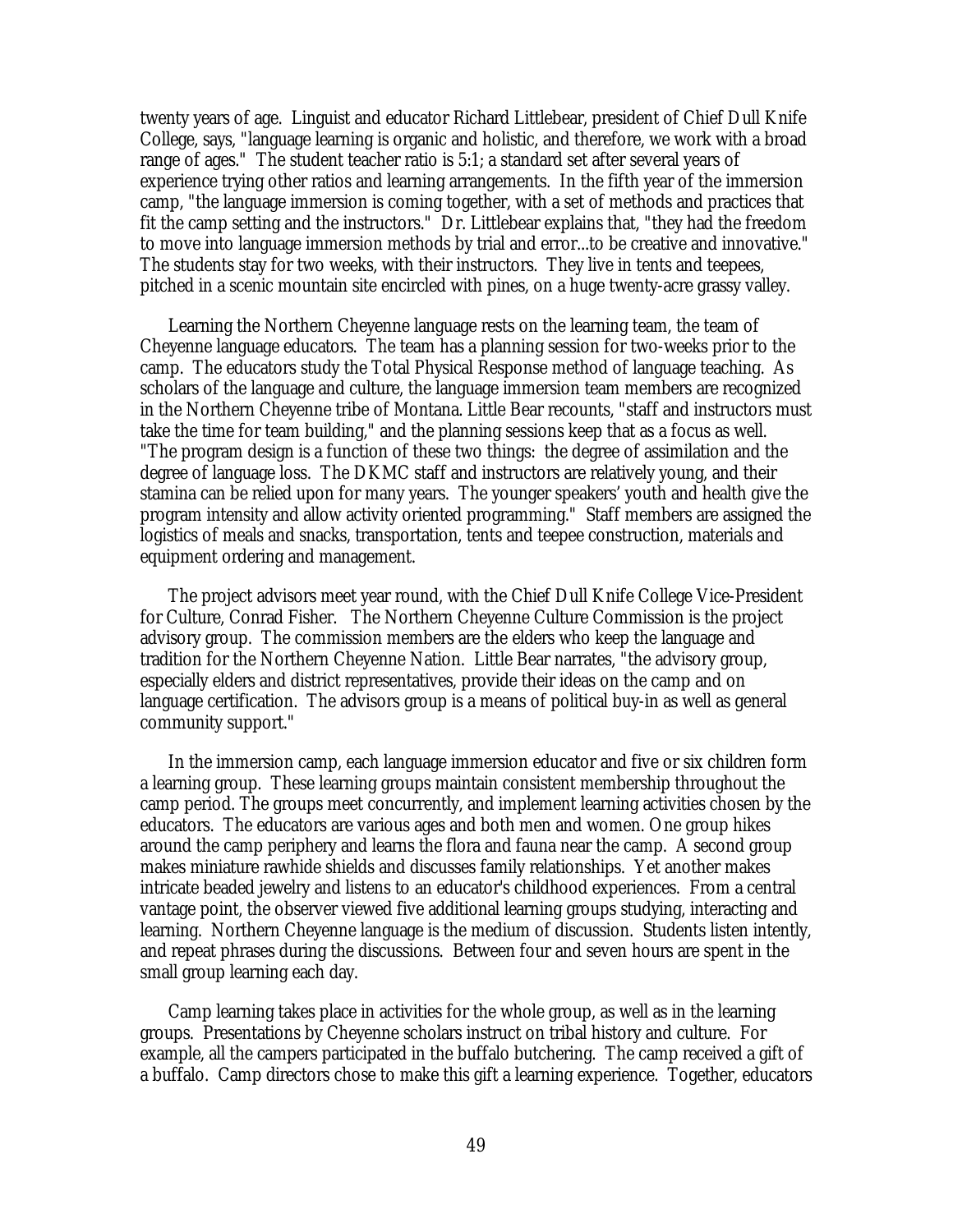and students learned buffalo anatomy, cut and dried buffalo meat, constructed drying scaffolds, planned, prepared and served a traditional feast to elders and guests.

The Crazy Head Springs encampment is a camping facility owned by the Mennonite Church, used for youth and family camps. The Chief Dull Knife College, primary sponsor of the language immersion camp, leases the camp. Here, a pine grove rims a huge meadow. The trees and adjoining acreage provide shade and are ideal for outdoor classroom locations, for hiking and exploration. The central gathering area for assemblies and food service are under an enormous awning stretched over a metal framework. This central gathering area is the stage for history and literature telling, by elder guests. Walking trails lead around and through the camp area; one trail leads to a nearby spring.

The camp setting, the prepared and intense language instruction, the learning group experiences, the relationships among the children with the educators, the camp assemblies and field experiences, all contribute to a rich language immersion environment. The camp demonstrates conversations and interactions with and among the students---in the Cheyenne language about Cheyenne knowledge.<sup>148</sup>

|--|

### **Fond du Lac Community College Teacher Training Project**

Fond du Lac Community and Tribal College of Cloquet, Minnesota sponsors a teachertraining project. The project is based on best practices from Indian education and enrolls twenty-five tribal members in teacher training. A year-round cohort of trainees combines standard professional teacher training for Minnesota teachers and college students with Ojibway culture, language and history. The Ojibway language is required in the professional training. Each season, "the trainees have a camp or retreat pertaining to the season-specific cultural knowledge of the Ojibway people."

Tribal member and project director Amy Bergstrom describes the annual summer language immersion camp, "the pre-service teachers take a one-week long language immersion camp and learn a remarkable amount of Ojibway...their minds are like sponges." The camp was held in a remote location in Ojibway country. Through music and art activities, the teacher trainees acquired a rich Ojibway cultural context for language learning. Although many of the students had enrolled in high school Ojibway language courses, their fluency was limited to "vocabulary lists, numbers and names of things." The language immersion camp was located in the mountains. For a whole week, the trainees camped together, 24 hours per day for 7 days, and all their communications were in Ojibway. From Ms. Bergstrom, "In the morning, we have an informal time with the instructor. In the

 $\overline{a}$ 

<sup>148</sup> Op cit. Littlebear. 2001. Pp. 1-5.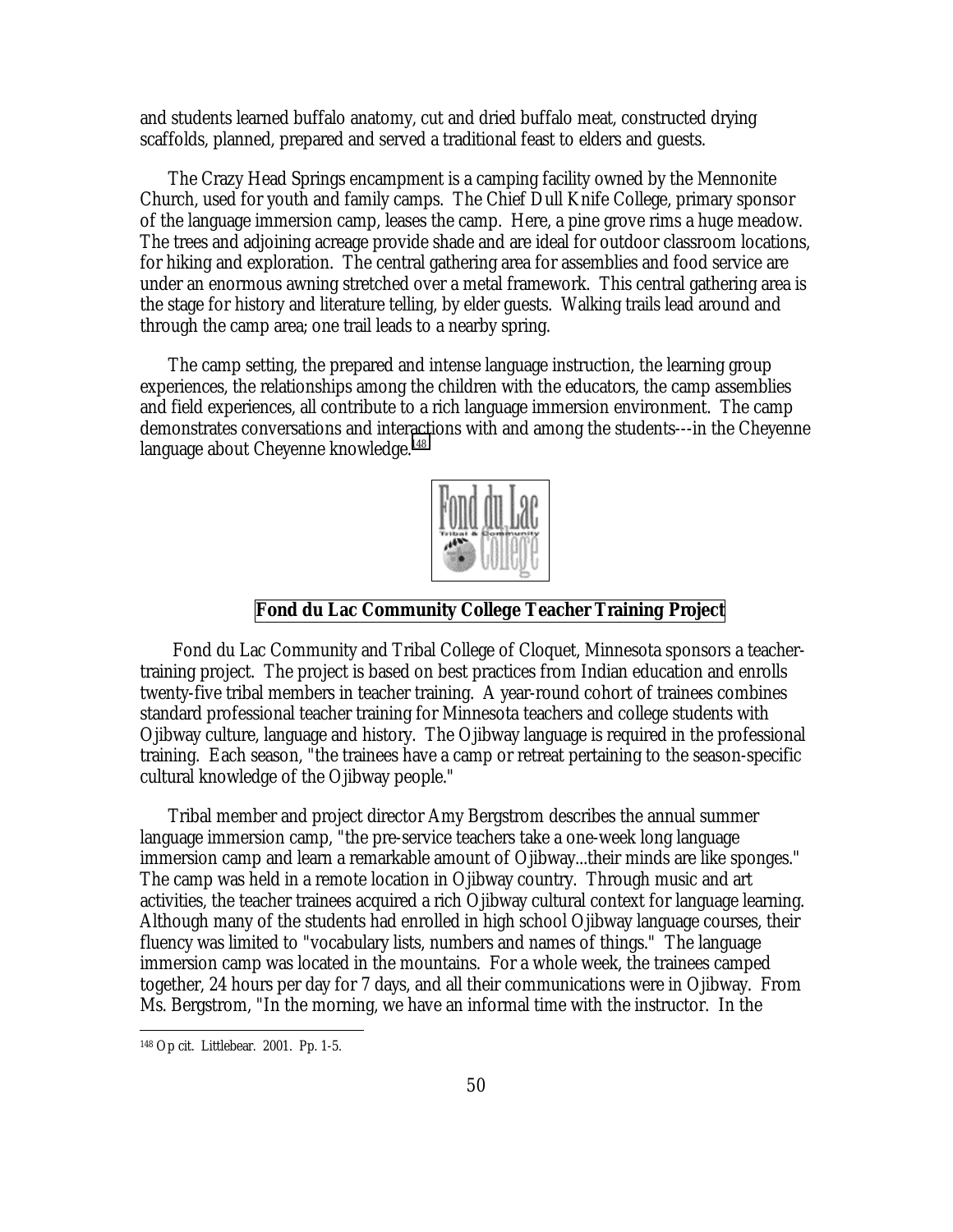afternoon, we have traditional activities...bread making, berry picking. In the evening, we hike and visit tribal resource people. We want to have language use at all times."<sup>149</sup>

During the academic year, the trainees enroll in a more standard Ojibway language class at the community college, with the same instructor (as the immersion camp). Wintertime learning activities include tribal history, a snowshoe field trip, and tribal elder presentations. Together, the trainees prepared Ojibway learning cards on common verbs and conversational vocabulary. The trainees authored and illustrated a children's book, "called the Sugar Bush Kids, with artwork, activities and a story about Ojibway children." This wintertime learning will prepare them for next summer's camp.

Reflecting on the initial two project years, Ms. Bergstrom said, "each camp and retreat we have, there is less and less English, and more Ojibway language. I attribute this language capacity of the trainees to an Ojibway rich environment." She cites the improved confidence levels of the students, making presentations in Ojibway, and noted the intensity and enthusiasm of the trainees.



### **Fort Berthold Community College, Tribal Language Mentor Program**

The Three Affiliated Tribes of North Dakota have initiated a mentor/mentee project that addresses the three languages of the Three Affiliated Tribes of North Dakota, the Hidatsa, Mandan and Arikara languages. Each of the languages has a master with five apprentices. All the apprentices (fifteen) are enrolled halftime and year round at the Fort Berthold Community College. They are majors in the tribal language and culture coursework, tribal studies program at the associate of arts level. All the apprentices aim to achieve formal language certification through the Tribes' certification process for tribal language instruction. There are many levels of language and culture learning in this project. All these have an impact on language learning. It can best be described as a "cascading" language immersion project, for concurrently with the mentoring from the masters of language and culture, the apprentices are language teachers in the schools serving the tribal children and youth. This project has several positive advantages for language learning:

- $\cdot \cdot$  The apprentices become cultural and language specialists over time, and serve the communities in this capacity for the rest of their lives. Since most of them are 30 years old, many years of service can be anticipated.
- $\cdot \cdot$  The apprentices are involved first hand on a daily basis with the Mandan, Arikara and Hidatsa children enrolled in the schools. As their instructors and

 $\overline{a}$ 149 Op cit. Bergstrom. 2001. Pp. 1-3.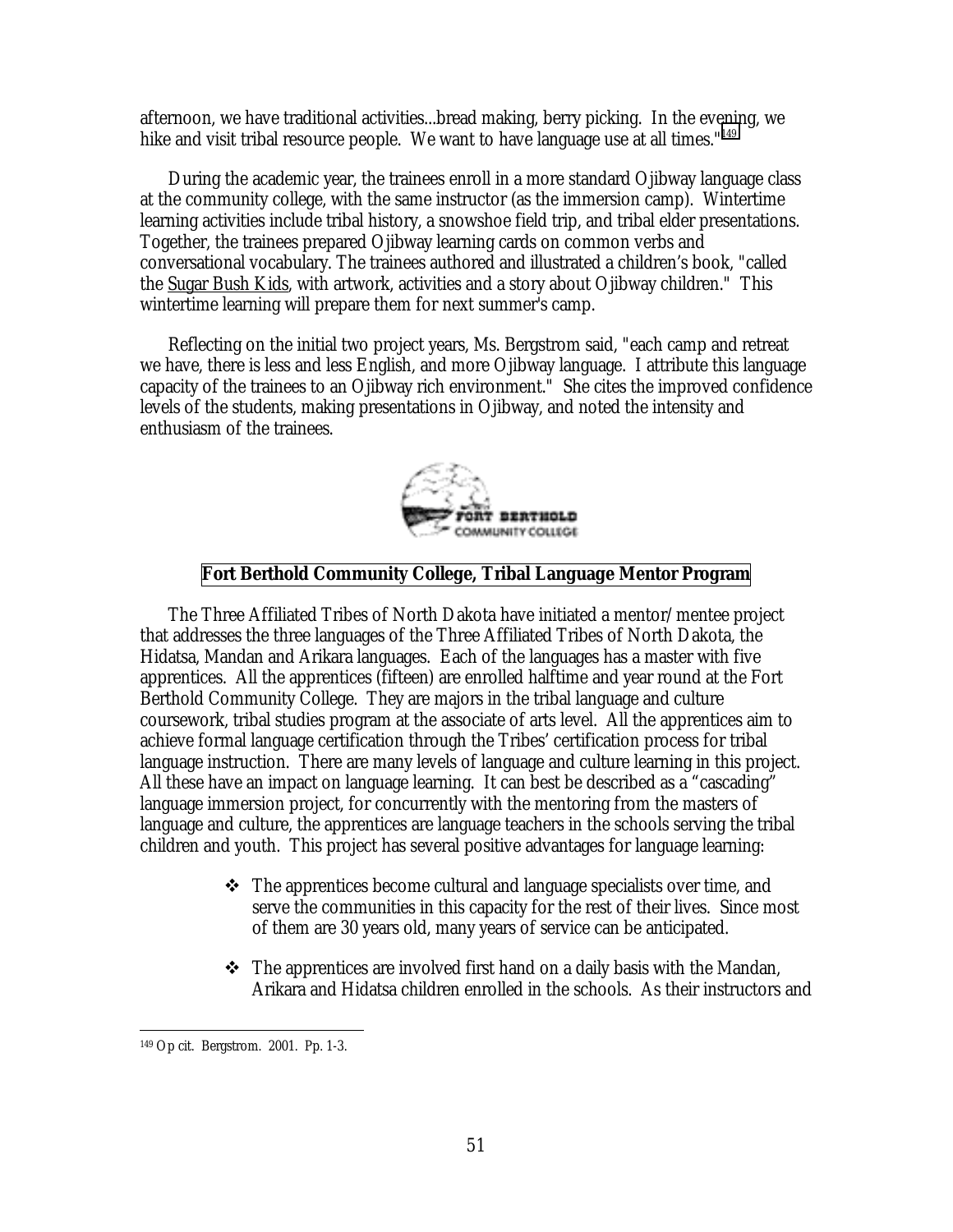cultural advisors, they are well known by the new generation of tribal members. Their influence in language learning and cultural knowledge is well established.

- $\div$  The schools have made a commitment to provide a significant position for language teaching and learning in the public school curriculum and among the faculty.
- $\cdot \cdot$  The master has the opportunity to train several successors in cultural and language leadership. The masters have assistants in carrying out their demanding family, community and cultural role.<sup>150</sup>

This approach is similar to a cultural apprenticeship project at Chief Dull Knife College of the Northern Cheyenne of Montana and the cultural leadership project of Salish Kootenai College of the Salish Kootenai Confederated Tribes of Montana.

### **Inupiaq Immersion School of Kotzebue, Alaska**

The Inupiaq Immersion School, Nikaitchuat Ilisagviat, is a private school for children ages 3-7 years old. Four teachers manage the learning in the school, and the learning is exclusively in the Inupiaq language and has a "culture-based curriculum." The school hours are from 7:30 am to 3**:**30 pm daily. The school is not associated with the public school, and funds for the school (in part) are acquired through tuition (\$350/month).

Nikaitchuat was started by a "Vital Team...consisted of 30 parents, grandparents and community members who were concerned about the state of our Inupiaq language and culture." For years, the Team met, but in the spring of 1998, the group leaders Tarruq and Agnik Schemer and 10 Team members accepted tasks that led to the start of the school. "The school opened in the fall of 1998, with a building, teachers, parents and group of children---ready to learn; and \$100 for materials and supplies." In the spring of 2000, Nikaitchuat received a grant from the U.S. Department of Education for staff, office equipment and materials development. This grant added to an initial budget comprised of funds from BIA-Johnson O'Malley, Alaskan Native Corporation support, parent tuition, and a health initiative grant.

Parental involvement begins with the payment of monthly tuition. Parents provide a daily snack once a month, and "volunteer for four hours per month...help in the classroom, attend parent meetings, participate in sewing nights and attend Eskimo Dance practice." A seven member Parent Governance Committee helps in the direction of the school. "The school curriculum calendar was produced with the guidance of local elders and other community members. In three parts: 1-the daycare 'Big Book', filled with western topics such as letters, colors, numbers and shapes; 2-traditional activities based on the Inupiaq lifestyle, including hunting, fishing, berrypicking, gathering plants, dancing, drumming and transportation; and 3-Inupiaq Values." The calendar is seasonal, having a specific cultural

 <sup>150</sup> Op cit. Baker-Big Back. Pp. 1-2.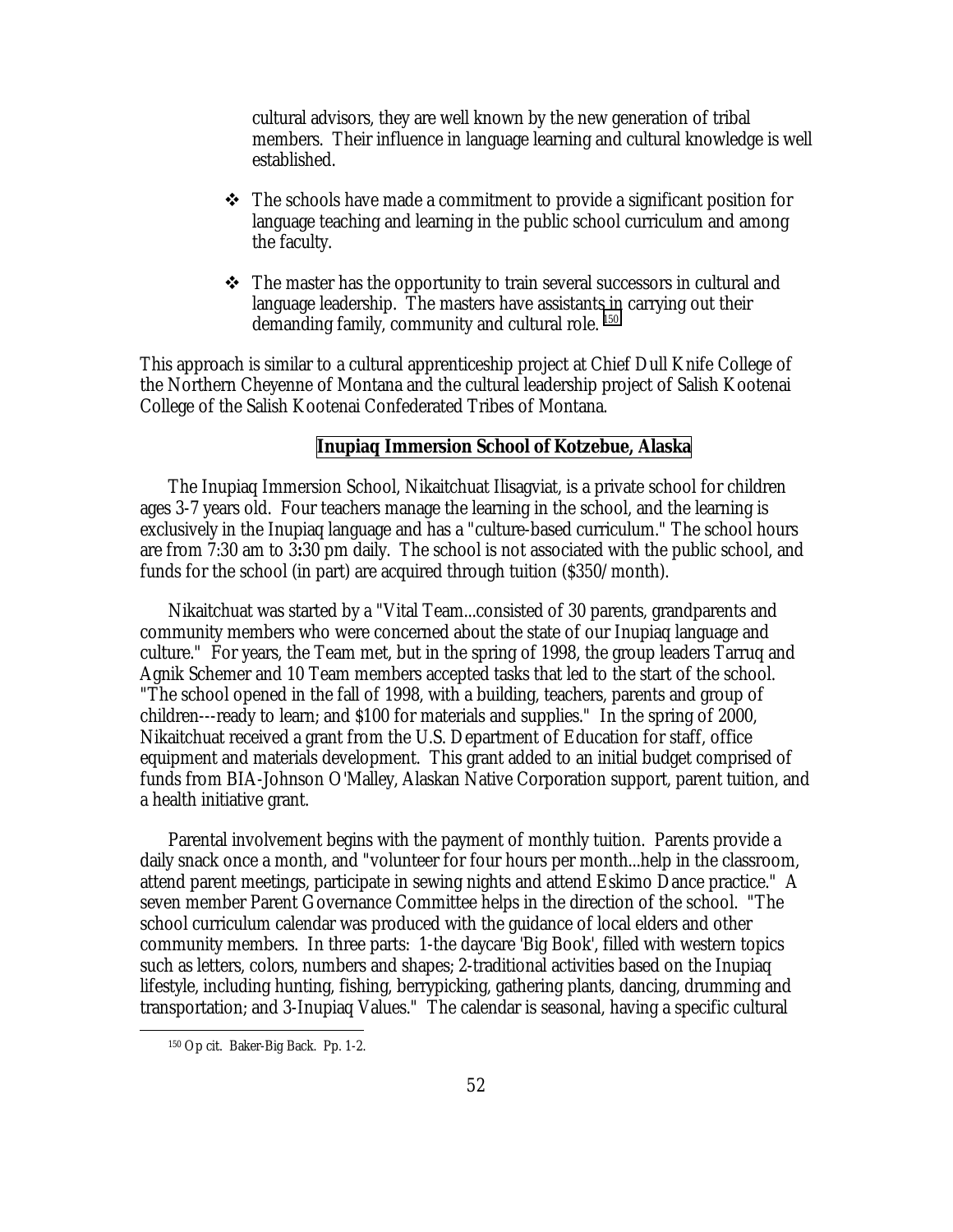content each month of the school year. For example, in March, the topics are "transportation, Cars and trucks, airplanes, snow machines and dog sleds." Elders and community members are instructors and host field experiences for the students.<sup>151</sup>

The school focuses on the Inupiat Illitqusiat, the values. These are comprehensive and reflect the Inupiaq way of life:

> *Inupiat Ilitqusiat. Every Inupiaq is responsible to all other Inupiat for the survival of our cultural spirit, and the values and traditions through which it survives. Through our extended family, we retain, teach, and live our Inupiat way. With guidance and support from Elders, we must teach our children Inupiaq values:*

| <b>Respect for Nature</b>                                                                      | Knowledge of Language     | Humility                     |  |
|------------------------------------------------------------------------------------------------|---------------------------|------------------------------|--|
| Spirituality                                                                                   | Sharing                   | Hard Work                    |  |
| Humor                                                                                          | Respect for Others        | Responsibility to Tribe      |  |
| <b>Family Roles</b>                                                                            | Cooperation               | <b>Family Tree Knowledge</b> |  |
| <b>Hunter Success</b>                                                                          | <b>Respect for Elders</b> | <i>Avoidance of Conflict</i> |  |
| Domestic Skills                                                                                | Love for Children         |                              |  |
| *Kotzebue, Alaska is 550 miles northwest of Anchorage, and 26<br>miles from the Arctic Circle. |                           |                              |  |



## **Lac Courte Orielles Ojibwa Community College Immersion Pre-School**

In 1998, Lac Courte Orielles Ojibwa Community College opened a pre-school for tribal children, an Ojibwa language immersion school. Six to ten children attended the school designed to replicate "an Ojibwa grandma's house." Instructor William Wilson describes the instructional method, "we talk to and with the children, in intensive interaction. For example we take the children for a walk in the woods near the school, and talk with them in Ojibwa (no English), about everything we see." Wilson cites the quick learning he has

 <sup>151</sup> Op cit. Inupiaq Immersion School. Pp. 1-10.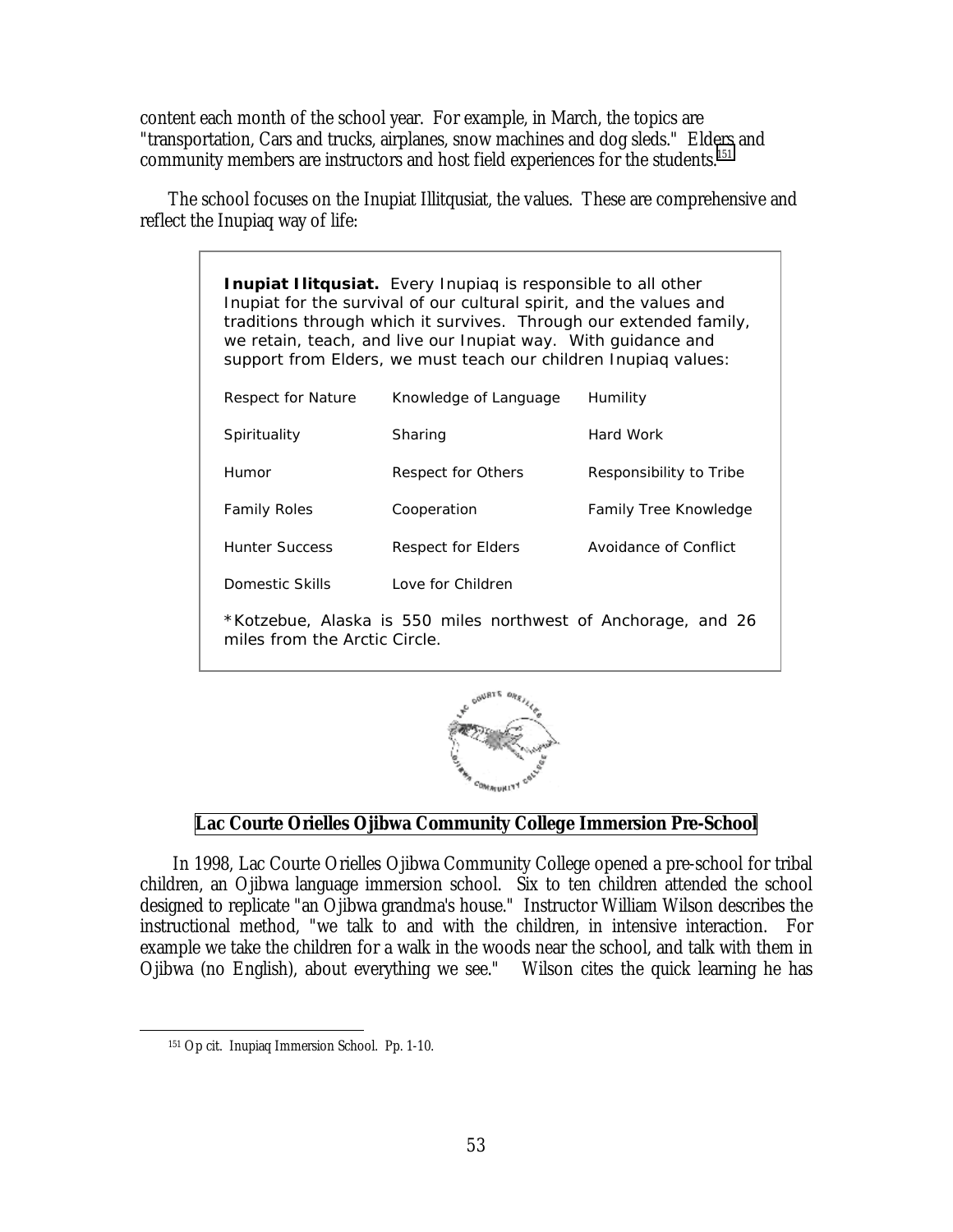experienced among the youngest students, "the younger students understand Ojibwa right away, you can see it." The children are three to five years old.

Lac Courte Orielles Ojibwa Community College sought fluent Ojibwa instructors, and met with frustration locally. The search turned up few applicants. The Ojibwa people live far and wide in the Great Lakes region of the U.S. and Canada. The college eventually retained two Ojibwa people from Manitoba, who agreed to move to Hayward, Wisconsin for two years for the project. The premium of fully fluent instructors was accomplished, and promoted the language learning.

Instructor Wilson narrated the assistance they received from elders in the community, "elders in the community, they do help us with our classes, they come to the school and talk with the children." <sup>152</sup>

### **Lac Courte Orielles Ojibwa Language Immersion Charter School**

The Lac Courte Orielles Ojibwa Language Immersion Charter School is located in Hayward, Wisconsin. The school is in its second year of operation. The school director, Dr. Mary Fong Hermes, described the school's beginning, "We pursued the K-12 Charter last spring, 2001. This charter school would continue the work of the LCO Language Immersion Pre-School, a 3-year program of the LCO Tribal and Community College. Our aim is to provide a K-12 Ojibwa language immersion school." Dr. Hermes was a full-time teacher in the Hayward Public Schools, and then, became involved in the language immersion pre-school initiative. Now, she serves as the part-time school director.

The LCO Ojibwa Language Immersion Charter School currently serves children in the kindergarten through third grade. A coordinating and advisory committee carried out a planning year, and Dr. Hermes says, "We are beginning the first year of the school with these grades, with two full-time teachers who came over from the public school and one fulltime Ojibwa language teacher. The teachers know the standard school curriculum." Most of the twenty students in the school were enrolled in the immersion pre-school during the past several years.

The LCO Language Immersion School is situated within the Hayward Public Schools. The school board has provided approval for the immersion school, and as a condition for the charter, lent fiscal support from the state allocations for foundation school funding to the fledgling school. Parents of the children made written commitments to their children's enrollment, and have subsequently enrolled their children in the school. The board discussion entailed concerns, for example, "board members expressed a concern that language teaching would be done at the expense of another required subject." For the LCO Language Immersion School, Board support was acquired in a 5:1 favorable vote.

The charter is a federal designation, and provides a stream of federal support from the Department of Education. For a five-year period, start up and operational financial

 $\overline{a}$ 

<sup>152</sup> Op cit. Wilson, W. 2001. Pp. 2.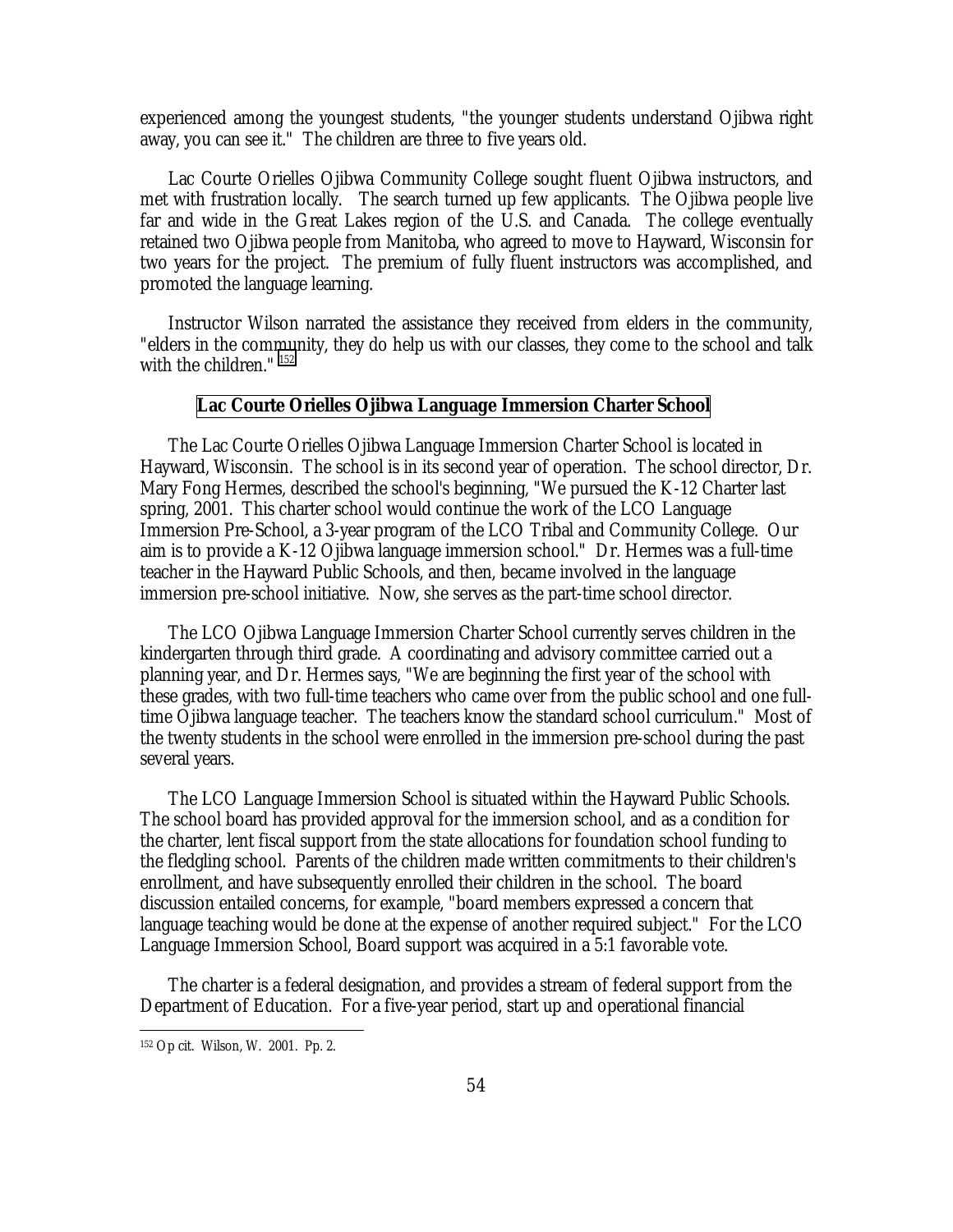sustenance combined with the state foundation funds. Dr. Hermes cited limitations, "the funding acquired excludes a building and/or renovation of a second-hand building." This limitation made it necessary to borrow a classroom from the public school. Other services, like lunch and health services, will be shared with the public school. The charter gives organizers, instructors and students a period of grace from state testing routines, while the curriculum with students has a chance for establishment and elaboration. Tests will be taken in the third year...and continuation is contingent on successful educational outcomes.



## **Little Big Horn College Crow Land and Water Migration Camp**

The Crow Indian people, the *Apsaalooke*, reside on a reservation nearly as large as Connecticut. An historic leader and visionary, *Arapooish*, led the *Apsaalooke* on a forty year migration from Minnesota through Oklahoma and then Canada through the Great Salt Lake Region to the Big Horn Mountains of present day Wyoming and Montana. Here, the visionary saw the stars fall on a sacred plant, tobacco. The migration trail and the Crow land and water serve as the primary cultural and historic context and content for the Crow Language Immersion Camp, the Crow Land and Water Migration Camp.



teachers that could be replicated in the classroom.

-Scott Russell, Crow Tribal Member and Camp Coordinator

 The camp, built of teepees and tents, was located near the "star falling place" in the southern part of the Crow Indian Reservation near the border between Wyoming and Montana. The camp moved twice, to other Crow Country locations in the Pryor Mountains, the range just west of the Big Horn Mountains.

Crow language expert, Dr. Lanny Real Bird, and a team of fluent Crow language speakers, Roy Stewart, Scott Russell, Jennifer Flat Lip and Mandy Moccasin, and Crow Indian science teacher Shane Doyle, designed the Crow language immersion camp experience for thirty Crow Indian youth. Guest presenters were brought into the camp each day. The purpose of the Land and Water Migration Camp was threefold, and includes building the land and water knowledge in Crow Indian students in the fourth to eighth grades. In a total language immersion environment for Crow language learning, these activities are developed into lesson plans for classroom teachers. The coordinating team partnered with the Montana State University Indian Teacher Training Project, Billings MT. The teacher trainees participated as camp counselors and learning activity assistants.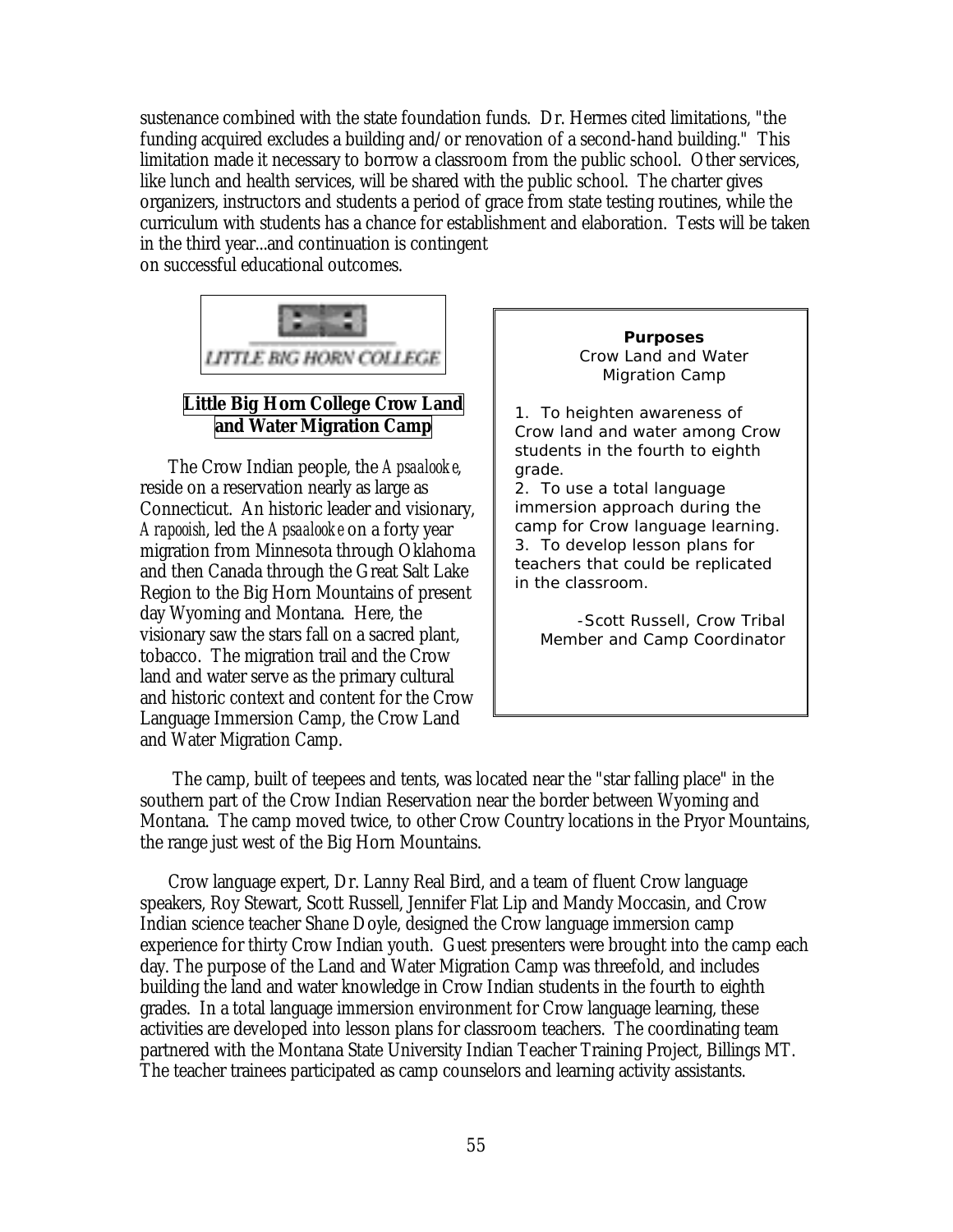Students, counselors and instructors were encouraged to utilize the Crow language at all times throughout the camp. Students fluent in the Crow language were paired up with non-Crow language speaking students, to form learning partnerships. For the instructors, the science teacher teamed with a translator, for presentations on the land and water. The curriculum provided learning activities: lectures on land and water topics (English, then Crow), demonstrations of teepee construction, presentations on tribal history and culture in the Crow language, guest and elder presenters, site visits to historic and traditional sites, and water testing in mountain springs and streams.

The summer of 2001 was the initial language immersion camp. The Crow Land and Water Migration Camp was experimental, and successfully involved several groups. These groups were the teacher trainees, the students, the advisors and elders and the instructors and counselors.<sup>153</sup>

### **Piegan Institute of Browning, Montana**

The Piegan Institute was organized by Darrell Kipp and a small group of fellow Blackfeet tribal members. Together, "they longed to go home again, to reconnect with their culture and relearn the language they'd spoken as children." The Piegan Institute is a nonprofit organization on the Blackfeet Indian Reservation, dedicated to restoring and preserving Native American languages.154

In 1995, the Institute opened the privately funded *Nizipuhwahsin* (or Real Speak) Center, which immerses students in the Blackfeet language from kindergarten through eighth grade. The school's graduates are the first young fluent speakers of the Blackfeet language in a generation. *Nizipuhwahsin* teacher Shirlee Crow Shoe says the school is not only resuscitating the language, but also helping to preserve Blackfeet culture.

The Institute has three kindergarten through eighth grade language immersion schools: Cuts Wood, Moccasin Flat and Lost Child. The first eighth grade class is scheduled to graduate is 2003. The schools have a students/teachers ratio of 7:1, which Kipp commends, "individual attention from specially trained staff helps push them ahead of their peers in achievement tests."155

 <sup>153</sup> Old Elk, Carlene. Observation. Crow Land and Water Migration and Language Immersion Camp. Big Horn Mountains of the Crow Indian Reservation, Montana. July 2001.

<sup>154</sup> Nijhuis, Michelle. "Tribal Immersion Schools Rescue Language and Culture." The Christian Science Monitor. 2002.

<sup>&</sup>lt;sup>154</sup> Selden, Ron. "Immersion programs ensure cultural survival." Indian Country Today. June 28, 2000. Pp 1.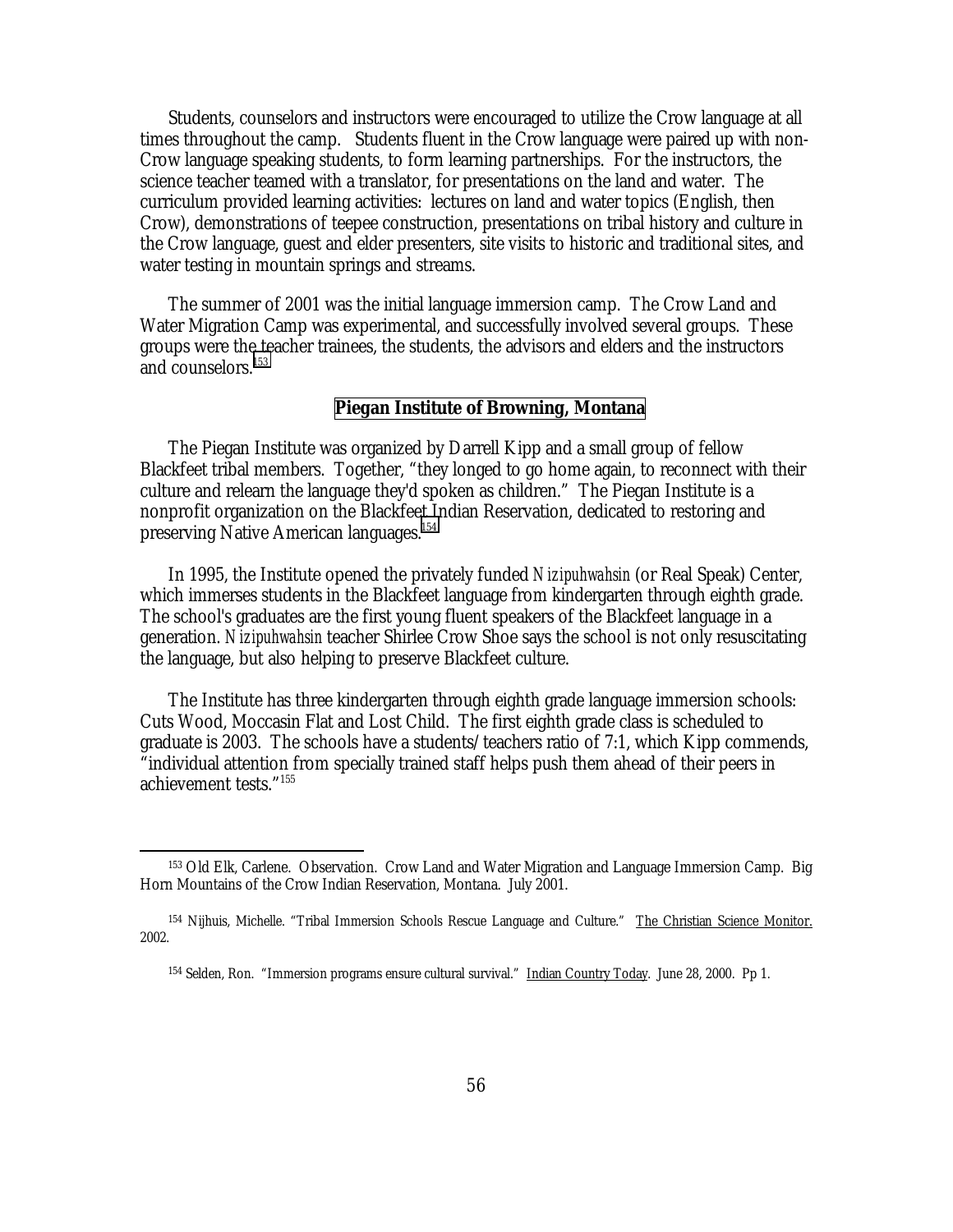Shirlee Crow Shoe, a *Nizipuhwahsin* teacher, says about her students, "they will put their hands out and introduce themselves to you in Blackfeet. Learning the language has clarified their identity."

 Today, the *Nizipuhwahsin* Center has 36 students and more applicants than it can accept. The immersion models from the Maoris in New Zealand and Native Hawaiians instructed the Center organizers. They were especially influenced by the "language nests," systems that have since been extended through the 12th grade. The immersion-school model from the Akwesasne Freedom School in upstate New York, also demonstrated success. From these models, Kipp and the rest of the staff at the Piegan Institute thought immersion could bring back the Blackfeet language.

 The Piegan Institute has played a leading role in providing three gatherings of language immersion scholars from Indian country. Director Darrell Kipp has stepped forward with a narrative for language immersion organizers and activists. The model of the Piegan Institute's Immersion Schools, demonstrates to Native people, especially in the United States, that language immersion can be accomplished. Kipp and his colleagues are adamant that private sector funding is the exclusive resource for the schools' support, along with tuition paid by parents and family.



## **Salish Kootenai College, Cultural Leadership Project**

The Salish Kootenai Confederated Tribes of Montana have selected an approach to language immersion learning that combines a master of Salish language and cultures and tribally designated cultural commissioners, with five apprentices. The apprentices are tribal members, and younger than the masters. The apprentices are all outstanding students in the Salish Kootenai College tribal studies associate of arts degree program. The master and apprentices convene throughout the seasons of the year, and concentrate on summer learning opportunities. Over the past four years, the apprentices have acquired expertise that is situated within the families and tribal communities. This approach provides a way to "cascade" their knowledge, expertise and leadership in the Salish language and culture into and among the people, in the present and future. The summertime camp approach is used in this project, to add in learning experiences for children and youth. On a broad basis, language learning extends to the many tribal gatherings, ceremonies and events each year, throughout the seasons.<sup>156</sup>

 <sup>156</sup> Op cit. Real Bird. 2001. Pp. 2.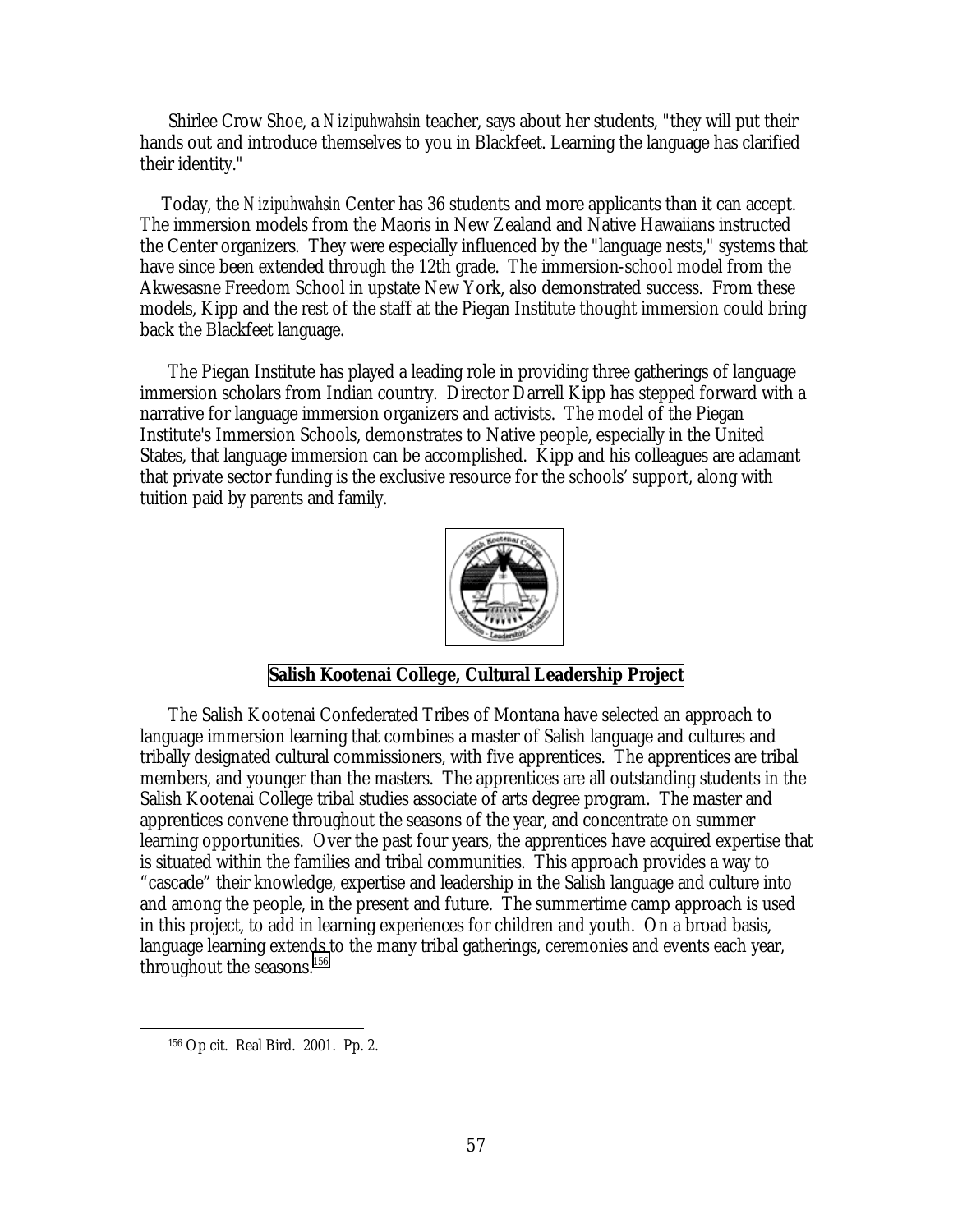## **Southern Ute Language Immersion Pre-School**

The Southern Ute Language Immersion School is located in Ignacio, Utah. The school serves children from infancy to third grade. It is a Ute language immersion school, and utilizes

*"The Montessori method meshed well with the Native American thought and philosophy regarding teaching and learning methods."* 

> *-Carol Baker-Olguin, Southern Ute Private School Director*

the Anna Montessori teaching/learning methods. School director Carol Baker-Olguin describes the decision to adopt the Montessori method and language immersion, "The decision to design the Montessori school to serve children from infancy was to facilitate the language/culture component and eventually revival of the Ute language." Olguin is a professional Montessori teacher, and was instrumental in convincing the community of the merits of the Montessori methods. According to Olguin, the Ute community advisors thought the Montessori method "meshed well with the Native American thought and philosophy regarding teaching and learning methods. The self-paced learning and exploratory aspects were especially appealing."

The Southern Ute School is private, supported by the tribal council through casino earned appropriations. They have chosen not to seek federal funding, private sector or state funds. Olguin explains, "the decision was based on the tribe's desire to serve only Southern Ute tribal members or direct descendants of tribal members. The tribe did not want to be encumbered by federal regulations." Moreover, the tribe designed a five-year plan, and made a commitment to the school support. The school advisors have discussed the need for an endowment, to be developed, "to continue the operations of the school unencumbered by tribal politics." Olguin noted that the school future is at the whim of the tribal council, and council priorities may change from year to year; "the commitment (to the school) is dependent on the politics of the council and its leadership." The tribal council commitment entailed the building of a school facility, as well as the school operational funds.<sup>157</sup>

The five-year plan encompasses training Montessori/Ute language teachers, as well. The school partners with a nearby university for the Montessori teacher certification. The university mentors provide methods training, and this combines with the Ute language fluency of the teacher trainees. The school director described the Montessori courses required of the trainees as "rigorous." The teacher training coursework compounds with the weight of daily teaching responsibility with the children. During the initial year, eighteen tribal members began the training, and, five completed. The rigors of this training and teaching proved to be daunting. Carol Olguin attributed trainee attrition to the lack of academic preparation, a limited number of Ute speakers, and too few applicants for the project trainee positions. The school's greatest challenge is finding potential teachers among a small number of Ute speakers. The school director stated, "This is seen as a major problem at present in obtaining the goal of language revival in an immersion setting."

 <sup>157</sup> Op cit. Baker-Olguin. Pp. 1-3.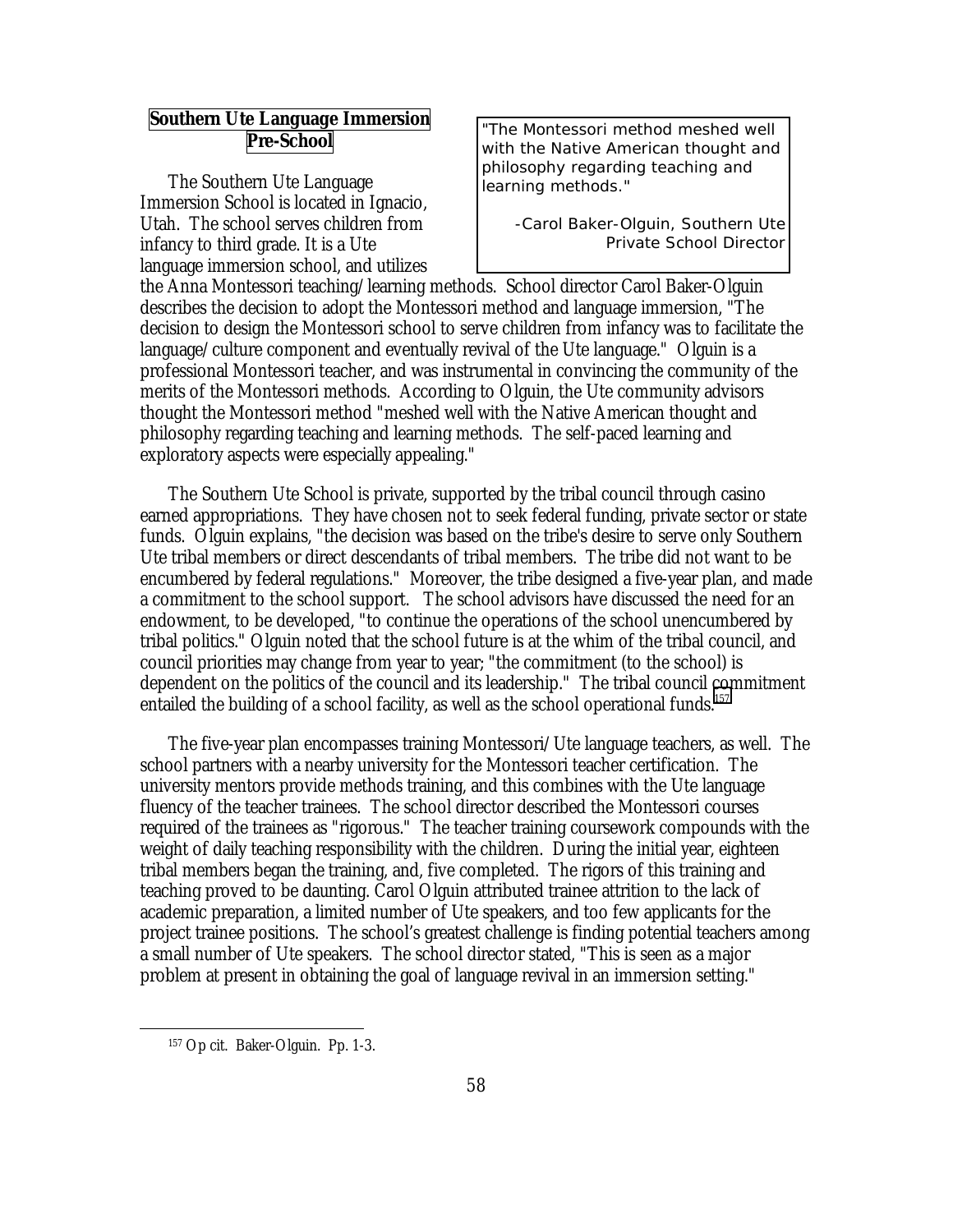# **E. INDIGENOUS MODELS OF LANGUAGE IMMERSION**

## **1. Maori Language Immersion Initiatives**

**Overview.** The author interviewed Maori educators and observed pre-schools, schools and the tertiary institutions in March of 2002. The tribal colleges' presidents visited the *Te Wananga*, primarily hosted by the Chief Executive Officer Rongo Wetere of the *Te Wananga o Aotearoa* of Hamilton, New Zealand. The Maori people generously shared information on their revolutionary educational advances through language immersion methods. This series of visits included extensive observations, as well.

*Kohanga Reo,* **Maori Preschool Language Nests.** The international indigenous education community recognizes the Maori achievements in building Maori language fluency through language immersion methods. At all levels of education, language immersion has vastly improved the Maori overall education achievement. First organized in 1982, the *Kohanga Reo* or language nest is the language immersion preschool designed for the smallest children. Now, there are 704 *Kohanga Reo* serving 13,000 Maori pre-school children (see their website <www.kohanga.ac.nz>). The *Kohanga Reo* program is based on the principle that Maori children should be totally immersed in the Maori language and values from birth. The principles of the Maori language nest are:

- Total immersion in Maori language and pedagogy
- Management and decision-making by *whanau,* the Tribe
- Accountability to the Creator and the *mokopuna,* the children
- Commitment to the health and well-being of the *mokopuna,* the children, and the *whanau,* the family

The Ministry of Education licenses the *Kohanga Reo* language nests, under regulations established in 1990, for early education centers.

The training of teachers for the *Kohanga Reo* is a professional development endeavor supported in part by the *Te Kohanga Reo* 

National Trust. The Trust was chartered as a charitable trust by the Ministry of Education in 1983*.* The training provides assistance in implementation activities, especially focussed on the licensing process. The licensing process addresses readiness to provide appropriate teaching, fluency in the

*"The ultimate objective of Te Kohanga Reo is nothing less than the rebirth of the Maori nation as an equal but separate element contributing to the common good of New Zealand society." -Koro Wetere, 1987*

Maori language and on specific Maori pedagogy competencies. The New Zealand Qualifications Authority has approved a one-year certificate course, *Te Ara Tuatahi,* for the trainees non-fluent in Maori, called *kohanga whanau,* the preschool language nest teachers. The next level of training is a one-year course, *Te Ara Tuarua,* for trainees who are semi-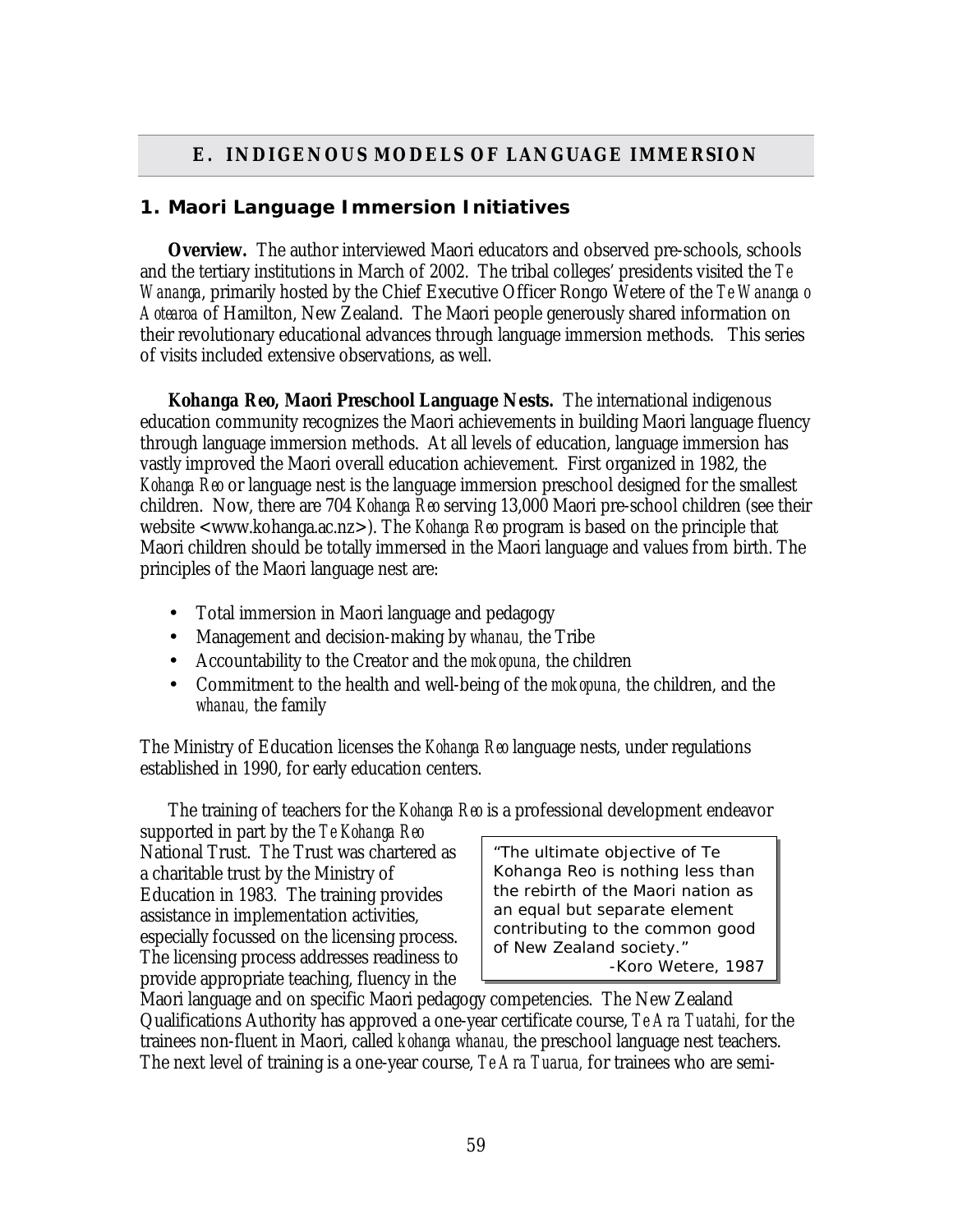fluent in Maori. This course includes child development and management, as well as Maori language skills development. Together, all training levels total three years. Teachers are prepared to "work alongside young children, the parents, other *whanau* members, and the community."158

> "The policy of the *Te Kohanga Reo* is comprehensive: it is education for life. It covers cultural, spiritual, social, economic, and educational aspects. *Te Kohanga Reo* aims to reaffirm Maori culture through *whanau* development, thus restoring Maori selfdetermination. In particular, it aims to achieve this goal through the organization of local Kohanga Reo on a *whanau* model."

> > -[http://www.kohanga.ac.nz.](http://www.kohanga.ac.nz/)

These 700 preschool language immersion nests bridge into the *wharekura,* the K-6 and K-13 schools that utilize the Maori language as the medium of education for the delivery of public education.

*Te Wharekura,* **Maori K-13 Schools.** The *Te Wharekura o Rakamanga* of Huntly, New Zealand, is a Maori language immersion K-13 school (equivalent to the K-12 school in the U.S.). The author observed this school, and visited faculty and educational leaders about Maori educational experiences. The Maori secondary students take exit exams to complete their secondary education. The record of Maori young people is one of dismal achievement, up until the advent of the *Wharekura.* Up until 1980, the percentage of satisfactory completion by Maori students was stalemated between 5% and 15% pass rate. Now, with the Maori language immersion schools, the students exam pass rate has rocketed to an astounding  $75\%$ !<sup>159</sup> This remarkable success of Maori language immersion schools and their students has come about in spite of insurmountable socio-economic factors of poverty, alcoholism, high unemployment and under-education, all of which correlate with poor academic performance.

*Te Wananga,* **Maori Tertiary (Higher Education) Institutions.** At the postsecondary level, the Maori people have established colleges serving the Maori people throughout the North Island of New Zealand. The colleges are called *Te Wananga*. This is the name of the traditional Maori adult teaching traditions from ancient Maori times. The *Te Wananga* institutions were organized in 1982, following a national court decision on educational equity. The New Zealand Supreme Court awarded educational support equal to the nation's public schools and tertiary (university) system. This right was based on treaty conditions from the Treaty of Waikato. From this settlement, three independent Maori

<sup>&</sup>lt;sup>158</sup> Maori *Kohanga Reo* Web site. <http://www.kohanga.ac.nz>. 2003.

<sup>159</sup> Op cit. Pease-Pretty On Top. Pp. 14. 2003.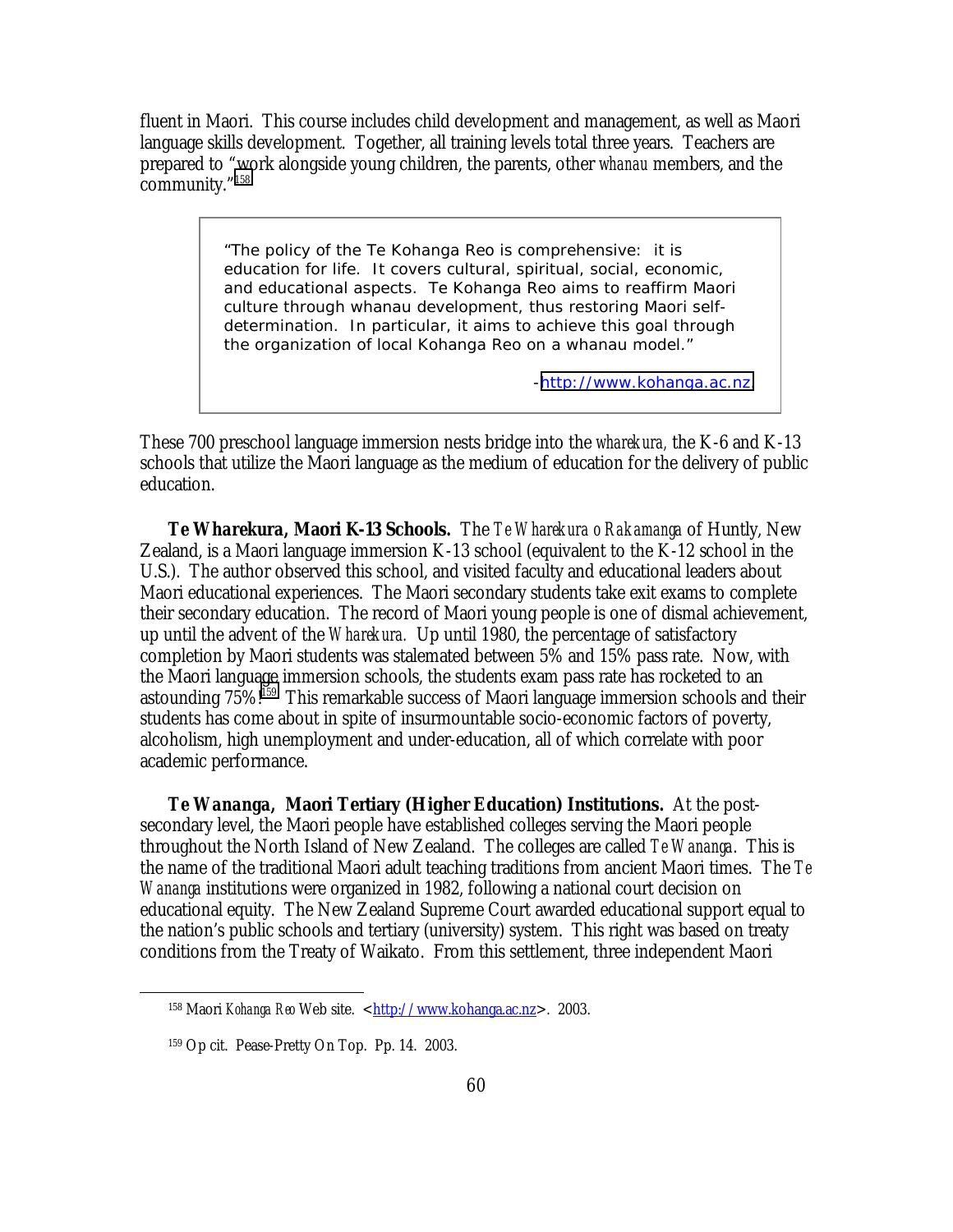colleges were organized: *Te Wananga o Aotearoa, Te Wananga o Raukawa and Te Whare Wananga o Awanuirangi.* Each *Te Wananga* was chartered by a Maori *whanau*. The campuses serve Maori people throughout the North Island where 90% of the Maori people reside.

 The *Te Wananga* each has a unique curriculum. They offer two-year, four-year and graduate degrees. Generally, the degrees have three parts: the study of the Maori language -- - *Te Reo,* the study of the Maori tribes and family traditions, and the student's specialized field of study (e.g. education, sociology, business, or natural resources management). The Maori have designed their fields of study to prepare their graduates for jobs available in their respective regions of the country. The college studies are all instructed in the Maori language; the colleges are models of language immersion.

At the *Te Whare Wananga o Awanuirangi* campus, located in Whakatane, New Zealand, Tuakere Hond, a faculty member in Maori language described the language learning: "students take a sequence of language immersion classes meeting for three-hour blocks, for entire weekends, or for whole weeks at a time. The students thoroughly learn 50 words or phrases, not a vocabulary list, but practical words that can be used to talk about life. Then they add the next sequence of words until they become totally fluent in the Maori language."160 At the *Te Wananga o Aotearoa*, students may study Te Reo Maori (language), Multimedia and Television, Teaching and Early Childhood Education, or Traditional and Contemporary Maori Arts. Maori language and computing are a part of all programs of study in the *Te Wananga.*

The *Te Wananga* of New Zealand are leaders in this Maori Indigenous educational movement. The principles of language immersion are applied to all levels of post-secondary education, or tertiary education. In eighteen years, the enrollment in the *Te Wananga* has risen to a level that currently exceeds the enrollment in their counterpart tertiary New Zealand higher education system. The movement has tremendous momentum, articulated by the national association of *Wananga*. CEO of *Te Wananga o Aotearoa,* Rongo Wetere narrated, "The Maori enrollment in the *Te Wananga* is exploding, because the Maori people want to learn, and learn in the Maori language."<sup>161</sup>

**Adult Immersion for Language Learning.** The immersion camp or retreat is a highly successful language learning approach for the Maori people of New Zealand, for youth and adults. The concept of short intense bursts of language learning in an immersion approach has promoted and developed a whole new generation of Maori speakers.<sup>162</sup> The weekend or whole week language learning seminars entail practical language learning, and teaches total fluency based on ten words or phrases a session. Maori adults achieve remarkable "daily

 <sup>160</sup> Op cit. Pease-Pretty On Top. Pp. 14. 2003.

<sup>161</sup> Wetere, Rongo. CEO of the *Te Wananga o Aotearoa of Huntly, New Zealand.* Interview. Santa Fe, New Mexico. By Janine Pease-Pretty On Top. January 29, 2003.

<sup>162</sup> Pease-Pretty On Top, Janine. "Indigenous Higher Education Initiative: Summary of Activities in 2002." (Unpublished) American Indian Higher Education Consortium: Alexandria VA. 2002. Pp. 11.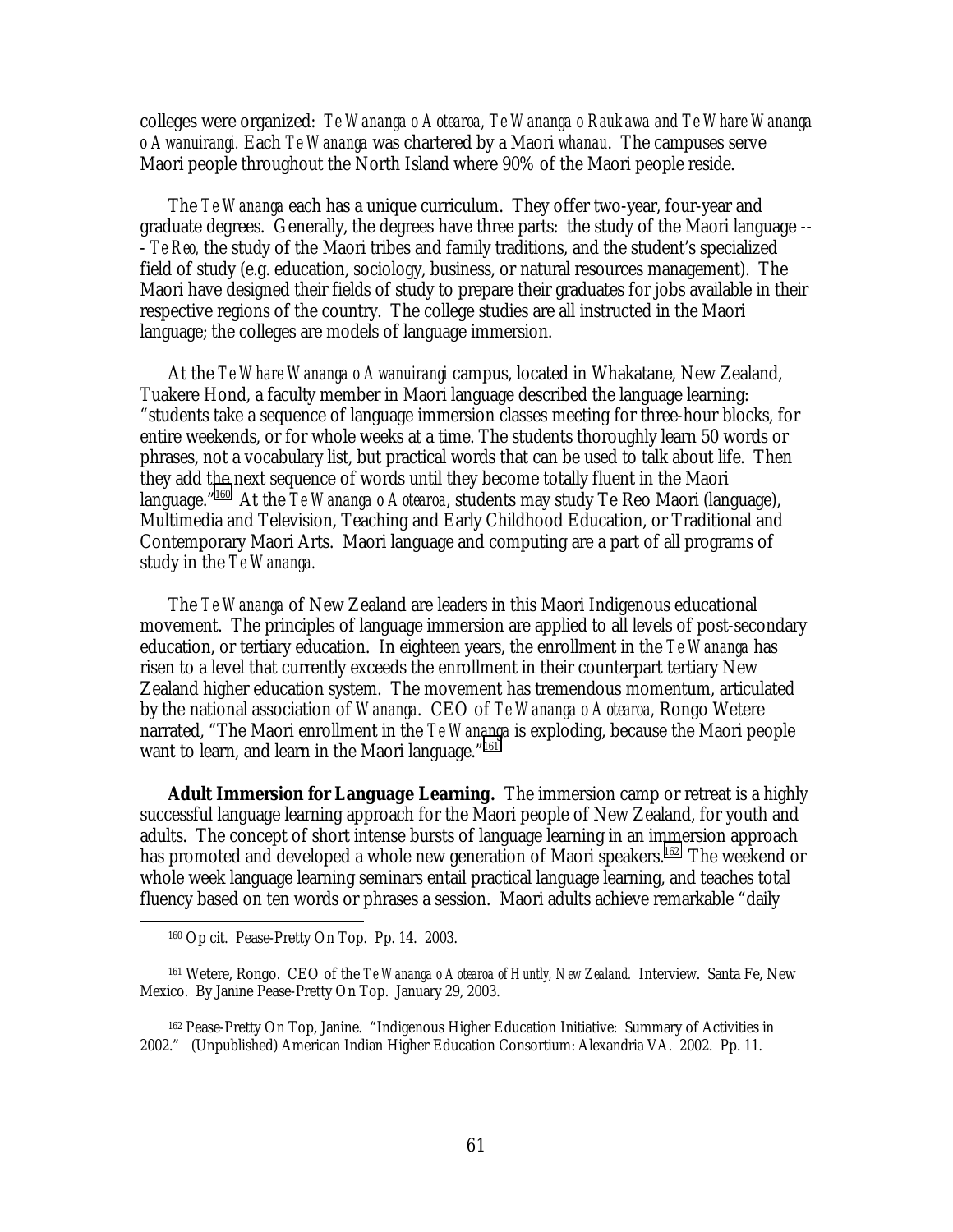language" fluency in just four weeklong seminars (24 hours a day for 7 days). The Maori call this "accelerated learning," and describe the learning as total brain involvement…movement, dancing, singing and hands-on learning; no paper, no writing. The immersion camp model plays a special role with youth and young parents with the objective of conversational fluency.<sup>163</sup>

### **2. Native Hawaiian Language Immersion**

#### **Overview.**

The Native Hawaiian language immersion began twenty years ago, and is the preeminent model for language immersion among Native and Indigenous groups worldwide. In the year 2002-2003, 1,750 school-aged students attend kindergarten through twelfth grade in 22 *Ke Kula Kaiapuni* language immersion schools, where Hawaiian is the medium of instruction. The thirteen *Aha Punana Leo* pre-schools or language nests, serve 250 three and four year old children.

The Hawaiian language immersion movement has had a dramatic impact on the Hawaiian language fluency of young Native Hawaiians. There were just 35 speakers of Hawaiian under the age of 35 in 1980. Also, in 1980 there was 2000 Hawaiian speaking elders. The language fluency gain since the inception of the *Aha Punana Leo* and *Ke Kula Kaiapuni* schools has rocketed from 35 to over 2,400 youthful Hawaiian speakers. Native Hawaiian language immersion language nests and schools have significantly and positively impacted the vitality of the Hawaiian language. The *Aha Punana Leo* and *Ke Kula Kaiapuni* education is truly remarkable; for it combines traditional Native Hawaiian and mainstream knowledge, via Native Hawaiian ways of knowing and learning. Native Hawaiian language immersion is a comprehensive family and community based education system. It is an integrated effort from pre-school through graduate school, all taught entirely in Hawaiian. In the "P-20" model, the levels of Native Hawaiian and Hawaiian language medium education include:

- # The *Aha Punana Leo*, pre-school language nests serve children, ages three and four
- \* The *Ke Kula Kaiapuni*, K-12 language immersion schools serve school aged children
- \* The *Ka Haka 'Ula O Ke'elikolani*, College of Hawaiian Language, University of Hawaii-Hilo, serves the undergraduate students in the *Hale Kuaamo'o*, the Hawaiian Language Center, and graduate students in the Hawaiian language and literature master of arts program,

 <sup>163</sup> Ibid. Pp. 13.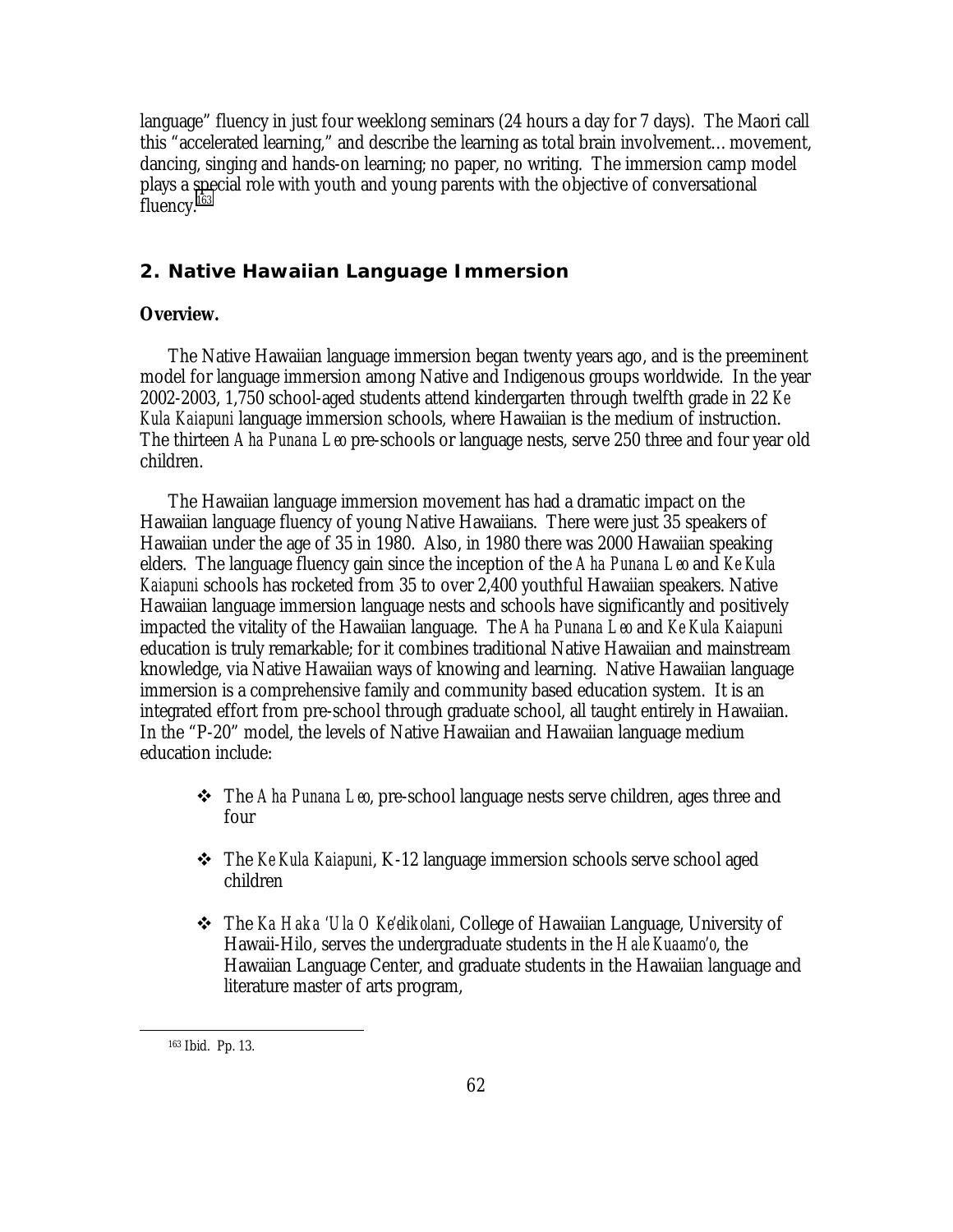\* The *Kahuawaaiola*, the Hawaiian Medium Teacher Education Program of the university serves graduate students --- language immersion teacher trainees.

The comprehensive model is a masterpiece of Indigenous education and language learning.

 A core group of seven Native Hawaiian parents and university lecturers began the first language nest, with a commitment to make their homes and children Hawaiian speaking. This was a monumental commitment to the Hawaiian language, in 1983. Since then, many elders, teachers, university students and scholars have joined in this commitment. The movement has grown from each language nest, adding one grade at a time, into a movement of major scale, among many Native Hawaiian parent and community groups. The Native Hawaiian language immersion sites studied for this report included:

- # *Aha Punana Leo* Center in Hilo
- # *Aha Punana Leo*, Inc. in Hilo
- ◆ Center for Hawaiian Studies, Brigham Young University Hawaii in Laie
- # *Ke Kula 'O Nawahiokalani 'opu'u* of Hilo (a university lab school)
- # *Ke Kula Kaiapuni 'O Anuenue*, Honolulu Public Schools, Hawaii Department of Education
- ◆ Native Hawaiian Education Council in Honolulu and Hilo
- $\triangleleft$  University of Hawaii Hilo, College of Hawaiian Language and Literature in Hilo

Peter Hano Hano, Executive Director of the Native Hawaiian Education Council coordinated the interviews and observations in January 2003, and made this report section possible. Observations of classrooms, grounds and facilities, and interviews with language immersion parents, students, teachers and scholar/educators are the primary sources of this report section. Naturalistic interview methods were used to acquire the data. The data was transcribed and analyzed, utilizing categories parallel to those in the main body of this study: the language as the medium of education, language immersion teachers, methods, culture and curriculum, technology, Native ways of knowing and learning, literacy, parents and elders, funding and policy, and educational achievement, and Indigenous people's language immersion. The Native Hawaiian voices directly convey this significant narrative on language immersion. Their words are powerful and narrate the remarkable story of Native Hawaiian language immersion.

#### **Native Hawaiian Language, the Medium of Education.**

The Native Hawaiian language is the educational medium of language immersion language nests and schools, not the subject of a class within the school curriculum. All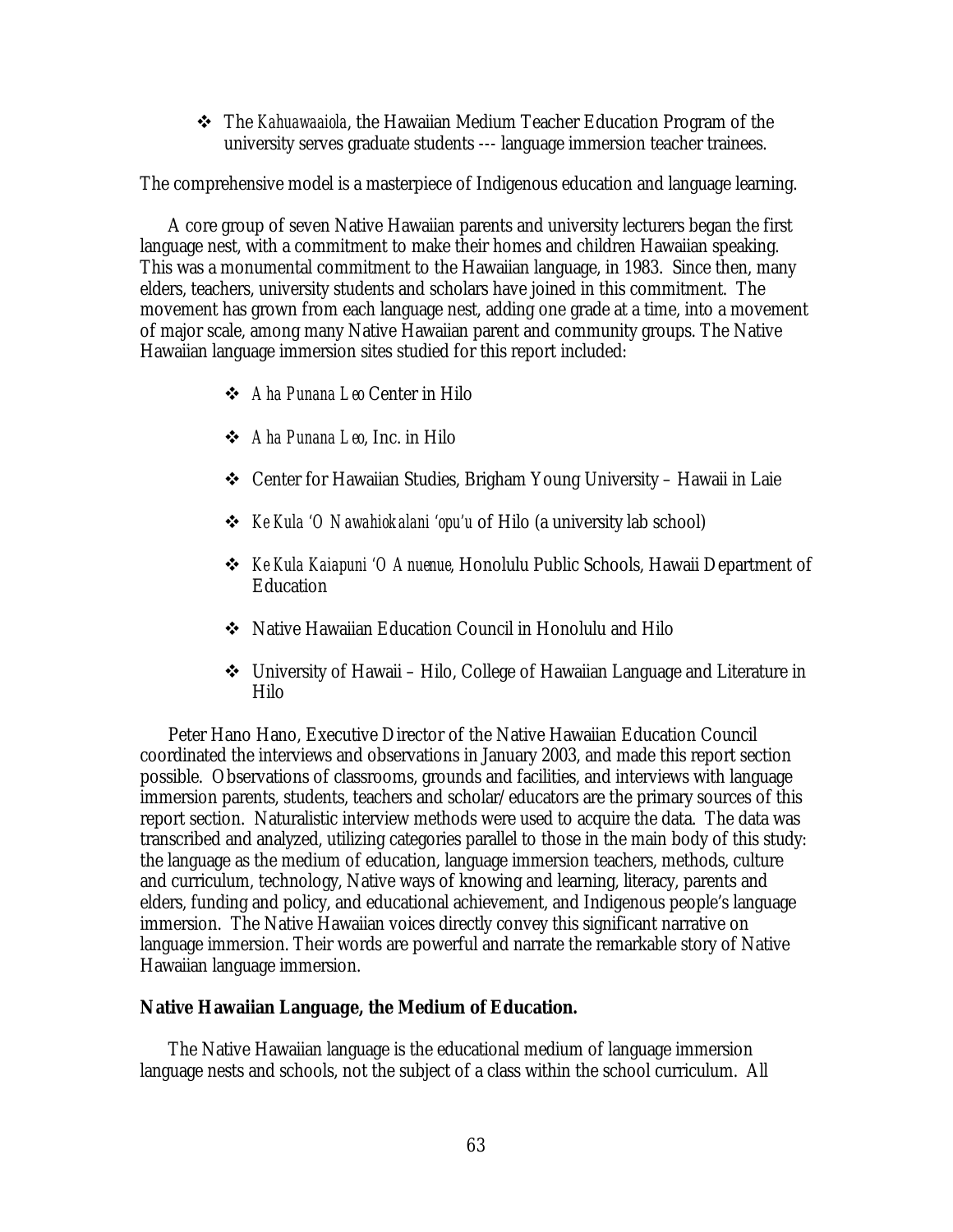subjects in all grades are instructed in the Native Hawaiian language. The "No English Rule" is adhered to with devotion and commitment. On campus at *Aha Punana Leo* – Hilo, Hawaiian is the means of welcome, singing, learning shapes and colors, having meals and staff meetings. Music and action enliven Native language immersion the full language experience. "We place the highest value on speaking to one another in Hawaiian…this is perseverance as a key," described Namaka Rawlins, Chief Executive Officer of the *Aha Punana Leo*, Inc.164 The pre-school children are non-Hawaiian speakers, first. The *Aha Punana Leo* students are chosen for their Hawaiian heritage from among the many applicants.165 Parents must enroll in Hawaiian language courses at the University for their role in language learning, to bring the language home.<sup>166</sup>

Founder and linguist Larry Kimura discussed the language learning at the *Aha Punana Leo* and *Ke Kula Kaiapuni* schools, "The children were learning fast---and the grandparents were amazed." <sup>167</sup> The language immersion design is comprehensive and effective in building language fluency. A *Ke Kula Kaiapuni O Anuenue* mother attested that her two-year-old child, not yet in the language nest, acquired the language from her two school-aged children.<sup>168</sup> Professor Kaumealani Walk at Brigham Young University – Hawaii, described an attribute about the third grade students she taught at *Anuenue*: "new learners have a special gift from within the language, *kuleana*, the spirit of the language. Right from this time, the children have a connection to the Hawaiian elders."<sup>169</sup> Clearly, language learning is taking place, and special attributes accompany that ability for the students and their families.

The Hawaiian language has a dynamic quality, and is evolving. Hawaiian language scholar Kimura assessed the Hawaiian language, "The language is actually incorporating the essence of Hawaiian heritage. It is restored as a living language. We have made steps toward keeping the language from dying."170 The return from a dying language to a living one is a tremendous accomplishment, given the pressure world wide on Indigenous languages. The Lexicon Committee has added new terms to the language. While some terms are derived from current Hawaiian terms, others are borrowed from other Polynesian languages, and yet others are descriptive. The publication of the Lexicon is anticipated this year. Kimura serves at the Secretary General of the Secretariat of the Polynesian Languages Forum. The

 <sup>164</sup> Rawlins, Namaka. Interview. Hilo, Hawaii. NHLI Transcript, Pp. 11. 05 January 2003.

<sup>165</sup> Wilson, Pila. Interview. Hilo, Hawaii. NHLI Transcript, Pp. 14. 08 January 2003.

<sup>166</sup> Donnagy, Kaola. Interview. Hilo, Hawaii. NHLI Transcript, Pp. 21. 05 January 2003.

<sup>167</sup> Kimura, Larry. Interview. Hilo, Hawaii. NHLI Transcript, Pp. 8. 05 January 2003.

<sup>168</sup> Medina, Stephanie. Interview. Honolulu, Hawaii. NHLI Transcript, Pp. 23. 09 January 2003.

<sup>169</sup> Walk, Kaumealani. Interview. Laie, Hawaii. NHLI Transcript. Pp. 7. 10 January 2003.

<sup>170</sup> Op cit. Kimura. Pp. 28. 05 January 2003.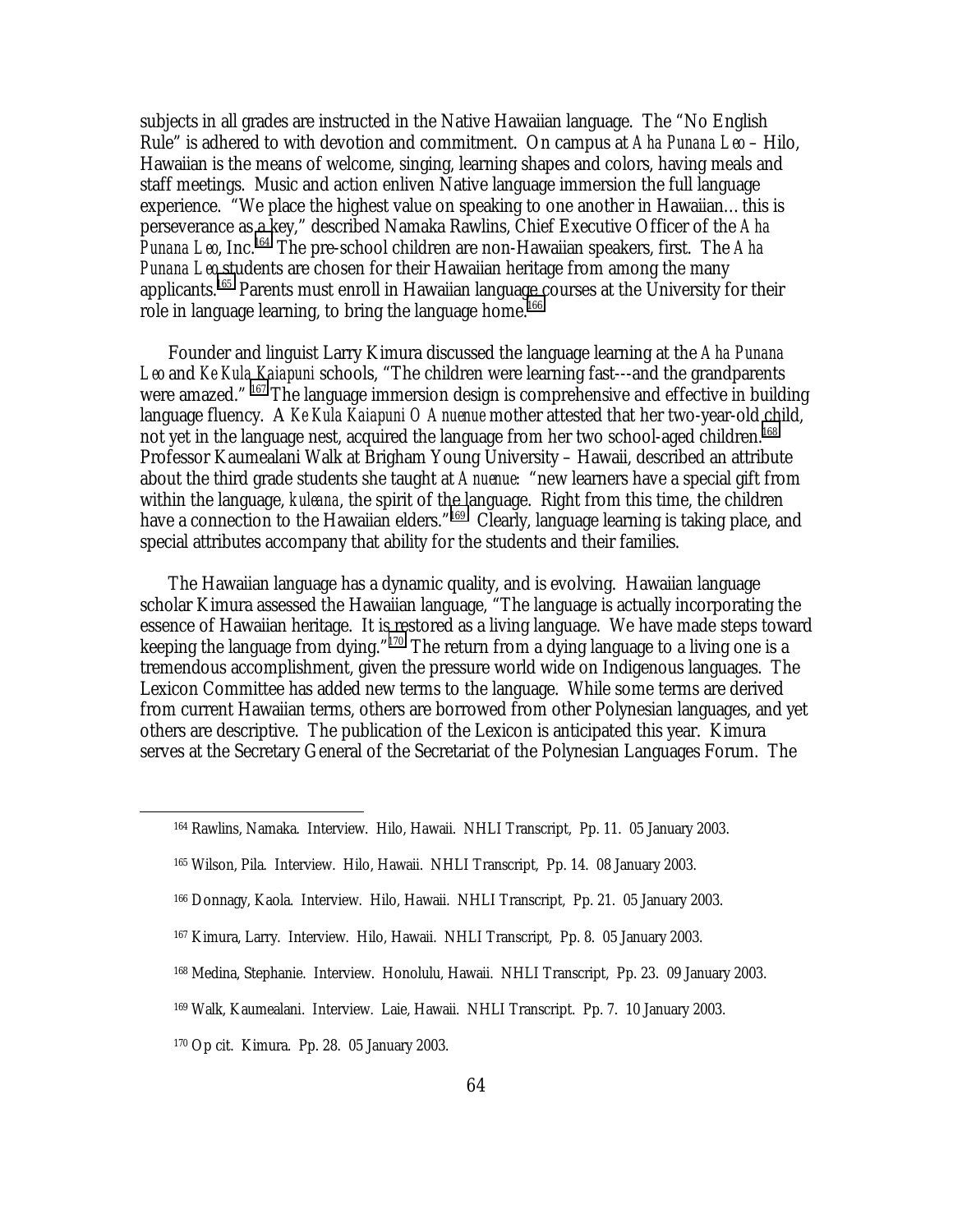Hawaiian lexicon is a focus of the Secretariat.<sup>171</sup> Kimura holds one of the first two master's degrees awarded in 2002 by the University of Hawaii – Hilo, in Hawaiian Language and Literature.

The language immersion effort has been arduous, and possible due to the Native Hawaiian people who were willing to work hard and endlessly on the Hawaiian language immersion.<sup>172</sup> The language immersion activists, educators, parents and scholars demonstrate a depth of commitment, immense sense of purpose and pronounced *kuleana*, strength of spirit for the Hawaiian language, the educational achievement of their children, and the health and well-being of their families and communities.

#### **Native Hawaiian Language Immersion Teachers**.

 The *Kumu*, or Source/Teacher, is the essential language learning resource for the Native Hawaiian language immersion schools. In the 1980's, Hawaiian elders and university students instructed in language immersion classrooms.173 Wherever possible, the *Aha Punana Leo* centers retained elders, in highly respected and special positions, for speakers of the language. The elders' advancing age limits their language immersion involvement. Many *Aha Punana Leo* parents have become language immersion teachers. The University of Hawaii language classes have attracted students into the language immersion teaching.<sup>174</sup>

The language immersion teacher is responsible for the subject content, for speaking Hawaiian and for instruction in the Hawaiian cultural knowledge.<sup>175</sup> Conversational fluency in the language is a primary *Kumu* qualification.176 Naiilima Gaison, senior instructor at the *Aha Punana Leo*, recalled, "being a language immersion *Kumu* is a position of constant challenge. I can work for hours learning a song, and then the children in the language nest learn the song in just a few short minutes."<sup>177</sup>

The College of Hawaiian Language, at the University of Hawaii – Hilo has established a language immersion teacher preparation program, the *Kahuawaaiola*, "to develop multilicensure. Trainees enter a three semester post-baccalaureate program. Among

 <sup>171</sup> Ibid. Pp. 5. 05 January 2003.

<sup>172</sup> *Aha Punana Leo* Public Relations Officer. Interview. Hilo, Hawaii. NHLI Transcript, Pp. 3. 07 January 2003.

<sup>173</sup> Hano Hano, Peter. Interview. Honolulu, Hawaii. NHLI Transcript, Pp. 11. 09 January 2003.

<sup>174</sup> Kawaiaea, Keiki. Interview. Hilo, Hawaii. NHLI Transcript, Pp. 18. 05 January 2003.

<sup>175</sup> Ibid. Pp. 10. 05 January 2003.

<sup>176</sup> Ibid. Pp. 18. 05 January 2003.

<sup>177</sup> Gaison, Naiilima. Interview. Hilo, Hawaii. NHLI Transcript, Pp. 9. 06 January 2003.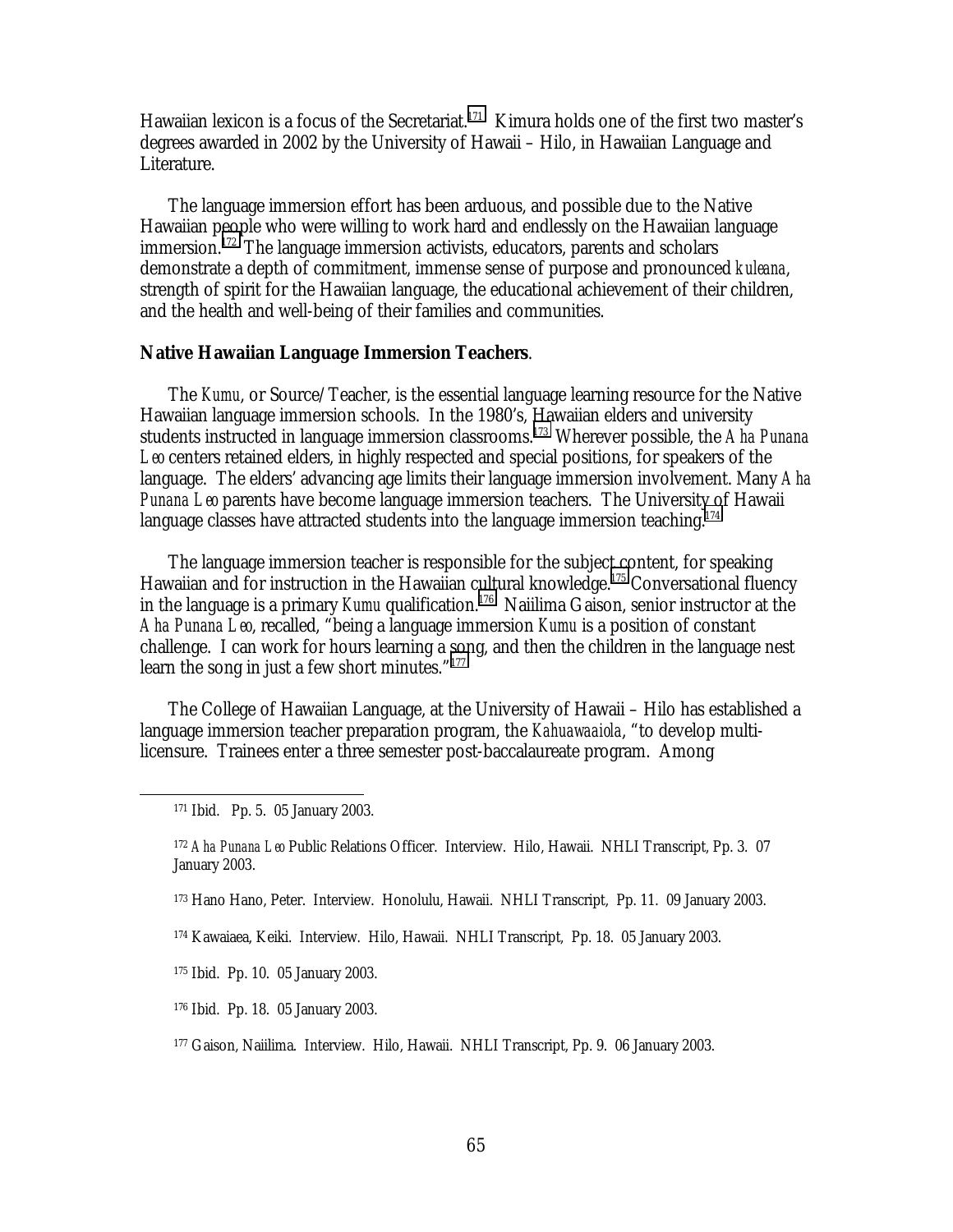requirements are a five week intensive training course, a seminar series over two semesters and two semesters of practice teaching."<sup>178</sup> The trainees have student teaching placements in the university lab school. Preferred placements are in their home communities. The trainees must demonstrate proficiencies during this placement. The license must be acquired within three years following graduation.<sup>179</sup> The teacher training programs develop approximately twenty new teachers annually.

#### **Native Hawaiian Language Immersion and Methods.**

Several methods combine to make language immersion effective. The Native Hawaiian ways of knowing and learning are the foundation of language immersion methods. The Montessori pre-school method (described earlier in this report) organizes classrooms and learning resources in islands of interest. The Native Hawaiian language is pervasive and as the medium of the education, provides a framework, worldview and values.<sup>180</sup> The language nest is intentionally situated among parents and family, as parent Kaola Donnagy described:

"*Aha Punana Leo* is a Family Based Education model---where for 8 hours per month, the parents provide in-kind time and expertise in trade for the tuition of their children; this has a value in that it creates ownership by the parents. The fund-raising and volunteer time solidifies the parents' commitment to language immersion. It also has the effect of full understanding of the purpose, for every single parent has taken a Hawaiian language class. All this creates a family attribute---using the Hawaiian language."<sup>181</sup>

The immersion experience is rich in music and action, for a full interaction by the children with Native Hawaiian artistic expression. Aspects of the language immersion methods are attributed to the French Canadian immersion tradition, as adapted by Dorothy Lazore of the Mohawk Survival School.<sup>182</sup>

The *Ke Kula Kaiapuni* methods follow a sixteen-part guideline that is comprehensive, for all subjects and grade levels. The guidelines cover the best practices, instructed from the traditional Hawaiian ways.183 A *Ke Kula Kaiapuni Nawahi* teacher, Kehau Kalilii, described the

- 180 Op cit. Hano Hano. Pp. 14. 09 January 2003.
- 181 Op cit. Donnagy. Pp. 12. 05 January 2003.
- 182 Op cit. Wilson, P. Pp. 12. 08 January 2003.

183 Kamana, Kauanoe. *Ke Kula Kaiapuni Nawahi* Fourth and Fifth Grade Classroom Teacher and University of Hawaii Faculty Member. Hilo, Hawaii. NHLI Transcript, Pp. 17. 05 January 2003.

 <sup>178</sup> Op cit. Kawaiaea. Pp. 10-11. 07 and 09 January 2003.

<sup>179</sup> Hughes, Mililani. Interview. Hilo, Hawaii. NHLI Transcript, Pp. 9. 06 January 2003.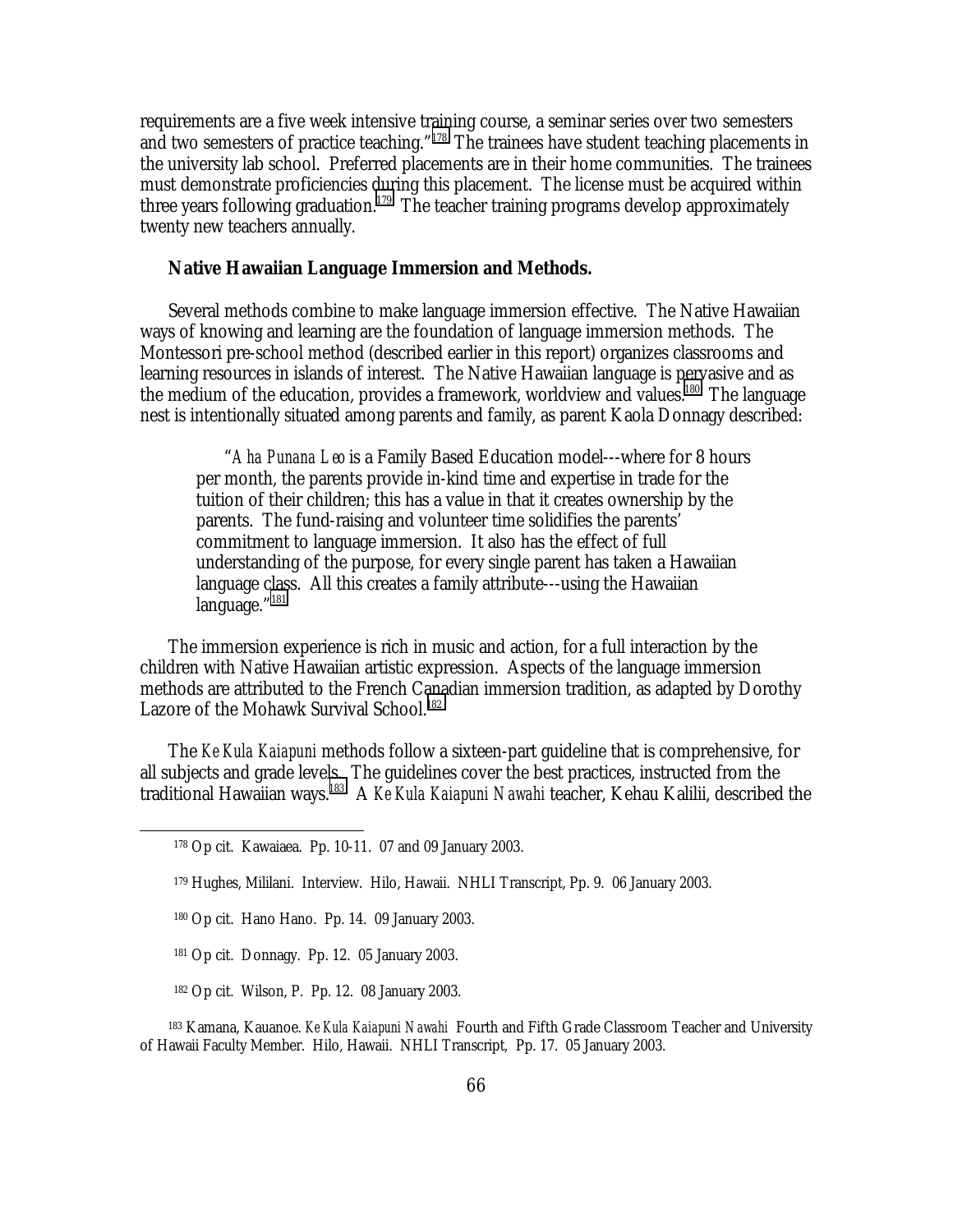use of a classroom approach by Dr. Bernice McCarthy. "Format addresses the student learning styles and is a curriculum that must be made into your own. It must be adjusted to meet the needs of your school."<sup>184</sup> Fridays are devoted to experiential learning. All grade levels are assigned tasks in the school's gardens and groves, farm and aquaculture project. Field trips are taken into the Native Hawaiian community, as well.<sup>185</sup>

The children are from homes where Hawaiian or Pidgin is spoken, are half or more Hawaiian, and reside in the Hawaiian Homes (Native Hawaiian homes project).<sup>186</sup> From this background, the students bring with them many community connections. With this Hawaiian knowledge and language histories, the students are prone toward Hawaiian language learning.

The language immersion methods extend beyond the standard school boundaries. Parents enroll in Hawaiian language classes at the University.<sup>187</sup> Parents provide monthly service to the school. Also, parents commit to speaking Hawaiian at home with their children<sup>188</sup> Community members take the leadership for Friday field experiences, both in the field locations and at school in the aquaculture installation, farm and garden project sites. Both the on-site and field based projects provide hands-on learning, and relationships with master farmers, aquaculture specialists and gardeners. Students gain a sense of community and responsibility for the care of land and water<sup>189</sup>

The Native Hawaiian respect, hospitality and greeting traditions are incorporated into the school entry and into the classrooms. Each morning and afternoon, everyone congregates at the *Piko*, to acknowledge the significance of hospitality, reflect on and confirm daily understandings of the past and present.<sup>190</sup> The *Nawahi* fourth and fifth grade students enter a classroom, stepping up onto a large wooden platform, covering 75% of the floor. "The children enter the classroom as they would a traditional Hawaiian home; when they are ready, with respect, they sing a request and enter. Upon entering, the children find their own comfortable place. Learning can then begin."191 The *kupuna* and family are

187 Op cit. Donnagy. Pp. 12. 05 January 2003.

188 Ibid. Pp. 10.

189 Op cit. *Ke Kula Kaiapuni Nawahi* Student Guide. Pp. 12. 06 January 2003.

<sup>190</sup> *Ke Kula 'O Nawahiokalani 'opu'u. Puki Alaka'I: Makahiki Kula* 2002-2003. *Ke Kula 'O Nawahiokalani 'opu'u*: Hilo, Hawaii. 2002. Pp. 11.

191 Op cit. Kamana. Pp. 12. 06 January 2003.

 <sup>184</sup> Kalili, Kehau. *Ke Kula Kaiapuni Nawahi* Science Teacher. Interview. Hilo, Hawaii. NHLI Transcript, Pp. 14. 07 January 2003.

<sup>185</sup> *Ke Kula Kaiapuni Nawahi* Student Guide. Interview. Hilo, Hawaii. NHLI Transcript, Pp. 12. 07 January 2003.

<sup>186</sup> Op cit. Wilson, P. Pp. 14. 08 January 2003.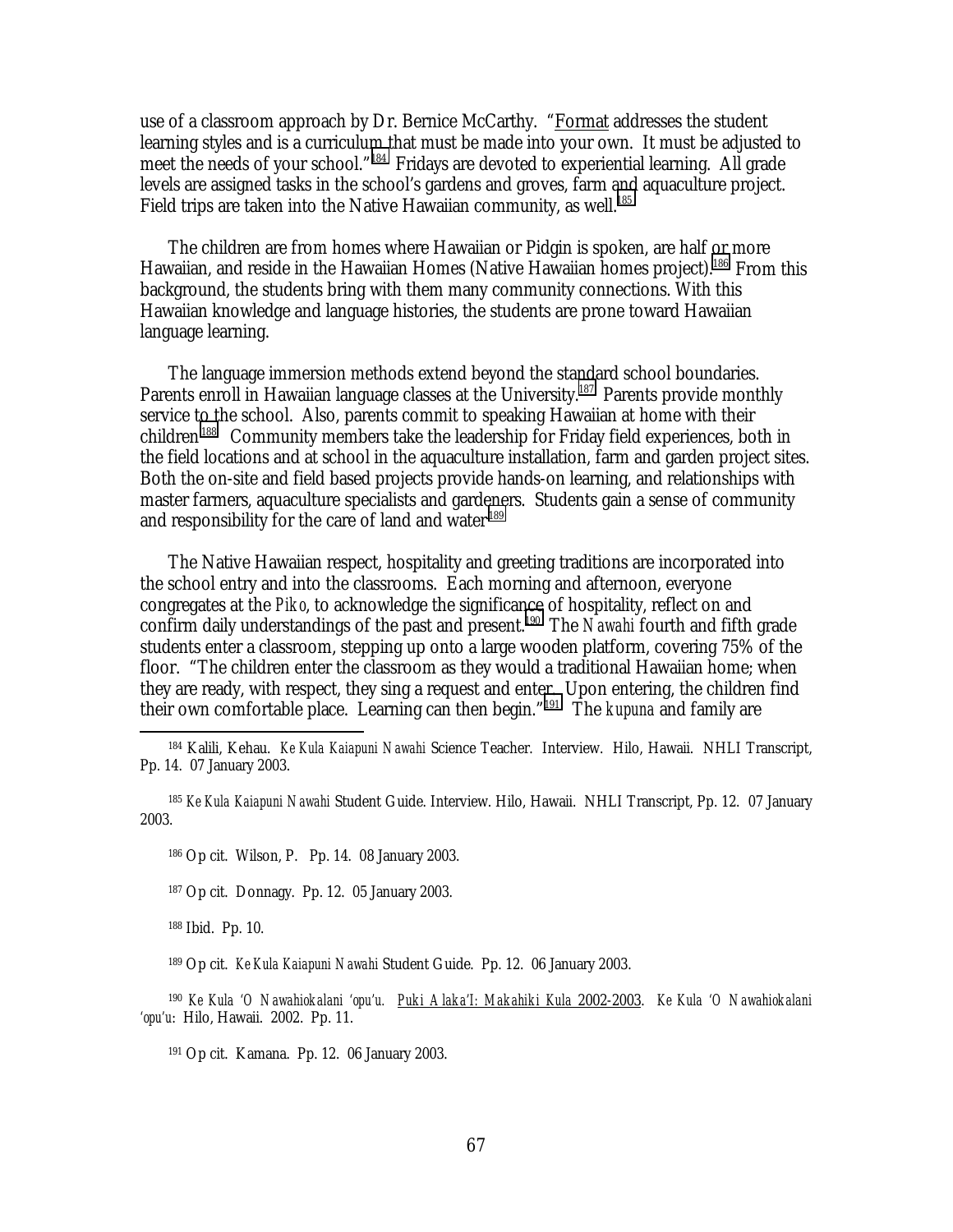acknowledged in the *Lumi Amui*, a special meeting room. Photos of students' *kupuna* and families, portraits of the Hawaiian royalty, and significant 19th Century Native Hawaiians are displayed in this room. Here is "a sense of spirituality, a nurtured and organic perspective of traditional knowledge, and evolving mature behavior; all culminate as the essence of being Hawaiian."192

The parents are effective learning partners in the schools and at home. The masters of special knowledge areas from the community mentor the children. The Friday experiences promote responsibility, relationships and hands-on learning. And, the Native Hawaiian structures promote respect, readiness and knowing.

#### **Native Hawaiian Culture and Curriculum**.

The Native Hawaiian culture is embedded into the curriculum in the language immersion pre-schools and schools. By far the richest language resource is the *Kumu*, the source or teacher. Certified and licensed, the language immersion teachers have impressive credentials. Formally and informally built capacities uniquely qualify them for this difficult assignment.<sup>193</sup> The parents are a second and rich resource of Hawaiian language and culture and enrich community and field based learning.194 At the *Ke Kula Kaiapuni* Nawahi, family pictures and *kupuna*, grandparents are featured in the ancestor room. Teachers and students have times of dialogue, discussion and discipline here in the presence of their families' and ancestors' images.<sup>195</sup>

The school names illustrate Native Hawaiian history. For example, *Ke Kula 'O Nawahiokalani opu'u* is the name given the *Ke Kula Kaiapuni* school near Hilo. This name honors a politician and educator who lived in Hilo and influenced life in the Kingdom of Hawaii in the 19th Century. Students study the school's namesake, the issues in which he was involved and profile his era and leadership.<sup>196</sup> The Hawaiian Kingdom produced Hawaiian language materials for a comprehensive school system, during the 19th Century. These materials are available on-line, and are used each day by the *Ke Kula Kaiapuni* students. The *Aha Punana Leo*, Inc. is a statewide center for curriculum resource development for all grade levels. The center specializes in Hawaiian culture and the language immersion curriculum.

School buildings, grounds and rooms provide traditional Hawaiian values and knowledge. For example, the *Nawahi* school entryway is called the *piko* or umbilical cord,

- 195 Op cit. Hughes. Pp. 16. 06 January 2003.
- 196 Op cit. Kawaiaea. Pp. 16. 06 January 2003.

 <sup>192</sup>Op cit. *Ke Kula 'O Nawahiokalani 'opu'u*. Pp. 15.

<sup>193</sup> Op cit. Kawaiaea. Pp. 11. 09 January 2003.

<sup>194</sup> Leiman, Verlie Ann. Interview. Honolulu, Hawaii. NHLI Transcript, Pp. 37. 09 January 2003.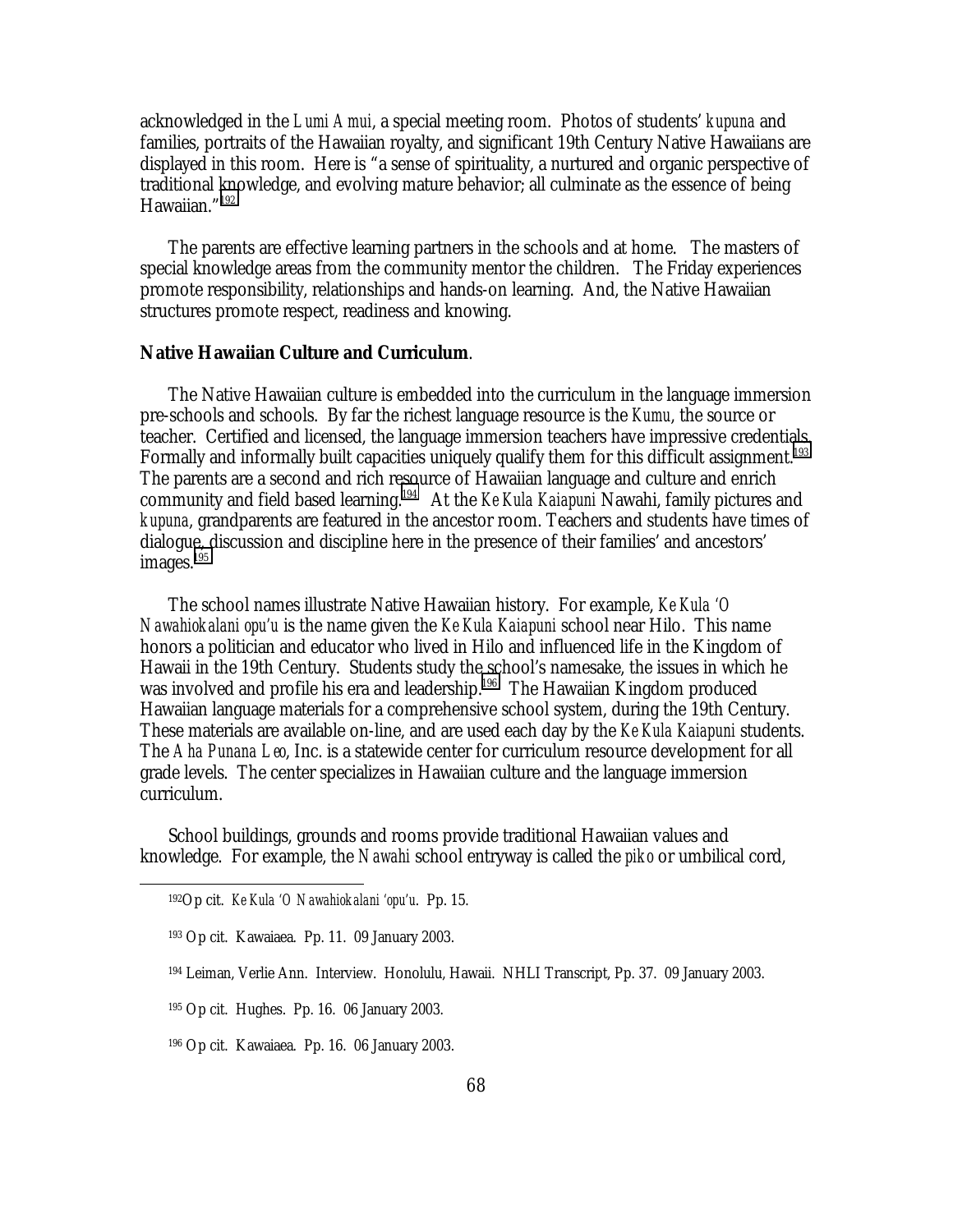and symbolizes the beginning or birthplace. Over the *piko* archway, the teachers place an arrangement of plants to symbolize and communicate critical values to the students. Among the plants are: the candlenut---for enlightenment, the *iee* whose name is "yes!"--- For the "can do attitude," and the *oheeawahuna,* the flower of the Island of Hawaii --- for their island home. Each year, the plant arrangement is burned to ashes and used in the dyes that color the *Nawahi* graduates' sashes.<sup>197</sup>

The Native Hawaiian connection to land and water is uniquely situated in the Native Hawaiian identity and in the language immersion curriculum. The Native Hawaiian Education Council supports the land and water projects on the campuses. These are illustrated in the *Nawahi* farm, traditional gardens and groves, and aquaculture installations, and the students' interactive learning activities.<sup>198</sup> The *Ke Kula Kaiapuni Nawahi* student guide talked about his learning in the land and water project..

*Ke Kula Kaiapuni Nawahi* instills in their students the responsibility of caring for the island, its land and water. As a student, I feel good about the "tomorrow" because the children of *Nawahi* know how to take care of this place and take care of the island.<sup>199</sup>

School faculty members and university students drew the entire math and science curriculum from Hawaiian cultural content and context.<sup>200</sup> Hawaiian art, dances and songs are integrated into the academic experience and in skills development.<sup>201</sup>

#### **Language Teaching and Technology.**

The *Ke Kula Kaiapuni* network has created on-line access to 25,000 pages of historic materials written in the Hawaiian language. From the 19th Century, these materials apply to many disciplines and grade levels. The *Ke Kula Kaiapuni Nawahi* student guide demonstrated the virtual library, via *Leoki*. The human anatomy charts in Hawaiian were in use in the tech lab, and the Hawaiian language based email system. A team of parents, students and a faculty member are constructing the virtual library site.<sup>202</sup> Hawaiian language courses are also available on-line, through the University of Hawaii – Hilo, College of Hawaiian Language. The makers of Apple Computers partnered with the *Aha Punana Leo* Center, and designed a Hawaiian translation capacity, a computer program that is simultaneously

- 201 Op cit. Hughes. Pp. 16, 06 January 2003.
- 202 Op cit. *Ke Kula Kaiapuni Nawahi* Student Guide. Pp. 16. 06 January 2003.

 <sup>197</sup> Op cit*. Ke Kula Kaiapuni Nawahi* Student Guide. Pp. 17. 06 January 2003.

<sup>198</sup> Op cit. Kawaiaea. Pp. 15. 05 January 2003.

<sup>199</sup> Op cit*. Ke Kula Kaiapuni Nawahi* Student Guide. Pp. 16. 06 January 2003.

<sup>200</sup> Op cit. Kamana. Pp. 16. 06 January 2003.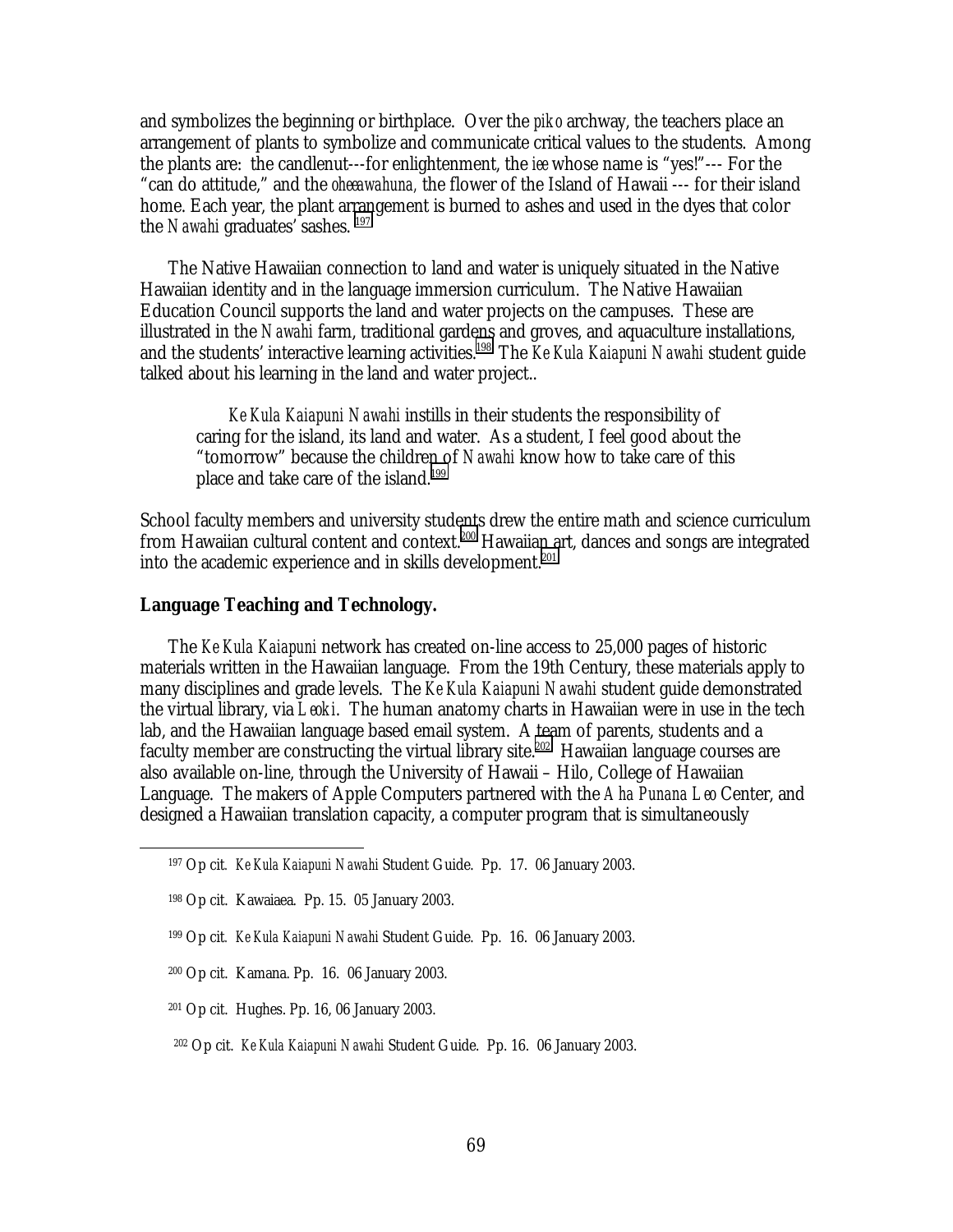bilingual, in English and Hawaiian.<sup>203</sup> The university center produces CD-ROM based audio/video and plain print curriculum resources, plans to publish the Hawaiian "Lexicon Book" and will display information on Native Hawaiian astronomy.204

#### **Native Ways of Knowing and Learning**.

 The Native Hawaiian language immersion schools rely on Native Hawaiian ways of knowing and learning. Master/apprentice relationships are built through the land and water projects, where masters of farming, gardening and aquaculture interact with students on Fridays.<sup>205</sup> Students have the chance to learn by doing and by observing. "The students visit the immediate community, along the coast of the island. The fish from the aquaculture tanks will be taken to the (traditional) fishponds for restocking. Nets are used along with the Hawaiian traditional protocol. This way, the children learn ways to gather the fish, take fish to the fish ponds, and keep the conditions prime."206 Teacher Kauanoe Kamana described their responsibilities as language immersion faculty, regarding Native ways of knowing and learning:

…to determine those things that make us especially Hawaiian. *Mauli* is the spiritual, intuitive, behavior, actions, traditions, knowledge and language. The consideration is based on old understandings to today's experiences, to the best practices. *Homua* pertains to the family and community. To be alive---is the purpose of knowing Hawaiian. $207$ 

The Native Hawaiian parents and extended family members, especially grandparents, are designed into the ways of knowing and learning, for parents provide 8 hours of service to the schools each month.208 *Aha Punana Leo* teacher Naiilima Gaison pointed to "the music of the Native Hawaiian families of past generations, it conveys meaning at numerous levels, and is a key aspect of Hawaiian culture. Our Hawaiian music helps you acquire the thoughts of the music writer, and …we have many old songs." <sup>209</sup> The Native Hawaiian oral history and literature are brought into the weekly field experiences.

206 Ibid. Pp. 18.

207 Op cit. Kamana. Pp. 18. 06 January 2003.

209 Op cit. Gaison. Pp. 22. 07 January 2003.

 <sup>203</sup> Op cit. Donnagy. Pp. 17. 05 January 2003.

<sup>204</sup> Op cit. Kimura. Pp. 18. 05 January 2003.

<sup>205</sup> Op cit. *Ke Kula Kaiapuni Nawahi* Student Guide. Pp. 18. 06 January 2003.

<sup>208</sup> Op cit. Walk, Kaumealani. Pp. 19. 10 January 2003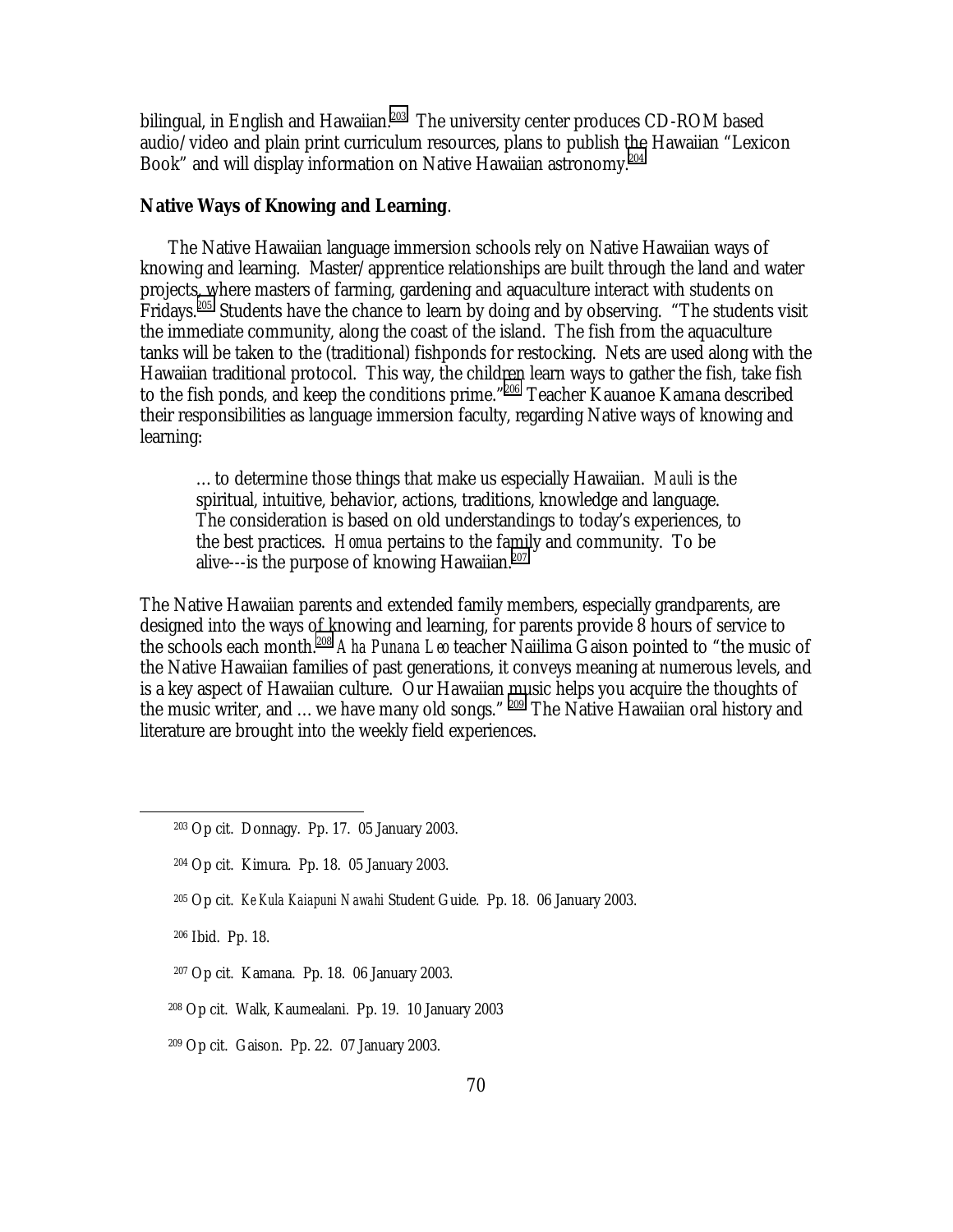The community based language immersion project of the Brigham Young University – Hawaii integrates the design, carving, construction and sailing of a traditional *wa'a.* Kavika Eskaran is the artist and carver of the BYU – Hawaii double hulled sailing *wa'a*, canoe. Eskaran described the students and community role in the *wa'a*, canoe, building:

I put out the call for help into Center for Hawaiian Studies and the local community, and hundreds of people answered the call. They learned to use the adzes shaped like the stone adzes of the old times. There is a spiritual part to the *wa'a* carving...at every level there is *kuleana*. This is the spirit part.<sup>210</sup>

The quest to sail the *wa'a*, canoe, has been carried out at Brigham Young University – Hawaii. The Center for Hawaiian Studies formed a partnership between the students and members of the faculty with the Laie, Hawaii community. Together, they sailed this 57 foot long double hulled ocean going *wa'a*. In November of 2002, the sailing crew successfully took the vessel out into the ocean. Their preparation was complex, and entailed extensive oral history and literature exploration, mentoring by elders, team building, physical training, safety procedures, traditional fishing and ocean protocols, studies of the ocean currents, and Native Hawaiian navigational astronomy.<sup>211</sup>

Similarly, the *Nawahi* high school boys constructed a men's lodge on the school grounds under a master builder, a local Native Hawaiian elder. The *Nawahi* student guide said:

We worked together on the first development at the *Nawahi* grounds, on a men's lodge. Our mentor told us to gather "*aa aa*" lava, the roughest lava. So we did that. After we gathered it and laid it in the ground, he directed us to go out once again and find the roughest lava. He gave us directions to the place. He was selective. The roughest lava, laid in as the foundation, will endure earthquakes, he told us. That was several years ago. This year's sophomores are building a men's lodge. They have a lot of work ahead of them."  $212$ 

The Native Hawaiian language immersion schools have successfully embedded Native ways of knowing and learning.

 <sup>210</sup> Eskaran, Kavika. Interview. BYU Hawaii, Carver with the Center for Hawaiian Studies. Laie, Hawaii. NHLI Transcript, Pp. 20. 10 January 2003.

<sup>211</sup> Walk, Kamoa. Interview. BYU Hawaii, Professor of Hawaiian Language with the Center for Hawaiian Studies. Laie, Hawaii. NHLI Transcript, Pp. 20. 10 January 2003.

<sup>212</sup>Op cit. *Ke Kula Kaiapuni Nawahi* Student Guide. Pp. 18. 06 January 2003.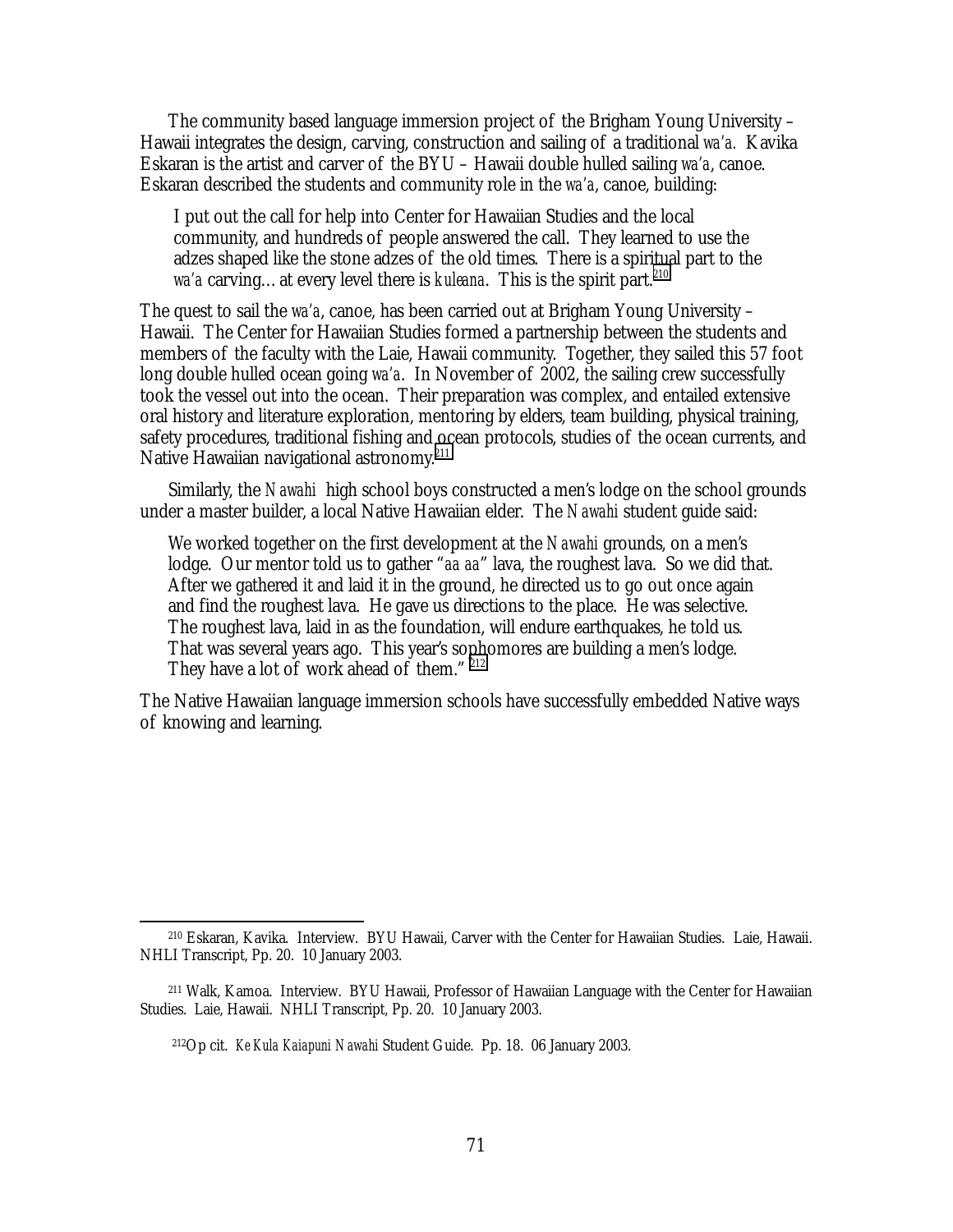#### **Literacy and Native Hawaiian Language Immersion**.

 The development of literacy is a focus for the Native Hawaiian language immersion schools. Literacy is developed in the Hawaiian language, utilizing the broadly adopted Hawaiian language orthography. Hawaiian literacy goes back to the 19th Century, when Hawaii was an independent nation and education in the Hawaiian language was the complete schooling system. Then, Hawaii was among the most literate nations of the world. <sup>213</sup> The literacy development among language immersion students is documented in student success in their transfers from K-8 to mainstream high schools and from high school graduation into the universities.<sup>214</sup>

 In addition to literacy, the language immersion schools build academic English knowledge in their students. English instruction is started in the 5th grade, and is a daily class thereafter. This learning combines with their daily English speaking experience in Hawaii.215 The *Nawahi* principal reflected on student English achievement, "there is an exceptional writing ability I have seen, among *Nawahi* students, a great facility for metaphor and poetry." 216 Moreover, the assistant principal at *Ke Kula Kaiapuni* 'o *Anuenue* discussed their goal for the students there, "*Anuenue* has the goal of having students pursue a college education; the parents want a pre-college curriculum." 217

#### **Language Immersion Empowered by Parents**.

Native Hawaiian parents were the activists, organizers and initial teachers for the language immersion pre-schools, the language nests.<sup>218</sup> The language nest – *Aha Punana Leo*, is a name chosen to describe the baby birds, in the nest, being fed by the mother bird. The *Aha Punana Leo* centers are essentially parent-initiated. The *Aha Punana Leo* CEO Namaka Rawlins reflected, "parents learned to put together curriculum, they struggled to have a language nest, to utilize resources, so precious, resources...we never had enough."<sup>219</sup>

By design, parents serve the *Aha Punana Leo* where their child is enrolled, and take Hawaiian language courses Kaola Donnagy, recounted his experience, "the parents provide in-kind (time and effort) in trade for the tuition for their children---it's called family based education; and for me, the more I was there, the more I wanted to be there, involved with the children."220

- 216 Op cit. Hughes. Pp. 29. 06 January 2003.
- 217 Op cit. Leiman. Pp. 15. 06 January 2003.
- 218 Op cit. Kamana. Pp. 21. 05 January 2003.
- 219 Op cit. Rawlins. Pp. 21. 05 January 2003.
- 220 Op cit. Donnagy. Pp. 21. 05 January 2003.

 <sup>213</sup> Op cit. *Aha Punana Leo* Public Relations Officer. Pp. 20. 07 January 2003.

<sup>214</sup> Op cit. Hano Hano. Pp. 14. 09 January 2003.

<sup>215</sup> Op cit. *Aha Punana Leo* Public Relations Officer. Pp 20. 07 January 2003.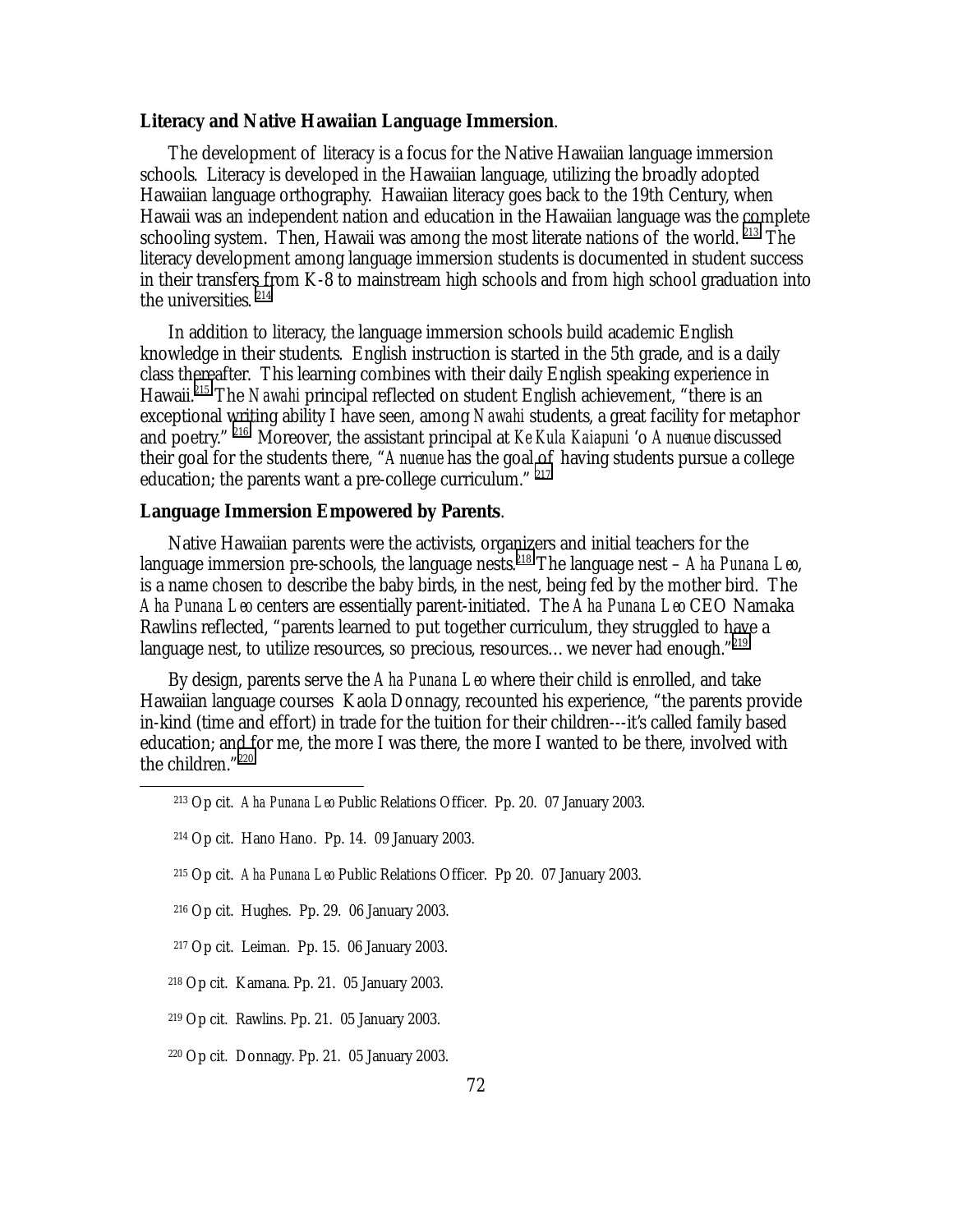And parents agree to speak the language in their homes with their children, so the language learning is a holistic experience. The parent's role is integral to the language immersion design, because parents serve in the school, take language classes, transport the children to school, make and create curriculum materials, and maintain language continuity for their children at home.

The Native Hawaiian family is an extended one, and is a larger network of aunties, uncles and grandparents, *kupuna*. As a result of the extended family, the family support network takes in a broad part of the community. Extended family members "help with bringing students to school, they work with the *Kumu* in the classroom, they paint walls and doors at the school, plant taro root in the gardens, and they are a great source of encouragement."<sup>221</sup> For the students, this interactive learning with extended family members and the greater community enriches learning. The Hawaii Guidelines for Culturally Healthy and Responsive Learning Environment sets forth the elements of Hawaiian language immersion education. Among the sixteen guidelines, the eighth relates to the learner and the community:

(Guideline) Engage in activities independently or collaboratively with community members to perpetuate traditional ways of knowing, learning, teaching and leading to sustain cultural knowledge and resources within the learning community. (Four outcomes of thirteen are provided here).

- 1) Learners are able to participate in subsistence activities with family and other community members and learn stories and lessons associated with those activities (farming, gathering, fishing, hunting).
- 2) Learners are able too participate in apprenticeships with cultural experts in the community.
- 3) Learners are able to honor and respect traditional conflict resolution skills.
- 4) Learners are able to acquire in-depth cultural knowledge through active participation and meaningful interaction with *kupuna*, *kumu*, and *loea* (elders, teachers and skilled persons).<sup>222</sup>

The guidelines are laid out for the "five groupings in the entire learning community: the *haumana* (learners), *kumu* (educators), *kula* (school/institutions), *ohauna* (families) and *kaiaulu*  (communities)." The guidelines can be viewed in their enitrety on the web at <http://www.olelo.hawaii.edu/dual/nhmo>.

 <sup>221</sup> Op cit. Leiman. Pp. 23.09 January 2003.

<sup>222</sup> Native Hawaiian Education Council and *Ka Haka Ula O Ke elikolani*, UH-Hilo. Produced by Kawaiaea, Keiki. *Na Honua Mauli Ola*: Hawaii Guidelines for Culturally Healthy and Responsive Learning Environments. 2002. Pp. 21.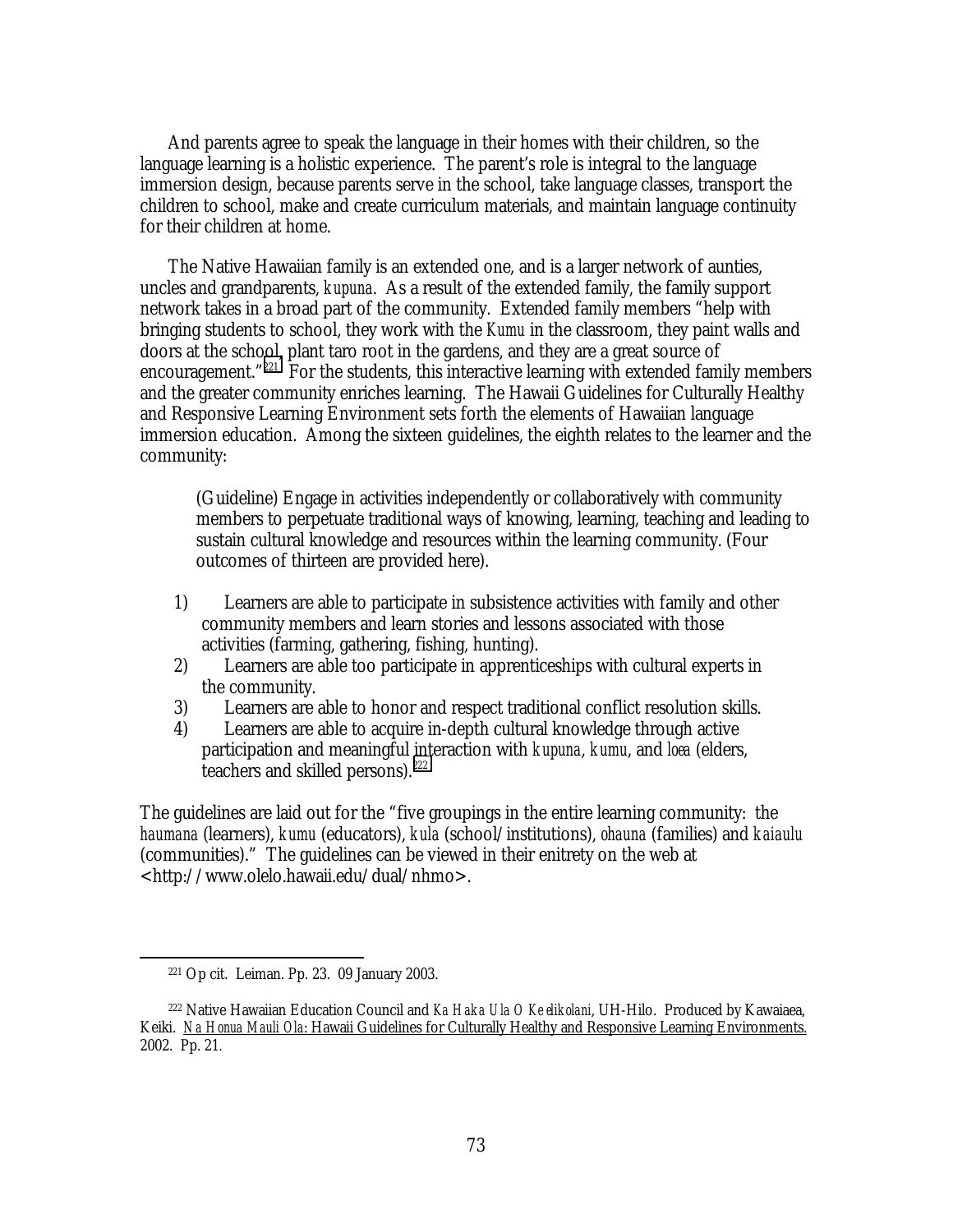The Native Hawaiian family bonds are strengthened through the language immersion school model, the family based education model. An *Aha Punana Leo* parent reflected on this impact, "My involvement with the school solidified my commitment to language immersion. It has the effect of full understanding of purpose. It creates a family attribute, of Hawaiian language speaking and education."<sup>223</sup> Peter Hano Hano commented on his experience with his daughters, who were students at *Aha Punana Leo* and *Ke Kula Kaiapuni* o *Anuenue.* He said, "there is bonding with family that happens and there is a flexibility built into the language immersion students, an ability for them to go anywhere."<sup>224</sup> The unity of experience in this family based model creates family belonging and attributes of responsibility and respect. Namaka Rawlins commented on the language nest experience, "our centers are owned by the parents and community and there has never been any graffiti at our schools, none."<sup>225</sup> These statements bear witness to the power of family based education in Native Hawaiian *Aha Punana Leo and Ke Kula Kaiapuni.* 

#### *Kupuna***, The Elders Role in Language Immersion**.

Native Hawaiian elders were an essential aspect of language immersion, particularly in the earliest years of the movement. In 1980, there were 2000 Hawaiian-speaking elders.<sup>226</sup> The *kupuna* contributed many hours of service to the *Aha Punana Leo* centers. They made audio and videotapes, conveyed oral literature and history, and told their own narratives, all in the Hawaiian language.227 The works of the *kupuna* are a wealth of resources for the language nests and schools. Still, today, the *Aha Punana Leo* centers retain an elder, for advice and direction in the language usage.228 *Aha Punana Leo* teacher Naiilima Gaison expressed the respect he has about the *kupuna*, "Here at our Punana Leo we have an elder Hawaiian woman; she was raised speaking Hawaiian and she is the pearl of the people, a woman of the word."<sup>229</sup> Hawaiian elders have provided immeasurable service to the language immersion centers and schools.

The children make new and special connections to the Hawaiian-speaking elders. Kamauliani Walk, professor of Hawaiian language at BYU – Hawaii, former parent and *Kumu* at *Anuenue* described her experience: "My mother speaks to my children in Hawaiian;

- 225 Op cit. Rawlins. Pp. 20. 05 January 2003.
- 226 Op cit. Kamana. Pp. 7. 05 January 2003.
- 227 Op cit. Donnagy. Pp. 20. 05 January 2003.
- 228 Op cit. Kamana. Pp. 20. 06 January 2003.
- 229 Op cit. Gaison. Pp. 22. 06 January 2003.

 <sup>223</sup> Op cit. Donnagy. Pp. 21. 05 January 2003.

<sup>224</sup> Op cit. Hano Hano. Pp. 20. 09 January 2003.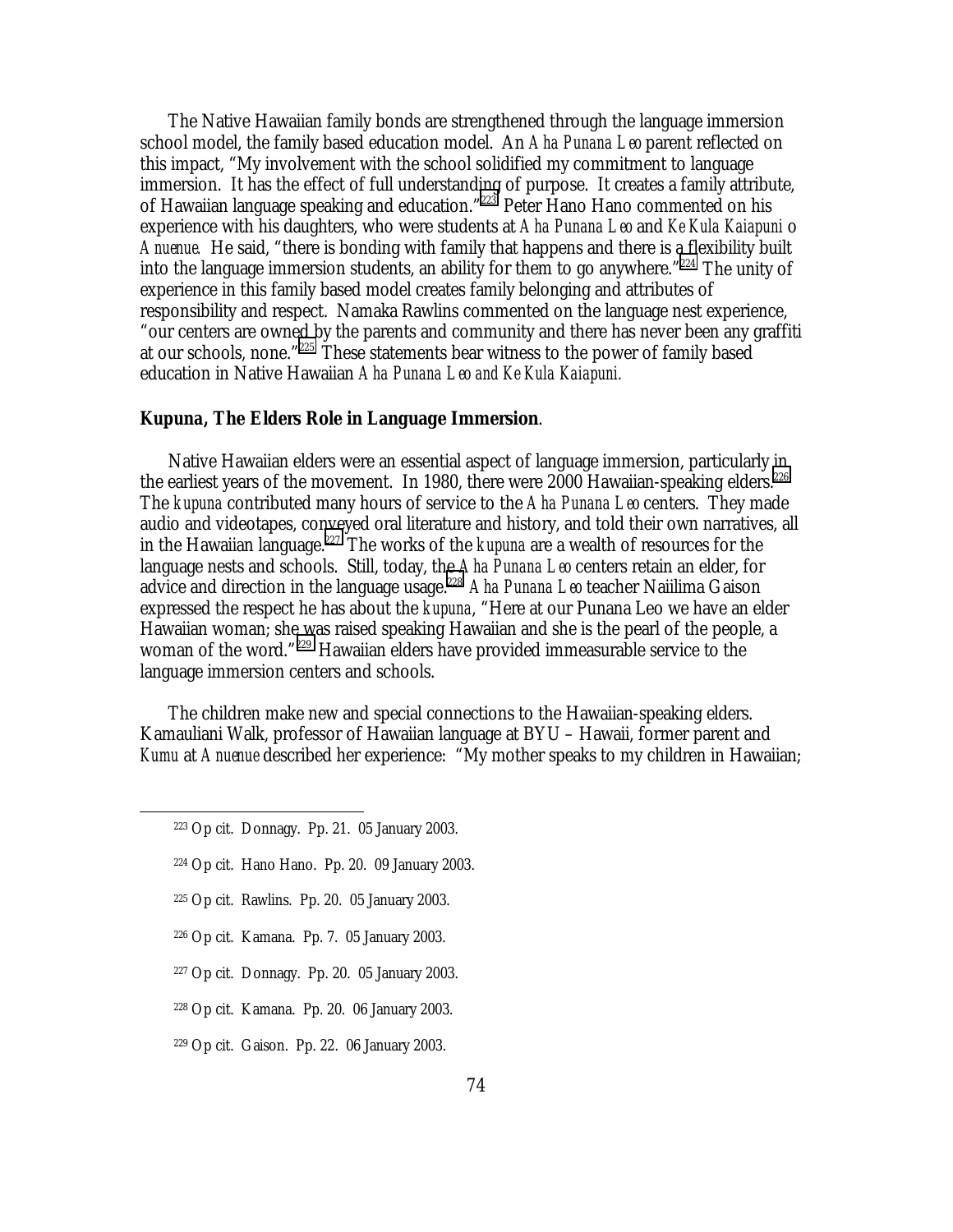this is a reunion between my mother and my children and it is something to behold."<sup>230</sup> Language immersion founder Larry Kimura expressed inordinate respect for the *kupuna*, "We cannot ask grandparents and elders to raise children again. They have already raised their children."231 The *kupuna* were not involved in the centers as teachers or aids, but as honored sources of knowledge and advice on the Hawaiian language. The language immersion experts built a depth of fluency in the Hawaii language through learning the language from the elders.

#### **Language Immersion Funding and Policy Development**.

Funding for the language immersion language nests and schools has been tenuous right from the start. The funding for the *Aha Punana Leo* is "through tuition and grants, primarily under the Native Hawaiian Education Act (federal funds). In 1986, following parental and community pressure, the state opened one year k/1 trial classrooms in two English medium schools, in a partnership with the *Aha Punana Leo*."232 In the first decade, *Aha Punana Leo* concentrated on assuring that a new grade would be added each year in the first two Hawaiian streams in English medium sites and with opening new Punana Leo preschools.

 Early curriculum development was a product of *kumu* and parent creativity, cutting and pasting, bringing family pictures and community collaboration for learning experiences. In the late 1980's, the state funded *Aha Punana Leo*, Inc. to prepare fix classrooms, recruit teachers and children, and provide curriculum materials. Recently, major new developments have included technology applications, videos, and specialized printing.<sup>233</sup>

The biggest hurdle was obtaining total immersion sites, rather than Hawaiian streams in English medium schools, and from grades 7-12. In the 1990's, pressure from parents and supporters brought about the creation of *Ke Kula Kaiapuni o Anuenue* School in Honolulu.<sup>234</sup> This is the only total Hawaiian immersion school run entirely by the State as a public school. Students are brought from all over the Island of Oahu to attend *Anuenue.* The *Anuenue* assistant principal recalled, "parents have come to hang new doors, paint walls, plant the gardens and develop the grounds around the stream that flows through the school grounds." *Anuenue* converted school district shop and storage areas into a functional educational facility; a community-based effort.

The *Ke Kula Kaiapuni* schools' funding is mixed among public, charter and university lab support. Among the 22 schools, seven are charter schools under a federal charter

- 232 Op cit. Wilson, P. Pp. 27. 08 January 2003.
- 233 Ibid. Pp. 2. September 2002.
- 234 Ibid. Pp. 3. September 2002.

 <sup>230</sup> Op cit. Walk, Kamauliani. Pp. 20. 10 January 2003.

<sup>231</sup> Op cit. Kimura. Pp. 11. 05 January 2003.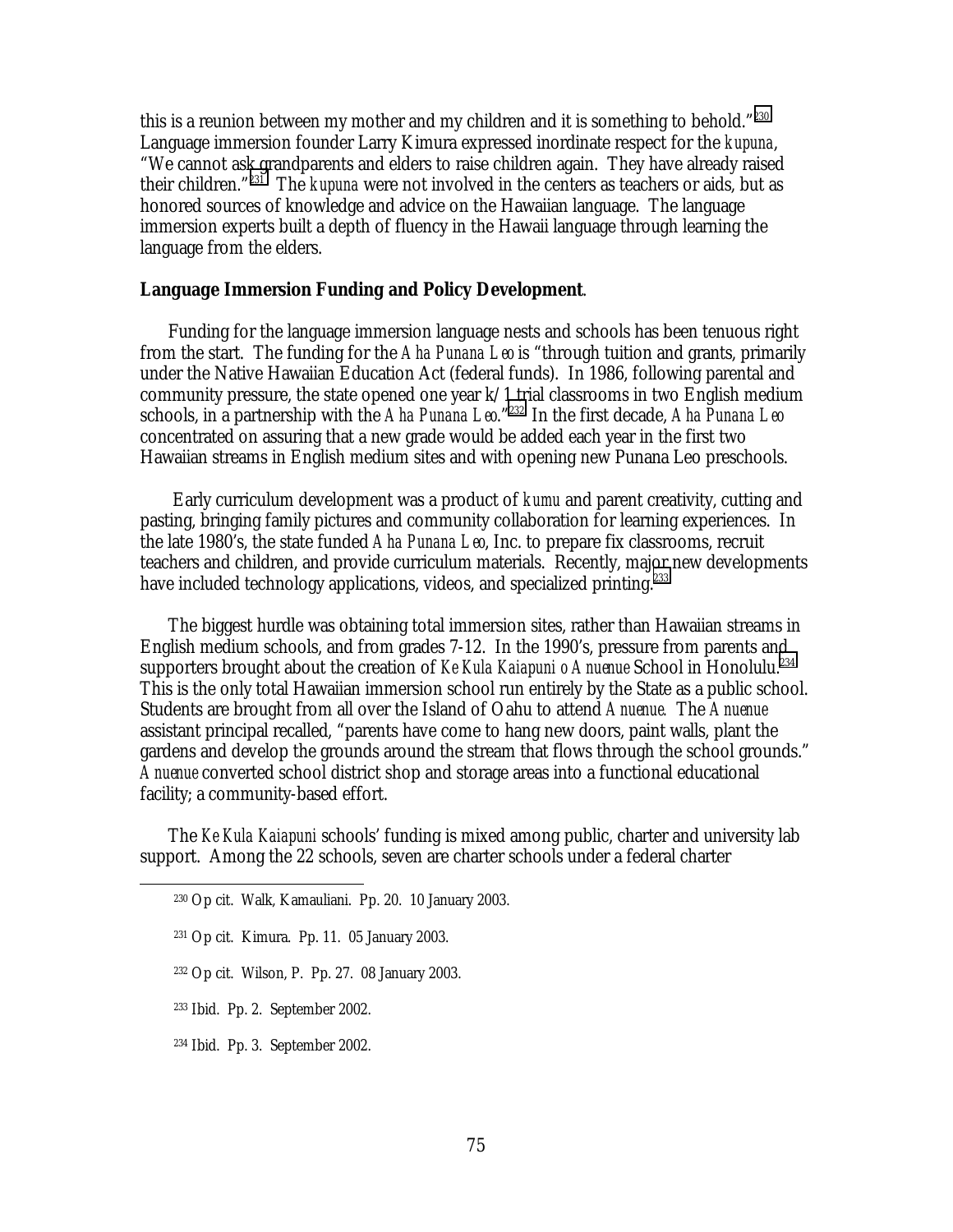designation, with shared federal and state support.235 The *Ke Kula Kaiapuni Nawahi* is a K-6 charter school and the grades 7-12 are a section of the Hilo Public School (middle and high school). The entire school, K-12, is a lab school of the University of Hawaii – Hilo, College of Hawaiian Language.<sup>236</sup> The federal act, "The Hawaiian Education Act" supported the purchase of the land and property for *Nawahi* and the subsequent land and water projects, and the curriculum and materials center. The *Nawahi* funding profile illustrates the complexity of partnerships necessitated for Hawaiian language immersion school operations.

Funding shortfalls were noted by Pila Wilson, "there are shortcomings in funding. resources are needed to train teachers, support teachers' salaries, expand teaching faculty numbers, develop curriculum and learning resources, train parents, publish and communicate language issues to the Native Hawaiian community, purchase books and materials acquisition and upgrade and expand school facilities."237 Annually, the *Aha Punana Leo* and *Ke Kula Kaiapuni* leaders present these needs to the Hawaiian State Legislature, to the State Department of Education and to the U.S. Congress..238 Congressional initiatives, since the 1980's, have included the Hawaiian Education Act, the Native Languages Act and the Bilingual Education Act. Among these, the Hawaiian Education Act has provided key resources to support statewide projects for curriculum resources development and the land and water project.<sup>239</sup> The Native Languages Act provided legal strength to Native language rights, but for Hawaiian, no monies. Bilingual Education of the Elementary and Secondary Education Act helped to develop curriculum and learning resources. But while these funds are significant in sum, divided by 22 schools and 13 language nests, the dollar amounts are far less significant. Areas of serious need are evident.

The Lannan Foundation of Santa Fe, New Mexico, the Ford Foundation of New York City, and the W. K. Kellogg Foundation of Battlecreek, Michigan are among the few private sector institutions that have supported Hawaiian language immersion. A few local foundations have assisted the network. The Kamehameha Trust, a trust comprised of the 19th Century Hawaiian Royalty lands, has supported *Ke Kula Kaiapuni* summer sessions at *Nawahi and Anuenue* and small-scale projects at other schools.<sup>240</sup>

- 235 Op cit. Kawaiaea. Pp. 10. 05 January 2003.
- 236 Op cit. Hughes. Pp. 13. 06 January 2003.
- 237 Op cit. Kamana. Pp. 27. 07 January 2003.
- 238 Op cit. Wilson, P. Pp. 33. 07 January 2003.
- 239 Ibid. Pp. 39. 09 January 2003.
- 240 Ibid. Pp. 39. 09 January 2003.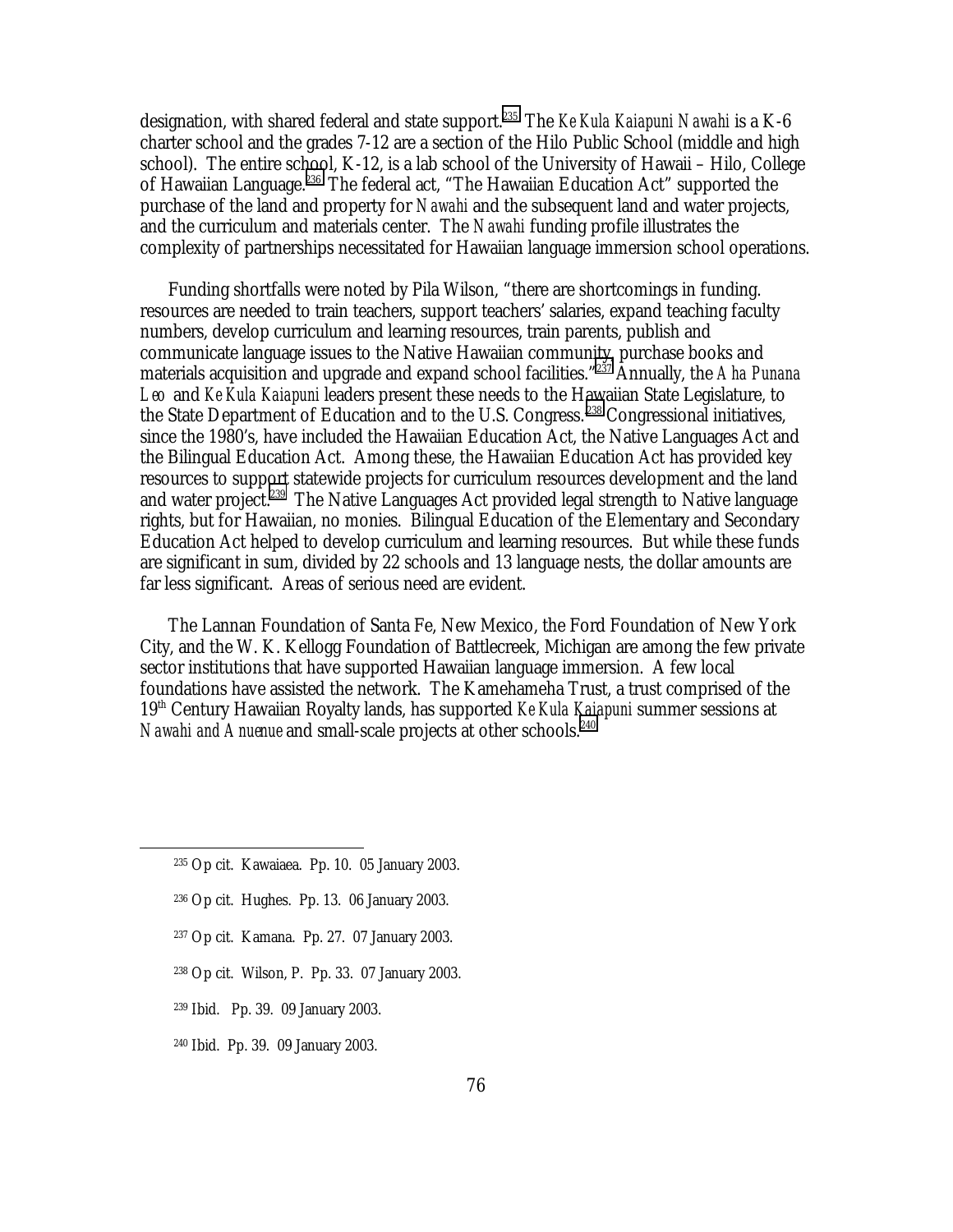#### **Language Immersion and Educational Achievement**.

The twenty-year history of language immersion *Aha Punana Leo* and *Ke Kula Kaiapuni* has built an impressive record of educational achievement. Student achievements are a tribute to the comprehensive and extraordinary work of the educators, students and their families. Language immersion 8th grade students and high school graduates have a distinguished academic record. The first *Ke Kula Kaiapuni* graduating class in 1999 had several members who met university admissions requirements. One member completed a bachelor's degree in Hawaiian language and a teaching license!241 *Ke Kula Kaiapuni* eighth grade students have been admitted to the Kamehameha School, a private school that admits only the top 12% of the applicants, based on test scores. $242$ 

The language immersion network relies on measures appropriate to the Native Hawaiian knowledge and within the language tradition. The administration of standardized tests has been prohibited, due to the English language and mainstream culture basis of these tests. While the testing companies have offered test translation into Hawaiian, the absence of Native Hawaiian content and context is a glaring shortcoming in these tests.<sup>243</sup> The testing prohibition has drawn criticism from state education officials and is a source of controversy for the network. Still, the case for language immersion student's achievement is formidable, through tracking, and attests to the educational effectiveness of language immersion and the comprehensive Native Hawaiian design.

#### **3. Indigenous People's Language Immersion**

Polynesian Indigenous groups have both contributed to and allied with the Hawaiian language immersion movement. Two Maori scholars, Amati Reedy and Kimoki, were associated with the activists, parents and educators at the university and with the *Aha Punana Leo* during the 1980's. Reedy studied Hawaiian language at the UH Manoa; and following his graduation, returned home to be appointed Head of Maori Affairs in New Zealand. Upon a visit back to Hawaii, he challenged the university Hawaiian language lecturers to "do something about the vitality of the Native Hawaiian language."<sup>244</sup> Kimoki, a Maori scientist, came to the university volcano institute. Kimoki had connections to the international Polynesian groups working on language preservation issues. Now, formally organized, the Secretariat for Polynesian Languages has an international role in Polynesian language lexicon development. Kimoki, a professor at Waikato University in New Zealand, assisted in making

- 243 Op cit. Wilson, P. Pp. 34. 08 January 2003.
- 244 Op cit. Wilson. Pp. 34. 08 January 2003.

 <sup>241</sup> Op cit. Kawaiaea. Pp. 39. 05 January 2003.

<sup>242</sup> Op cit. Walk, Kamauliani. Pp. 41. 10 January 2003.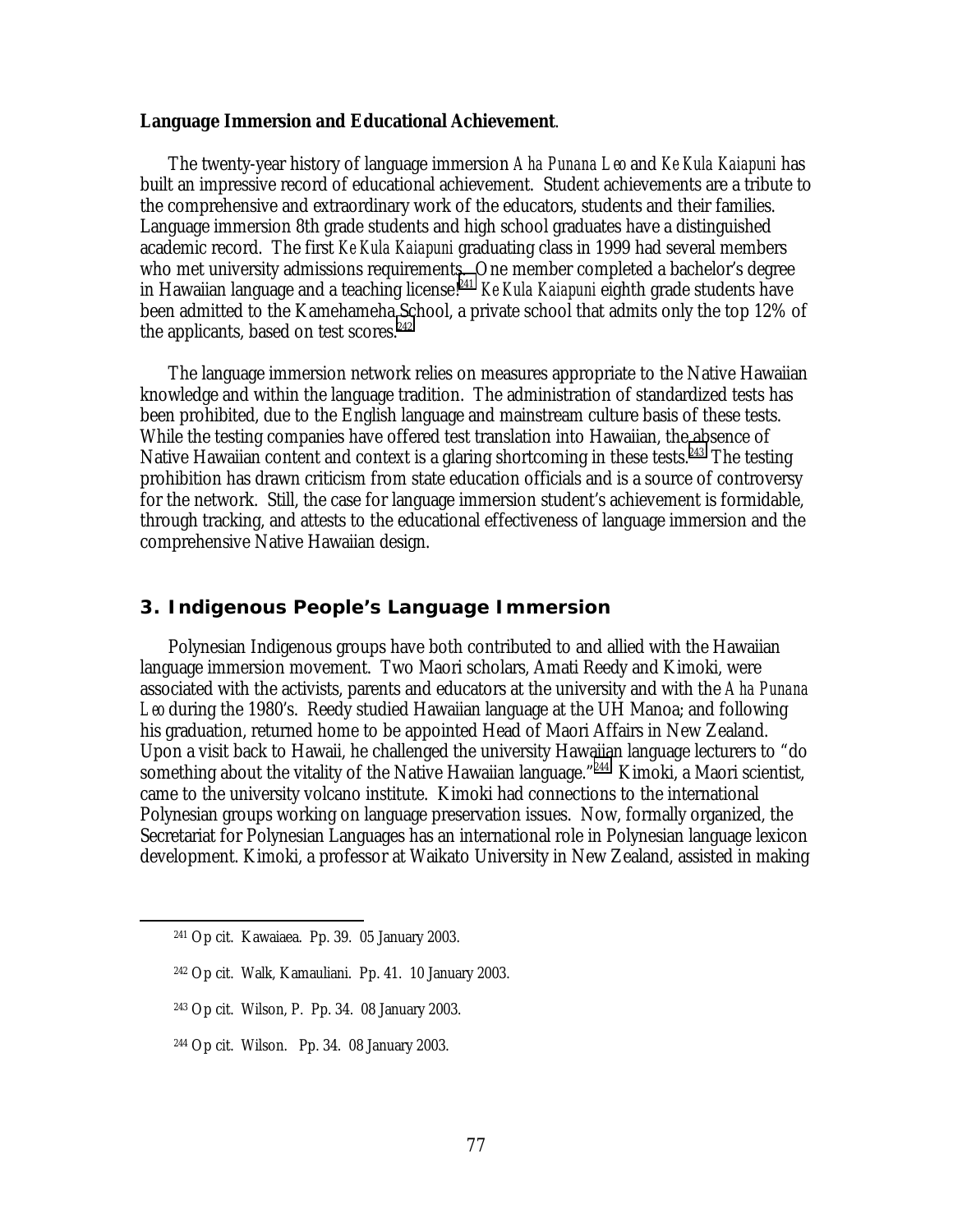contacts for faculty and student exchanges.<sup>245</sup> Today, professor Kimura of the UH - Hilo serves as the Secretary General of the Secretariat.<sup>246</sup>

 Relationships with North American Native groups have developed over the past decade. The Native Hawaiians have collaborated with the Native American Languages Institute, the National Association of Bilingual Education and the Piegan Institute of Browning, Montana.<sup>247</sup> The University of Hawaii – Hilo, College of Hawaiian Language and Western Washington University, School of Education are cooperating in the publication of an Indigenous language immersion manual.<sup>248</sup> Many Indigenous visitors and observers visit the *Aha Punana Leo* and *Ke Kula Kaiapuni*, from the Maori of New Zealand, the Sami of Norway, Aboriginal People of Australia, and the Ojibway of Minnesota and Wisconsin – USA. A long-term relationship exists with the Mohawk people of Canada and their language immersion leader Dorothy Lazore. Joint curriculum projects are displayed in the Center at the UH-Hilo, illustrate international Indigenous partnerships.<sup>232</sup> Without a doubt, Native Hawaiian language immersion is an effective model for all Indigenous people and a center for instruction in methods, teacher training, curriculum development and family based education.

During the past three years, based on the W. K. Kellogg Native American Higher Education Initiative, international Indigenous higher educators became associated. From this acquaintance, a consortium of Indigenous and tribally controlled colleges and universities has been created. The consortium joins together the thirty two tribally controlled colleges and universities of the United States, the three *Te Wananga* of New Zealand, the fifty-eight First Nations Cultural Colleges of Canada, Indigenous colleges of the Sami of Norway and Aboriginal serving institution of Australia. The consortium headquarters has been opened in New Zealand, at Otaki on the *Te Whare Wananga o Awanuirangi.* The consortium is called the **World Indigenous Nations Higher Education Consortium**. Issues of common concern and priority include quality and accreditation issues, expansion of Indigenous educational rights worldwide, and the development of educational opportunities for Indigenous and Native communities. Information on the WINHEC organization is posted on-line at <[http://www.twoa.ac.nz>](http://www.twoa.ac.nz/).<sup>249</sup>

248 Ibid. Pp. 27. 08 January 2003.

 <sup>245</sup> Ibid. Pp. 31. 08 January 2003.

<sup>246</sup> Op cit. Kimura. Pp. 9. 05 January 2003.

<sup>247</sup> Op cit. Wilson, P. Pp. 30. 08 January 2003.

<sup>&</sup>lt;sup>249</sup> World Indigenous Nations Higher Education Consortium. Web Site at http://www.twoa.ac.nz. 2002.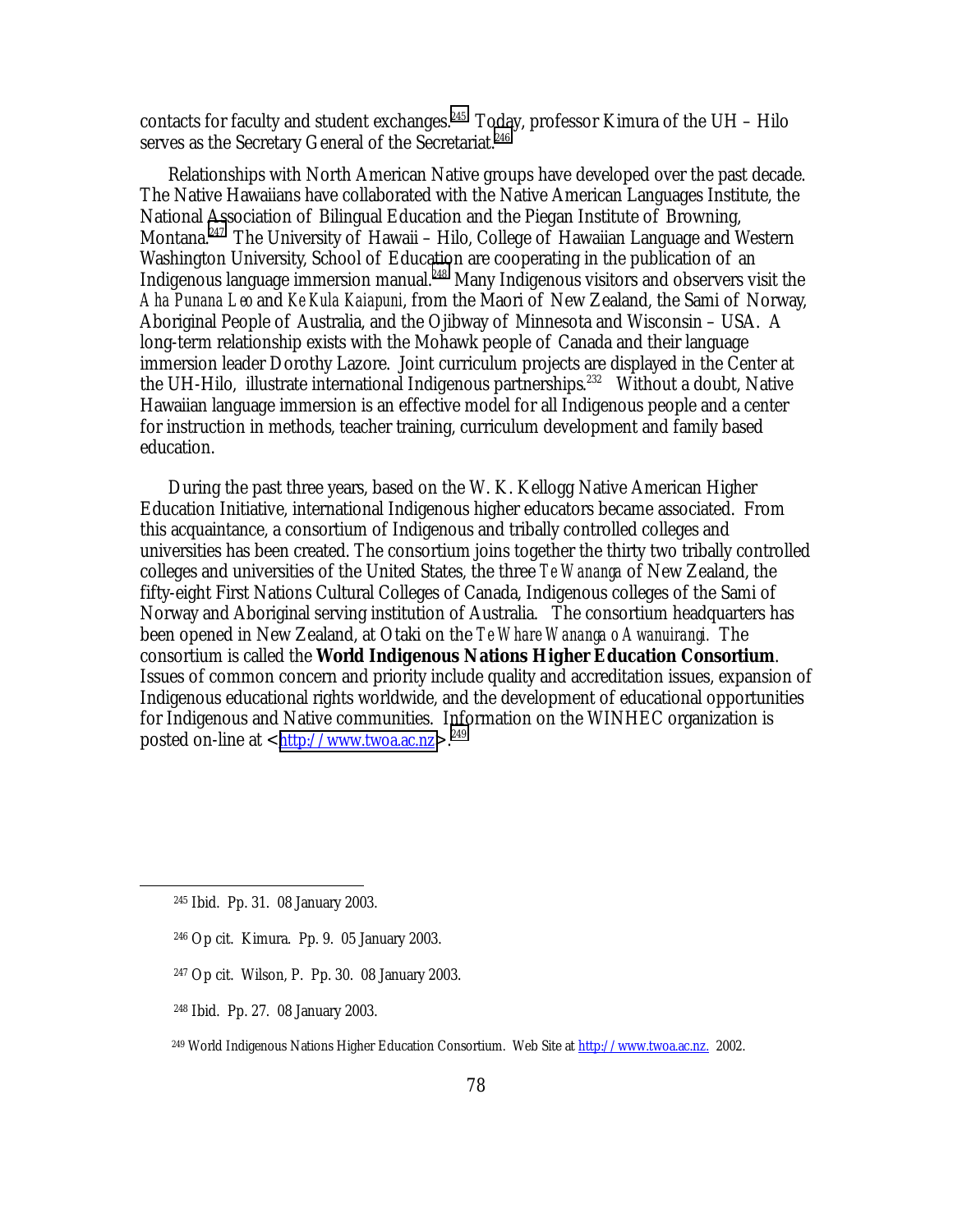## **F. CONCLUSIONS**

**Native American Language Immersion, Recent Development.** Native American Language Immersion is a recent phenomenon in Indigenous, Native and tribal communities in the United States. Fifty Native American groups are currently engaged in language immersion; planning and operation. These Native language teaching and learning efforts include year-round schools, summer and seasonal camps, and weekend retreats and seminars. The schools, camps and programs rely exclusively on the tribal language as the teaching and learning medium.

- $\triangleright$  The Navajo community school of Rough Rock, Arizona, has successfully provided their children language immersion for over twenty years.
- $\triangleright$  Native family groups and elders have organized Native American language immersion schools among the Blackfeet, Ojibway and the Assiniboine/Sioux people.
- $\triangleright$  Summer and seasonal camps and training seminars have built language understanding for participants of all ages for Northern Cheyenne, Ojibway and Crow children.
- $\triangleright$  Language immersion pre-schools currently serve several hundred children from the Ojibway, Cree, Assiniboine and Ute nations.
- $\triangleright$  Tribal language commissions and cultural authorities have mandated cultural and language learning, that includes leadership training, language teaching and certification.
- $\triangleright$  Master/apprenticeship relationships have developed for culture and language learning among the Salish Kootenai of Montana, the Northern Cheyenne of Montana, and the Three Affiliated Tribes of North Dakota, the Mandan, Hidatsa and Arikara.

For indigenous people, these Native American language immersion activities hold great promise in the development of children, youth, family and community.

**Compelling Reasons for Language Immersion.** Native language educators and activists have taken up the difficult and urgent work of Native language preservation with devotion and commitment.

- $\triangleright$  **First**, there are those who recognize the serious rate of language loss and have made a lifetime commitment to tribal language restoration, for the vitality of the tribal nation and its future.
- $\triangleright$  **Second**, Native American children and youth have exhibited stagnant educational achievement (among the poorest achievement of all American ethnic groups).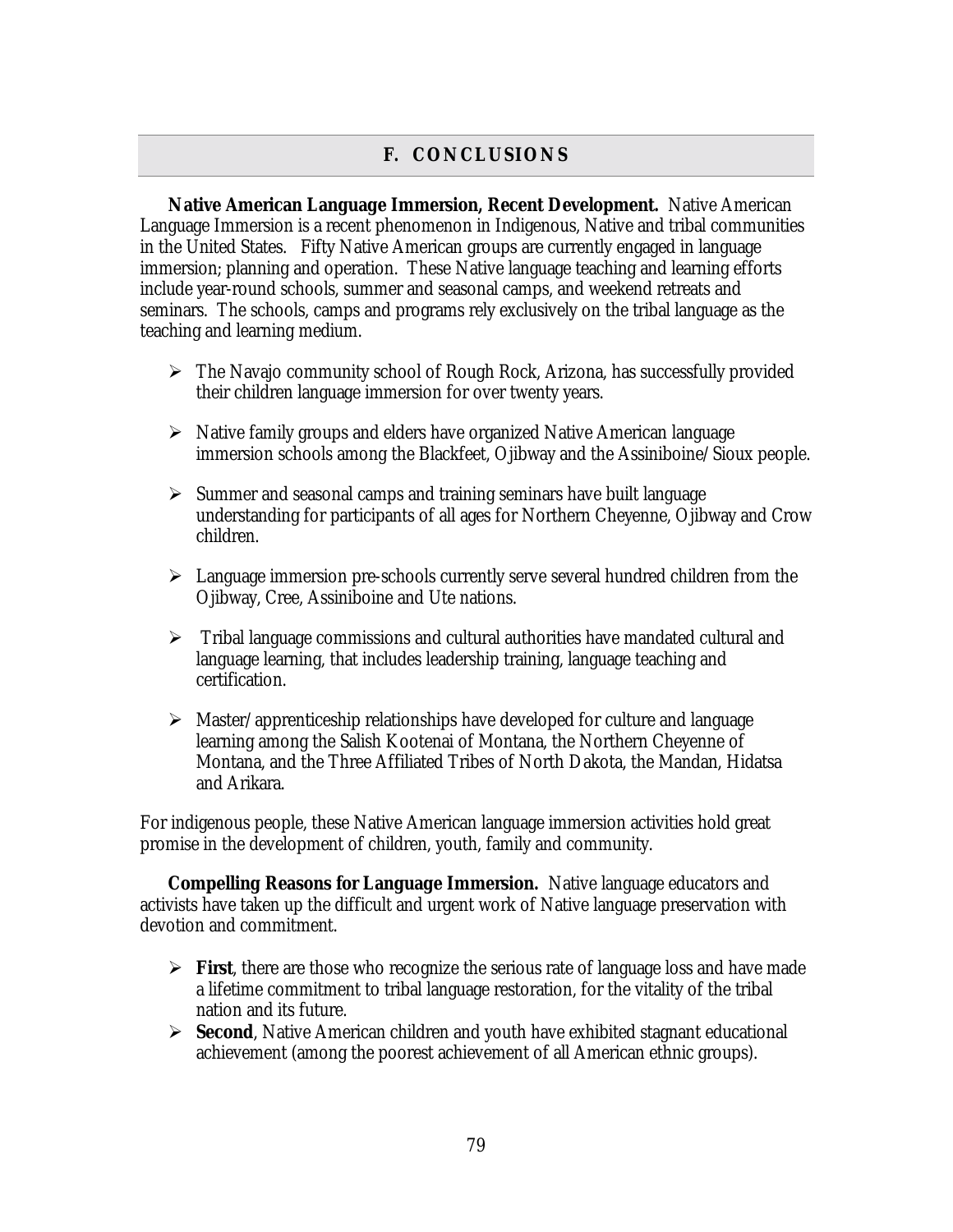Native language immersion has demonstrated remarkable promise in participants' educational achievement.

- $\triangleright$  A **third** source of motivation to Native language immersion is the greater cultural and language preservation or revitalization effort that strengthens and rebuilds the Native community.
- ! **Fourth**, culture and language teaching and participation positively correlate with Native student retention rates.
- ! **Fifth**, Native leaders foresee a world in urgent need of Native perspectives or worldview in areas including child-rearing, natural resources management and family and community development.
- $\triangleright$  **Finally,** there are a few activists who are motivated to this work by its political potential to allay the centuries old history of injury and subjugation of Native people.

This study has analyzed these factors, and delineated, from the voices of Native language immersion teachers, parents and students, the attributes of Native American and Indigenous language immersion schools, camps and projects.

**Native Language Characteristics.** Native language immersion is a practice or methodology of language learning that concentrates on communication, exclusively in the Native language. Total Physical Response, TPR, is the primary methodology for the Native language immersion classrooms, camps and projects. Virtually all of the Native language immersion activities are carried out in the context of the tribal or indigenous culture. Many immersion schools are built and furnished after "gramma's home" and pattern their methods from Native grand-parents ways of knowing and learning. The teachers, educators and activists have diverse backgrounds; by profession/vocation, they are teachers, bus drivers, retired BIA administrators, Head Start teachers, ranchers and more. These educators and activists have a driving, even compelling commitment to language learning and a well-spring of enthusiasm for their students' and participants' potential for speaking.... just speaking ...communicating in the tribal language. The students are toddlers and children, middle and high school students, young adults, parents of young children, adults and elders. Where immersion is happening, all ages of Native people are pursuing the goal of speaking their Native language.

**Tribal Colleges and Universities.** The tribal colleges and universities of this country play a leading role in Native language immersion. They are engaging their entire communities, through college student development, community-based projects, school-aged educational services and early childhood education opportunities. The language immersion approaches are experiential, and place tribal elders, scholars, at the center of the language immersion activities. Children, youth and college students hold a strategic place among the generations of Native people, and with language knowledge, they are positively influential as siblings, parents of young children, children of elder parents and grandparents. The tribal colleges recognize the language and culture as central to the education of the people, for their health and well-being.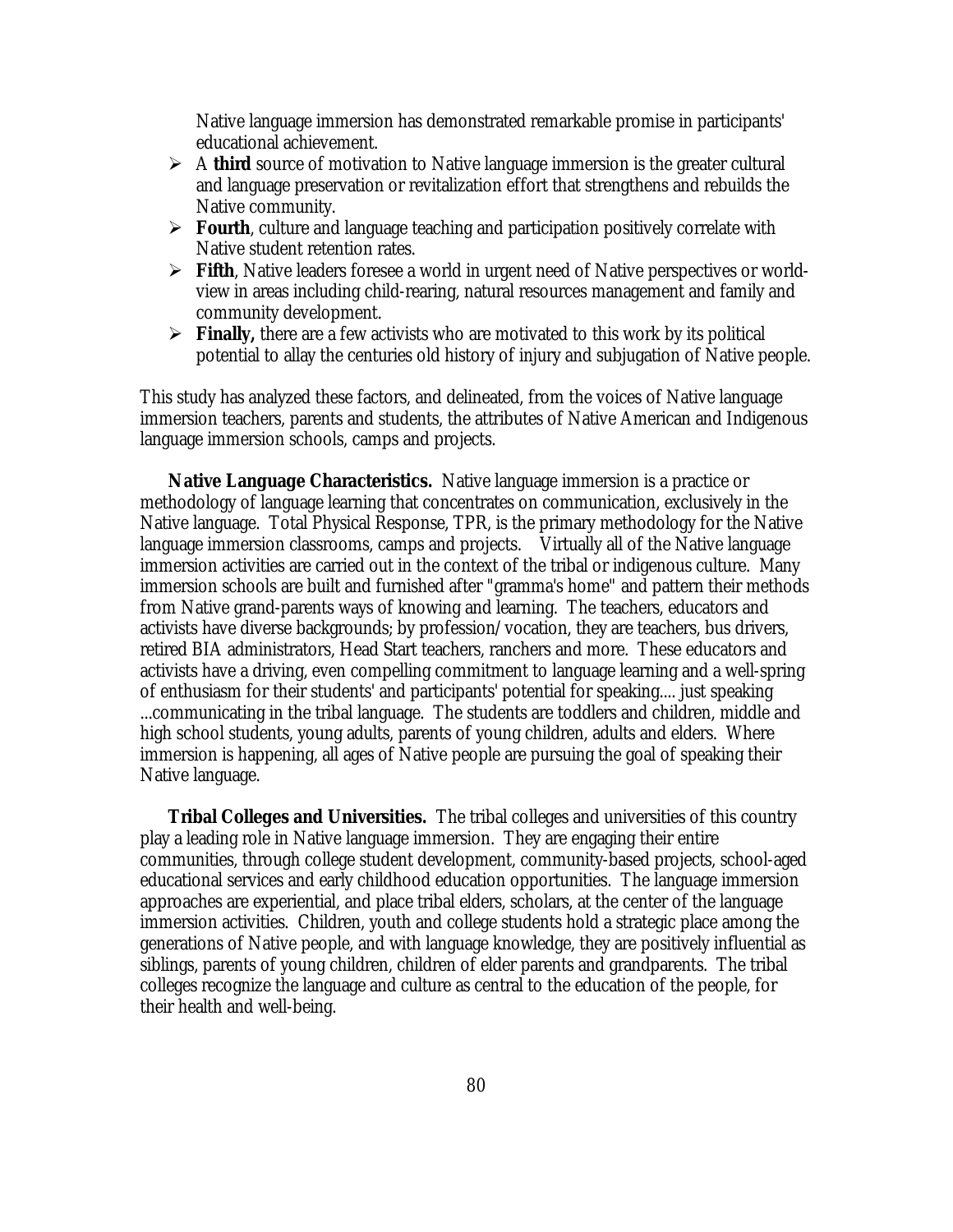**Language Immersion, A Challenge.** The Native language immersion activities have become a significant part of Native life in over **fifty locations across the nation**. For these communities, educators and activists have designed and implemented language learning experiences that are unprecedented in their positive impact on education, individual and family strengthening, intergenerational partnerships and tribal health and wellbeing. As a relatively new educational phenomenon, it is not yet a movement. The educators and activists have developed unique and custom designed strategies to deliver Native language immersion. While activists collaborate locally and occasionally between projects, the commitment, creativity, expertise, courage and fortitude that must be present in the schools and camps preclude a "get on the band wagon" potential. Native language immersion is difficult work; work fit only for those few whose devotion to the tribal language (for whatever reason) is unstoppable. This work requires knowing the tribal language and perseverance beyond all measure.

**Funding Issues.** The **support** for language immersion is problematic. Language immersion costs money, money that most tribal groups can hardly spare in the face of demanding issues in education, health, housing and natural resources management. Federal funds support language preservation, but is seriously insufficient, short term, and only incidentally supportive of language immersion. Public schools regulations and requirements pose difficult hurdles, although Native Hawaiian language immersion has acquired a place in the public school structure, both directly and through the charter school structure. The Diné and Ojibway people have set this example, through tribal and community based initiatives and the new federal charter school structure.

**Private sector support** has been instrumental in the development of language immersion; some language immersion schools accept private funding only. Native groups who seek private funding for language immersion face formidable challenges:

- ♦ Native American language immersion and its meaning to American Indian communities is relatively unknown to foundation decision-makers. Native language immersion is making a difference in education, quality of life, student retention and family and community strength. All these factors are meaningful.
- $\blacklozenge$  Native communities must have contacts with the private sector. Foundation program officers must somehow make effective connections with language immersion educators. This is a special challenge since many are tribal elders and traditionalists.
- ♦ Language immersion schools and camps need long-term and less categorical support. Language immersion education takes time to develop, perhaps five to seven years, just to get started. Broad guidelines that respect and appreciate the Native methods, and interdisciplinary nature of language immersion will be needed for a "fit" into the foundation programs. Native language immersion is education, culture, language, community, family, leadership children and youth programming.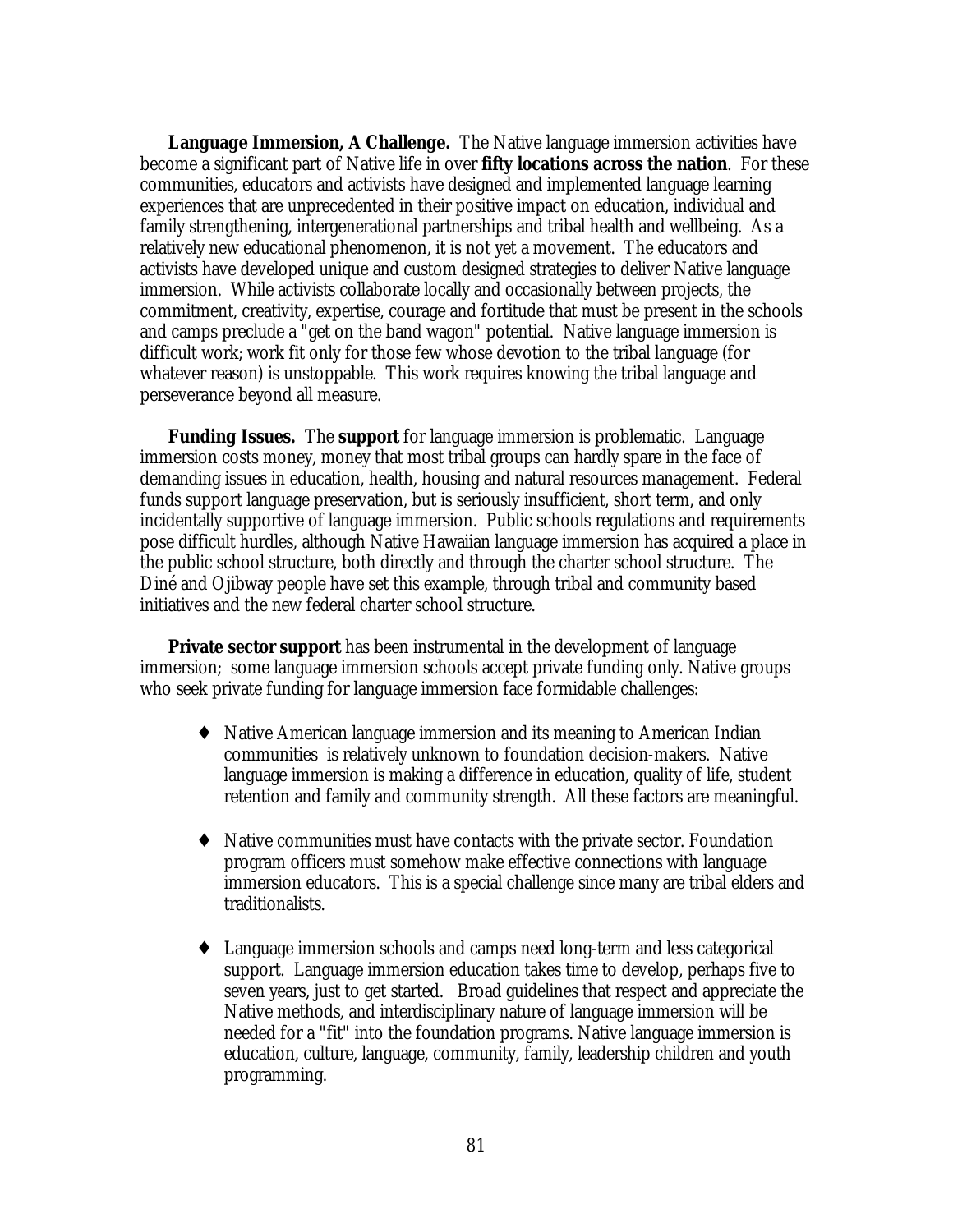- ♦ Native communities have urgent social, educational and economic issues and can not rely on tribal resources. Matching fund requirements are difficult to make.
- ♦ Only fifty of the nation's 500 federally recognized tribes have profitable casino enterprises. Language immersion school are unlikely to come from "casino tribes." Misperceptions exist about "casino wealth," that causes trouble for fund-raisers and American Indians, generally. Some Indian tribes are wealthy, but the grand majority are remarkable impoverished.
- ♦ American Indians are less than 1% of the American population, a proportionately small number. Still, 1.8 million American Indian people should not suffer invisibility. Studies do exist, data is available, and informed decision making is possible.

**Successful Native and Indigenous Models.** Native American language immersion schools, camps and activities have benefited from the language resurgence and immersion models of the **Native Hawaiians and the Maori of New Zealand**. During the past two decades, both Hawaiian and Maori communities have created and implemented language immersion pre-schools, schools and colleges. Indigenous language immersion has made astounding records of educational achievement among the children, youth and adult participants in language immersion education schools. Language immersion clearly has a critical role in educational Indigenous and Native American development.

.

Most intriguing about the Native and Indigenous language immersion models is the clear and positive connection between Native and Indigenous language and culture with educational achievement.<sup>250</sup> Native and tribal communities ascribe to this principle, through the language immersion schools, camps, and community/family based projects. Now, Native and Indigenous peoples can strengthen the practice and validate this language immersion model, for the essentiality of culture and language as a function of knowing and learning. Knowing and learning are recognized as the foundation of health and well-being for all human communities, around the world. **Native American Language Immersion is a source of hope for Native America; it is innovative education for Native children and families.** 



 <sup>250</sup>Benham, Maenette K. P. and Mann, Henrietta. "Culture and Language Matters: Defining, Implementing, and Evaluating." Benham and Stein (Ed.). The Renaissance of American Indian Higher Education: Capturing the Dream. Lawrence Erlbaum Associates: London. 2003. Pp. 177.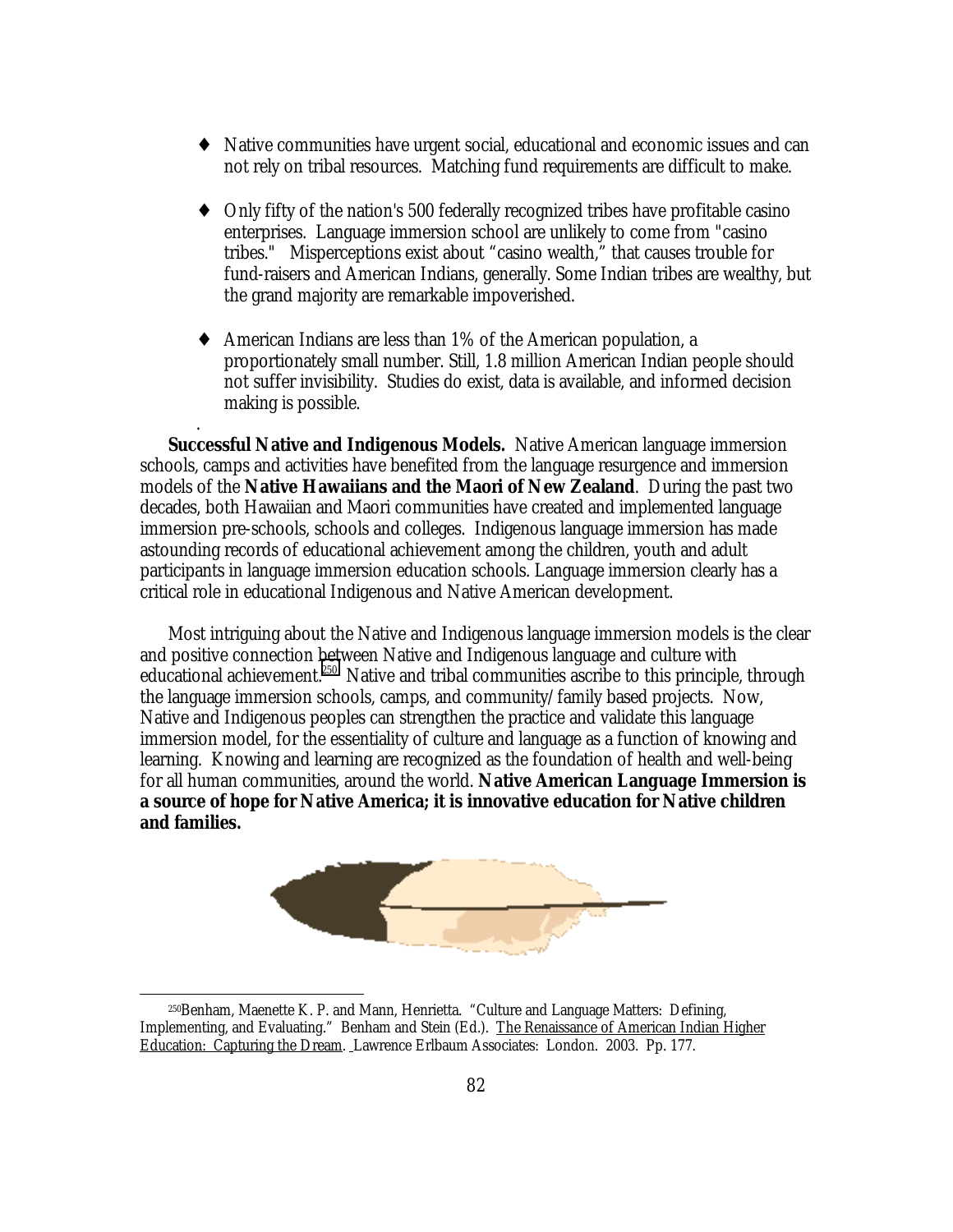### **G. BIBLIOGRAPHY**

#### **Books, Journals, Online Resources.**

*Aha Punana Leo*. "Our Language: *e ola ka olelo Hawaii* - the Hawaiian language shall live." Home Page at <http://[www.ahapunanaleo.org/HTML/OL.htm>](http://www.ahapunanaleo.org/HTML/OL.htm).

*Akwasasne* Freedom School, Kanienkahaka Territory of Akwasasne. Web site. [<http://www.potsdam.edu/EDUC/Akwasane/AFS.html>](http://www.potsdam.edu/EDUC/Akwasane/AFS.html).

Ambler, Marjane. "Honoring Native Languages, Defeating the Shame." Tribal College Journal of American Indian Higher Education. Vol. XI, No. 3. Pp. 8-10.

Benham, Maenette K. P. and Mann, Henrietta. "Culture and Language Matters: Defining, Implementing, and Evaluating." Benham and Stein (Ed.). The Renaissance of American Indian Higher Education: Capturing the Dream. Lawrence Erlbaum Associates: London. 2003. Pp. 167-192.

Boyer, Paul. "Learning Lodge Institute: Montana Colleges Empower Cultures to Save Languages." Tribal College Journal of American Indian Higher Education. Vol. XI, No. 3. PP 12-14.

 Bielenberg, Brian. "Indigenous Language Codification: Cultural Effects." Revitalizing Indigenous Languages. Northern Arizona University: Flagstaff, AZ. 1999.

Burnaby, Barbara. "Aboriginal Language Maintenance, Development and Enhancement: A Review of Literature." Cantoni, G. (Ed.) Stabilizing Indigenous Languages. Center for Excellence in Education, Northern Arizona University: Flagstaff, AZ. 1996.

Cantoni, Gina B. "Using TPR - Storytelling to Develop Fluency and Literacy in Native American Languages." Revitalizing Indigenous Language. Northern Arizona University: Flagstaff, AZ. 1999. PP. 53-58.

Crawford, James. "Endangered Native American Languages: What Is to Be Done, and Why?" National Clearinghouse on Bilingual Education: Washington, D.C. 1994.

Dale, Jennifer. "Rekindling the Anishnabe Language Fires at Bay Mills." Tribal College Journal of American Indian Higher Education. Vol. XI, No. 3. PP 22-23.

Demmert, William and Arnold, Robert. "Language Policy." Stabilizing Indigenous Languages. A Publication of the Center for Excellence in Education, Northern Arizona University: Flagstaff, AZ. 1996.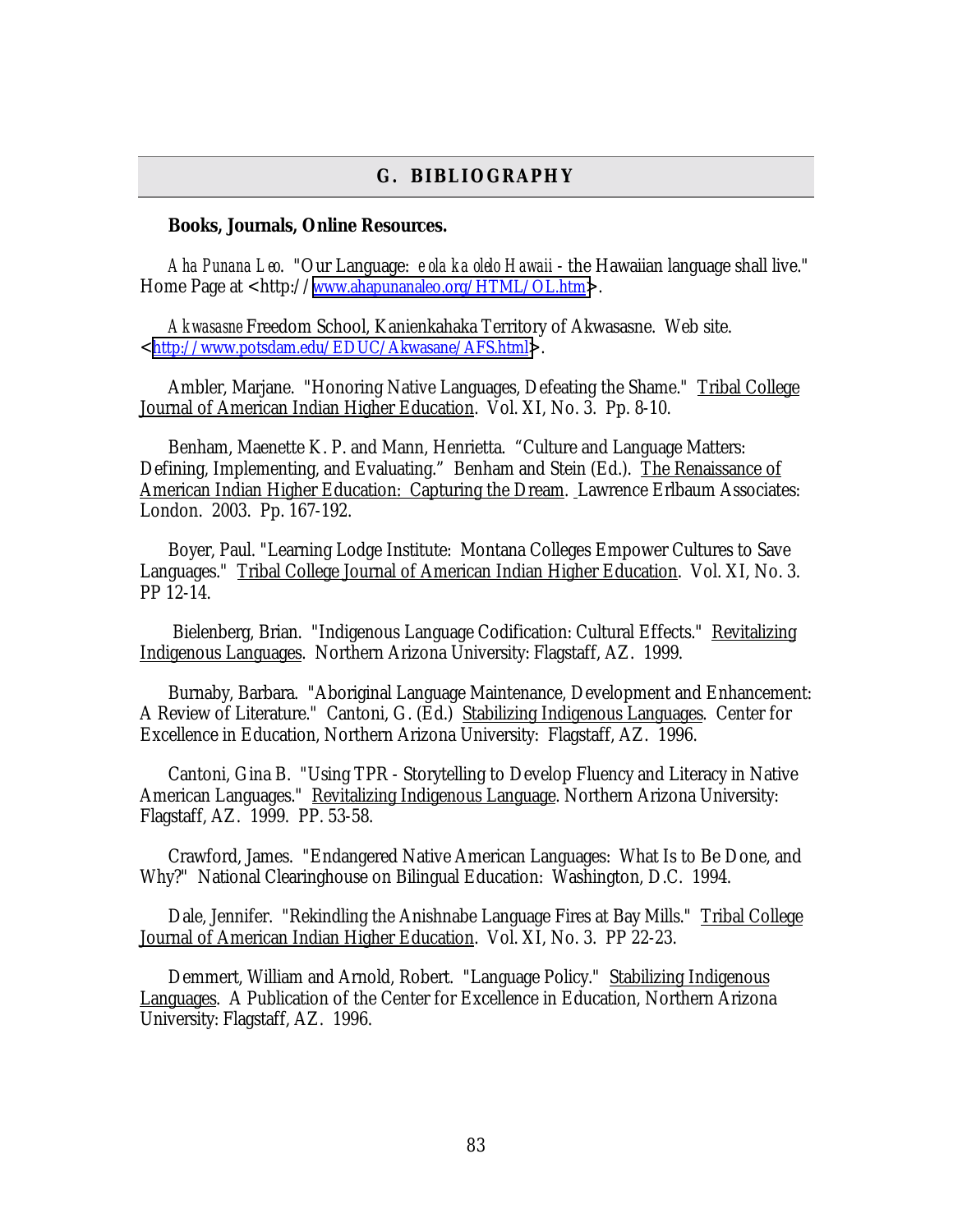Demmert, William. "Blueprints for Indian Education: Languages and Cultures." ERIC Digest, ERIC Clearinghouse on Rural Education and Small Schools: Charleston WV. August 1994.

Gipp, Gerald. "Forward." Benham and Stein (Ed.). The Renaissance of American Indian Higher Education: Capturing the Dream. Lawrence Erlbaum Associates: London. 2003. Pp. xiii-xvi.

Hadderman, Margaret. "Charter Schools." ERIC Digest, Number 118. ERIC Clearinghouse on Educational Management: Eugene OR. ED422600 1998-02-00. February 1998.

Hakuta, Kenji. Testimony to the United States Commission on Civil Rights. "The Education of Language Minority Students." April 13, 2001.

Heavyrunner, Iris. Family Based Education Model: A Report of the Native American Higher Education Initiative of the W.K. Kellogg Foundation. W. K. Kellogg Foundation: Battlecreek, MI. March 2001.

Howard, Elizabeth R. and Loeb, Michael I. Center for Applied Linguistics. "In Their Own Words: Two-Way Immersion Teachers Talk About Their Professional Experiences." ERIC Clearinghouse for Languages and Linguistics: Washington, D.C. EDO-FL-98014. December 1998.

Howard, Elizabeth R. and Sugarman, Julie. Center for Applied Linguistics. "Two-Way Immersion Programs: Features and Statistics." ERIC Clearinghouse for Languages and Linguistics: Washington, D.C. EDO-FL-01-01. March 2001.

Inupiaq Immersion School of Katzebue, Alaska. "A Presentation on Inupiaq Immersion School, to the National Indian Education Association Conference." Presented at the National Indian Education Association Annual Conference in Billings, Montana in October 2001.

Keami, Sarah. "Advocating for a Stimulating and Language-Based Education." Benham and Stein (Ed). Indigenous Educational Models for Contemporary Practice: In Our Mother's Voice. Lawrence Erlbaum Associates: London. 2000. Pp. 51-59.

Kipp, Darrell. "Commitment to Language-Based Education." Indigenous Educational Models for Contemporary Practice: In Our Mother's Voice. Lawrence Erlbaum Associates: London. 2000. Pp. 62-69.

Kipp, Darrell. Encouragement, Guidance, Insights and Lessons for Native Language Activists Developing Their Own language Programs. Piegan Institute with the Grotto Foundation: Saint Paul, Minnesota. March 2000.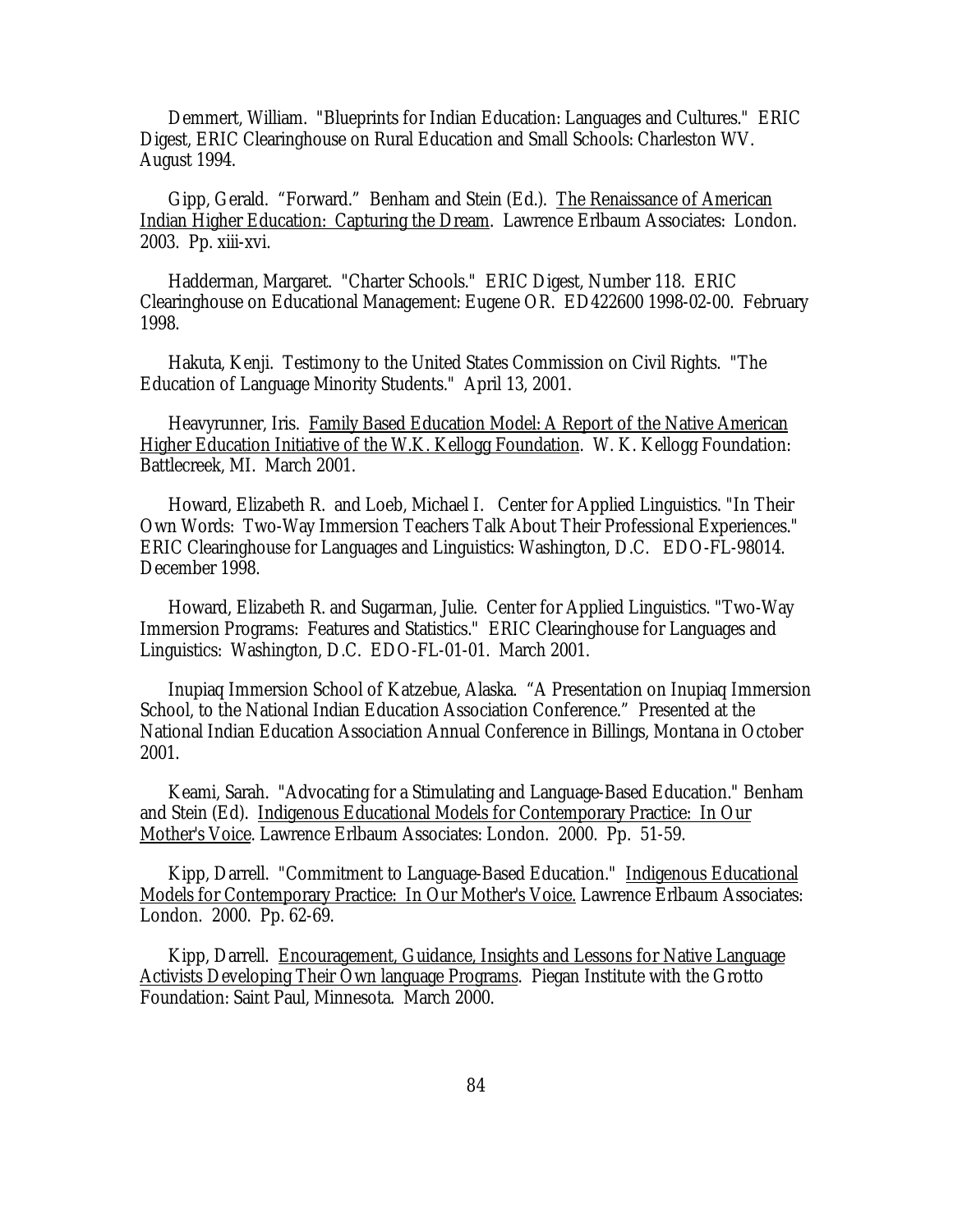LaFortune, Richard. Native Languages as World Languages: A Vision for Assessing and Sharing Information about Native Languages across Grant-making Sectors. Grotto Foundation: Saint Paul, Minnesota. 2000.

Littlebear, Richard. "Some Rare and Radical Ideas for Keeping Indigenous Languages Alive." Revitalizing Indigenous Languages. Northern Arizona University: Flagstaff, AZ. 1999.

Littlebear, Richard. "To Save Our Languages, We Must Change Our Teaching Methods." Tribal College Journal of American Indian Higher Education. Vol. XI, No. 3. 1999. Pp. 18-20.

Marcos, Kathleen. Parent Brochure. Why, How, and When Should My Child Learn a Second Language. ERIC Educational Resources Center: Rockville, MD. May 2001.

McCarty, Teresa L. "Language, Literacy and the Image of the Child in American Indian Classrooms." Language Arts 70 (1993). Pp. 182-192.

McCarty, Teresa L. and Dick, Galena Sells. "Mother Tongue Literacy and Language Renewal: The Case of the Navajo." Proceedings of the 1996 World Conference on Literacy. University of Arizona: Tucson, AZ. 2000. (Literacy On-Line.)

Mistaken Chief, Duane, Sr. "Using Blackfoot Language to Rediscover Who We Are." Tribal College Journal of American Indian Higher Education. Vol. XI, No. 3. 1999. Pp. 26-28.

Nijhuis, Michelle. "Tribal Immersion Schools Rescue Language and Culture." The Christian Science Monitor. 2002.

Parks, D. R. Kushner, J., Hooper, W., and Flavin, F. "Documenting and Maintaining Native American Language in the  $21<sup>st</sup>$  Century: The Indiana University Model." Revitalizing Indigenous Languages. Northern Arizona University: Flagstaff, AZ. 1999.

Peacock, Thomas D. and Day, Donald R. "Teaching American Indian and Alaska Native Languages in the Schools: What Has Been Learned." ERIC Digest of the ERIC Clearinghouse on Rural Education and Small Schools: Charleston WV. December 1999.

Pease-Pretty On Top, Janine. "Bringing Thunder." Tribal College Journal of American Indian Higher Education. Vol. 14, No.1, Fall 2002. Pp. 10-13.

Pease-Pretty On Top, Janine. "Indigenous Higher Education Initiative: Summary of Activities in 2002." (Unpublished) American Indian Higher Education Consortium: Alexandria VA. 2002. Pp. 11.

Pease-Pretty On Top, Janine. "Native Ways of Knowing and Learning." An unpublished manuscript, presented to the Crow Education Summit of 2001. Crow Agency, MT. September 2000.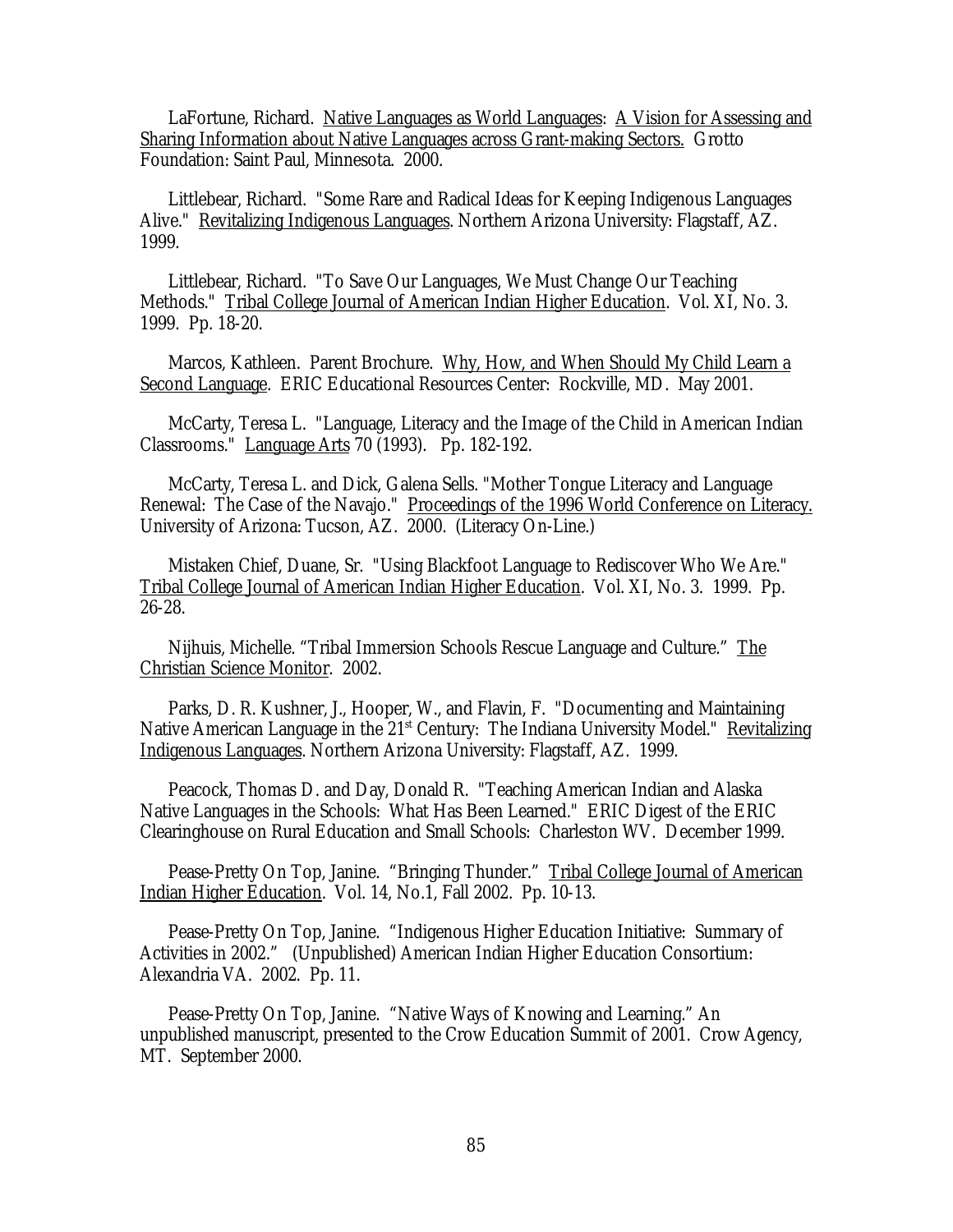Real Bird, Lanny. "Empowering and Redefining the Languages." *Ash*-*ammaa*-*ehkuua*: Newsletter of the Learning Lodge Institute. Spring 2000, Vol. 1, No. 1. (Crow Agency, Montana).

Real Bird, Lanny. "Formalization of Native Languages and Cultures Through Teaching and Learning. *Ash*-*ammaa*-*ehkuua*: Newsletter of the Learning Lodge Institute. Spring 2000, Vol. 1, No. 1. (Crow Agency, Montana).

Rubin, Daniel S. "Sm'algyax Language Renewal: Prospects and Options." Revitalizing Indigenous Languages. Northern Arizona University: Flagstaff, AZ. 1999.

Selden, Ron. "Immersion programs ensure cultural survival." Indian Country Today. June 28, 2000. Pp. 1-3.

Silva, Kalena. "Revitalizing Culture and Language: Returning to the Land." Indigenous Educational Models for Contemporary Practice: In Our Mother's Voice. Lawrence Erlbaum Associates: London. 2000. Pp. 71-79.

Stein, Wayne. "Developmental Action for an Indigenous College." Benham and Stein (Ed.). The Renaissance of American Indian Higher Education: Capturing the Dream. Lawrence Erlbaum Associates: London. 2003. Pp. 25-60.

Sugarman, Julie and Howard, Liz. Center for Applied Linguistics. "Two-Way Immersion Shows Promising Results: Findings from a New Study." ERIC/CLL Language Link, ERIC Clearinghouse on Languages and Linguistics: Washington, D.C. September 2001.

 Tribal College Journal of American Indian Higher Education. "News Section." Vol. XI, No. 3. Pp 8-10.

Whitehat, Albert. Lakota Studies Faculty Member at Sinte Gleska University. Interview. February 11, 2003. Mission, South Dakota. By Janine Pease-Pretty On Top. Pp. 1.

#### **Interviews and Observations, Native American Language Immersion**.

Baker-Big Back, Clarice. Three Affiliated Tribes of North Dakota, Language Immersion Camp, Newtown, North Dakota. Interview. August 8, 2001. Interview by Dr. Janine Pease-Pretty On Top

Baker-Olguin, Carol. Director of the Southern Ute Tribal Private School. Interview. April 18, 2001. By Carlene Old Elk.

Bergstrom, Amy. Director of the Fond du Lac Community College Teacher Training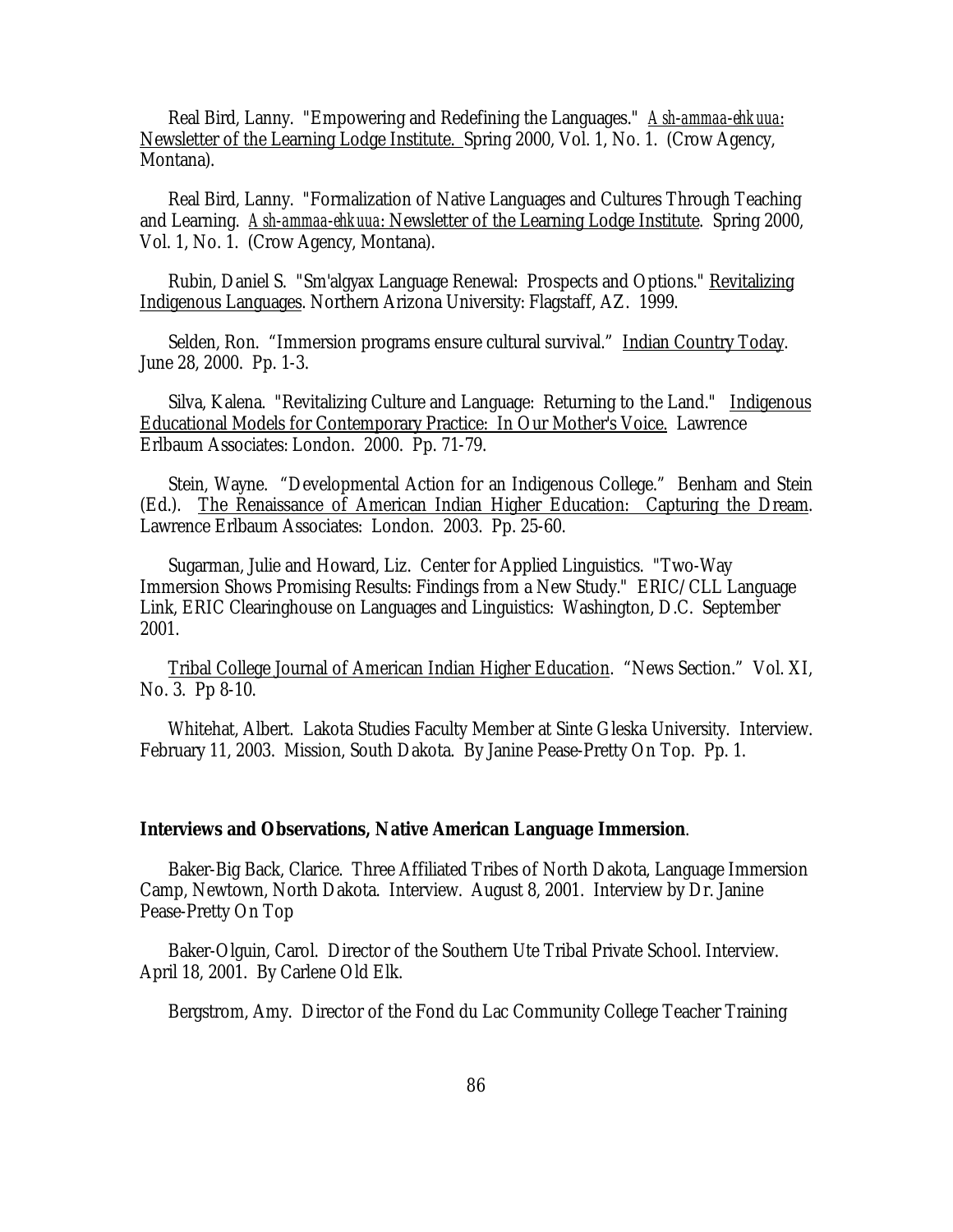Cohort and FDLCC Language Immersion Camp. Interview. Cloquet, Minnesota. October 18, 2001. By Janine Pease-Pretty On Top.

Crow Land and Water Camp, the Apsaalooke (Crow) language immersion camp of Little Big Horn College. Observation. July 28, 2001. Observation by Carlene Old Elk.

Chief Dull Knife College Northern Cheyenne Immersion Camp. Observation. Lame Deer, Montana. August 3, 2001. Observation by Janine Pease-Pretty On Top.

Hermes, Mary Fong, Director, Lac Courte Orielles Ojibway Language Immersion School. Interview. Duluth, Minnesota. October 19, 2001. Interview by Janine Pease-Pretty On Top.

Kipp, Darrell, Development Officer, Piegan Institute, Browning, MT. Correspondence. July 6, 2001.

Littlebear, Richard, President of Chief Dull Knife College, Director of the Northern Cheyenne Language Immersion Camp (1998-2001). Interview. Lame Deer, Montana. August 3, 2001. By Janine Pease-Pretty On Top.

Old Elk, Carlene, former Head Start Director, reader of Head Start proposals for the Department of Health and Human Services and Research Associate for the Native language immersion Research Project. Correspondence. April 17, 2001.

Whitehat, Albert. Lakota Studies Faculty Member at Sinte Gleska University. Interview. February 11, 2003. Mission, South Dakota. By Janine Pease-Pretty On Top. Pp. 1.

Wilson, William. Teacher, Lac Courte Oreille Ojibway Community College Language Immersion Pre-School. Interview. May 11, 2001. By Janine Pease-Pretty On Top.

#### **Hawaiian and Maori Language Immersion Interviews and References. (Note: NHLI is an abbreviation for Native Hawaiian Language Immersion.)**

*Aha Punana Leo*, Public Relations Officer. Interview. Hilo, Hawaii. NHLI Transcript. 07 January 2003. Pp. 3 & 20. By Janine Pease-Pretty On Top.

Donnagy, Kaola. Interview. *Nawahi* parent and *Hale Kuano'o* technology specialist. Hilo, Hawaii. NHLI Transcript. 05 January 2003. Pp. 8, 10, 12, 17 & 21. By Janine Pease-Pretty On Top.

Eskaran, Kavika. Interview. Brigham Young University – Center for Hawaiian Studies, Carver and Wa'a Building. Laie, Hawaii. NHLI Transcript. 10 January 2003. Pp. 20. By Janine Pease-Pretty On Top.

Gaison, Naiilima. Interview. *Aha Punana Leo* teacher, *Aha Punana Leo – Hilo.* Hilo, Hawaii. NHLI Transcript. 08 January 2003. Pp. 9 & 22. By Janine Pease-Pretty On Top.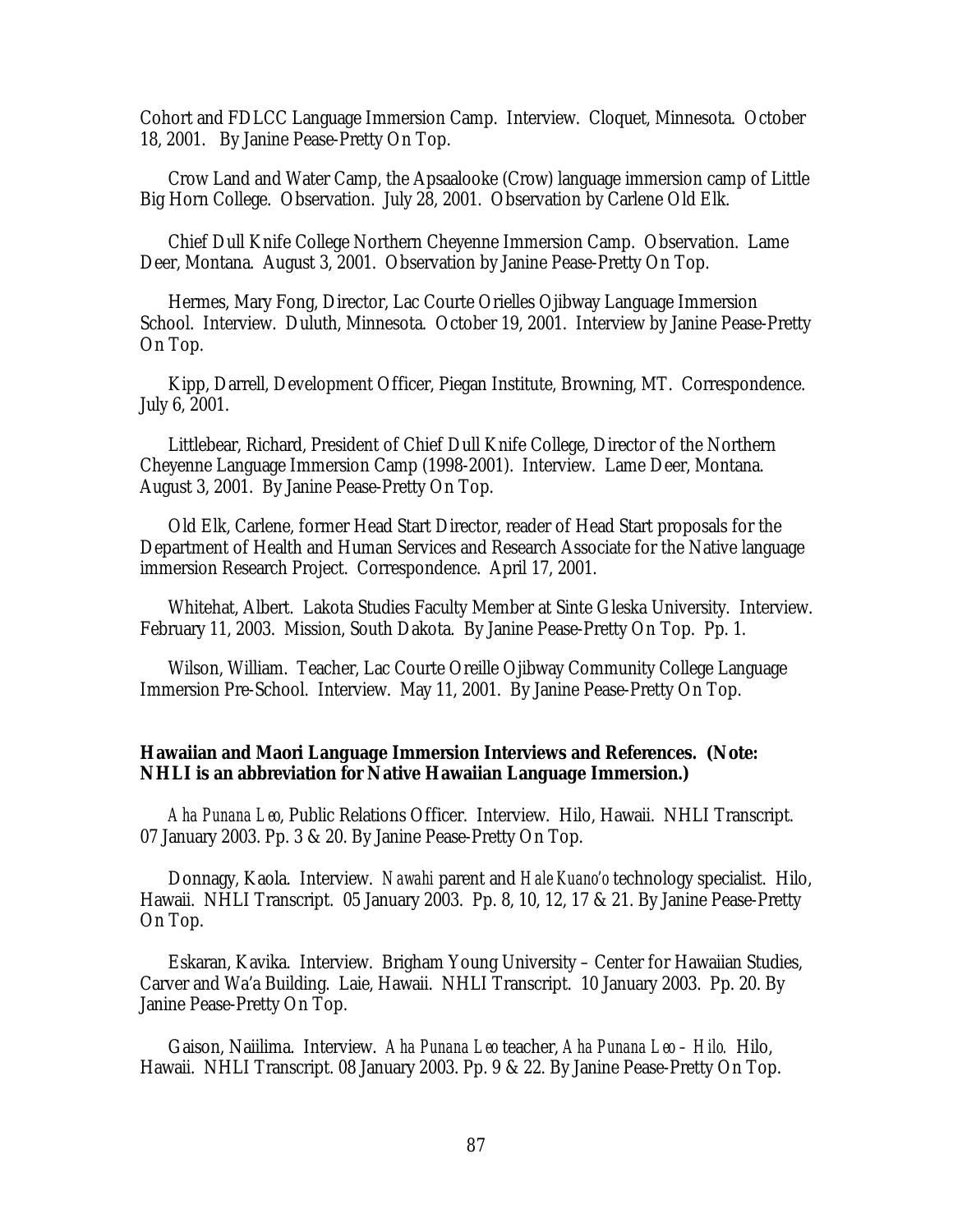Hano Hano, Peter. Interview. Chief Administrative Officer of the Hawaiian Education Council. Hilo and Honolulu, NHLI Transcript. 05 and 09 January 2003. Pp. 1 & 14. By Janine Pease-Pretty On Top.

Hughes, Mililani. Interview. Principal of *Ke Kula 'O Nawahiokalani opu'u*.Hilo, Hawaii. NHLI Transcript. 06 January 2003. Pp. 9, 13, 16 & 29. By Janine Pease-Pretty On Top.

*Ka Haka Ula O Ke elikolani,* UH – Hilo*. Puke Alaka'a:* Living Hawaiian Life Force School, Handbook. *Ka Haka Ula O Ke elikolani* Printing*:* Hilo, Hawaii. 2002. Pp. 15.

Kalili, Kehau. Interview. *Anuenue* Science Teacher. Honolulu, Hawaii. NHLI Transcript. 07 January 2003. Pp. 14. By Janine Pease-Pretty On Top.

Kamana, Kauanoe. Interview. Hawaiian Language Activist, *Nawahi* teacher and assistant professor, University of Hawaii – Hilo. Hilo, Hawaii. NHLI Transcript. January 5 and 6, 2003. Pp. 7, 12, 16, 17, 20, 21, & 27. By Janine Pease-Pretty On Top.

Kawaiaea, Keiki. Interview. Director of the *Kahuawaiola*, the Hawaiian Medium Teacher Education Program, University of Hawaii – Hilo. Hilo and Honolulu, Hawaii. NHLI Transcript. 05, 06 and 09, January 2003. Pp. 10, 11, 15, 16, 18 and 39. By Janine Pease-Pretty On Top.

*Ke Kula 'O Nawahiokalani opu'u* Student Guide. Interview. Hilo, Hawaii. NHLI Transcript. 06 January 2003. Pp. 12, 16, 17 and 18. By Janine Pease-Pretty On Top.

*Ke Kula 'O Nawahiokalani opu'u*. Student Handbook. 2002-3 School Year. Hilo, Hawaii.

Kimura, Larry. Interview. Professor of Hawaiian Language, University of Hawaii – Hilo. Hilo, Hawaii. NHLI Transcript. 05 January 2003. Pp. 5, 8, 9, 11 and 18. By Janine Pease-Pretty On Top.

Leiman, Verlie Ann. Interview. *Ke Kula Kaiapuni Anuenue,* Assistant Principal. Hilo and Honolulu, Hawaii. NHLI Transcript. 05 and 09 January 2003. Pp. 15, 23 and 25. By Janine Pease-Pretty On Top.

Maori *Kohanga Reo.* Web site. <[http://www.kohanga.ac.nz>](http://www.kohanga.ac.nz/) 2003.

Maori *Wharekura.* Web site. <[http://www.wharekura.ac.nz.](http://www.wharekura.ac.nz/)> 2003.

Maori Language Commission of New Zealand. "Maori Language Immersion Course: *Taura Whiri Maori.*" Web site <http://<u>www.tetaurawhiri.govt.nz/english/school.htm</u>>.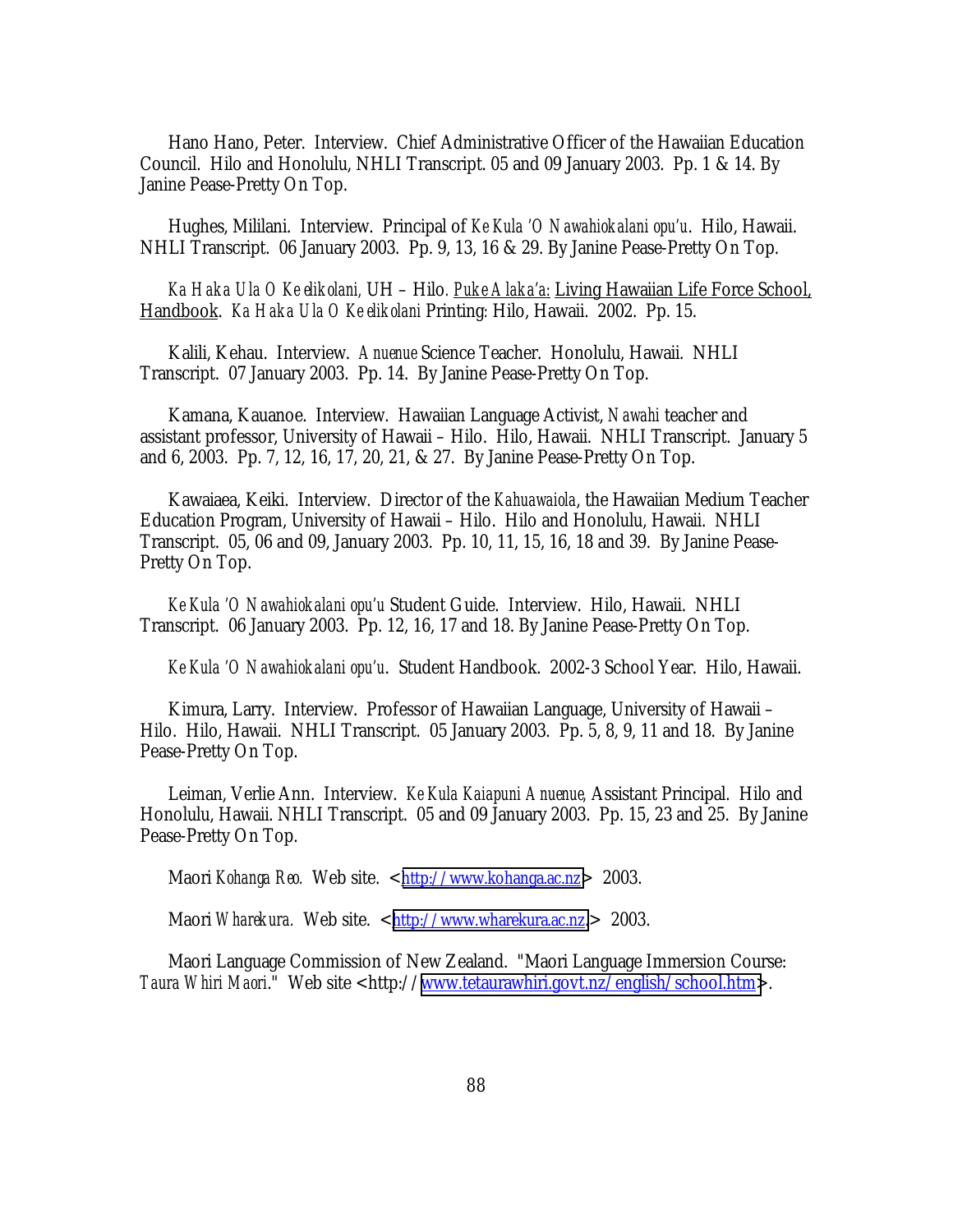Medina, Stephanie. Interview. *Nawahi* parent. Honolulu, Hawaii. NHLI Transcript. 06 January 2003. Pp. 9. By Janine Pease-Pretty On Top.

Native Hawaiian Education Council and *Ka Haka Ula O Ke elikolani,* UH – Hilo*. Na Honua Mauli Ola: Hawaii* Guidelines for Culturally Healthy and Responsive Learning Environments. University of Hawaii – Hilo: Hilo, Hawaii. 2002. Pp. 13 to 16.

Rawlins, Namaka. Interview. Chief Administrative Officer, *Aha Punana Leo, Inc.* Hilo Hawaii. NHLI Transcript. 05 January 2003. Pp. 10, 11 and 21. By Janine Pease-Pretty On Top.

Walk, Kamoa. Interview. Assistant Professor of Hawaiian Language, Brigham Young University – Hawaii. Laie, Hawaii. NHLI Transcript. 10 January 2003. Pp. 20. By Janine Pease-Pretty On Top.

Walk, Kaumealani. Interview. Doctoral Candidate and Lecturer at Brigham Young University – Hawaii. Laie, Hawaii. NHLI Transcript. 10 January 2003. Pp. 7, 9, 20 and 41. By Janine Pease-Pretty On Top.

Wetere, Rongo. Interview. Chief Executive Officer of the *Te Wananga o Aotearoa* of Huntly, New Zealand*.* Santa Fe, New Mexico. 29 January 2003. Pg. 1-2. By Janine Pease-Pretty On Top.

Wilson, Pila. Interview. Professor of Hawaiian Language, University of Hawaii – Hilo. Hilo, Hawaii. NHLI Transcript. 05 and 08 January 2003. Pp. 2, 3, 12, 14, 31, 33, 34, & 39. By Janine Pease-Pretty On Top.

World Indigenous Nations Higher Education Consortium. Web Site at http://www.twoa.ac.nz. 2002.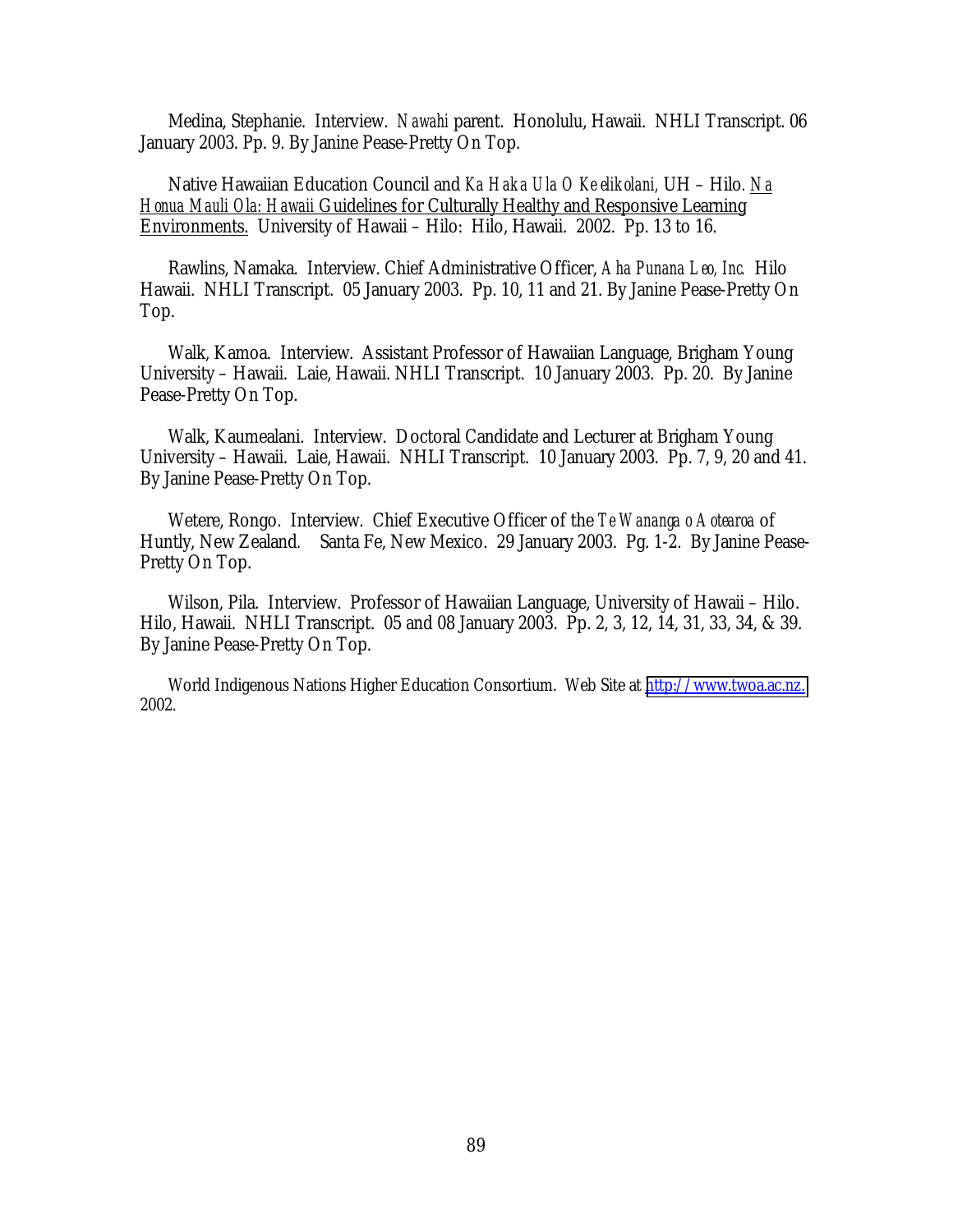## **H. APPENDICES**

# **TRIBAL COLLEGES AND UNIVERSITIES**

Bay Mills Community College 12214 West Lakeshore Drive Brimley, MI 49715

Blackfeet Community College P.O. Box 819 Browning, MT 59417

Cankdeska Cikana Community College P.O. Box 269 Fort Totten, ND 58335

Chief Dull Knife College P.O. Box 98 Lame Deer, MT 59043

College of Menominee Nation P.O. Box 1179 Keshena, WI 54135

Crownpoint Institute of Technology P.O. Box 849 Crownpoint, NM 87313

Diné College P.O. Box 126 Tsaile, AZ 86556

D-Q University P.O. Box 409 Davis, CA 95617

Fond du Lac Tribal & Comm. College 2101 14th Street Cloquet, MN 55720

Fort Belknap College P.O. Box 159 Harlem, MT 59526

Fort Berthold Community College P.O. Box 490 New Town, ND 58763

Fort Peck Community College P.O. Box 398 Poplar, MT 59255

Haskell Indian Nations University 155 Indian Avenue Lawrence, KS 66046-4800

Institute of American Indian Arts 83 Avan Nu Po Road Santa Fe, NM 87505

Keweenaw Bay Ojibwa Community College 107 Bear Town Rd Baraga, MI 49908

Lac Courte Oreilles Ojibwa Community College 13466 West Trepania Road Hayward, WI 54843

Leech Lake Tribal College 6530 U.S. Highway 2 NW Cass Lake, MN 56633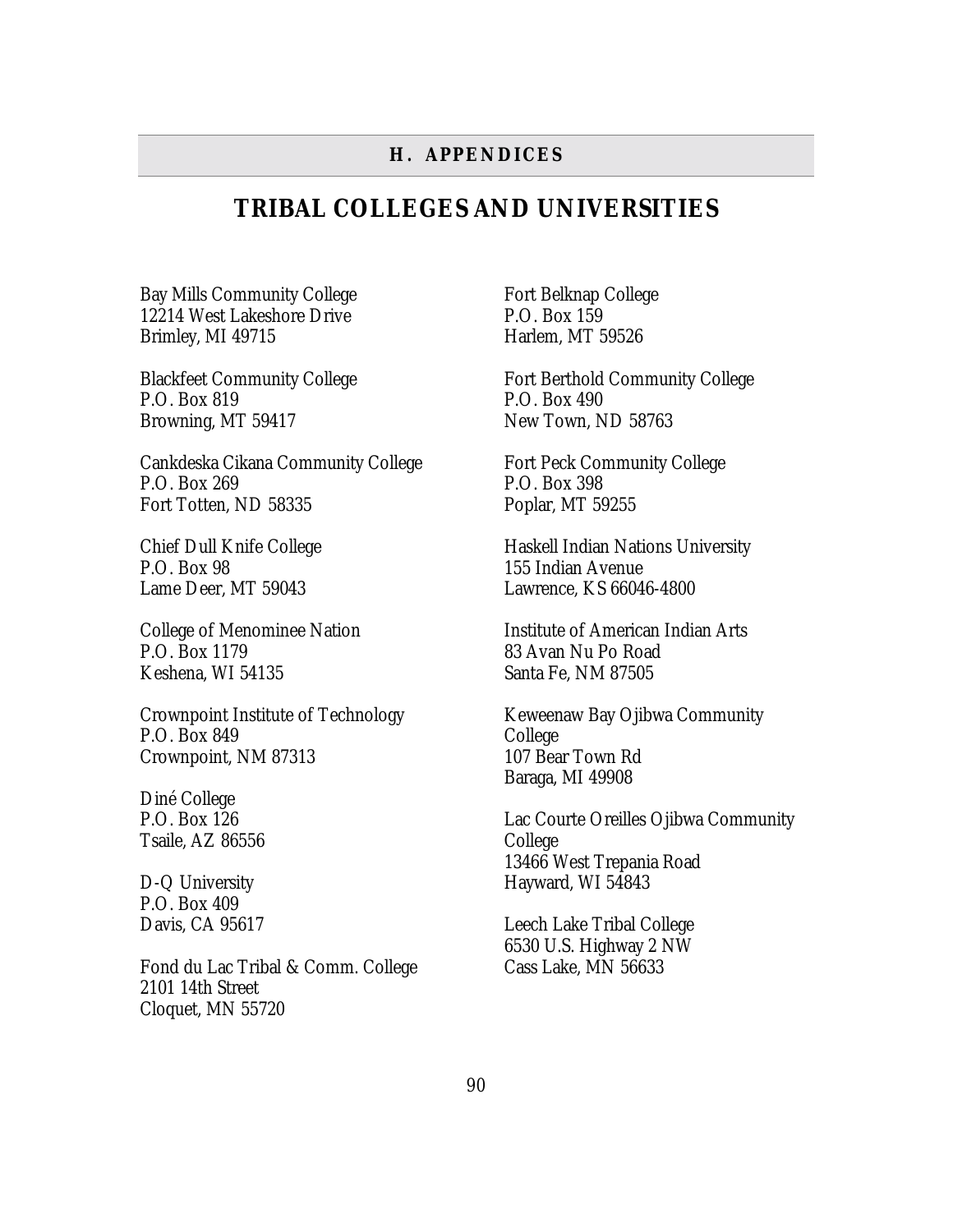Little Big Horn College 1 Forest Lane Crow Agency, MT 59022

Little Priest Tribal College P.O. Box 270 Winnebago, NE 68071

Nebraska Indian Community College P.O. Box 428 Macy, NE 68039

Northwest Indian College 2522 Kwina Road Bellingham, WA 98226

Oglala Lakota College P.O. Box 490 Kyle, SD 57752

 Salish Kootenai College P.O. Box 117 Pablo, MT 59855

Sinte Gleska University P.O. Box 490 Rosebud, SD 57570

Sisseton Wahpeton College P.O. Box 689, Agency Village Sisseton, SD 57262

Si Tanka University P.O. Box 220 Eagle Butte, SD 57625 Sitting Bull College 1341 92nd Street Fort Yates, ND 58538

Southwestern Indian Polytechnic Institute 9169 Coors NW Albuquerque, NM 87184

Stone Child College RR1, Box 1082 Box Elder, MT 59521

Turtle Mountain Community College P.O. Box 340 Belcourt, ND 58316

United Tribes Technical College 3315 University Drive Bismarck, ND 58504

White Earth Tribal and Community College 210 Main Street South PO Box 478 Mahnomen, MN 56557

### **Added since this research was conducted:**

Tohono O'odham Community College P.O. Box 3129 Sells, AZ 85634

Saginaw Chippewa Tribal College 2284 Enterprise Drive Mount Pleasant, MI 48858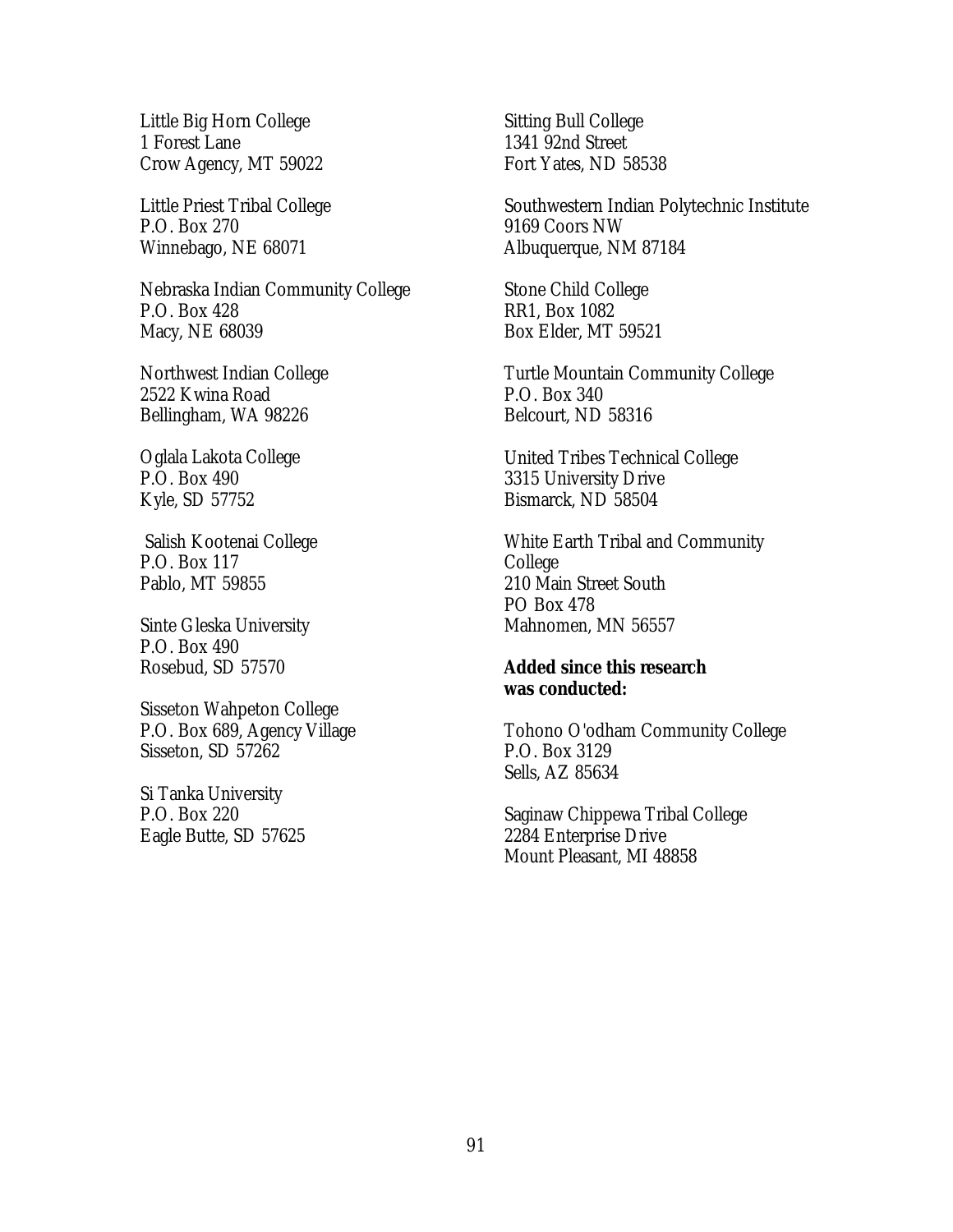# **ABOUT THE AUTHOR**



**Dr. Janine Pease-Pretty On Top**  Crow Indian Educator of Lodge Grass, Montana

Dr. Janine Pease-Pretty On Top is an Indian educator from Crow Country. Janine is Crow and Hidatsa Indian, enrolled in the Crow Tribe of Indians. Over the past 30 years, she has served in adult and higher education leadership positions in Indian Country, in a fourstate area of the Northwest, primarily in Montana. For 18 years, she served as president of Little Big Horn College in Crow Agency, Montana. In 2001, she established her own educational consulting firm, specializing in American Indian higher education. Janine resides in Lodge Grass with her niece, BethYana, and two grandchildren, Tillie and J'Ree.

She holds two bachelor's degrees in the fields of sociology and anthropology from Central Washington University, and master's and doctorate degrees in adult and higher education from Montana State University, Bozeman. She has been awarded six honorary doctorates, and is a featured speaker among tribal colleges and universities and other universities in the Northern Plains and Upper Midwest.

Among awards she has won are the National Indian Educator of the Year in 1990, the MacArthur Fellowship (better known as the "Genius Award"), and the ACLU Jeanette Rankin Award for work in American Indian voting rights. She currently holds an appointment to the National Advisory Council on Indian Education for the United States and serves as presiding officer for the Districting and Apportionment Commission of the State of Montana. She served for two years on the Indian Nations At Risk Task Force from 1989 to 1991, a position she was appointed to by the U.S. Secretary of Education.